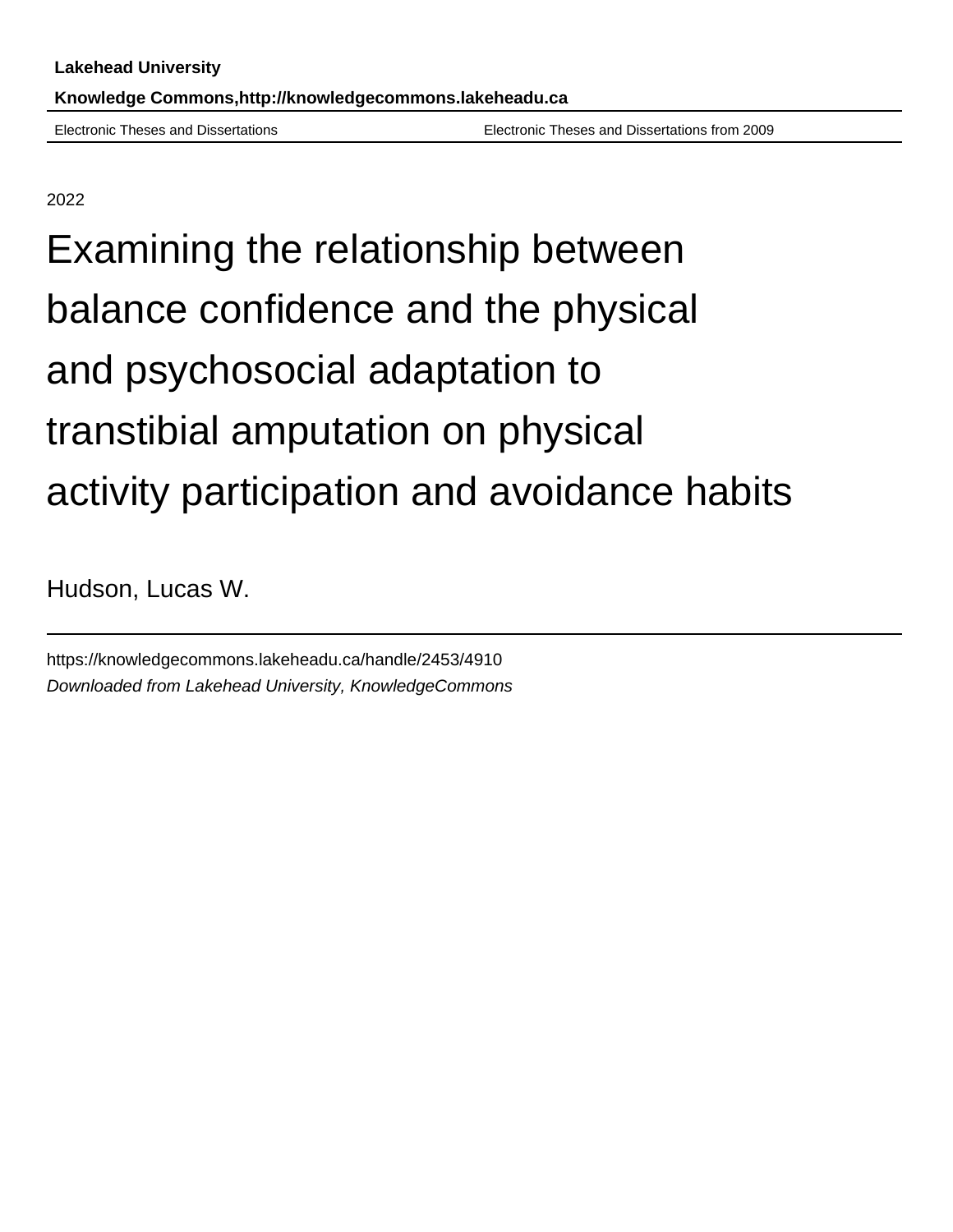Examining the Relationship Between Balance Confidence and the Physical and Psychosocial Adaptation to Transtibial Amputation on Physical Activity Participation and Avoidance Habits

by

Lucas W. Hudson

Supervisors: Dr. Taryn Klarner and Dr. Paolo Sanzo

Committee: Dr. Carlos Zerpa

In partial fulfillment of the requirements

for the degree of Master of Science in Kinesiology

SCHOOL OF KINESIOLOGY

LAKEHEAD UNIVERSITY

THUNDER BAY, ONTARIO, CANADA

January 31, 2022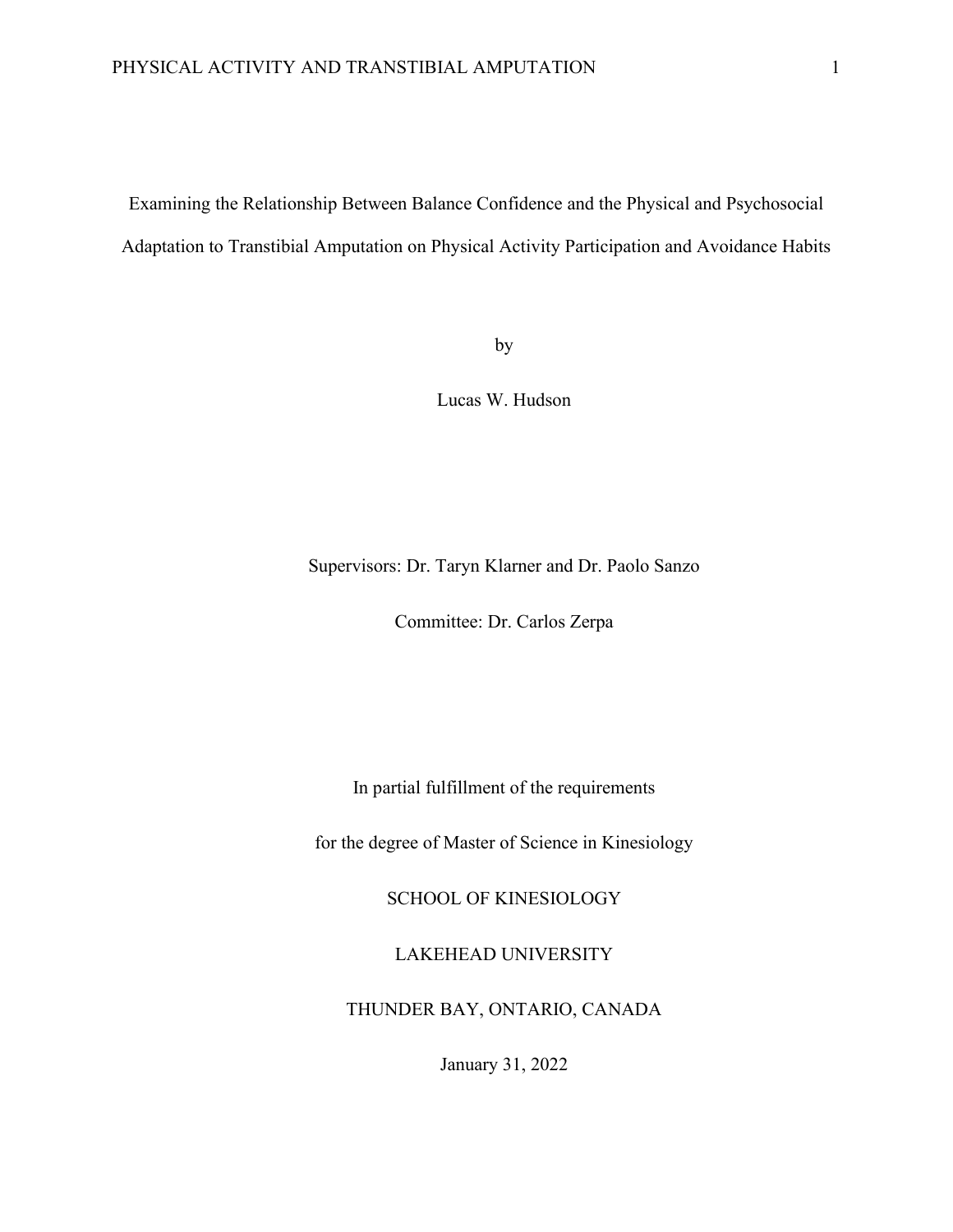#### **Abstract**

**Introduction:** Transtibial amputation (TTA) is the removal of the lower leg at the tibia and often results in pain, mental health issues, and reduced quality of life. Many of these symptoms are created or exacerbated by a sedentary lifestyle, and a lack of physical activity (PA). Less than 40% of people with TTA participate in PA. It has been speculated that people with TTA who have low balance confidence may actively avoid PA to avoid falling and the associated pain that comes with it. This relationship has been detected in people with lower extremity amputation where they avoid stressors in general, but not in an exclusively TTA population or in the context of PA. Alternatively, other factors related to the physical and psychosocial adaptation to amputation such as depression, anxiety, or impaired mobility may be responsible for the avoidance of PA in people with TTA. The exercise avoidance patterns of people living with TTA has received little research. As such, the purpose of this study was to explore the relationship between balance confidence and the physical and psychosocial effects of TTA and how this related to PA participation and avoidance habits.

**Method:** Twenty-one participants with TTA (14 male, 6 female, and 1 non-binary) were recruited. Participants completed an online survey consisting of the Activities-Specific Balance Confidence Scale that measures balance confidence, the Trinity Amputation Prostheses Experiences Scale that measures the physical and psychosocial adjustment to TTA, the Baecke Questionnaire that measures PA participation, and the Tampa Scale for Kinesiophobia that measures PA avoidance. Spearman and Pearson correlations, based on normality distributions, were performed to determine the relationships between these variables.

**Results:** There was a significant positive relationship with a moderate effect size (*rs*=.48) between balance confidence and the sport index scale (*p*=.03). Correlations with the physical and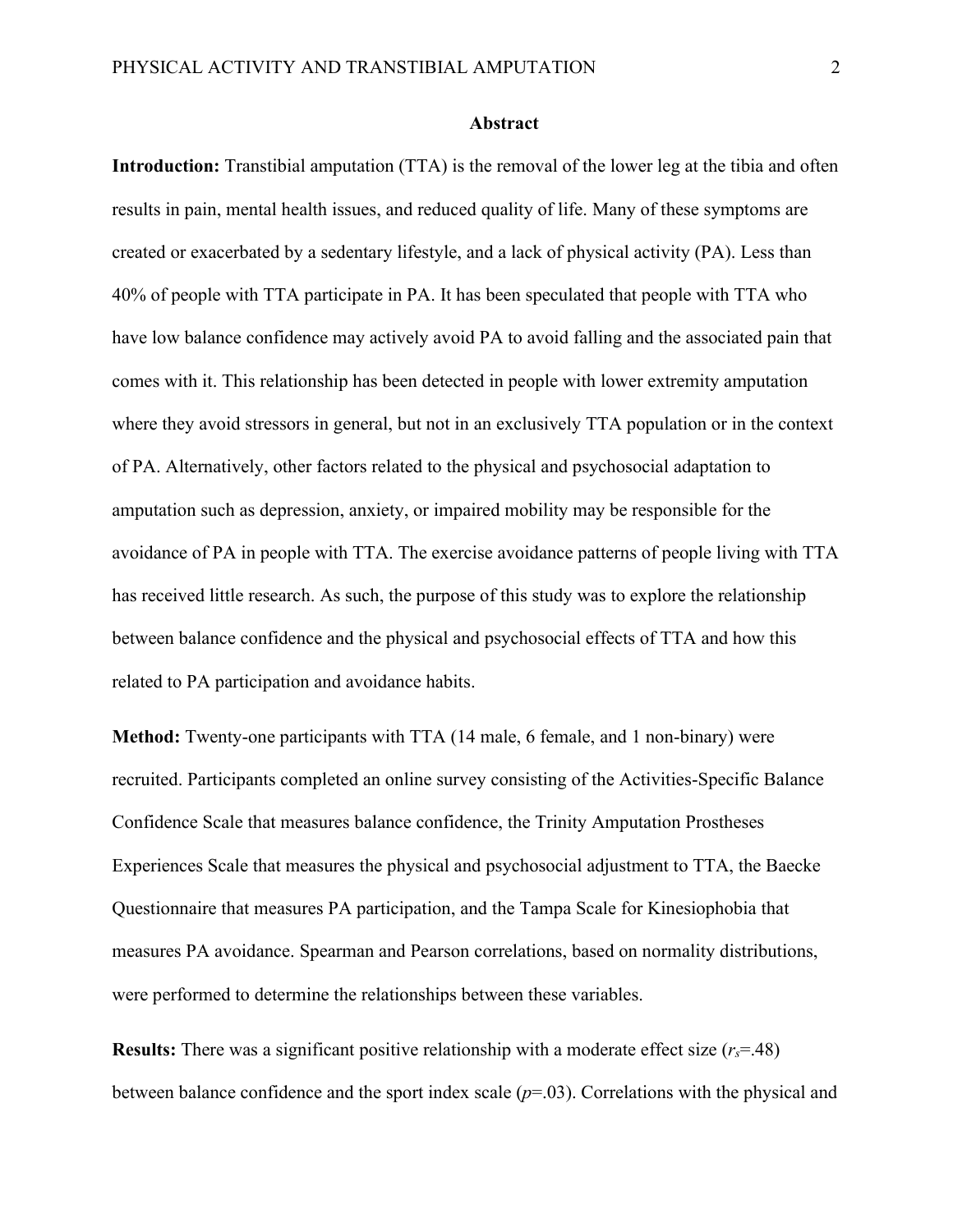psychosocial effects of adaptation to TTA revealed multiple significant correlations with both PA participation and PA avoidance.

**Conclusion:** TTA is a complex and life changing event and adaptation to this event is an ongoing process. Those who participate in sport following TTA seem to show an association with social adjustment and balance confidence. Adaptations such as adjusting to the new limitations and activity restrictions of amputation, as well as satisfaction with the function of the prosthetic limb, are all related to PA participation and avoidance habits. These associations seem to highlight possible factors to better understand the PA participation habits of TTA for future research. Regardless of the causality of these relationships, participating in PA, specifically sport has physical and psychosocial benefits that cannot be undervalued. Healthcare practitioners should design rehabilitation programs for people with TTA that focus on balance confidence training and facilitate a positive physical and psychosocial adaptation following TTA.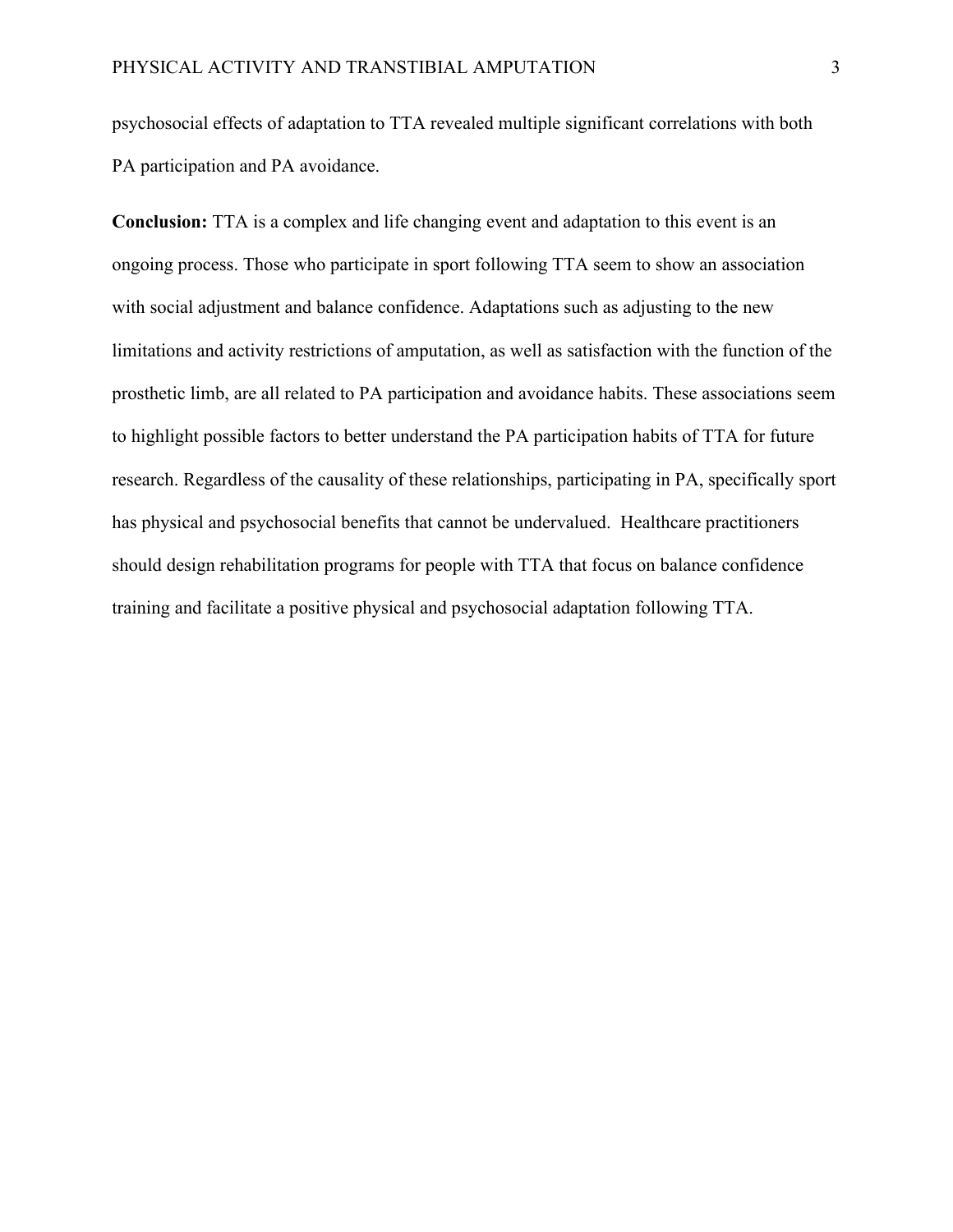### **Acknowledgements**

Grad school was hard.

Thank you to my supervisors Dr. Klarner and Dr. Sanzo, their patience and guidance made completing this project possible. Also, thank you to my committee member Dr. Zerpa for his valuable assistance and input throughout both the Master's and undergraduate thesis process.

I would also like to give a special thank you to my wonderful girlfriend Summer Stevenson for everything that she does. The 2020 pandemic and this thesis project would have been near impossible to make it through without her, and of course our dog Mr. Goose.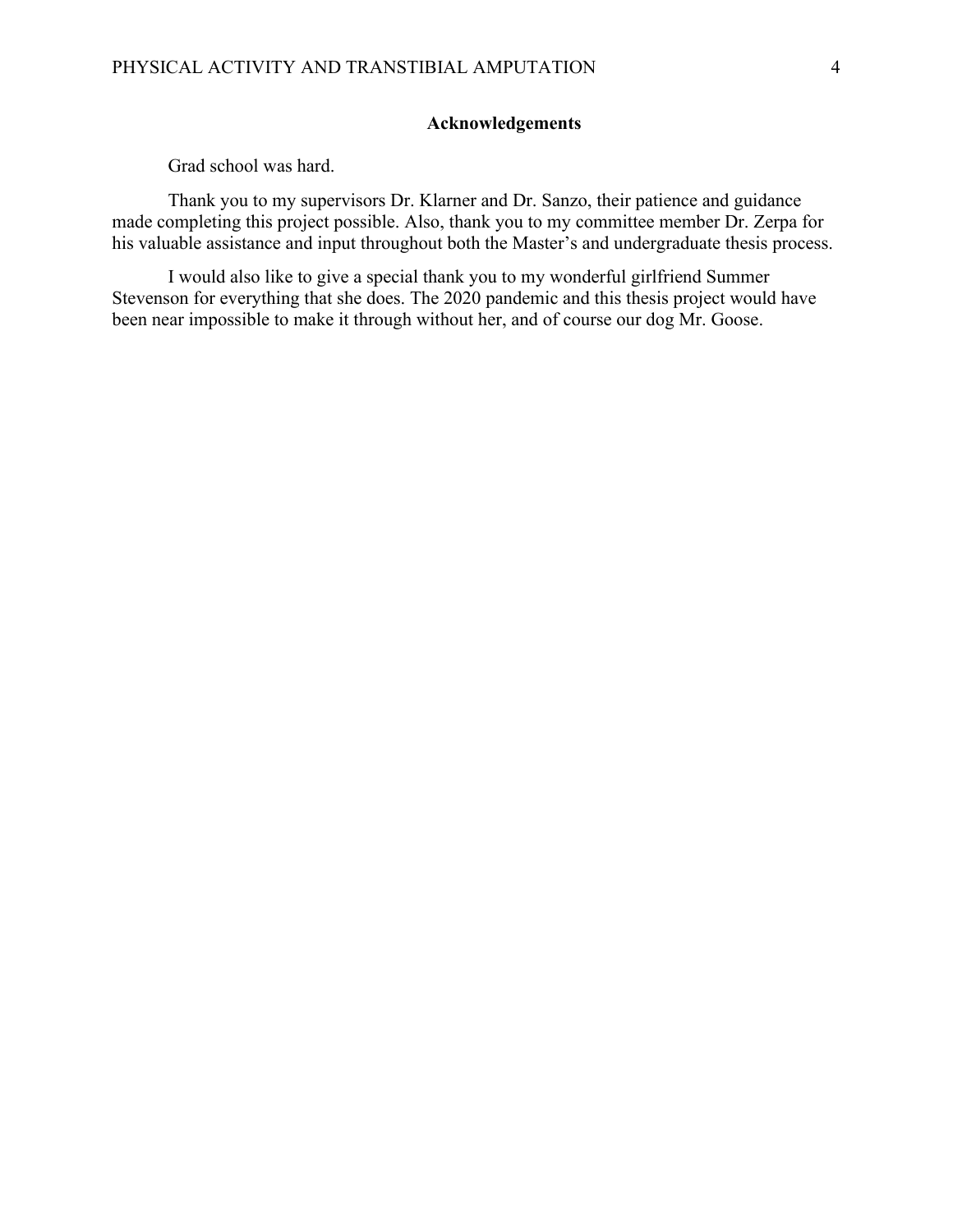## **Table of Contents**

| Chapter Two: Background Information on Transtibial Amputation  15 |  |
|-------------------------------------------------------------------|--|
|                                                                   |  |
|                                                                   |  |
|                                                                   |  |
|                                                                   |  |
|                                                                   |  |
|                                                                   |  |
|                                                                   |  |
|                                                                   |  |
|                                                                   |  |
|                                                                   |  |
|                                                                   |  |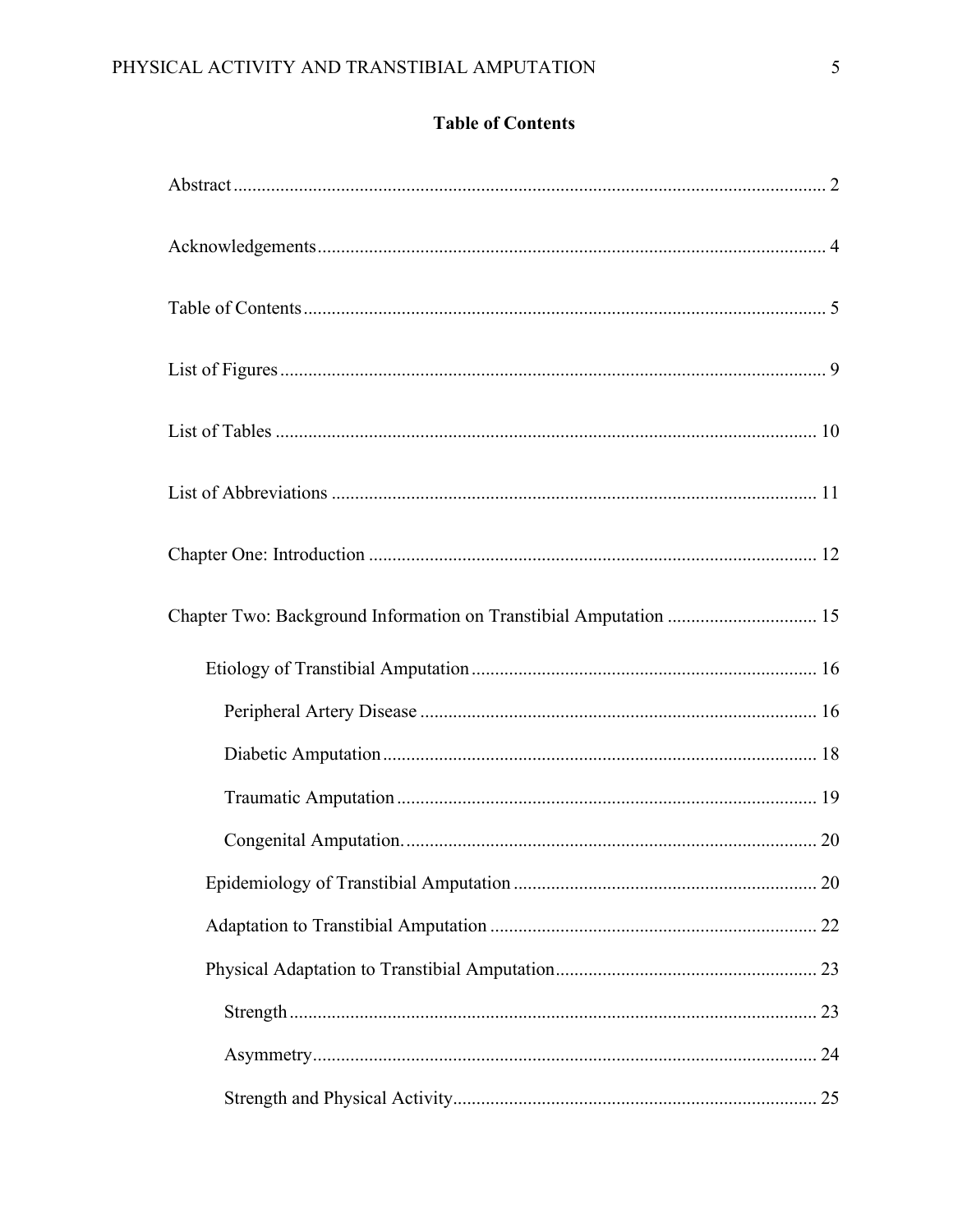### PHYSICAL ACTIVITY AND TRANSTIBIAL AMPUTATION

| The Trinity Amputation and Prostheses Experiences Scale-Revised 45 |  |
|--------------------------------------------------------------------|--|
|                                                                    |  |
|                                                                    |  |
|                                                                    |  |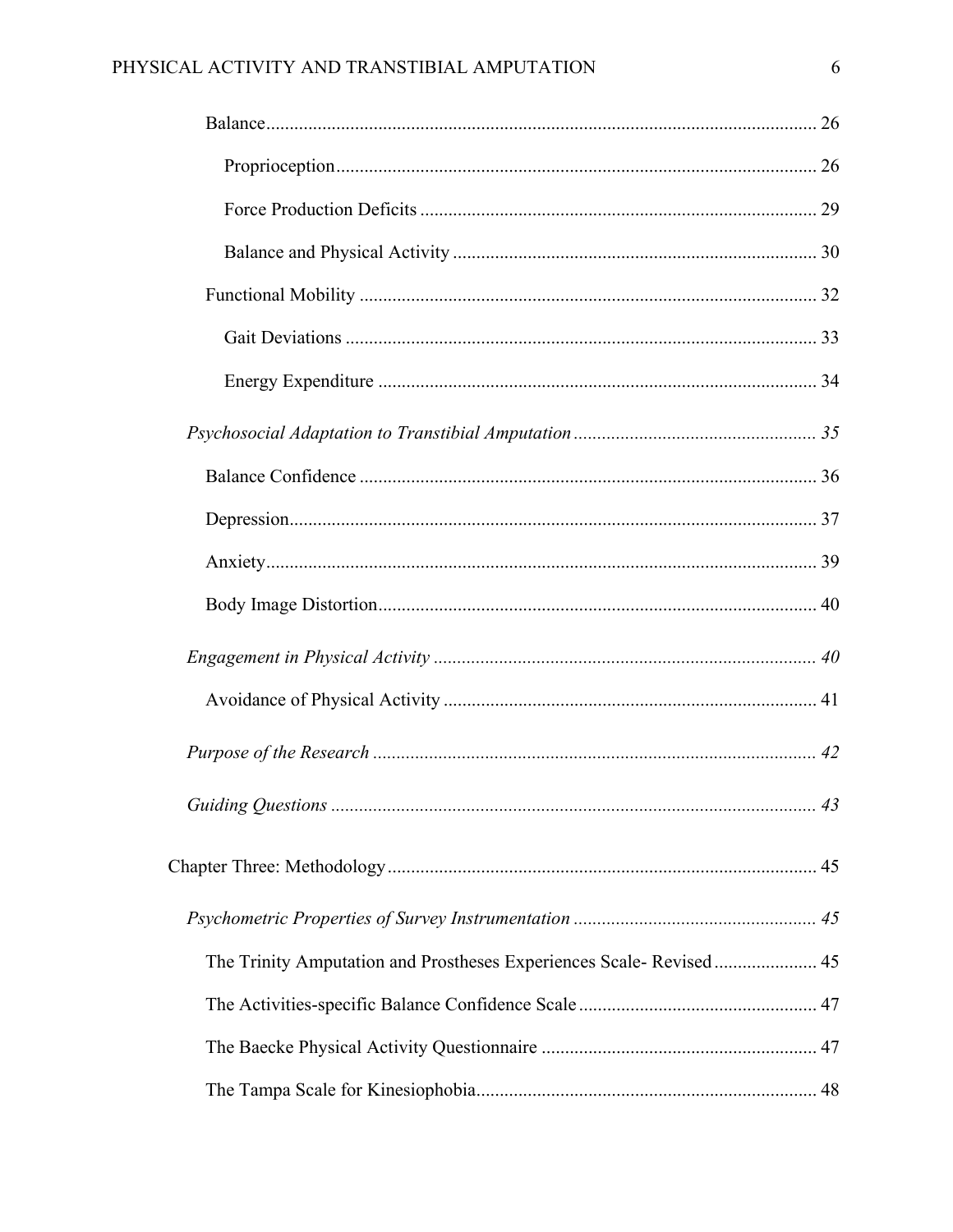### PHYSICAL ACTIVITY AND TRANSTIBIAL AMPUTATION

| Balance Confidence and Physical Activity Participation and Avoidance 64 |  |
|-------------------------------------------------------------------------|--|
|                                                                         |  |
|                                                                         |  |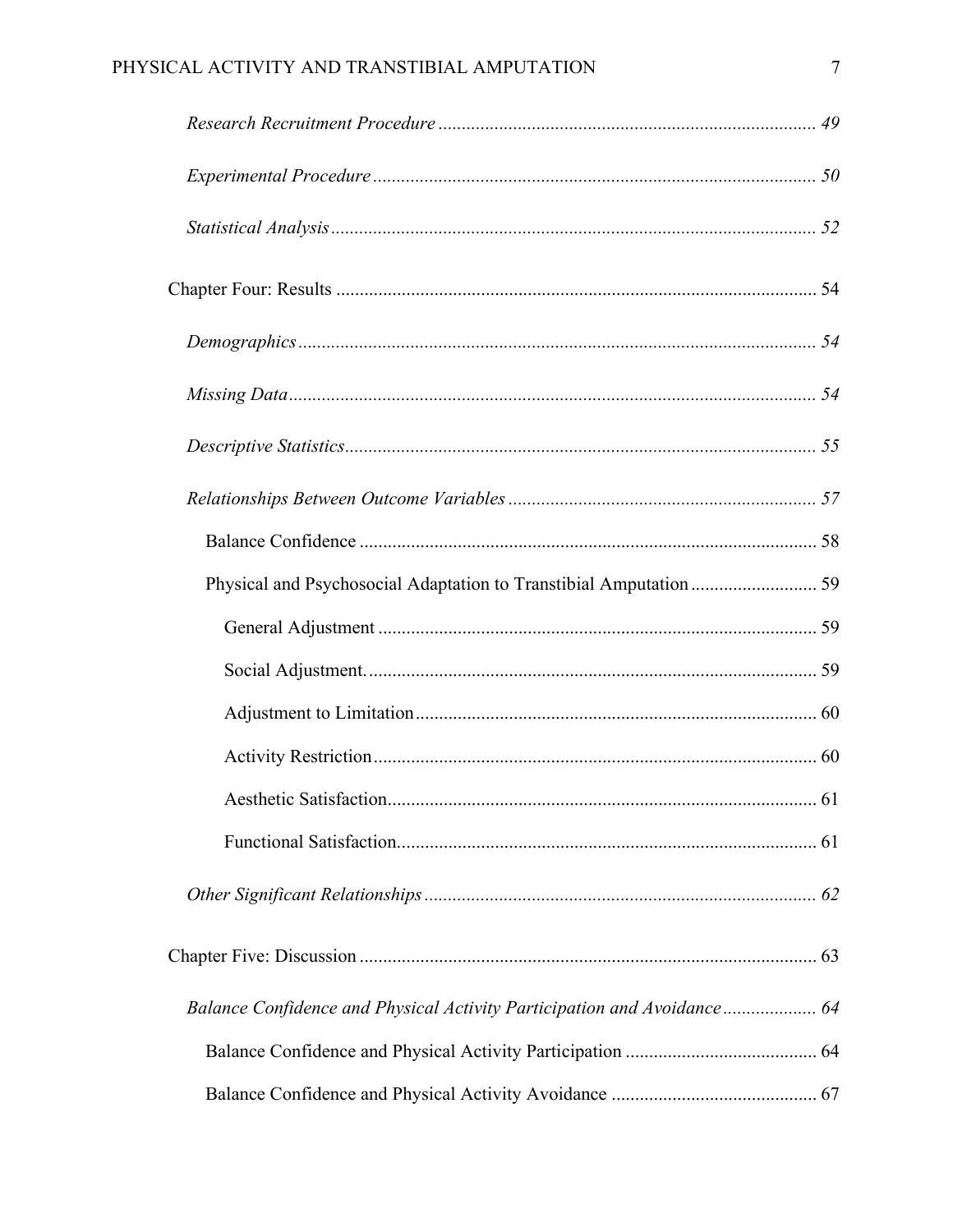| Physical and Psychosocial Adaptation to TTA and PA Participation and Avoidance. 68 |  |
|------------------------------------------------------------------------------------|--|
|                                                                                    |  |
| Adjustment to Limitation, Activity Restriction, and Functional Satisfaction  69    |  |
|                                                                                    |  |
|                                                                                    |  |
|                                                                                    |  |
|                                                                                    |  |
|                                                                                    |  |
|                                                                                    |  |
|                                                                                    |  |
|                                                                                    |  |
|                                                                                    |  |
|                                                                                    |  |
|                                                                                    |  |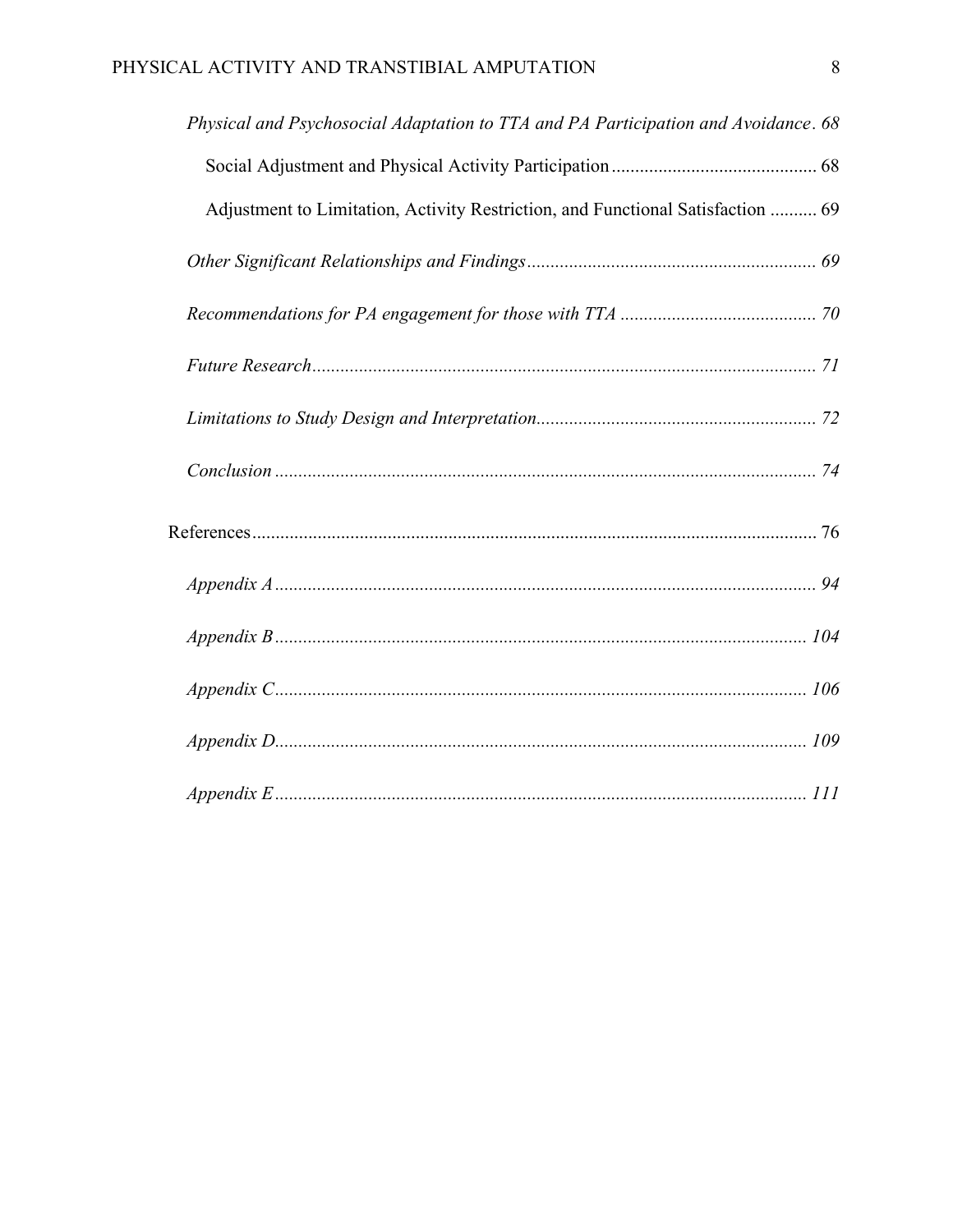# **List of Figures**

*Figure 1.* CONSORT Flow Diagram of the participant recruitment process and resultant participant inclusion. (49)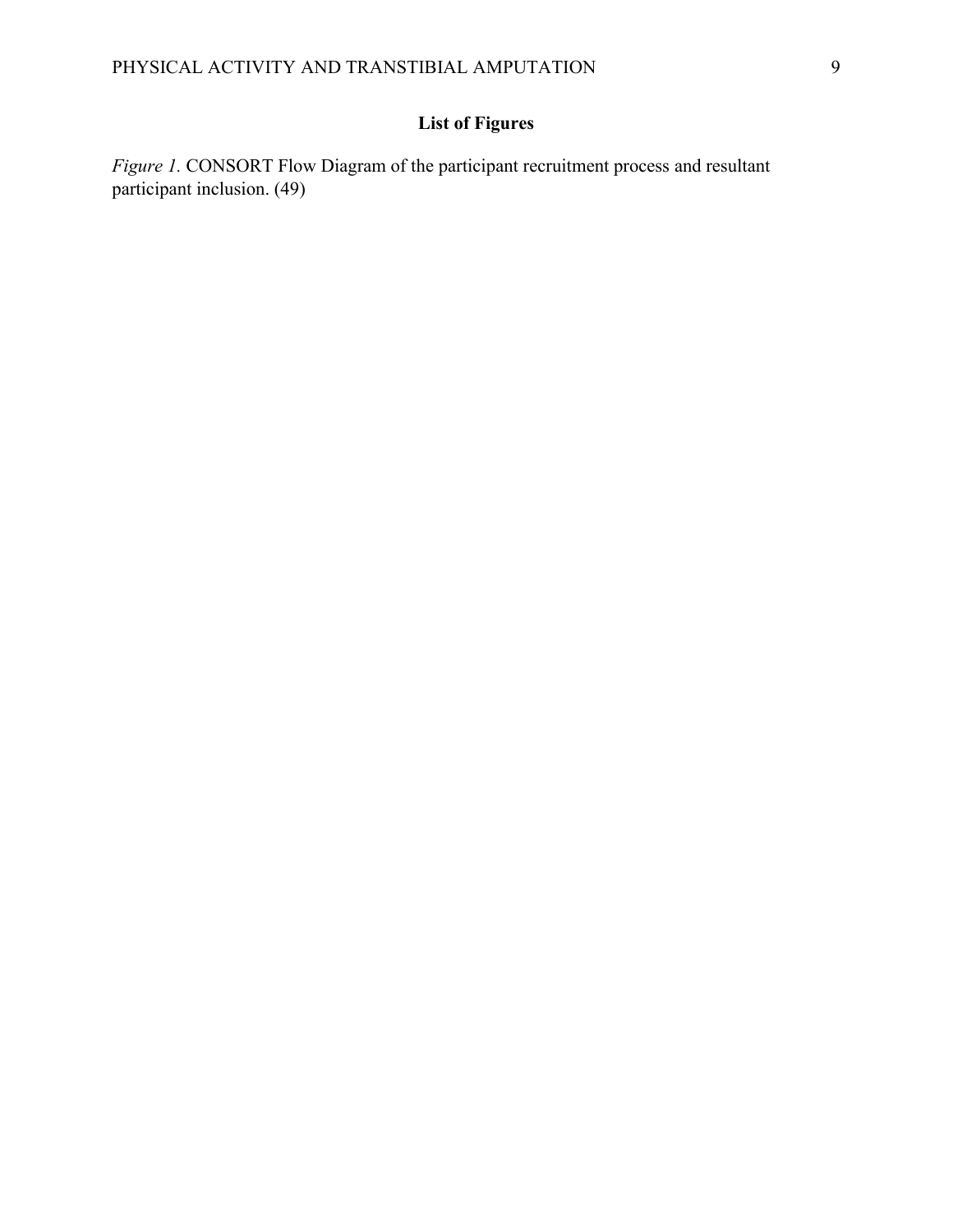#### **List of Tables**

Table 1. *Participant demographic information.* (53)

Table 2. *Mean Scores for the ABC, TAPES, BAQ, and TSK.* (54)

Table 3. *Sports Participation Frequency.* (55)

Table 4. *Results from the Shapiro-Wilk results.* (56)

Table 5*. Pearson Product correlation between Adjustment to Limitation, Activity Restriction, and Functional Satisfaction and the Sport Index, the Leisure Index, and the TSK.* (60)

Table 6*. Pearson Product correlation results for intercorrelations between outcome measures.*   $(109)$ 

Table 7. *Spearman correlation results for intercorrelations between outcome measures.* (110)

Table 8. *Spearman correlation results for intercorrelations between demographic information.*  (111)

Table 9. *Pearson Product correlation results for correlations between outcome measures and demographic information.* (112)

Table 10. *Spearman correlation results for correlations between outcome measures and demographic information.* (113)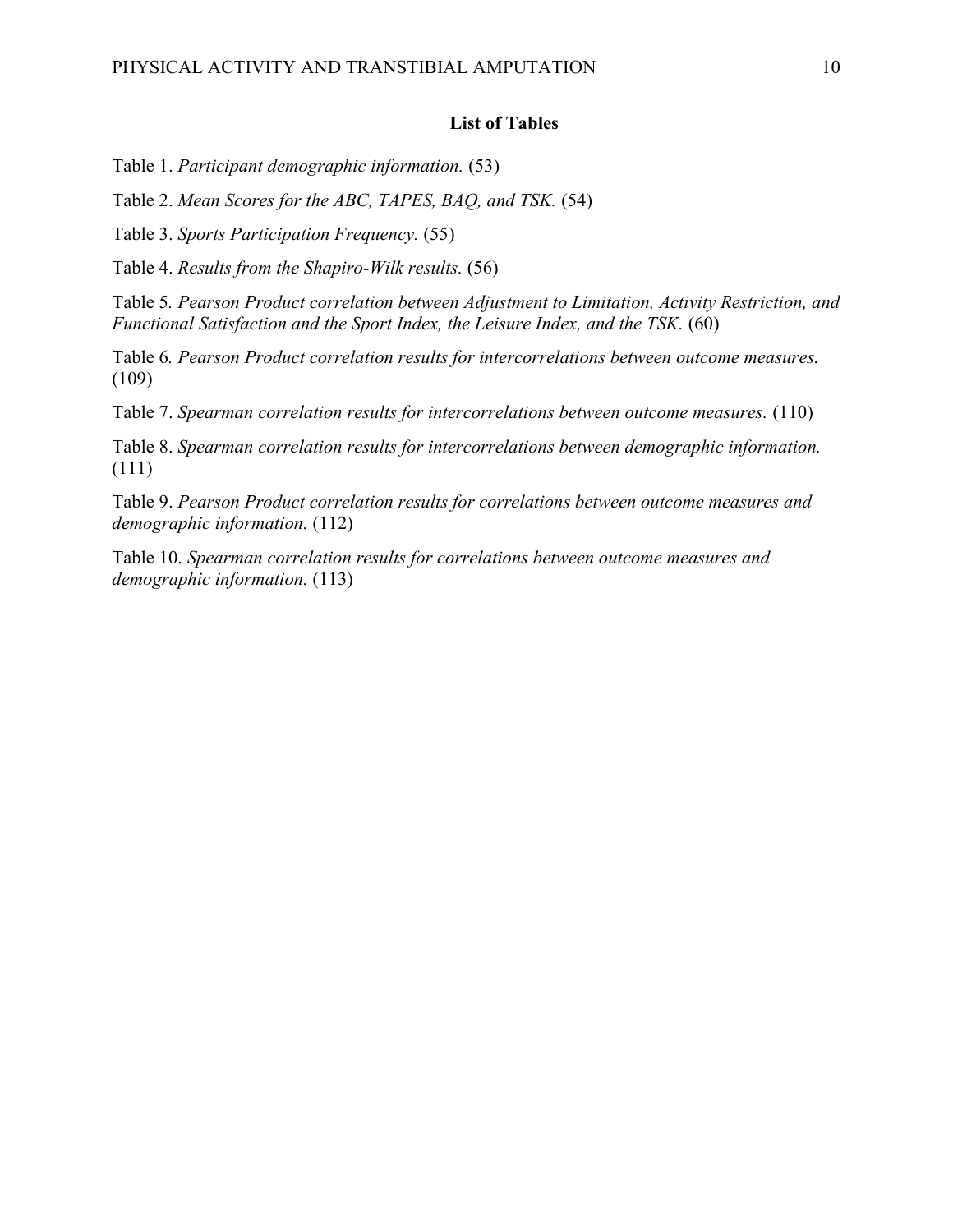### **List of Abbreviations**

**ABC**- Activities-specific Balance Confidence Questionnaire

**BAQ**- Baecke Physical Activity Questionnaire

**cm-** Centimeter

**ICC-** Intraclass Correlation

**LEA**- Lower extremity amputation

**PA-** Physical activity

**PAD-** Peripheral artery disease

**QoL-** Quality of Life

**TAPES**- Trinity Amputation and Protheses Experiences Scale

**TSK**- Tampa Scale of Kinesiophobia

**TTA**- Transtibial amputation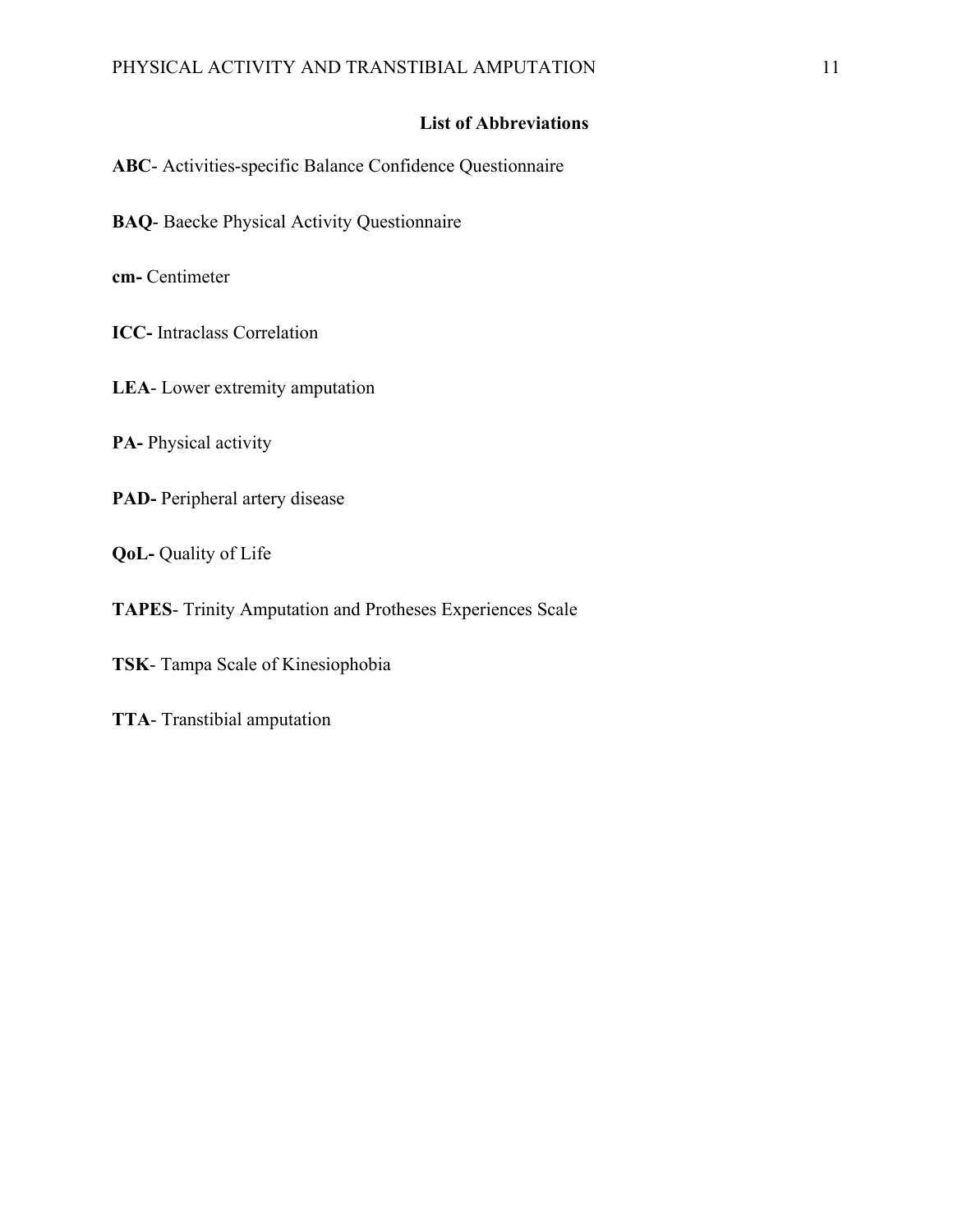#### **Chapter One: Introduction**

Transtibial amputation (TTA) results in physical changes that include loss of the lower leg at the level of the tibia. In turn, TTA causes changes in proprioception around the amputated limb, decreased strength, reduced muscle mass, functional mobility changes, alterations in the temporal and spatial aspects of walking, increased energy expenditure, and force production deficits in the residual limb while walking (Adams & Lakra, 2020; Bolger et al., 2014; Hewson et al., 2020; Kavounoudias et al., 2005). Of all the prescriptions, treatments, therapies, and modalities researchers have developed to improve physical and mental health, one of the most beneficial things people with TTA can do is simply participate in physical activity (PA) (Ekelund et al., 2020; Langford et al., 2018).

The trauma of experiencing amputation is not limited to physical effects; many psychosocial effects and adaptations are also common following TTA. These effects can include decreased perceived balance confidence, increased risk of depression and anxiety, body image issues, and the trauma of TTA can exacerbate previous occurrences of depression and anxiety (Horgan & Maclachlan, 2004). These effects can be extremely difficult to overcome. Physical activity can improve mental health and overall recovery and quality of life. If individuals were not physically active or had poor mental health prior to the event this can make it more difficult to engage in a behavioural change to include PA in to one's daily life. These changes are not easy to make and may require support from health care providers or counsellors, yet they are critical because presently, the two-year mortality rate for all people living with TTA is 30% (Dormandy et al., 1999).

When PA is performed in appropriate doses, it has been shown to help people living with TTA prevent, reduce, and mitigate many of the negative effects, both physical and psychosocial,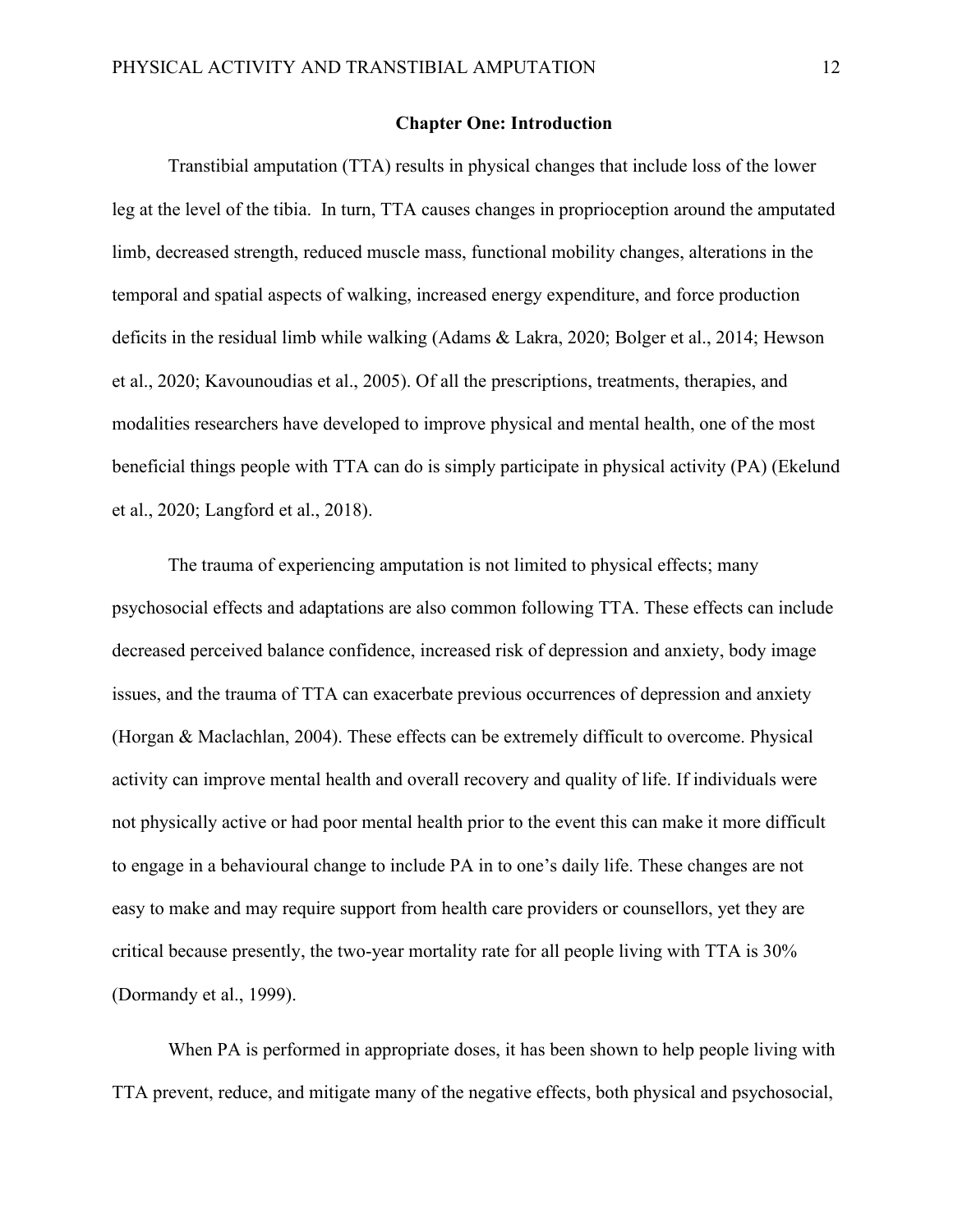that occur as a result of the amputation (Hewson et al., 2020). Physical activity has been defined by the World Health Organization as any movement produced by the muscles that requires energy expenditure (World Health Organization, 2020). Physical activity includes active transportation like walking or biking, actively working out or playing sports, or any other activity that requires movement and an elevated heart rate (Caspersen et al., 1985). The physical benefits of participating in PA include improved balance, increased lower limb strength and muscle mass, and functional mobility improvements (Esposito et al., 2017; Gailey et al., 1994; Nolan, 2009; Vrieling et al., 2009). Physical activity has also been shown to have psychosocial benefits in people with TTA including the reduction of anxiety and depression symptoms and improved body image and balance confidence (Dinas et al., 2011; Horgan & Maclachlan, 2004; Mandel et al., 2016).

Despite these documented benefits, only 32% of people living with TTA participate in PA outside of their activities of daily living (Kars et al., 2009). In addition to this, when these people do participate in PA, they rarely reach the minimum daily recommended doses of PA (Langford et al., 2018). The minimum daily recommended dose of PA is 150-300 minutes of moderate intensity PA each week. This standard was set by the Australian Physical Activity and Sedentary Behavior Guidelines. The Canadian national recommendation is similar, recommending 150 minutes of moderate to vigorous intensity PA each week (Ross et al., 2020). Previous research has shown a positive relationship between higher PA levels in people with TTA and higher levels of balance confidence (Mandel et al., 2016; Miller et al., 2001). Individuals with higher balance confidence however, also have a greater risk of falling when compared to their less confident peers (Wong et al., 2015). Mandel et al. (2016) speculated that people with TTA who have low balance confidence may actively avoid PA, to avoid potential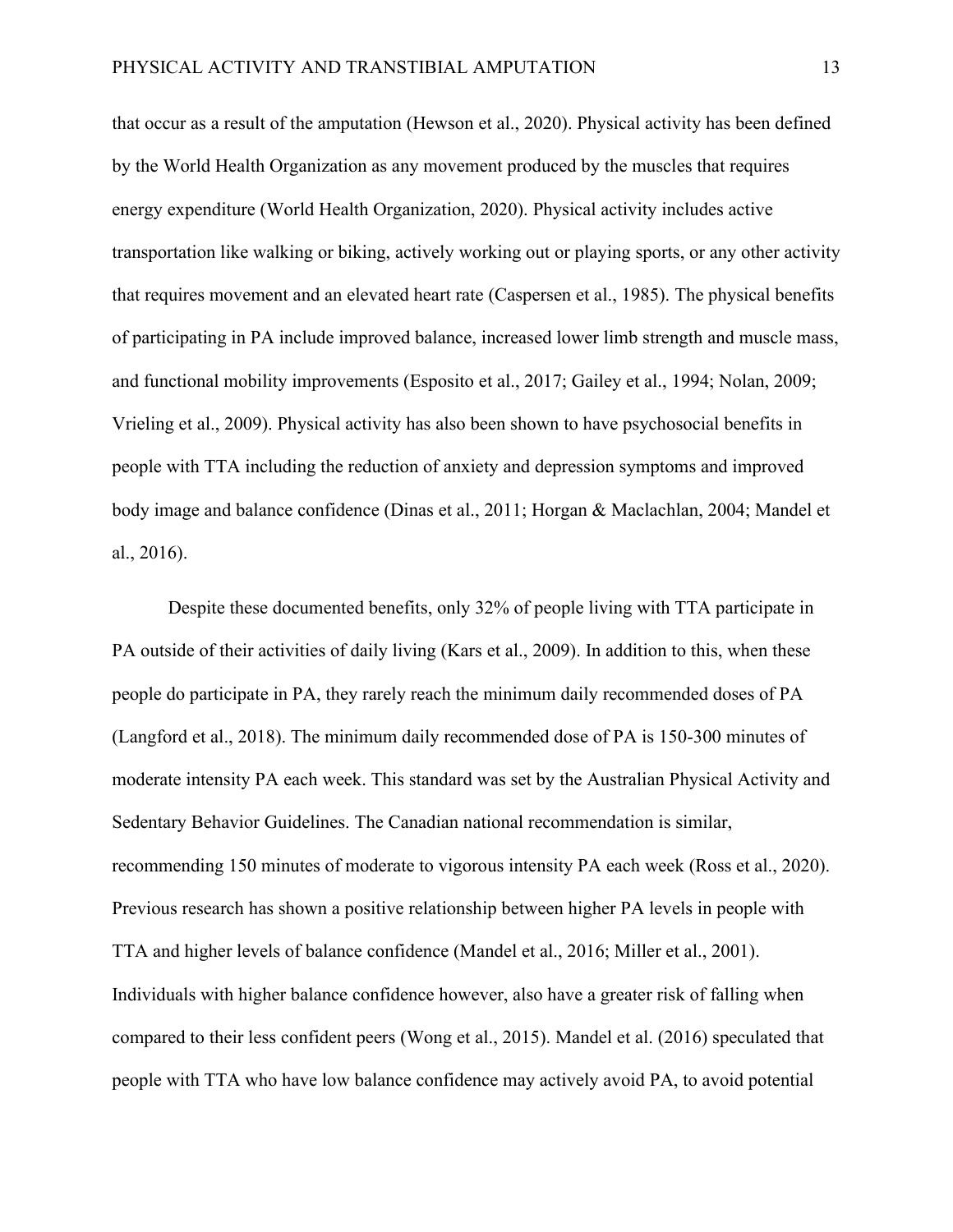falls, and avoid pain. This relationship has yet to be substantiated with empirical evidence. It is also possible that other factors related to the psychosocial adaptations to amputation, such as depression, anxiety, or body image issues, are responsible for the avoidance of PA in people living with TTA.

Generally, exercise avoidance patterns of people living with TTA have received little research. The following literature review explores the etiology and epidemiology of TTA, the physical and psychosocial adaptations that occur after TTA, and the benefits of PA for these physical and psychosocial adaptations. This review also highlights the relationships between TTA and PA that warrant further examination and understanding.

The purpose of this study was to explore the relationship between balance confidence and the physical and psychosocial effects of TTA and how this related to PA participation and avoidance habits. Insights drawn from this study can be used by healthcare practitioners when developing rehabilitation plans for people with TTA. Ensuring that the outcome measures used by rehabilitation programs, such as balance confidence and physical and psychosocial adaptation to TTA, are appropriately related to the desired outcomes of the rehabilitation program, such as increased PA participation and decreased PA avoidance, is essential in ensuring the effectiveness of a rehabilitation plan and optimizing the process of adaptation to TTA.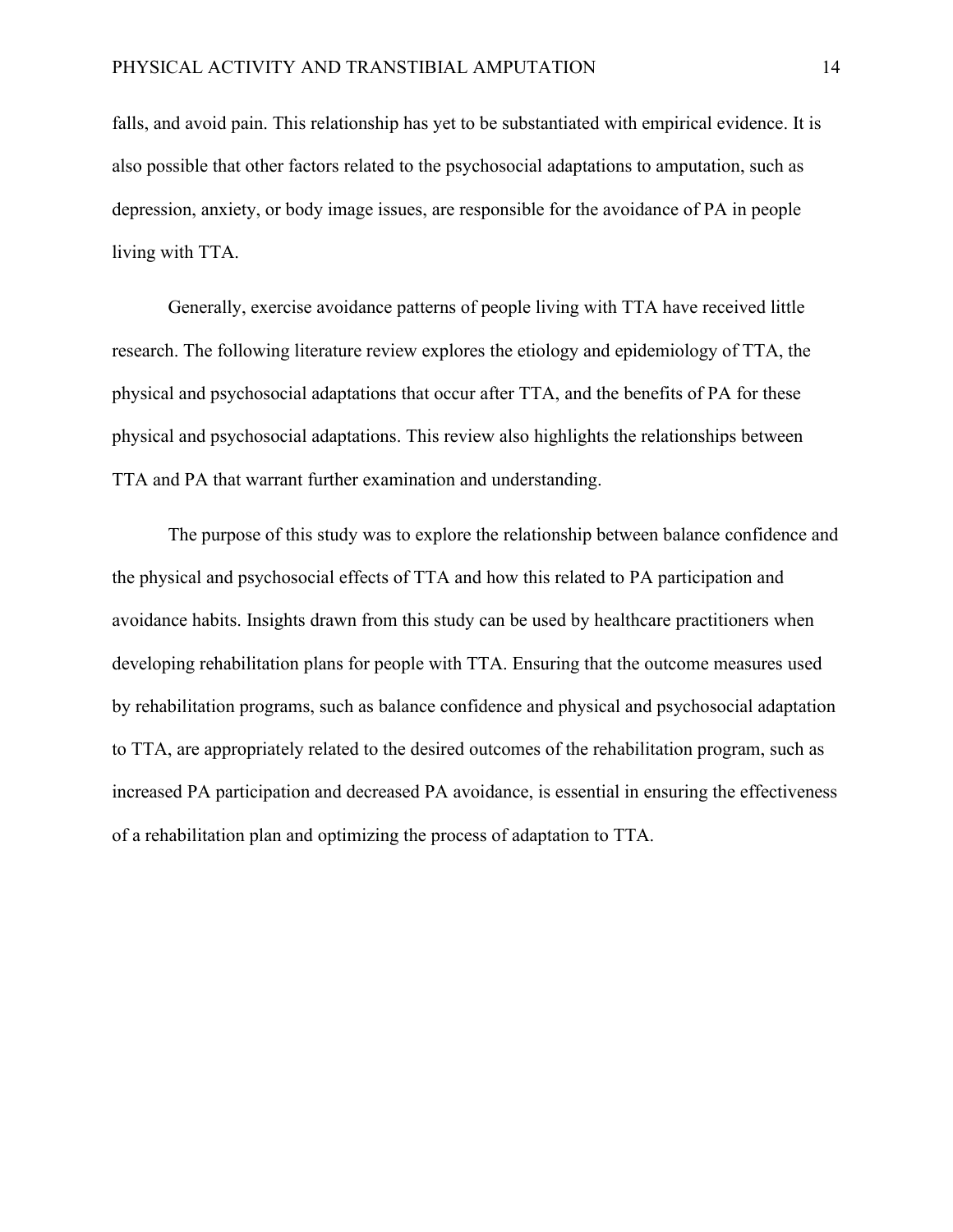#### **Chapter Two: Background Information on Transtibial Amputation**

Transtibial amputation is the most common form of major amputation in the world. In general, amputations affect approximately 1.7 million people in the United States. Upper extremity amputation comprises approximately 41,000, or 3%, of these amputations. The remaining 97% of amputations occur in the lower extremity (Braza & Martin, 2020). Transtibial amputation comprises 55% of all major lower extremity amputations (Imam et al., 2017). Lower extremity amputation (LEA) refers to any amputation of the lower limb, whether that amputation is of the distal phalanx of the fifth digit or the whole foot, shank, or leg. To help healthcare practitioners distinguish between the severity of amputations, LEA has been classified into major and minor amputation categories. Major amputation is defined as any lower extremity amputation occurring above the ankle. Amputation occurring at or below the ankle, although traumatic, is considered a minor amputation (Imam et al., 2017). Major LEA is further classified into three main groups: transfemoral amputation, knee disarticulation amputation, and TTA (Imam et al., 2017). Transfemoral amputation, often called above the knee amputation, is performed by bisecting the femur and removing the distal end of the leg. Knee disarticulation amputation occurs at the knee joint, disarticulating the ligaments of the tibia from those of the femur and patella to remove the distal end of the leg. Transtibial amputation, also known as below the knee amputation, is performed by bisecting the tibia and fibula and removing the distal end of the leg (Adams & Lakra, 2020; Albino et al., 2014; M. Myers & Chauvin, 2020).

In the following sections the etiology as well as epidemiology of TTA will be reviewed. This assessment will be followed by a review on the physical adaptations that people experience following TTA. This review includes changes in gait, balance and functional mobility. Finally, the psychosocial adaptations to TTA will reviewed. Specifically examining balance confidence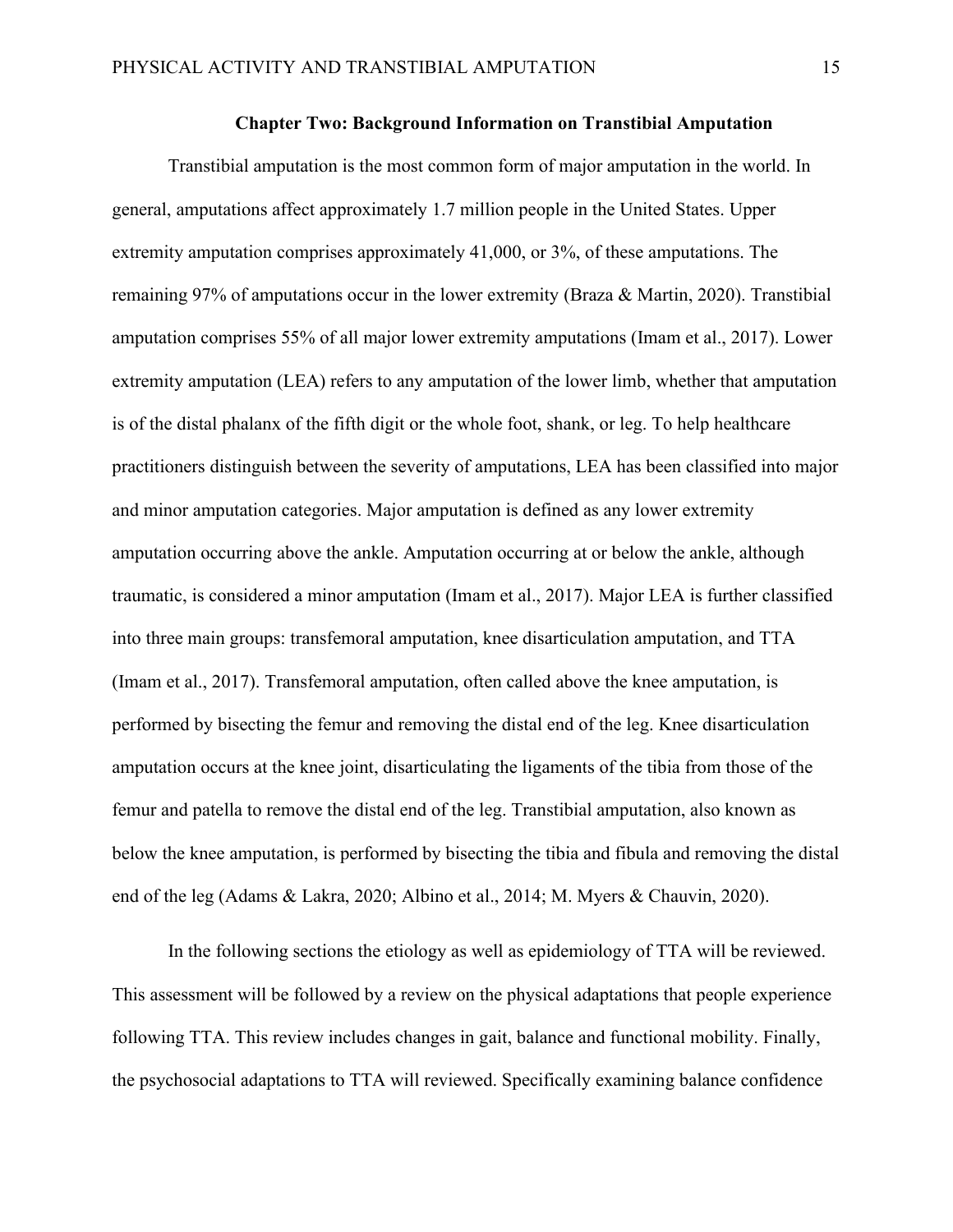and other psychosocial factors of depression, anxiety, and body image. This chapter will conclude with the purpose and specific research questions of the present study.

#### *Etiology of Transtibial Amputation*

Multiple conditions brought on by various etiologies can require an individual to undergo TTA. In Canada, the most common conditions requiring amputation are diabetes-related complications such as peripheral artery disease (PAD; 65.4%), followed by non-diabetic PAD and infection  $(25.6\%)$ , trauma  $(6.0\%)$ , cancer  $(1.8\%)$ , and congenital defects  $(0.6\%$ ; Imam et al., 2017). In the following sections, etiologies of amputation from PAD, diabetes, trauma, cancer, and congenital defects are reviewed.

**Peripheral Artery Disease.** The vast majority of amputations (diabetic and non-diabetic) are the result of PAD (Levin et al., 2020). Peripheral artery disease refers to atherosclerosis, or plaque buildup, in the arteries of the lower limbs. These plaque buildups narrow the arteries, restricting blood flow and increasing blood pressure. Over time, chronic restriction of blood flow and increased blood pressure results in reduced oxygenation and nutrition to the tissues of the lower limb. Peripheral artery disease creates a litany of potential complications including hypertension, cardiovascular disease, and kidney disease. When amputation is a consideration, PAD has progressed to its end stages. At this time, the patient develops symptoms that include ischemic rest pain, non-healing ulcers, and gangrene (Levin et al., 2020). Ischemic rest pain presents as a burning pain in the distal end of the lower limb. Ischemic rest pain is caused by hypoxia and acidosis, both of which are caused by poor blood circulation in the area (Levin et al., 2020). Peripheral artery disease is associated with multiple functional outcomes including reduced lower limb strength and endurance, slower walking velocity, and an impaired quality of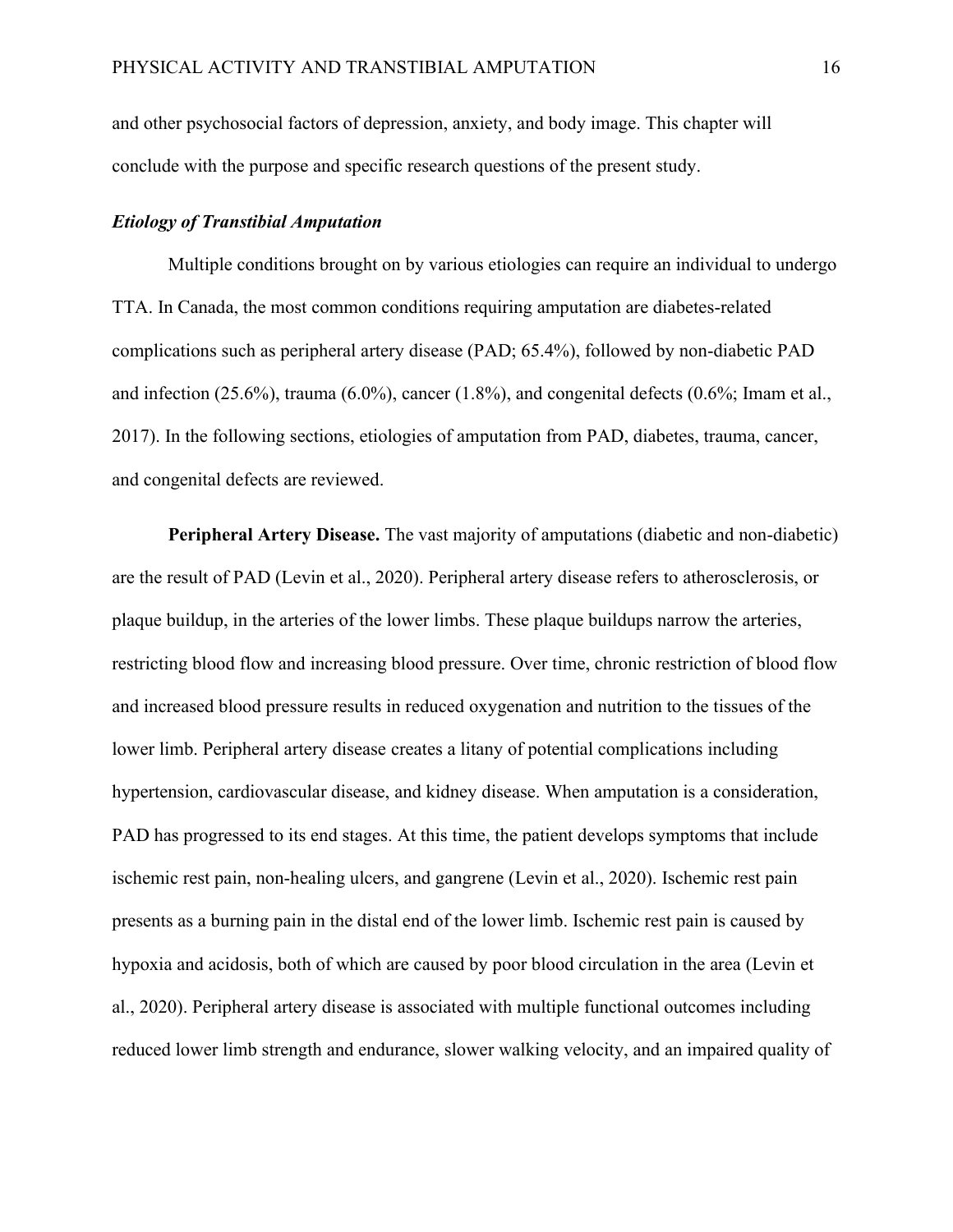life (QoL; Morris et al., 2014). Physical activity is considered essential in the prevention and treatment of cardiovascular diseases such as PAD (Whayne, 2011).

Amputation caused by infection is also directly related to PAD, as non-healing ulcers are a common symptom of late-stage PAD (Thiruvoipati et al., 2015). Typically, these wounds occur as the result of a self-inflicted trauma. Self-inflicted trauma has a variety of causes including unnoticed trauma to the foot (like stubbing a toe or stepping on glass) or friction between the foot and poorly fitting footwear (Watkins, 2003). Initially, the trauma can appear inconsequential, but due to ischemia and neuropathy the wound refuses to heal. Ischemia prevents wound healing by restricting blood flow and depriving the wounded area of the oxygen and nutrients required for cell healing. Neuropathy prevents wound healing by disabling the lower limb's ability to protect itself. When non-healing ulcers occur on the plantar aspect of the foot or other points of constant friction (such as the digits or the heel), neuropathy can prevent the potential amputee from feeling the painful sensations that would prevent an average individual from continuing to irritate the wound. Constant irritation of this open wound can quickly cause long lasting damage to the area (Levin et al., 2020). With both limb ischemia and non-healing ulcers present, gangrene can quickly develop. Gangrene is identified as black or discolored tissue and is caused by a lack of oxygen to the area (Buttolph & Sapra, 2021). Treatment of gangrene involves the removal of the dead tissue, revascularization of the dead tissue and, sometimes, amputation. Surgeons do their best to amputate at the lowest level possible; however, excessive necrosis of the foot often requires major amputation. Even when caught early, removing gangrenous tissue can drastically impact QoL and mobility (Buttolph & Sapra, 2021; Haji Zaine et al., 2016). If the signs of limb ischemia (ischemic rest pain, nonhealing ulcers, or gangrene) persist for more than two weeks, the patient is considered to have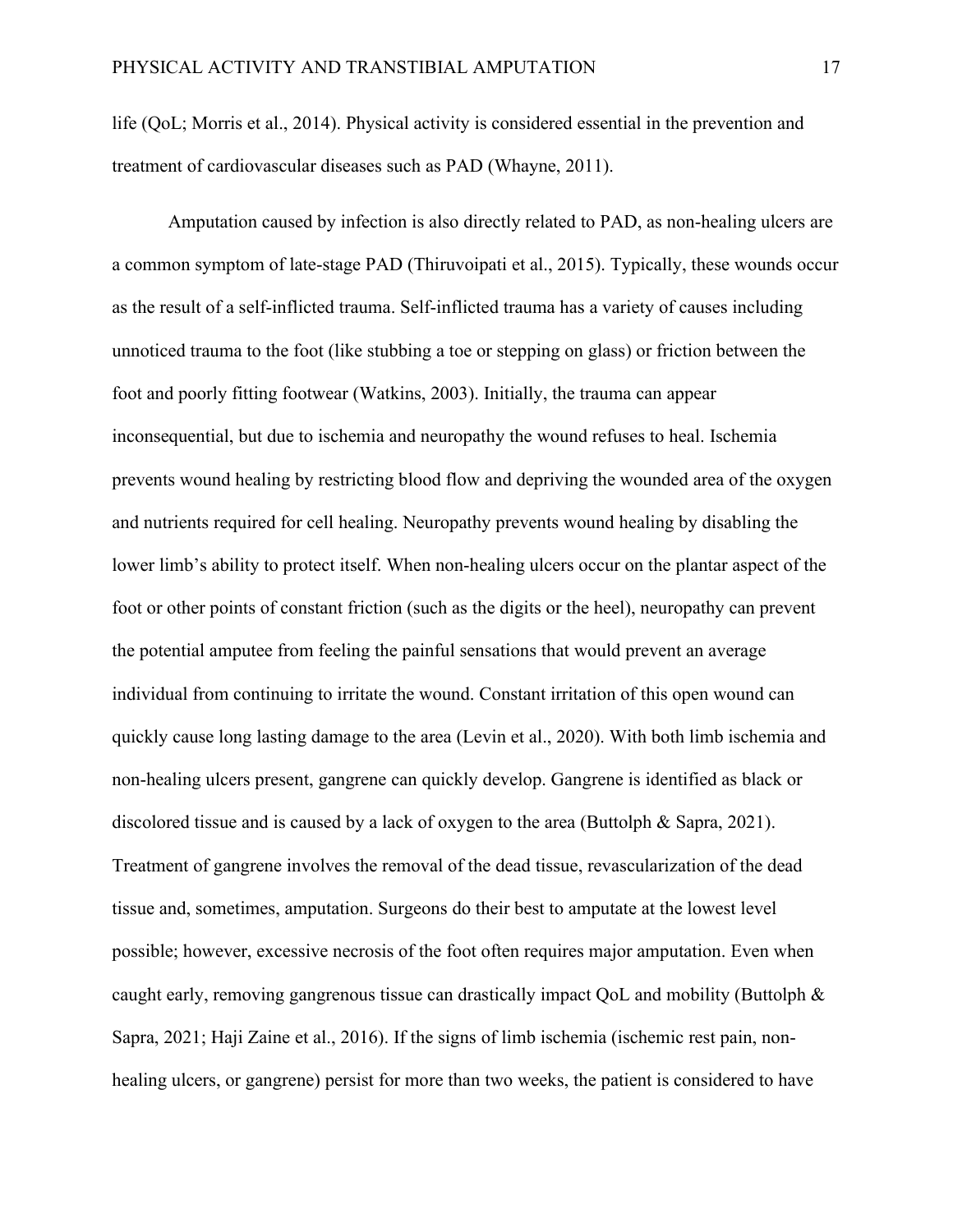critical limb ischemia. Critical limb ischemia, when left untreated, will continue progressing until amputation is required. Observational studies have found that 30-50% of patients living with critical limb ischemia will require major LEA within the next year (Levin et al., 2020).

**Diabetic Amputation.** Diabetics require amputation for many of the same reasons nondiabetics do, however, PAD is twice as common in diabetics as compared to the general population (Thiruvoipati et al., 2015). Little is known about PAD specific to diabetic populations versus PAD in non-diabetic populations. The same PAD symptoms apply to both diabetic and non-diabetic populations. Diabetes compounds with PAD as it creates a hyperglycemic, dyslipidemic, and insulin resistant state within the body. This insulin resistant state is associated with vascular inflammation, derangement of cellular vasculature, and worse health outcomes (American Diabetes Association, 2003). This state exacerbates and accelerates the long term outcomes of PAD, represented in the 2.6 times higher rate of diabetic amputations compared to non-diabetics with PAD (Imam et al., 2017). The relationship between PAD and diabetes is reciprocal, with 20-30% of patients with PAD having diabetes and 30% of diabetics having PAD. It is likely that the number of diabetics with PAD is actually underrepresented as many diabetics are symptomatic and they simply cannot feel these symptoms as a result of the presence of diabetic neuropathy (Thiruvoipati et al., 2015).

**Traumatic Amputation***.* Unlike diabetic- and PAD-related amputations, traumatic amputations are not directly related to these comorbidities. Traumatic amputation is typically caused by a high impact injury that separates, or requires separation, of the limb from the rest of the body such as a motor vehicle accident, farming incident, or mishap with power tools (Jorge, 2020). Even when traumatic injuries only result in partial amputation (or just a severe injury), amputation may be required if the remaining limb is too damaged to be salvaged or if the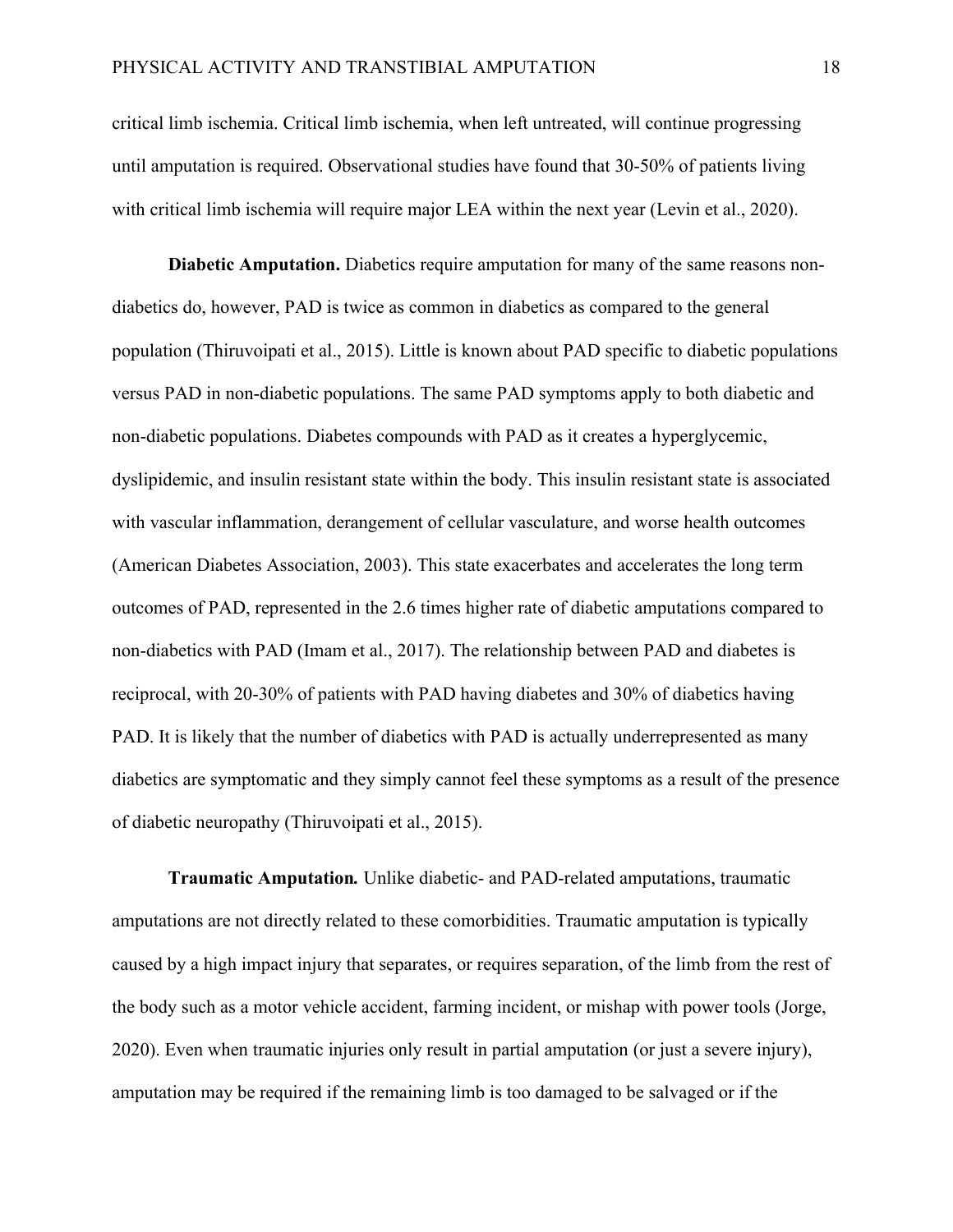damaged area becomes infected, gangrenous and necrotic (Buttolph & Sapra, 2021; Tintle et al., 2010). Transtibial amputation is the most common type of amputation performed on trauma patients (Tintle et al., 2010).

Lifestyle factors such as occupation, age, and gender are the most common predictors of traumatic amputation with young male adults experiencing traumatic amputation at the highest rates (Tintle et al., 2010). Although amputations caused by trauma typically result in better physical outcome measures, the trauma of the incident that necessitated the amputation in the first place cannot be understated. People with traumatic amputations never get the opportunity to make lifestyle changes to prevent amputation, nor are they given time to come to peace with it. In fact, the first time most people with a traumatic amputation even consider amputation is when they are awake and limbless in a hospital bed (Tintle et al., 2010). While traumatic amputation is every bit as traumatic as the name implies, people with traumatic amputations are typically younger and healthier than people with other etiologies of amputation. This typically results in a higher baseline activity level as well as better long term physical outcomes when compared to other amputation etiologies (McCarthy et al., 2003).

**Cancerous Amputation.** Occurring in only 1.8% of LEAs in Canada, cancer as an etiology for amputation is rare (Imam et al., 2017). Osteosarcoma and Ewing Sarcoma are the most common forms of cancer requiring amputation. Both of these cancers are typically pediatric, occurring in 6% of cancer cases when patients are under 20 years of age (Varma et al., 2014). Fortunately, cancer related amputations are uncommon, and the rate of amputation dropped 4.7% annually from 1988-1996 due to improvements in treatment and prevention. Lower extremity amputations, transtibial and transfemoral, account for 36% of all cancer related amputations (Dillingham et al., 2002).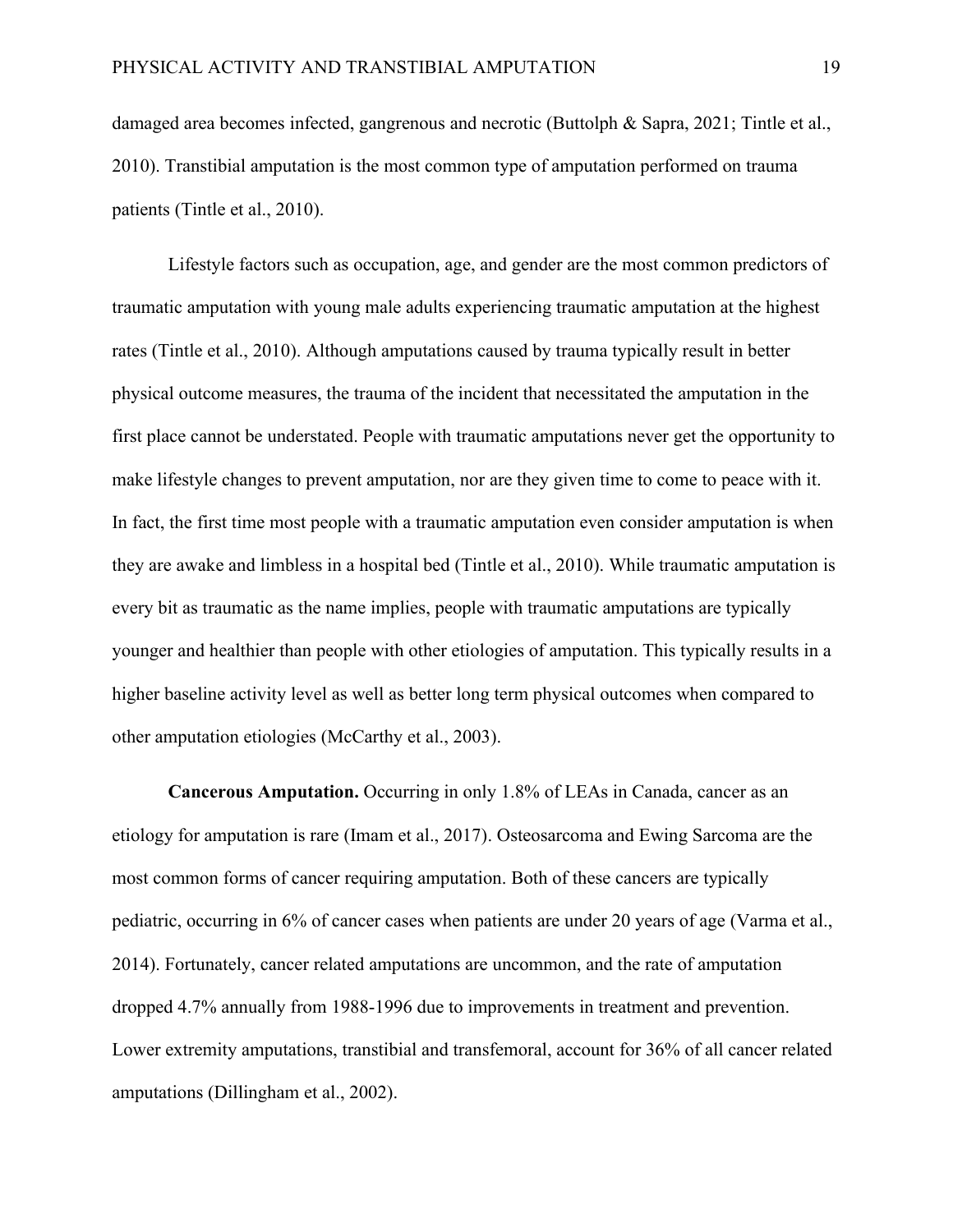**Congenital Amputation.** Congenital amputation, also termed congenital limb deficiency, occurs when a child is born with a deficiency in their extremity such as over- or undergrowth of the limb, missing digits, extra digits, or failure of the digits to separate (Boyd, 2020). The cause of congenital amputation is unknown but genetic variations, environmental teratogens, and gene-environment interactions are all thought to be factors (Ephraim et al., 2003). Congenital amputation is the rarest form of amputation occurring in only 0.6% of Canadian LEAs (Imam et al., 2017). Beyond this, upper extremity congenital deficiencies are two to three times more common than lower extremity deficiencies (Ephraim et al., 2003).

#### *Epidemiology of Transtibial Amputation*

Regardless of the cause of the amputation, TTA is the most prevalent form of LEA in Canada, occurring in 55% of all major LEAs (Imam et al., 2017). This means the majority of Canadian LEAs have completely lost their ankle joint but have had no major mechanical or functional changes to the knee joint (Karmarkar et al., 2014). In contrast, people living with a transfemoral amputation no longer have a natural knee joint (some transfemoral prosthetics utilize a prosthetic knee joint), and those living with a knee disarticulation amputation have had the function of their knee joint severely altered depending on the specifics of their amputation. Healthy populations have fully functional ankle and knee joints. Thus, people with TTA present with unique physical changes and abilities from other amputee populations and from healthy populations. When comparing unilateral and bilateral amputation, people with bilateral TTA have been shown to experience more severe physical and psychosocial effects following amputation when compared to unilateral (Akarsu et al., 2013).

Unfortunately, 15% of people with TTA undergo transfemoral amputation in the two years after amputation; another 15% will have a major contralateral amputation; and another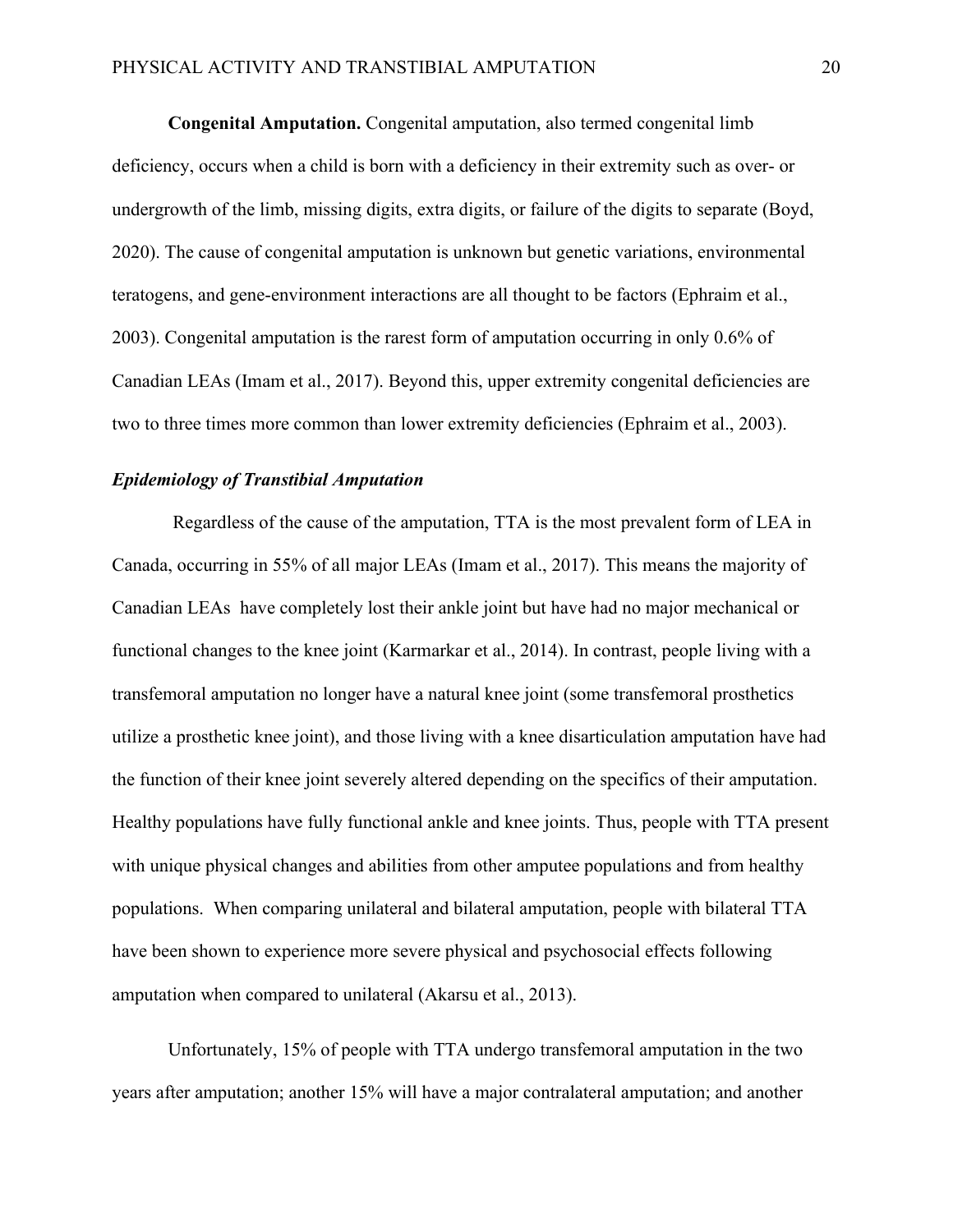30% will be dead (Dormandy & Vig, 1999). When compared to people with transfemoral amputation, people living with TTA are two to three times more likely to achieve full mobility, require less energy to ambulate, and have overall better psychosocial outcomes (Hewson et al., 2020; Horgan & Maclachlan, 2004). As such, TTA represents a critical junction that, for many, must coincide with an accompanying lifestyle change as the majority of TTAs are directly related to a lack of PA and a sedentary lifestyle. In order to prevent further disease development, and to improve both the physical and mental health of people living with TTA, it is critical that people living with TTA participate in PA. Failing to do so will result in further impaired mobility, potential additional amputations, and much worse psychosocial outcomes.

Amputation rates vary wildly from country to country. Countries, like Italy, have reported LEA rates as low as 5.1 amputations per 100,000 people. Other countries, like Germany, have been reported to experience LEA amputation rates as high as 31 amputations per 100,000 people (Moxey et al., 2011). This difference in amputation rates likely indicates a difference in demographics of the people living with LEA in these countries such as ethnicity or socioeconomic status. It is also possible there is a different standard of care between countries affecting the number of amputations performed.

When examining sex/gender differences and amputation, men experience traumatic amputation at a higher rate than women with a risk ratio of 4.94. Men also experience PAD related amputation at a higher rate than women with a risk ratio of 1.75 (Dillingham et al., 2002). When women do experience LEA, they have been reported to have significantly worse prothesis related outcomes, mental health, and a lower rate of employment compared to men (Cimino et al., 2021). Cimino et al. (2021) proposed that the worse mental health outcomes reported by women may be related to body image. It is common for people with an amputation to experience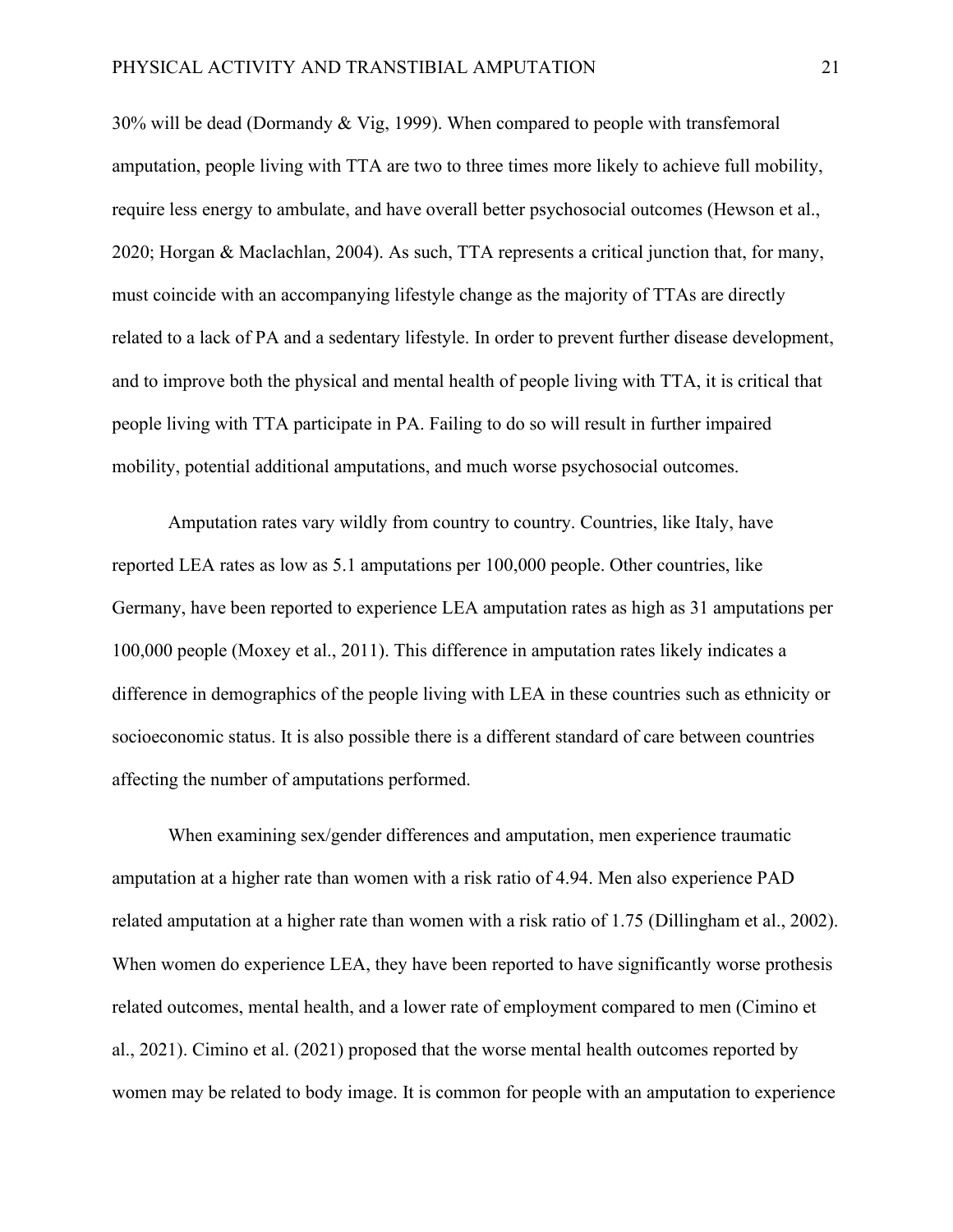body image distortion as they have just experienced a major life change. People who have body image distortion are more likely to experience anxiety and depression, and they also have a lower Quality of Life (QoL) and poorer self-esteem (Horgan & Maclachlan, 2004). Themes regarding challenges with body image are more commonly reported by women (Stutts et al., 2015) but it should also be mentioned that women are chronically underrepresented in LEA research and this may affect the reported findings (Cimino et al., 2021).

#### *Adaptation to Transtibial Amputation*

Adaptation to the anatomical changes created by TTA is both a physical and a psychosocial process. The physical effects of amputation include reduced muscle strength in the lower limb and impaired proprioception around the amputation. This results in a range of functional deficits such as slower walking speeds, increased energy expenditure, and both temporal and spatial gait deviations (Gailey et al., 1994; Highsmith et al., 2016; Schmalz et al., 2002). Although the physical effects of TTA are significant, they must not be considered alone as adaptation to the psychosocial effects of TTA has actually been considered more difficult than adaptation to the physical effects (Randolph et al., 2014). The psychosocial elements can include higher levels of depression and anxiety, body image issues, and pain. Unfortunately, the traditional biomedical model of disease examines the mind and body separately, as if the two exist independently of each other. This approach prevents optimal management of many conditions such as obesity, PAD, and TTA as the physical effects of these conditions are frequently accompanied by difficulties adapting to the psychosocial elements. These psychosocial effects can manifest as physical symptoms such as increased pain levels and depression, thus leading to higher levels of disability (Landers et al., 2016). These psychosocial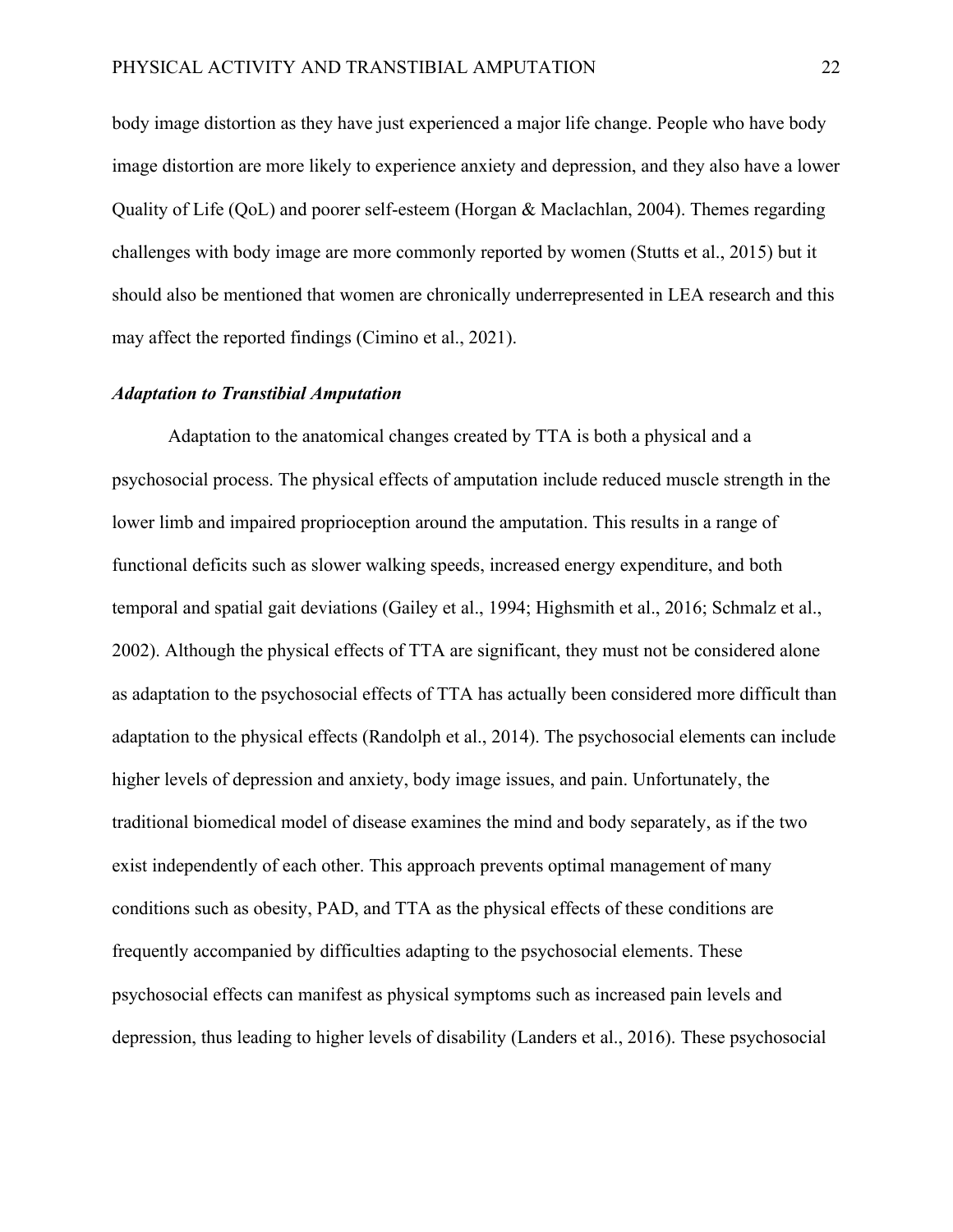effects are not considered alongside the direct physical symptoms of the disease when using the traditional biomedical model (Gatchel et al., 2007).

In 1977, the biopsychosocial model was conceptualized by George Engel. This model examines suffering by incorporating the biological factors of a condition with the psychological and social factors. By incorporating these three factors, the biopsychosocial model can examine both the disease and the illness. The disease is the anatomical, pathological, or physiological disruption occurring within the body, the physical effects being experienced, or the biological factors. The illness is the subjective experience of disease and how that disease is perceived by the individual (Engel, 1977; Gatchel et al., 2007). The biopsychosocial model has broadened the scope of healthcare practitioners to include more holistic health-related factors to better address the needs of their patients; furthermore, it allows researchers to acknowledge the interconnectedness of the physical, psychological, and social effects stemming from the anatomical effects of TTA (Borrell-Carrió et al., 2004).

#### *Physical Adaptation to Transtibial Amputation*

The physical effects of amputation include reduced muscle strength in the lower limb, altered interlimb symmetry, and impaired proprioception around the amputation. This results in a range of functional deficits such as slower walking speeds, increased energy expenditure, and both temporal and spatial gait deviations (Gailey et al., 1994; Highsmith et al., 2016; Schmalz et al., 2002).

**Strength.** Strength has been defined as "the ability to produce force against an external resistance" (Suchomel et al., 2018 p. 766). Low muscular strength has been associated with multiple negative outcomes including greater need for assistance with the tasks of daily living, increased chronic disease, and physical disability (Volaklis et al., 2015). In contrast, high levels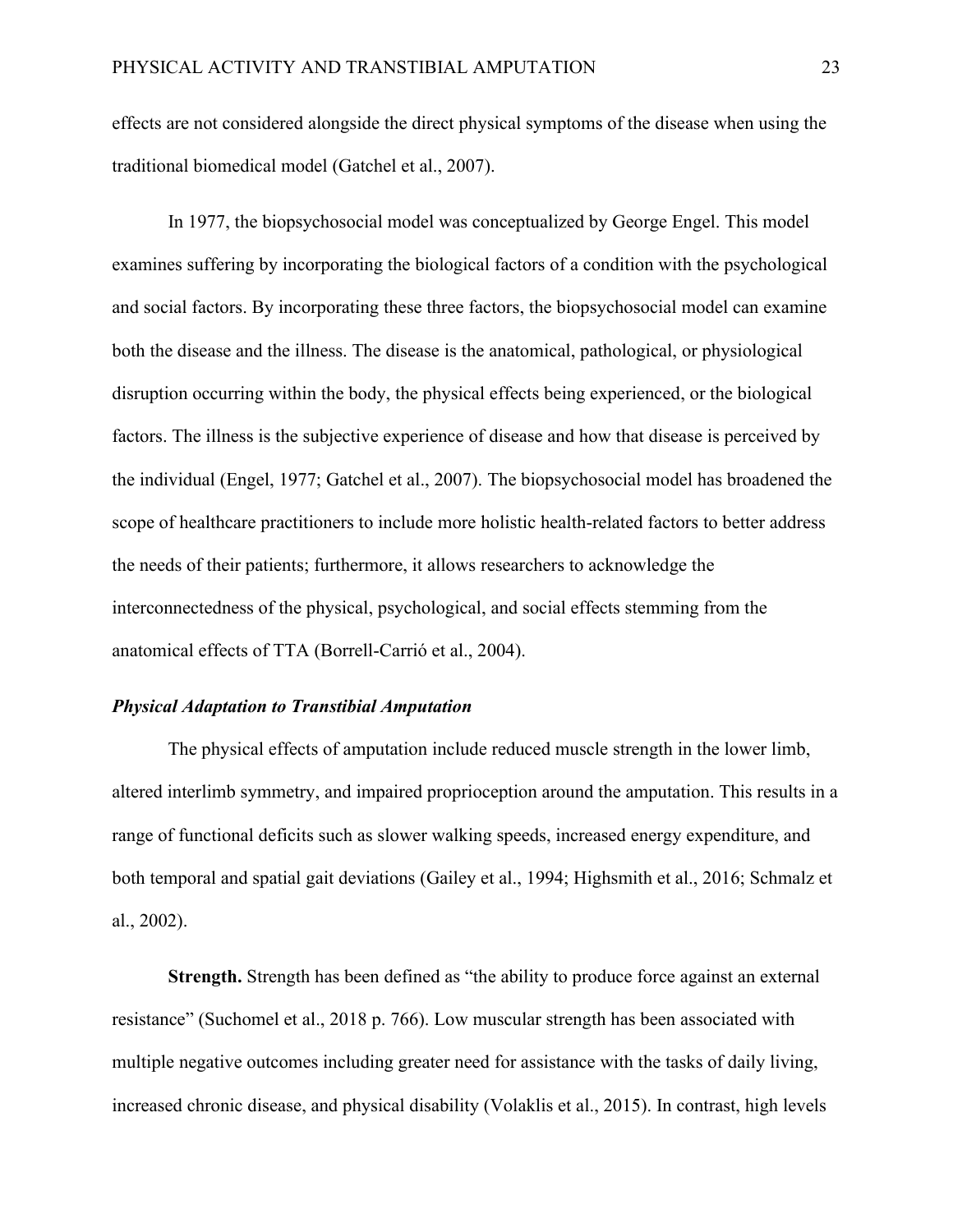of strength have been associated with reduced rates of depression, injury, and chronic disease prevention (Volaklis et al., 2019). Following TTA, lower limb strength largely depends on the etiology of amputation. Amputation related to PAD often results in weakness in the muscles of the lower limb compared to healthy populations. Asymmetry between the limbs is also common in PAD-related amputations, where the residual limb is often weaker than the intact limb. People with an amputation that was not related to PAD presented with lower limb strength greater than those with PAD-related amputation (Hewson et al., 2020). Lower limb strength can even reach normal levels or higher in physically active groups (Nolan, 2009). Even when amputation was not related to PAD, people with TTA who live a sedentary lifestyle still presented with greater hip muscle weakness and asymmetry than those who were recreationally active (Bäcklund et al., 1968; Nolan, 2009). Overall, the current state of the literature underscores the need to examine participation in and avoidance of PA, especially in sedentary populations. Non-sedentary populations are important to study as well, helping researchers and healthcare practitioners learn which psychosocial traits may be linked to both participation and avoidance of PA.

**Asymmetry.** Bilateral asymmetry between the lower limbs is commonly found when comparing the residual and intact limb of people living with TTA. Asymmetry refers to the balance, or lack thereof, between muscle groups. The terms asymmetry and symmetry are used interchangeably throughout the literature (Bishop et al., 2017). For clarity, strength asymmetry always refers to bilateral asymmetry between the selected limbs or movements in this review (Bishop et al., 2017). For example, isokinetic or isometric strength testing could assess hip flexion strength asymmetry by comparing hip flexion strength in the intact limb to that of the residual limb. A systematic review examining the effects of muscle asymmetries on physical and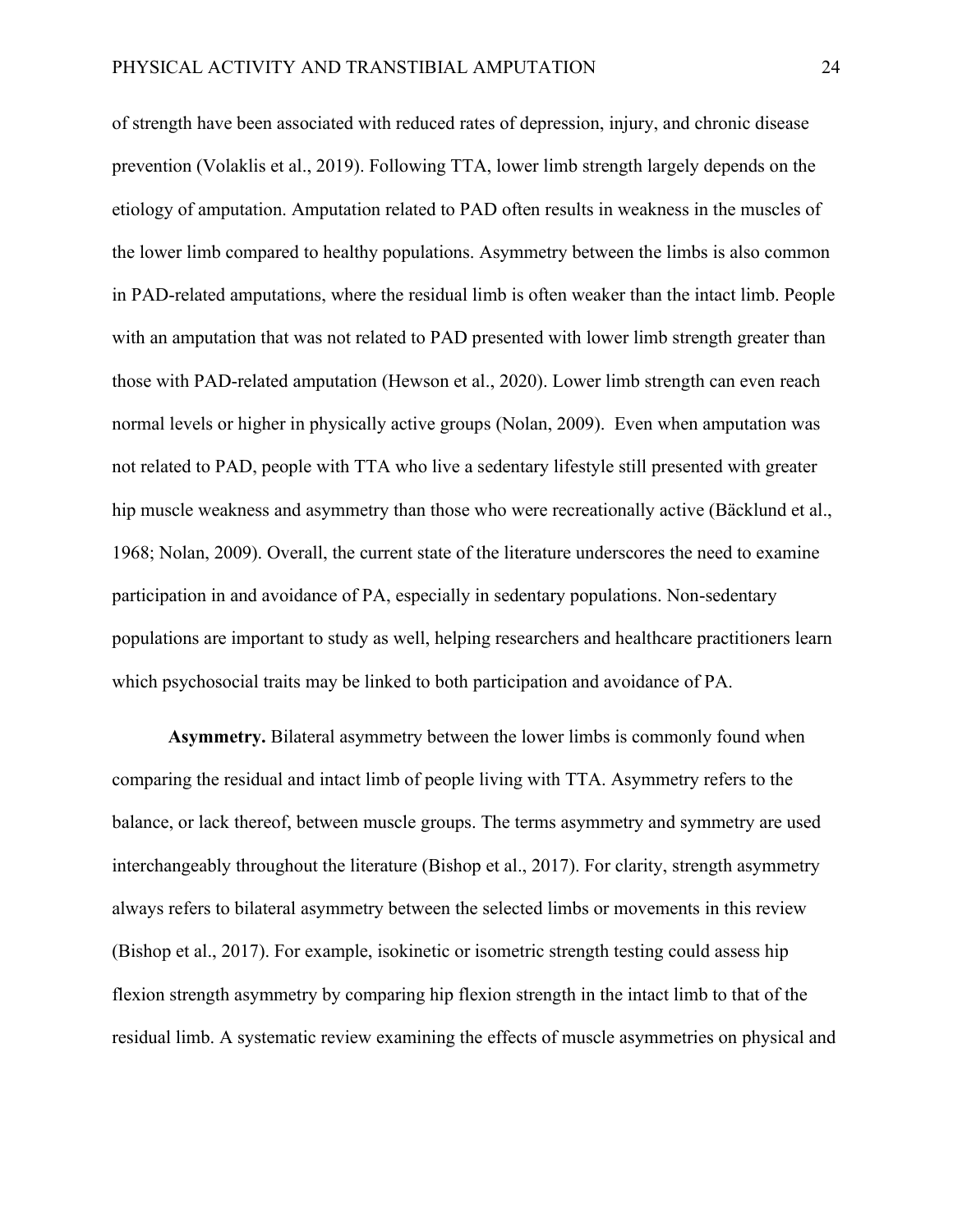sports performance found that asymmetries greater than 15% have been associated with an increased injury incidence and decreased sports performance (Bishop et al., 2017).

**Strength and Physical Activity.** Just as strength is lost by being sedentary, it can be gained by being physically active. As described previously in the studies by Bäcklund et al. (1968) and Nolan (2009), people with TTA who are more physically fit and active are generally stronger than sedentary people with TTA, even when they have the same etiology of amputation. These same studies revealed that participating in PA may also reduce muscular asymmetry between the limbs (Bäcklund et al., 1968; Nolan, 2009). During a training study, Nolan (2012) found that a 10-week, twice weekly training protocol produced significant isokinetic hip flexion/extension strength gains in both the residual and intact limb. Additionally, hip extension asymmetry was decreased from 45% to 30% with the residual limb being weaker in both cases. In contrast to the strength gains and reductions in asymmetry found in the training group, the control group had significantly weaker hip extension in the residual limb following the 10-week protocol. Over the 10-week protocol, the control group was instructed to continue with their normal daily activities. Nolan's protocol consisted of a stationary bike warm-up, balance and coordination exercises, hip strengthening exercises, and a cool down (Nolan, 2012). The results of Nolan's (2012) study align with those found in the Hewson et al. (2020) review. Hewson et al. (2020) identified five strength training studies using participants with TTA; these studies used isokinetic, isometric, and strength training protocols with various training frequencies, repetition ranges, and exercise intensities. Regardless of the variables unique to each program, each protocol successfully increased lower limb strength and improved functional mobility when applicable (Hewson et al., 2020). These results are exceptionally positive as the reviewed studies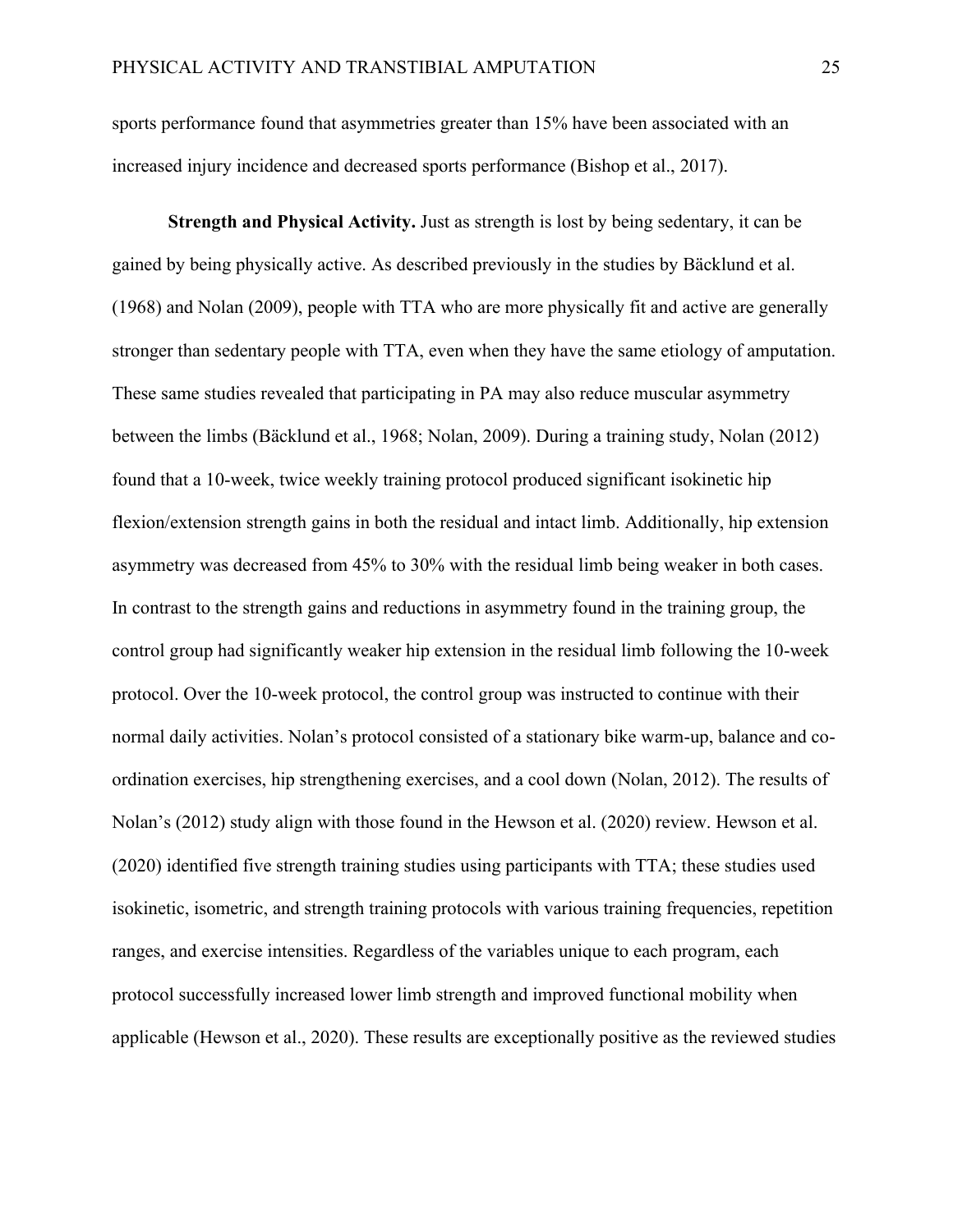used participants with vascular and non-vascular amputation etiologies, a wide average age range of participants (37.5-67.8 years), and a range of time since amputation (2.5-19 years).

#### *Balance*

Balance, often referred to as postural control, is described as the ability to maintain equilibrium and not fall over. Specifically, balance is the ability to keep the center of mass within the base of support (Pollock et al., 2000). The center of mass is the point in the body where weight is distributed evenly relative to the position of the trunk and limbs (Pollock et al., 2000). In humans, this point is dynamic and is constantly moving with each step, reach, and bend. The base of support is also dynamic, referring to the area making contact with the ground (Pollock et al., 2000). For example, the base of support changes constantly while running. Similarly, the base of support becomes more or less stable, the wider or narrower the stance. Balance also requires input from multiple sensory systems including the visual, vestibular, and somatosensory systems (Blackburn et al., 2000). Impaired proprioception and force production deficits have been identified as playing roles in the balance impairments following TTA (Bolger et al., 2014; Kavounoudias et al., 2005).

**Proprioception.** Proprioception is sensory information that helps your body to coordinate the limbs relative to each other. This sensory information is received by the body from the muscles, tendons, and joints via mechanoreceptors. Mechanoreceptors transduce mechanical load into afferent impulses that are carried along afferent axons to the central nervous system (CNS) and brain. These impulses provide the brain with critical information about joint angles and limb positions, helping to maintain joint stability and balance (Miura et al., 2004; Schmidt & Willis, 2007).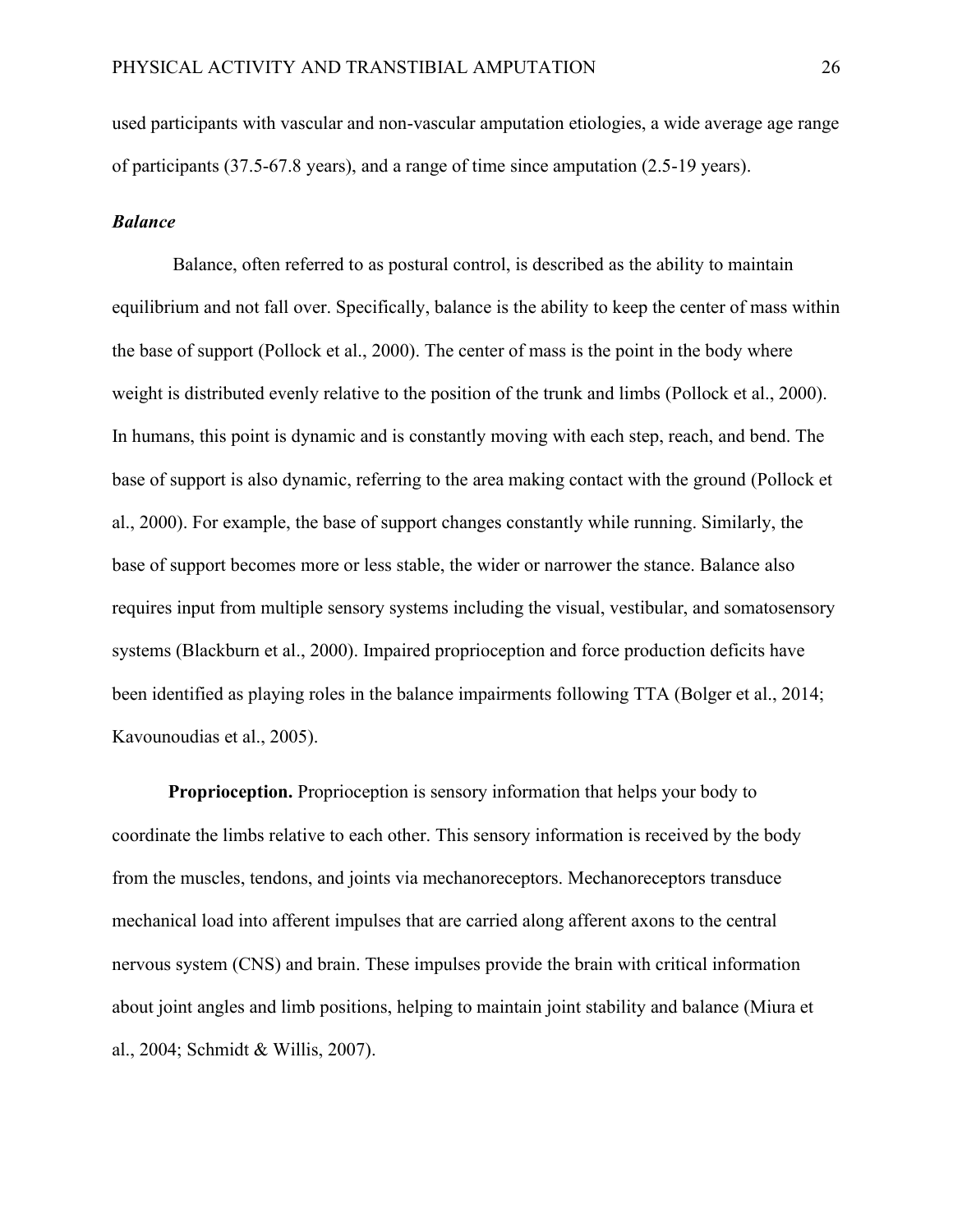Kavounoudias et al. (2005) examined proprioception in a population living with TTA. Using a sample of 48 people with TTA and 48 age-matched healthy controls, proprioception was assessed using passive movement detection and touch-pressure sensibility testing. Passive movement detection uses an isokinetic testing machine to measure the minimum movement required for the participant to detect that their limb has been moved passively. In this study, the machine was set to rotate at 0.7°/s. Passive knee movement was assessed in the residual and intact limb as well as in one of the healthy control's legs (which leg was chosen at random). Passive ankle movement was also assessed in the same intact limb. Touch-pressure sensibility testing was also performed. These tests were performed using Semmes-Weinstein monofilaments for all trials. Three sites were assessed for touch-pressure sensibility for the participants with TTA: the proximal tibia on the residual and intact limbs and the sole of the intact foot. Healthy participants had the proximal tibia and sole of the foot assessed unilaterally. Results were stratified by amputation etiology into traumatic and vascular amputation groups (Kavounoudias et al., 2005). Statistically significant differences in proprioception (deemed anything greater than 2.5 standard deviations from the control group) were found for passive movement detection 25% of the time in the residual knee and 20% of the time in a participant's intact knee. No significant differences in passive movement threshold were found when stratified by amputation etiology. These results indicated that changes occurred in proprioception, not only in the residual knee, but also in the intact knee as well (Kavounoudias et al., 2005). These findings are contrary to previous research where proprioception deficits were found in the residual knee but not the intact knee (Liao & Skinner, 1995). It is likely that these differences are attributable to a slower passive movement speed (0.4°/s compared to 0.7°/s) in Liao and Skinner's (1995) study. Slower movement speeds have been shown to raise movement detection thresholds (Simoneau et al.,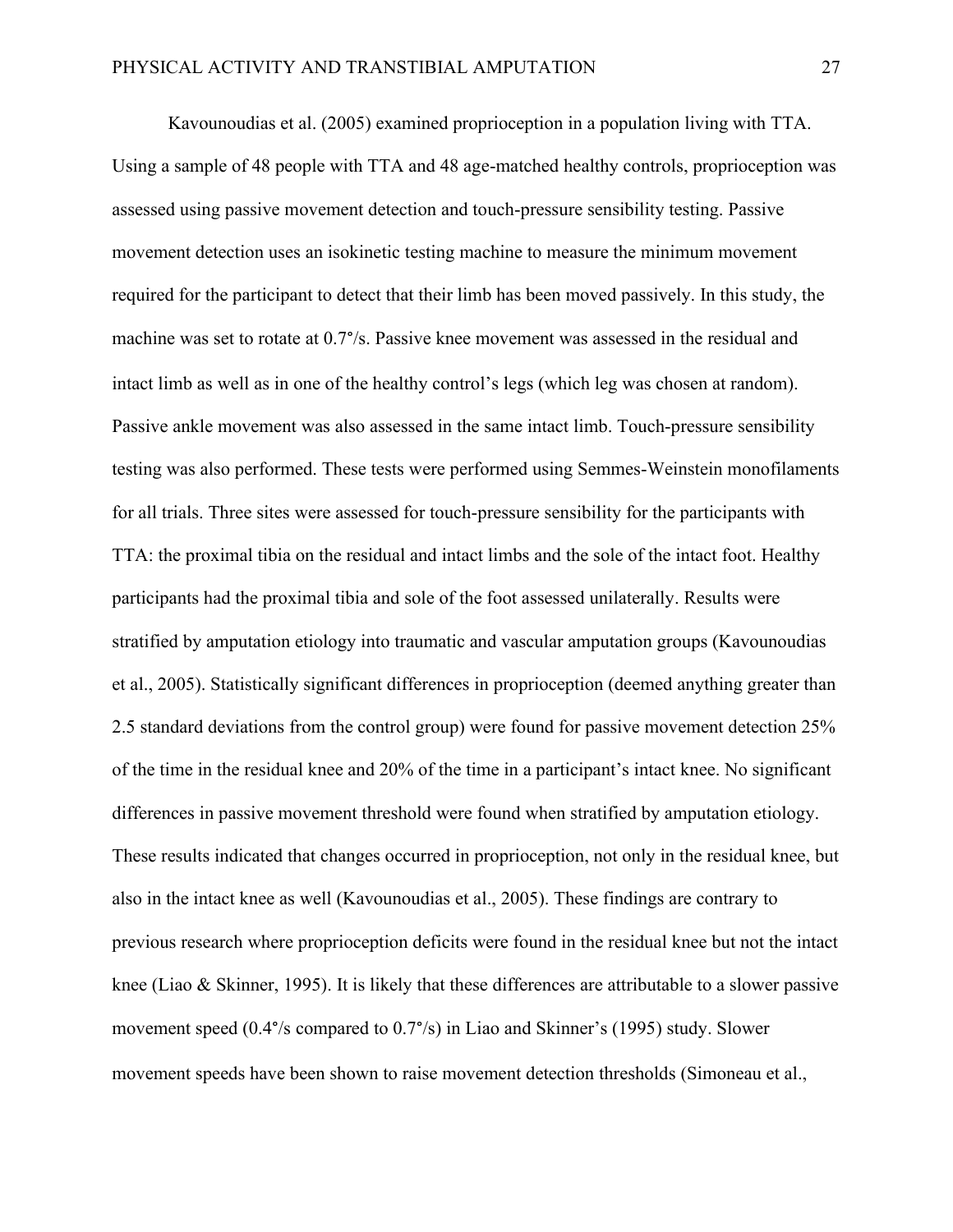1996). Additionally, Liao and Skinner (1995) used an older population (mean 61 years of age) which may have allowed the effects of aging, including a known deficit in proprioceptive ability independent of amputation status, to skew the results (Kavounoudias et al., 2005; Liao  $\&$ Skinner, 1995). In contrast, Kavounoudias et al. (2005), age-matched each participant and used a wider population age range (26-62 years), making it unlikely that their results were affected by participant age.

A loss of local proprioception due to amputation and a change in proprioception in the surrounding areas is expected due to the complete removal of the muscles, tendons, and joints of the foot, ankle, and lower leg, along with their associated mechanoreceptors. Specifically, the muscles of the foot and ankle, as well as the cutaneous mechanoreceptors of the sole of the foot, have been shown to play a large role in controlling posture and gait (Kavounoudias et al., 2001). The bilateral changes in proprioception detected are surprising because these adaptations occur in the intact limbs. The cause of these bilateral deficits has been hypothesized to be the result of a reorganization in the CNS. Kavounoudias et al. (2005) posit that these changes occur as an attempt by the CNS to equalize the somatosensory inputs received from the intact and residual limbs. Dampening the signals received from the intact limb may help the CNS better integrate stimuli bilaterally (Kavounoudias et al., 2005). Similar bilateral proprioceptive impairments have been detected following upper extremity amputation, knee replacement, and anterior cruciate ligament tears (Arockiaraj et al., 2013; Fuchs et al., 1999; Kavounoudias et al., 2005).

When examining touch-pressure sensibility at the sole of the foot, stratification by amputation etiology becomes important. The same study by Kavounoudias et al. (2005) found that 31% of vascular amputees were insensitive to the largest monofilaments on the sole of their foot whereas only 3% (one participant) with traumatic TTA displayed the same sensory deficits.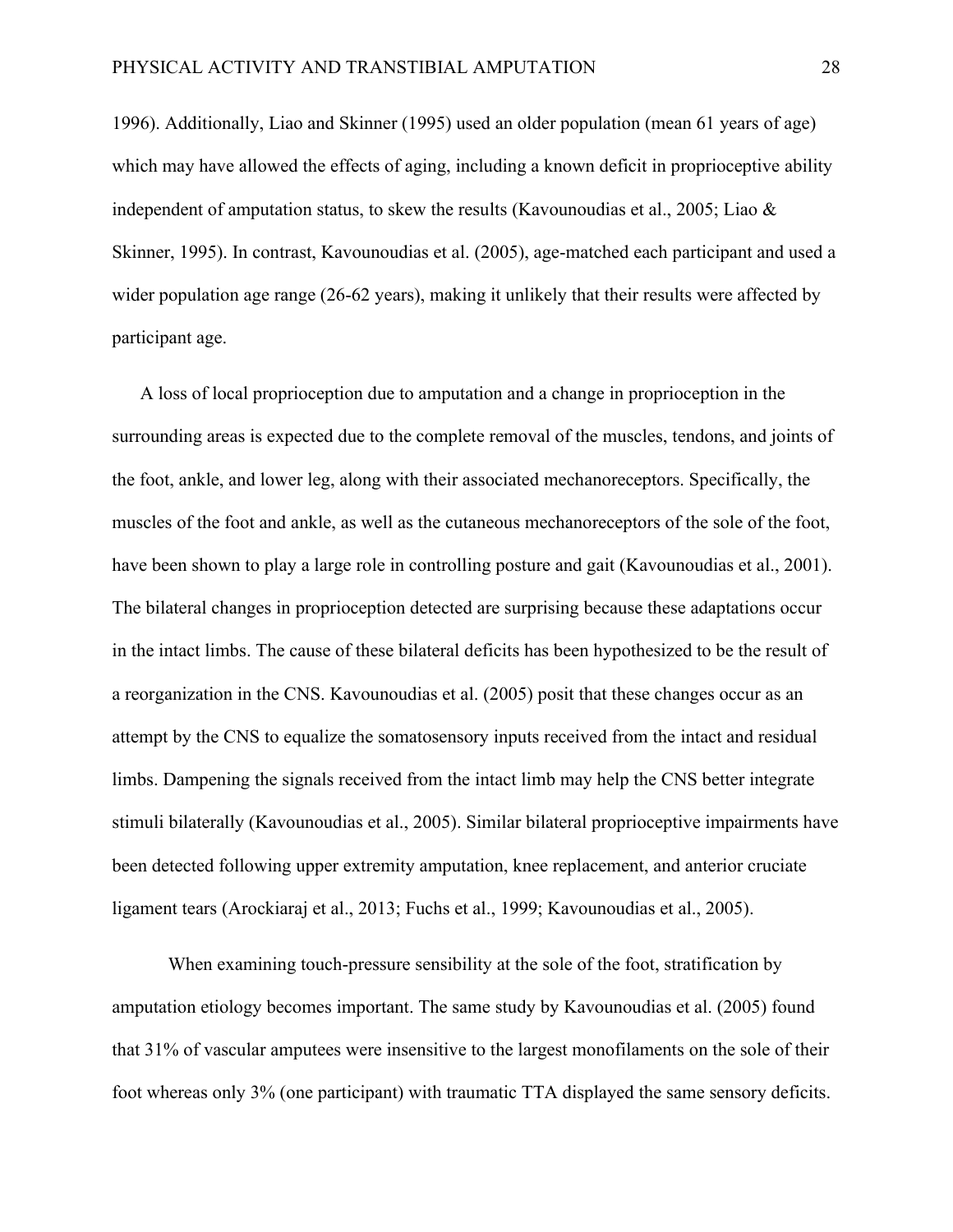Vascular amputation is frequently accompanied by the neuropathic effects of PAD and these effects can likely be attributed to the higher threshold of touch-pressure sensibility found in people with TTA (Kavounoudias et al., 2005; Levin et al., 2020).

The functional effect that these proprioceptive changes have on people with TTA is unknown, as no studies have directly linked these sensory deficits to changes in functional outcome measures. Decreased proprioception has been linked to changes in limb biomechanics and neuromuscular control. Abnormal biomechanics and impaired neuromuscular control have been related to impaired balance, a higher risk of falling, and lower overall quality of lower body movement control (Ferlinc et al., 2019).

**Force Production Deficits.** The other primary factor believed to impact balance in people with TTA are force production deficits (Bolger et al., 2014). In typical walking, the calf muscles plantarflex the ankle during push-off, thereby contributing to forward movement. After amputation this is no longer possible. Similarly, force production deficits while standing have been examined by assessing postural sway, center of mass, and center of pressure measures (Bolger et al., 2014; Buckley et al., 2002; Nadollek et al., 2002).

Populations with non-PAD-related TTA have shown equal dynamic balance abilities when compared to healthy age-matched controls (Bolger et al., 2014). This was assessed using perturbations created by a force platform capable of horizontal surface translations. Each perturbation resulted in 9 cm of displacement moving at 35 cm/s. Surprisingly, dynamic balance capabilities were equal between the healthy group and group with TTA; however, dynamic balance was achieved using very different contributions from the residual and intact limb. Similar center of mass displacement was found when compared to controls, but center of pressure values for people with TTA were much greater on the intact side. Center of pressure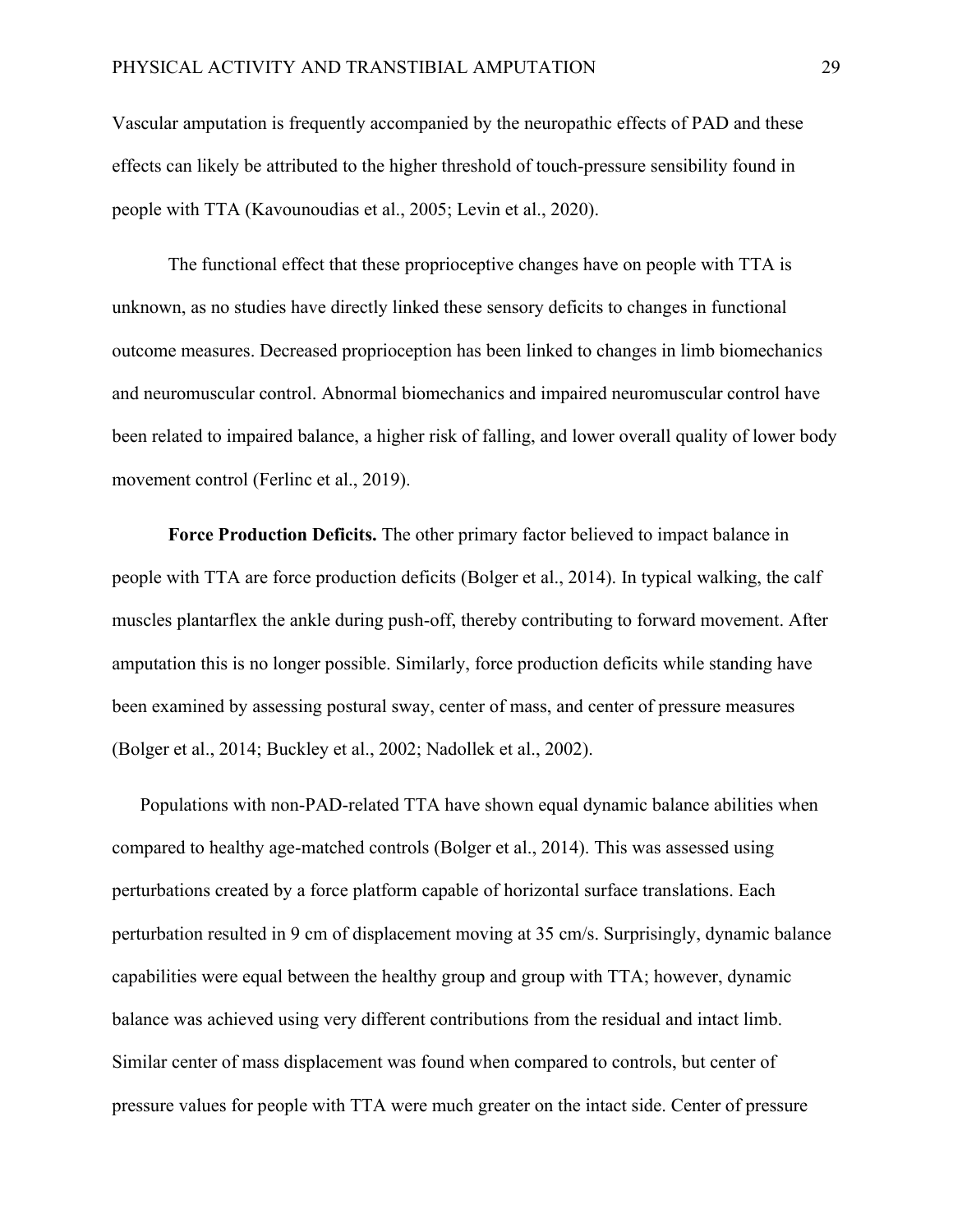mimics the movement of the center of mass which is constantly trying to maintain stability. These results indicate that the intact limb performs more stabilization of the center of mass during dynamic balance than the residual limb. It is not known if these force production deficits are the result of poor interaction with the prosthetic limb or a compensation strategy developed to improve stability (Bolger et al., 2014).

Seth and Lamberg (2017) identified several studies that compared populations with non-PAD-related TTA to those with PAD-related TTA. People with PAD-related TTA displayed greater postural sway than both healthy controls and people with traumatic TTA (Seth & Lamberg, 2017). Similarly, when examining center of pressure measures, Nadollek et al. (2002) found that participants with PAD-related amputation significantly favored their intact limb over their residual when compared to participants with non-PAD-related amputation. These results are not surprising as people with PAD-related TTA also live with comorbidities such as decreased strength, balance, and proprioceptive abilities. Interestingly enough, greater stance asymmetries in the PAD-related amputation populations have been associated with weaker hip abduction strength (Nadollek et al., 2002).

**Balance and Physical Activity.** Multiple training interventions designed to improve balance abilities have been implemented in populations with TTA. A pilot study by Matjacić and Burger (2009) had 14 participants with TTA complete five consecutive training days. Training consisted of 20 minutes of balance exercises using a BalanceReTrainer which, after training, improved the maximum duration participants could stand on their residual limb, as well as reduced times on the Timed Up and Go Test and 10-meter walk test. A BalanceReTrainer is a specialized balance training device that keeps participants safe from falling. The results indicated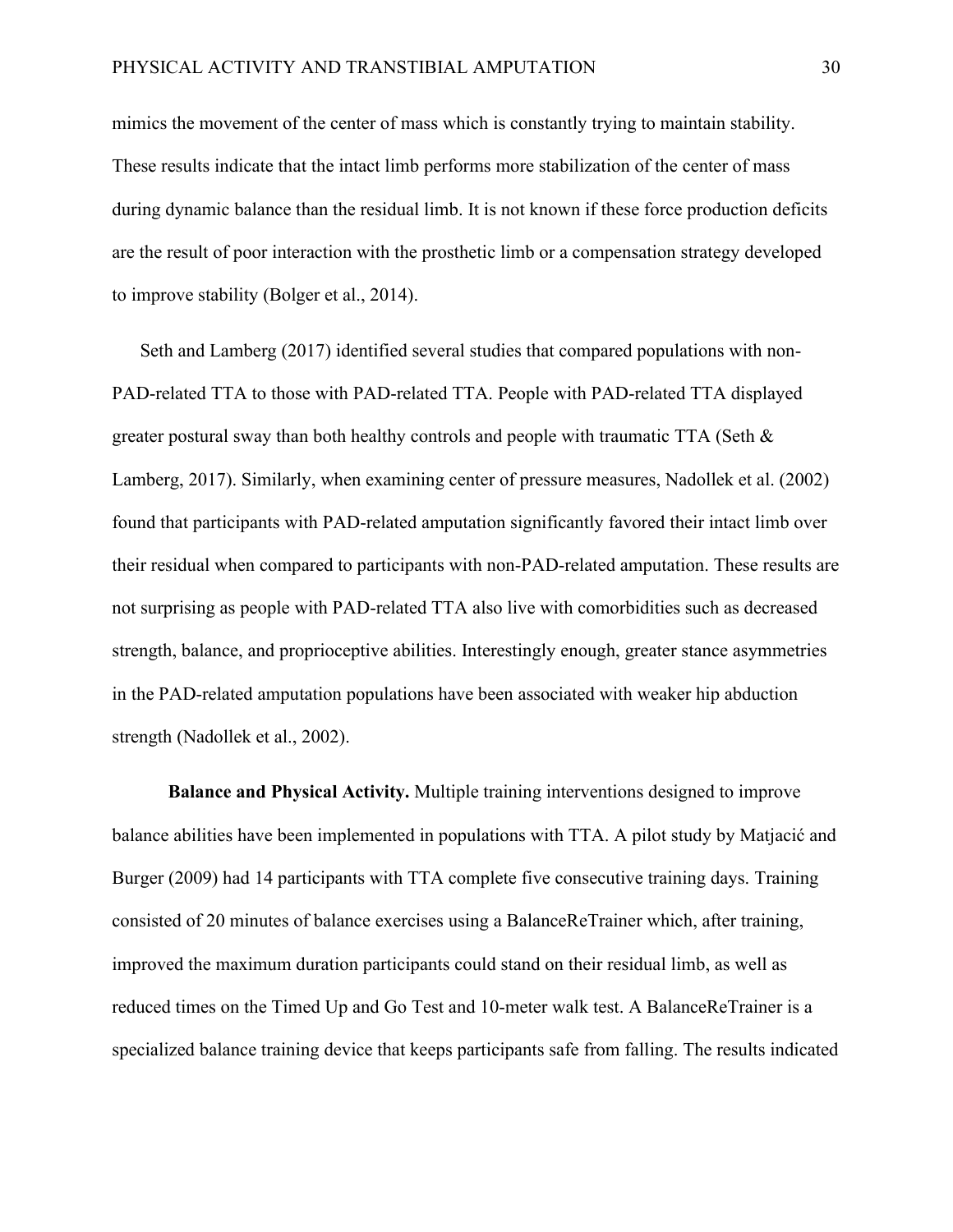that the balance training protocol can improve balance, as shown in multiple tasks, in just five days (Matjacić & Burger, 2009).

Another training intervention implemented in a TTA population was completed by Kaufman et al. (2014). They used a task-specific fall prevention program that has proven to be successful in improving balance in elderly populations. Fourteen male military veterans with TTA were selected for the study, which consisted of six 30-minute training sessions completed over a two-week period using a specialized treadmill. The treadmill was connected to a computer to create a variety of perturbations ranging from not very challenging to extremely challenging where belt speed was suddenly increased or decreased. Three types of perturbations were used for this study. The static perturbation involved a perturbation while the participant was standing on the stationary treadmill; the participant was instructed to recover by taking only a single step. The static walk perturbation was similar to the static perturbation, but the participant continued to walk after recovering from the perturbation. Finally, the e-trip disturbance involved a perturbation while the participant was already walking on the treadmill. Perturbation intensity was guided by the participant's ability and was increased each session (Kaufman et al., 2014). The skills required to navigate the perturbations created by the treadmill are thought to be the same skills required to prevent a fall, such as resisting trunk rotation and quickly taking a long step. Eleven subjects completed the study (none of the dropouts were related to the training protocol), and of these 11 subjects, 10 failed the prescreening standard perturbation test. The standard perturbation test consisted of the treadmill creating a perturbation at a time unknown to the participant. If the participant recovered without the need of the treadmill safety harness, they passed. Participants who required assistance from the treadmill safety harness failed. Following the completion of the training protocol, each of the 11 remaining participants successfully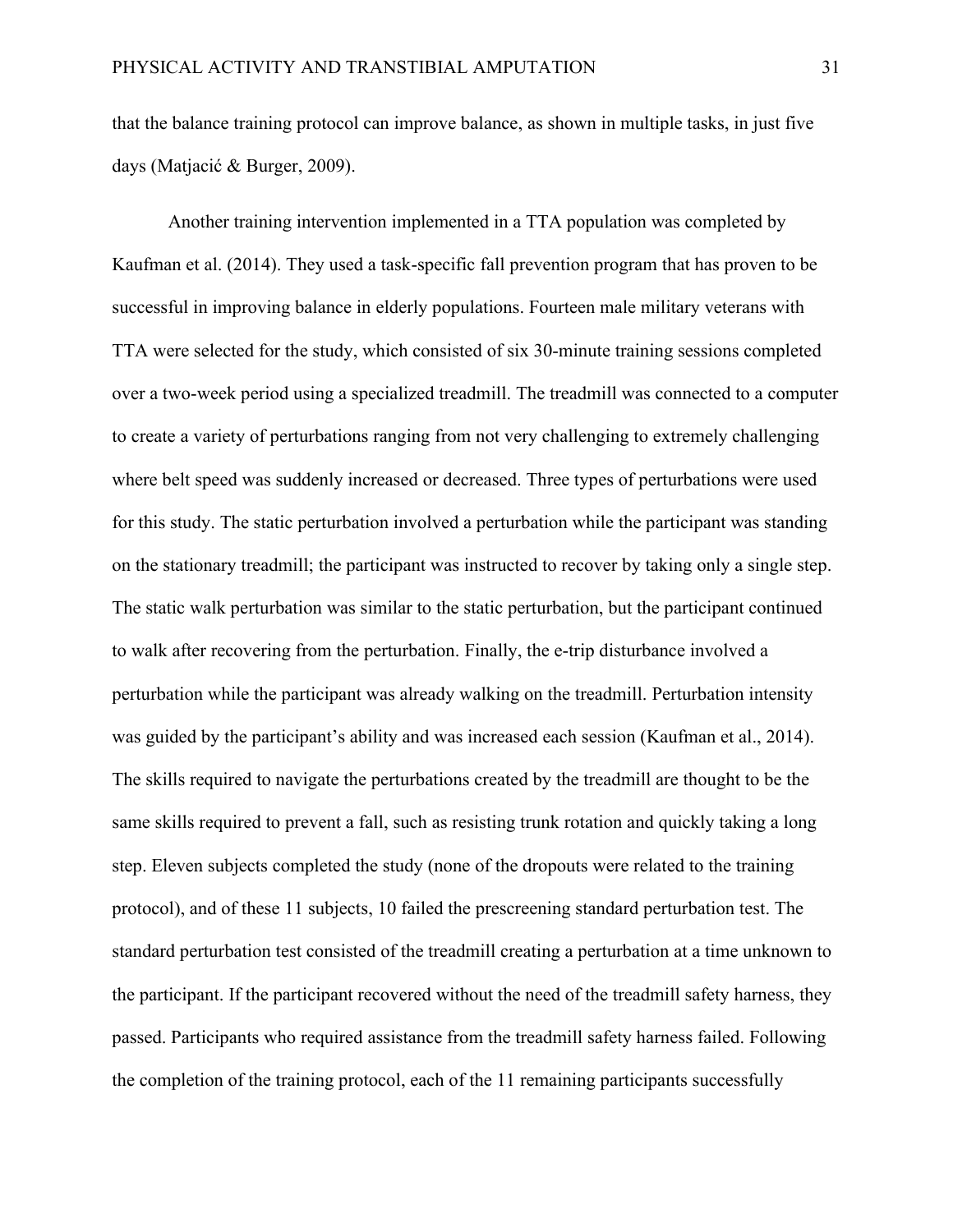completed the standard perturbation test. Six of the 11 were even confident enough to complete the perturbation test with their residual limb. These improvements were retained by participants six months after the final test. Most importantly, these results appear to have translated into improved functional mobility as well, with 60% of participants reporting a decrease in stumbles following training (Kaufman et al., 2014).

When considering the body of literature, balance ability, like strength, appears modifiable (Hewson et al., 2020). Unfortunately, many of these studies lack ecological validity, utilizing specialized treadmills and balance trainers. This equipment is great for laboratory research but is far too costly for the average person with TTA to access. More accessible training protocols still need to be developed and implemented to see if the benefits from these studies translate to the real world. Fortunately, the training protocols examined various populations with TTA and improvements in balance ability were detected in as little as five training sessions (Matjacić  $\&$ Burger, 2009). Balance improvements also appear long lasting with the detected balance improvements from six training sessions retained for at least six months (Kaufman et al., 2014). Improving balance in people with TTA is essential as 57.6% of people with TTA report having fallen in the past 12 months (Kim et al., 2019). Diminished balance abilities have also been associated with reduced functional mobility (Kavounoudias et al., 2005).

#### *Functional Mobility*

The combination of the anatomical changes, strength deficits, and balance impairments experienced following TTA have a noticeable impact on functional mobility (Hewson et al., 2020; Kavounoudias et al., 2005). Functional mobility refers to one's physiological capability to safely accomplish activities of daily living both at home and in the community (Bouça-Machado et al., 2018). Changes in functional mobility have been quantified using multiple outcome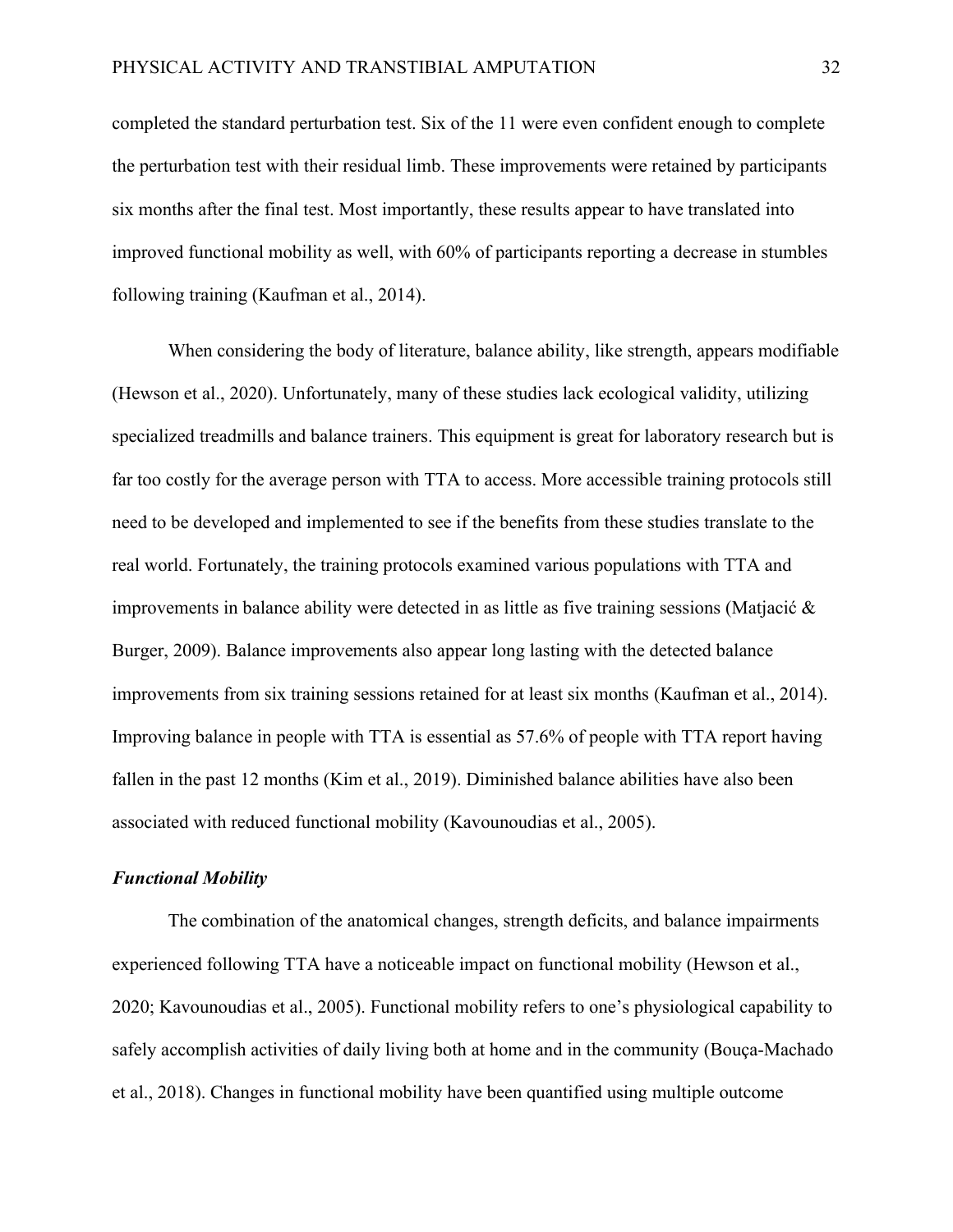measures including gait deviations, decreased walking speeds, and increased energy consumption.

**Gait Deviations.** Gait deviations in populations with TTA have been quantified by examining kinematic asymmetries and force production deficits (Bolger et al., 2014). Kinematic asymmetries are the most visually apparent change in functional mobility. These deviations include a significantly longer step length, step time, and swing time on the intact side, along with a significantly shorter stance time and single leg support time on the residual side (Bolger et al., 2014). When examining force production during gait, the anatomical changes of TTA resulted in reduced ankle power and reduced power output from the residual limb during the push-off phase of gait. Typically, the ankle plantarflexes during push-off in walking, allowing the calf muscles to assist during forward motion, however, after amputation this is not possible. The reduced push-off power at the ankle results in an overall reduction in the amount of work being performed by the residual limb. This reduced push-off power results in the aforementioned shorter stride length with the residual limb (Bolger et al., 2014). This results in above-average power loss upon heel-strike with each step as well. In order to compensate for the lack of force production and excess power loss, the missing power must be produced elsewhere to maintain walking speed (Houdijk et al., 2009). This results in longer intact limb stance times, greater power production, and excessive knee flexion in the intact limb during push-off (Beyaert et al., 2008; Bolger et al., 2014). Knee flexion in the intact limb was also reported to be greater than in the residual limb and healthy controls (Beyaert et al., 2008).

Many interventions have been designed to reduce gait deviations in people with TTA. A systematic literature review examining gait training in people with LEA found a great deal of variability amongst the design of these studies (Highsmith et al., 2016). The common theme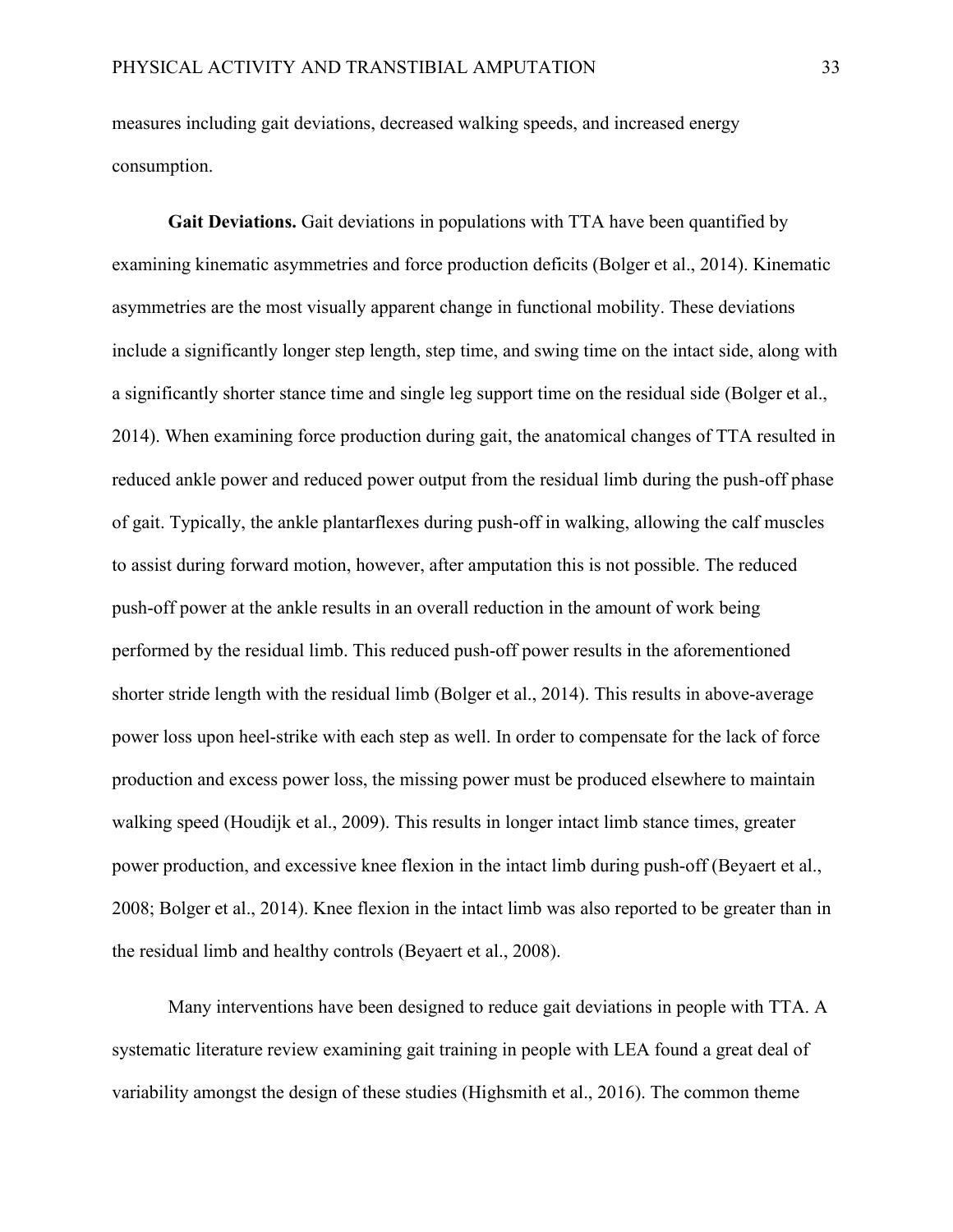extracted from the 18 studies selected was that any gait training program prescribed by a knowledgeable healthcare professional was successful in improving both functional mobility and reducing gait asymmetry. Both treadmill training and ground-based training protocols were effective (Highsmith et al., 2016).

**Energy Expenditure.** Not surprisingly, the compounding effects of amputation, impaired strength and balance abilities, use of a prosthetic, and a modified gait pattern resulted in an increased energy demand (Schmalz et al., 2002). One outcome measure commonly used to assess energy expenditure is preferred walking speed. Preferred walking speed is an outcome measure often used to highlight the physical capacity differences between populations, such as different levels of LEA, or between people with TTA and healthy controls. An individual's preferred walking speed typically occurs at the speed that minimizes the individual's cost of transport (metabolic rate/locomotion speed; Gast et al., 2019). Individuals with slower preferred walking speeds have greater energy demands during locomotion than those with faster preferred walking speeds. These energy demands are affected by many factors including strength, balance, and level of amputation (Crozara et al., 2019; Raya et al., 2010). Research in older adult populations has shown that slower preferred walking speeds result in reduced daily ambulatory activities (Middleton et al., 2016). The strongest predictor of preferred walking speed was muscle strength, specifically isokinetic hip extension and abduction power. These two factors accounted for 82% of the variance in preferred walking speed (Crozara et al., 2019). Individuals living with TTA walk faster (1.7 m/s) than transfemoral amputees (0.78 m/s). Preferred walking speed has been shown to decline with age (Weber, 2016). As such, studies with age-matched healthy controls are required to determine if people with TTA walk slower than healthy participants. (Jones et al., 1997; Samson et al., 2001; Serizawa et al., 2016; Ward & Meyers, 1995).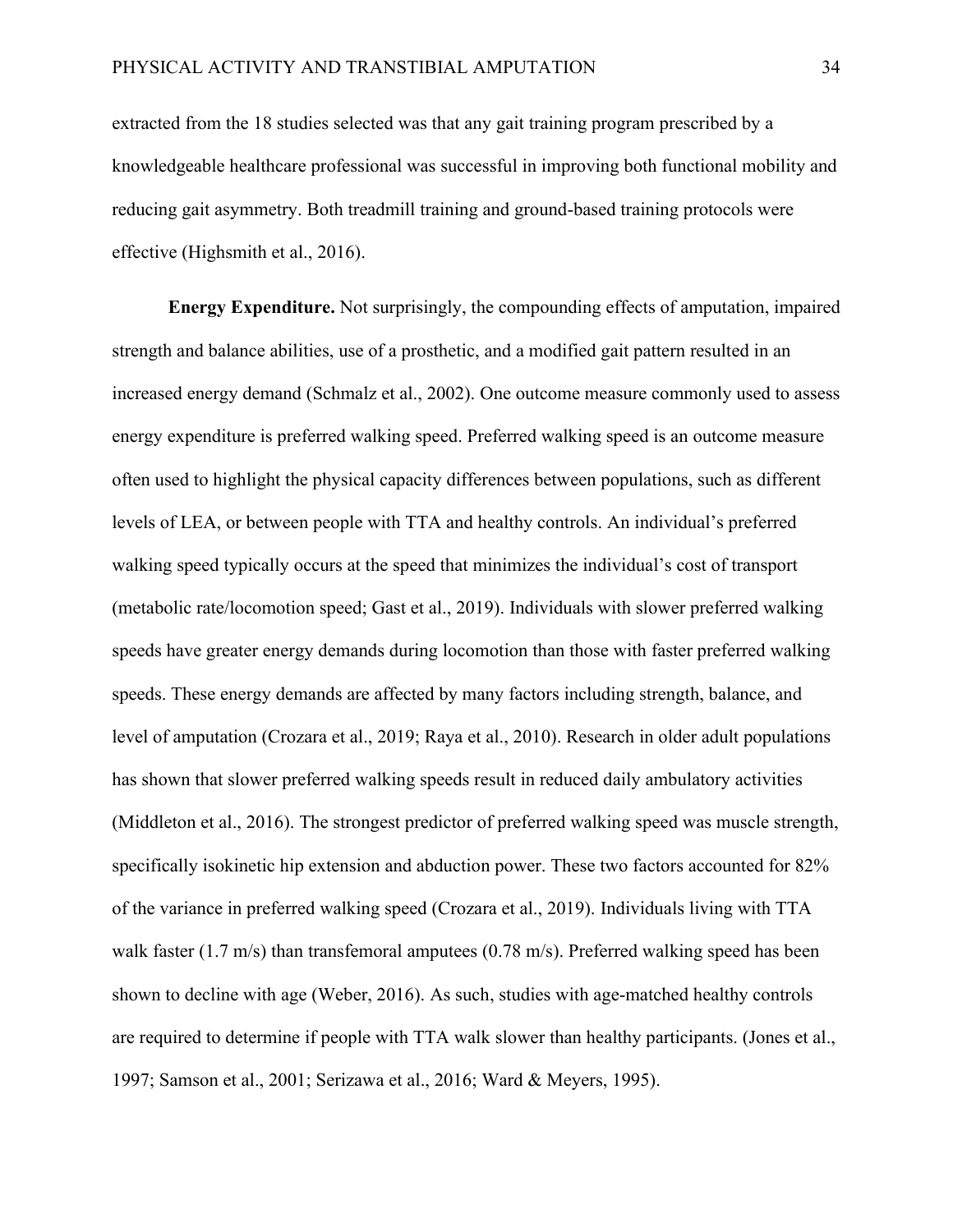Another measure of energy expenditure is oxygen consumption. Although people with TTA consume similar amounts of oxygen as healthy controls while standing, during gait, people with TTA consume up to 25% more oxygen than healthy controls (Schmalz et al., 2002). Nolan (2012) conducted a study in which amputees completed a 10-week home training program. The protocol consisted of a stationary bike warm-up, balance and co-ordination exercises, hip strengthening exercises, and a cool down. He found that significant reductions in oxygen consumption were made compared to baseline oxygen consumption over the course of the training period. These reductions were not significant, however, when compared to healthy controls (Nolan, 2012). No pre- or post-protocol measures of balance were used in this study, so the impact this protocol had strictly on balance ability cannot be determined. Of note, of the participants with TTA, only one had the ability to run pre-study. Post-study three of the four participants were able to run unassisted. Participant's regaining the ability to run indicates a decrease in energy expenditure, increased lower limb strength, and overall improvement in functional mobility (Nolan, 2012).

#### **Psychosocial Adaptation to Transtibial Amputation**

As previously mentioned, adapting to the anatomical changes of TTA is both a physical and a psychosocial process. Although the physical effects of TTA (discussed above) are life changing, adjusting to the psychosocial effects of TTA has been considered even more difficult to endure (Randolph et al., 2014). Psychosocial adaptation to amputation is related to multiple psychosocial domains including balance confidence, depression, anxiety, and body image issues. In populations with TTA, psychosocial adaptation to amputation is considered a key determinant to QoL (Luthi et al., 2020).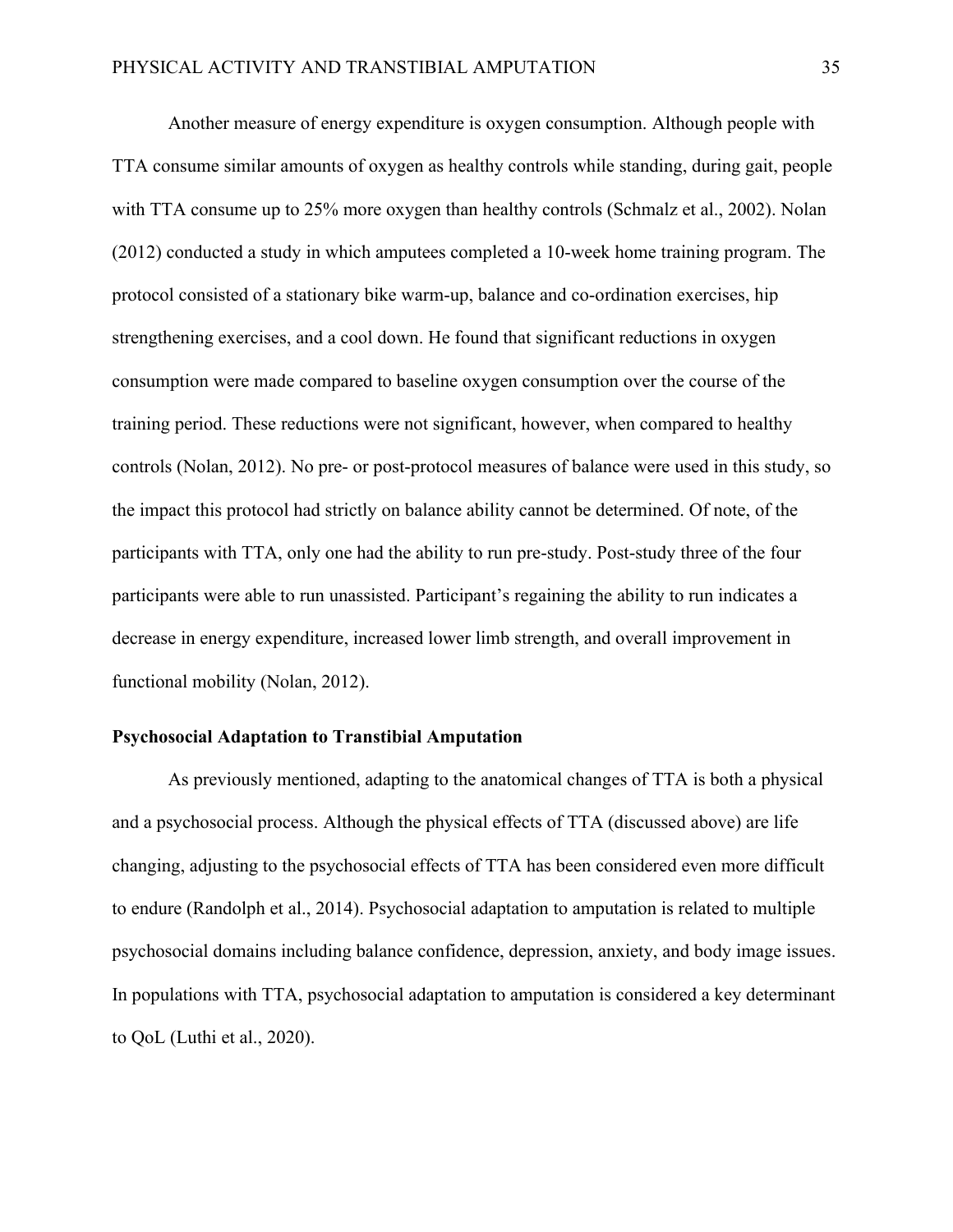# *Balance Confidence*

Following TTA, not only are the balance abilities of people with TTA impaired, but so is their balance confidence. Balance confidence is a unique psychosocial factor related to both functional mobility and participation in community activities (Mandel et al., 2016). Social participation, such as participating in community activities, is an important factor related to improved psychosocial adaptation and is an important predictor of QoL (Asano et al., 2008). Balance confidence is not a true measure of balance, instead assessing an individual's perceived balance. This concept was developed based on Bandura's Theory of Self-Efficacy (1977). In this theory, self-efficacy revolves around an individual's belief that they can accomplish their goals and have autonomous influence over the events that affect their life. Without this core belief, there is little incentive to try new things or overcome adversity (Bandura, 2010). As it applies to balance, balance confidence refers to an individual's belief that they can complete a task without falling (Mandel et al., 2016).

Strength and proprioception changes following TTA result in decreased balance abilities. This aligns with 57.6% of people with TTA who reported falls in the past 12 months (Kim et al., 2019). Despite this high rate of falls, falling was not found to be associated with decreased community participation in TTA populations. Even the fear of falling does not decrease community participation when balance confidence is accounted for (Landers et al., 2016). Higher balance confidence scores have been associated with higher levels of PA and greater physical fitness. A greater risk of falling, however, has been found in people with high actual balance ability when compared to their less confident peers (Wong et al., 2015). In contrast, individuals with low balance confidence may actively avoid PA to limit falls and the associated pain (Mandel et al., 2016).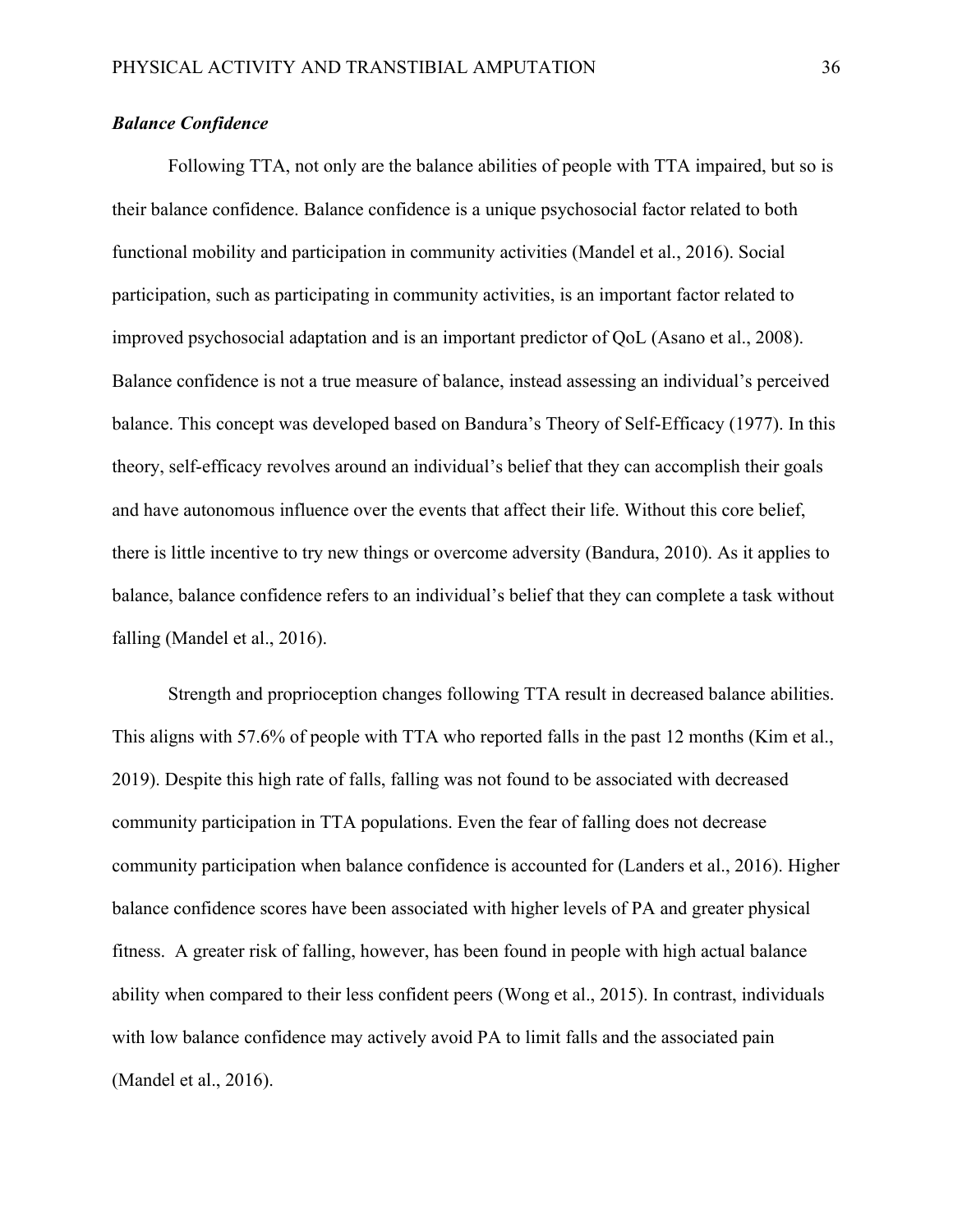Limited studies have assessed balance confidence before and after a training intervention. One study using a population with TTA was identified. As previously discussed, Kaufman et al. (2014), assessed a fall prevention training program for people with TTA. Following completion of the training protocol, each of the 11 remaining participants successfully completed the standard perturbation test. Six of the 11 participants were even confident enough to complete the perturbation test with their residual limb. These improvements were retained by participants six months later. Although the confidence to complete the perturbation test on both limbs appeared to indicate an increase in balance confidence, when quantified with the Activities-specific Balance Confidence Scale (ABC), no significant differences between the pre- and post-test were reported. It is likely that the population selected for this study (military veterans) were experiencing a ceiling effect with the ABC as the average score was 90/100.

The ABC has detected an improvement in balance confidence following a training intervention implemented in a population of elderly women. Ninety-eight women were assigned to one of three training groups including resistance training, agility training, or stretching exercises. The stretching group was used as a control group as there is no evidence that stretching can reduce the risk of falling or improve balance confidence. Each session was 50 minutes in length and completed twice weekly for 13 weeks. Both the resistance and agility training groups showed significant improvements in balance confidence when compared to their pre-test scores (Liu-Ambrose et al., 2004).

#### *Depression*

One of the most researched psychosocial domains regarding people with TTA is depression. Depression is a common but underdiagnosed mental health disorder, with symptoms including a depressed mood, loss of interest and pleasure, weight loss/gain,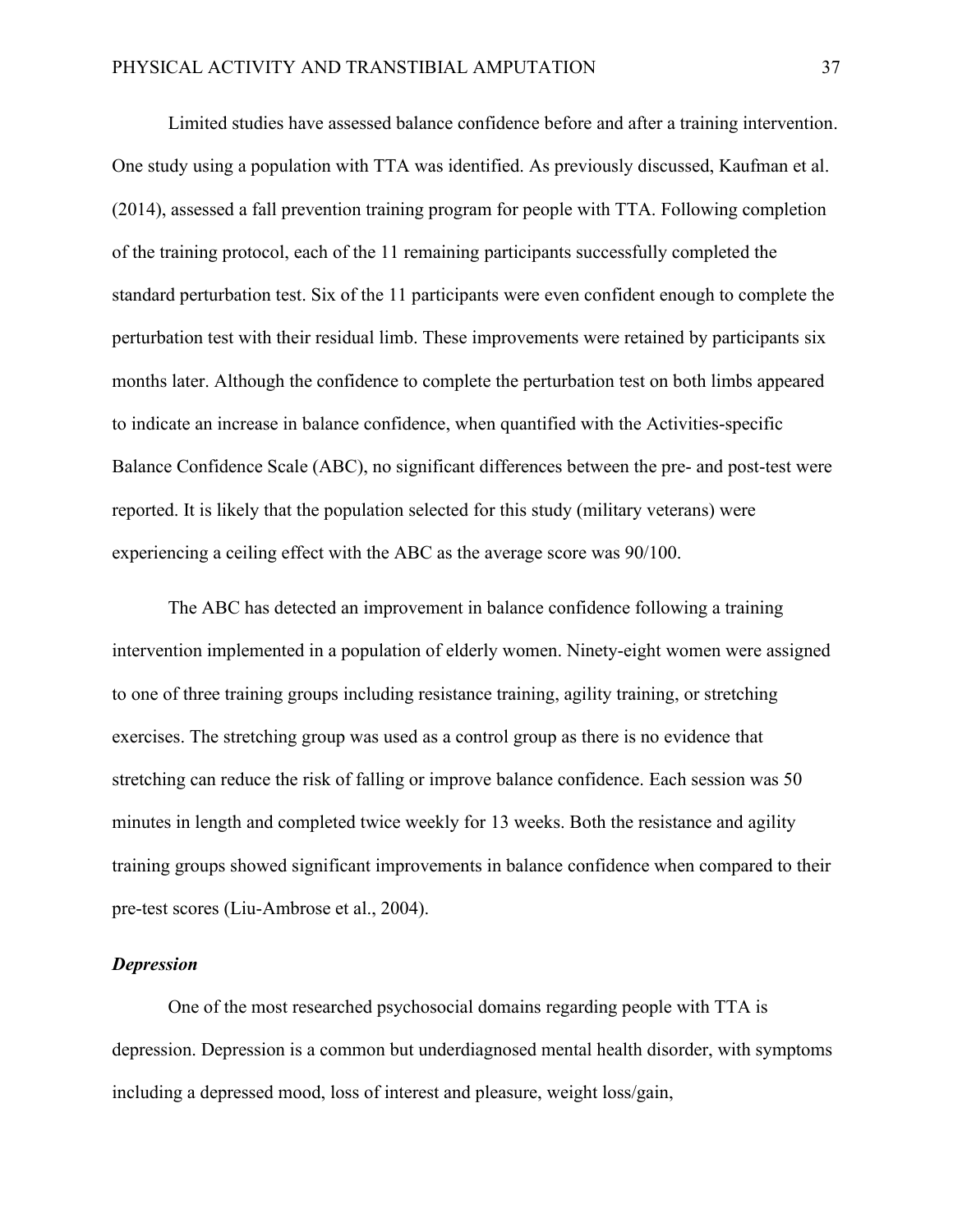insomnia/hypersomnia, restlessness/sluggishness, feelings of guilt or worthlessness, loss of concentration, indecisiveness, or suicidal thoughts (McCarter, 2008). Depression, if left untreated, can lead to an increased need for medical care and hospitalization, a greater chance of unemployment, and an increased risk of suicide (McLaughlin, 2011).

Individual studies have found depression rates to be higher in people with TTA than in general populations. Horgan and MacLachlan (2004), however, observed a different trend regarding depression and lower limb amputation. In the time immediately following amputation, depression rates in people with a lower limb amputation were abnormally high; however, it has been argued that short-term depression could be a normal reaction to losing a limb. High rates of depression persist following TTA for the next two years, but, two years after TTA, depression levels have been found to be comparable to age-matched controls in the general population (Horgan & Maclachlan, 2004).

The higher rates of anxiety and depression found following TTA are believed to occur as a natural part of limb loss and adaptation to TTA. Transtibial amputation is a traumatic event, and the shock of that event can exacerbate the psychosocial effects of the amputation itself. As people with TTA adapt to their new appearance and function, individuals often wish for the restoration of their lost limb and are ashamed of their amputation (Norris et al., 1998). As individuals with amputation reimagine their self-image, they accept their physical changes as a part of their new identity, and accept their amputation as a part of who they now are. This process typically occurs over the 18-month period post-amputation (Norris et al., 1998). This 18 month period aligns with the elevated rates of depression found in the first two years postamputation. Although adaptation to amputation occurs rapidly in the first 18-months post amputation, adaptation to amputation is not considered complete without the reimagining of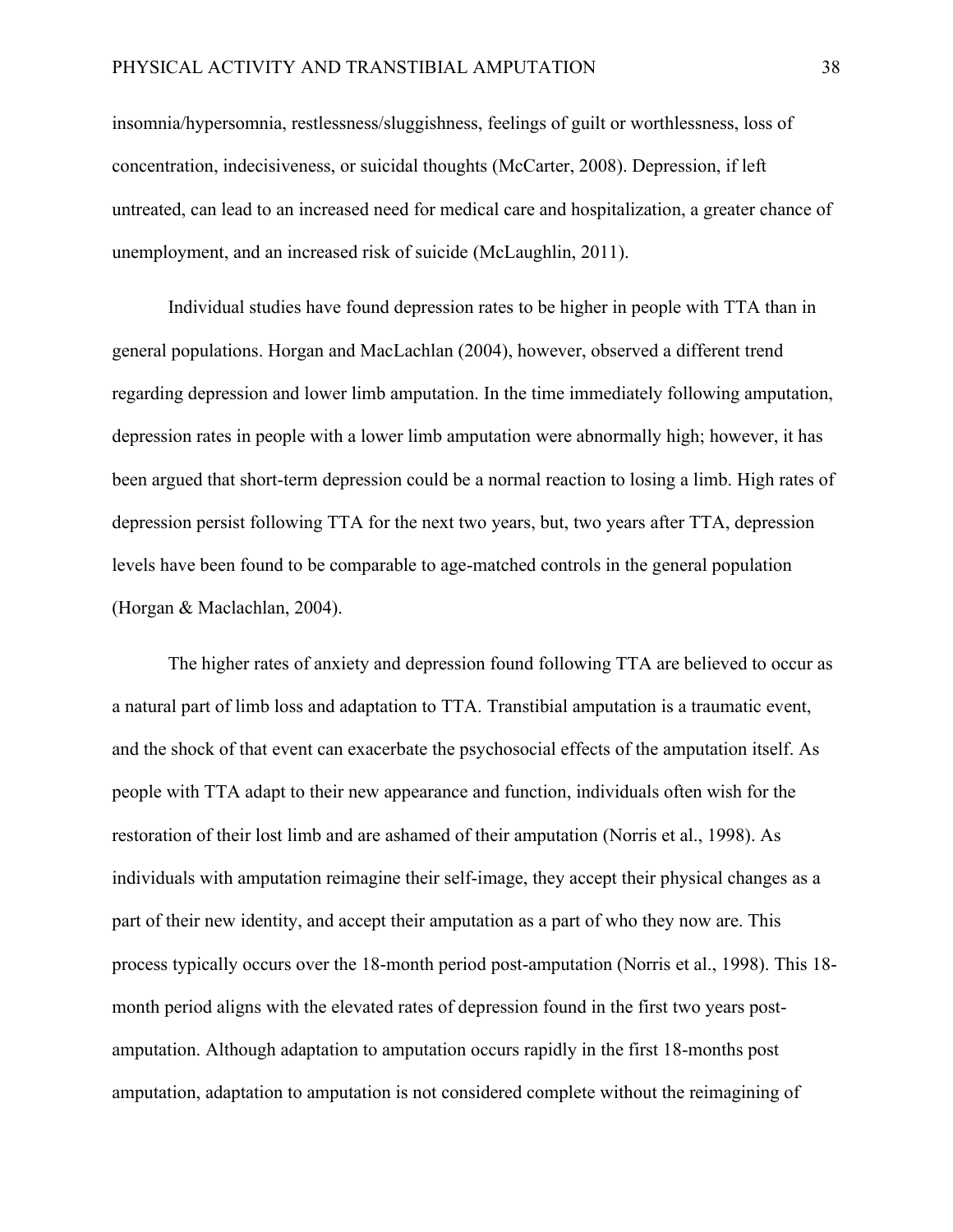one's self-image. Adaptation to amputation is a lifelong process related to multiple factors including the physical restrictions caused by the amputation, psychosocial restrictions such as depression, anxiety, and body image issues, as well as the function of the prosthetic limb itself (Gallagher & Maclachlan, 2000).

# *Anxiety*

Anxiety is another common and underdiagnosed mental health disorder. Anxiety has a comorbid relationship with depression where 85% of people with depression have anxiety related disorders. Likewise, 90% of patients with anxiety have depression (Tiller, 2013). Symptoms such as insomnia/hypersomnia, restlessness/sluggishness, feelings of guilt or worthlessness, loss of concentration, indecisiveness, or suicidal thoughts are common between depression and anxiety. The primary difference between anxiety and depression is that anxiety is predominantly associated with excessive worry, where depression is predominantly related to apathy and loss of interest (Substance Abuse and Mental Health Services Administration, 2016).

No training studies examining depression or anxiety and PA in populations with TTA were found during a review of the literature. A literature review on the effects of exercise and PA on depression found that PA has a comparable effect on depression as the use of antidepressant medications (Dinas et al., 2011). Exercise causes the body to begin releasing ß-endorphin. ßendorphin is an endogenous opioid compound released by the pituitary gland (Dinas et al., 2011). Although the mechanism is yet to be confirmed, it is hypothesized that higher levels of ßendorphin circulating in the blood have been associated with reduced pain levels and increased analgesia. Analgesia in turn reduces depression and anxiety levels. This theory provides a physiological mechanism for PA to help reduce depression and anxiety levels (Dinas et al.,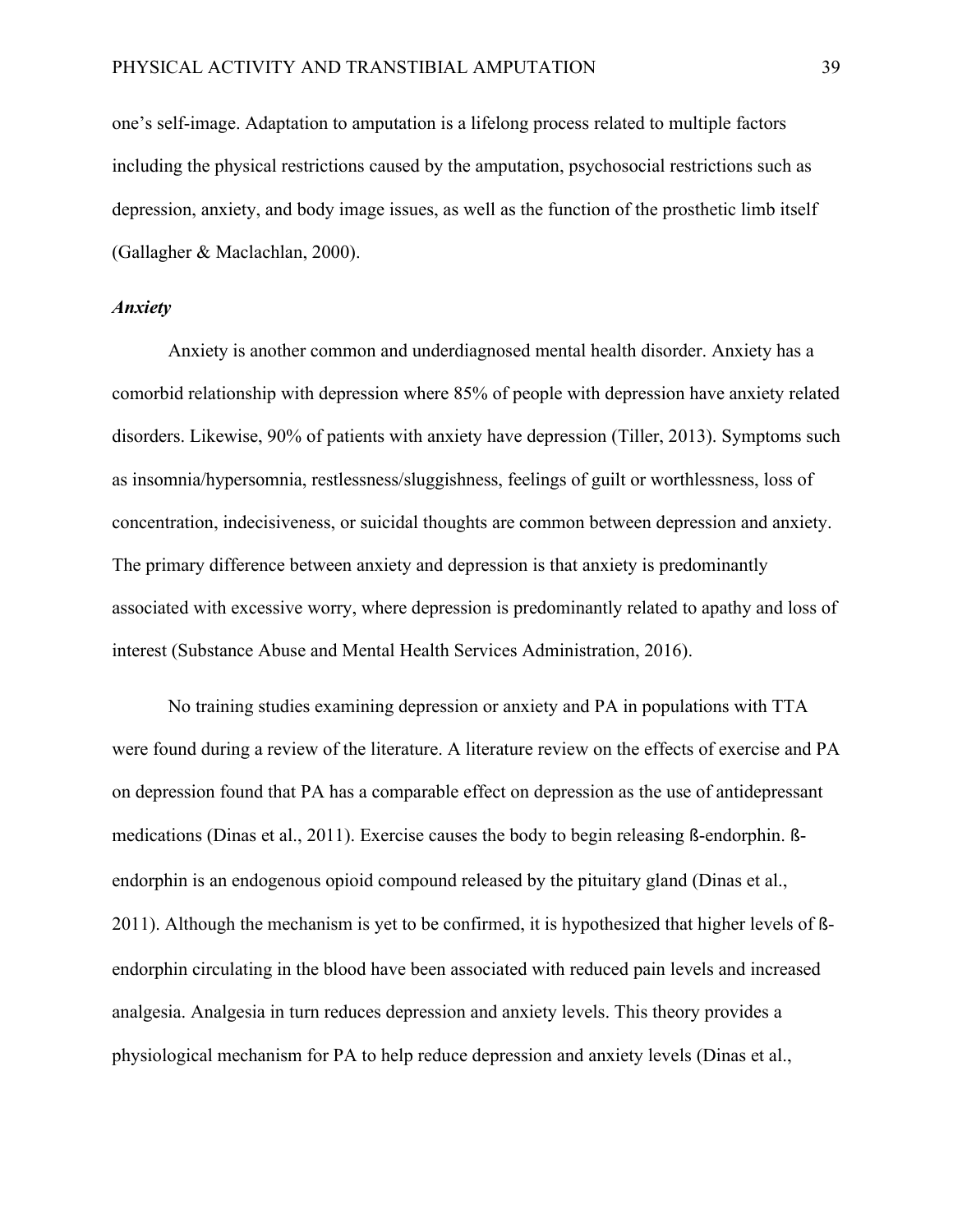2011). In addition to this potential physiological effect, the social aspects of PA have also been shown to reduce depression and anxiety (Horgan & Maclachlan, 2004).

## *Body Image Distortion*

A person's body image refers to how they view themselves. Personal feelings about their function, appearance, and desirability combine with their psychological experiences and environmental factors to create their body image (Horgan & Maclachlan, 2004). Body image distortion occurs when their self-image does not align with reality. It is common for people with an amputation to experience body image distortion as they have just experienced a major life change. People who have body image distortion are more likely to experience anxiety and depression, and they also have a lower QoL and poorer self-esteem (Horgan & Maclachlan, 2004).

Until people who have TTA and body image distortion accept their limb loss as a part of who they now are, they will continue to struggle with their body image and new identity. No training studies regarding PA and body image distortion were found; however, Wetterhahn et al. (2002) compared the body image of active people with a LEA to sedentary people with a LEA. They found a significant difference between body image and PA participation. Although this study was only cross sectional it provided evidence that body image distortion can be improved through PA (Wetterhahn et al., 2002).

# **Engagement in Physical Activity**

As a population, people with TTA are generally unfit. Strength loss, functional mobility impairments, and poor psychosocial adaptation to TTA are also common following TTA. Those who live a sedentary lifestyle have been shown to experience exacerbated effects (Buckley et al., 2002; Hewson et al., 2020; Kaufman et al., 2014). Even still, only 32% of people with TTA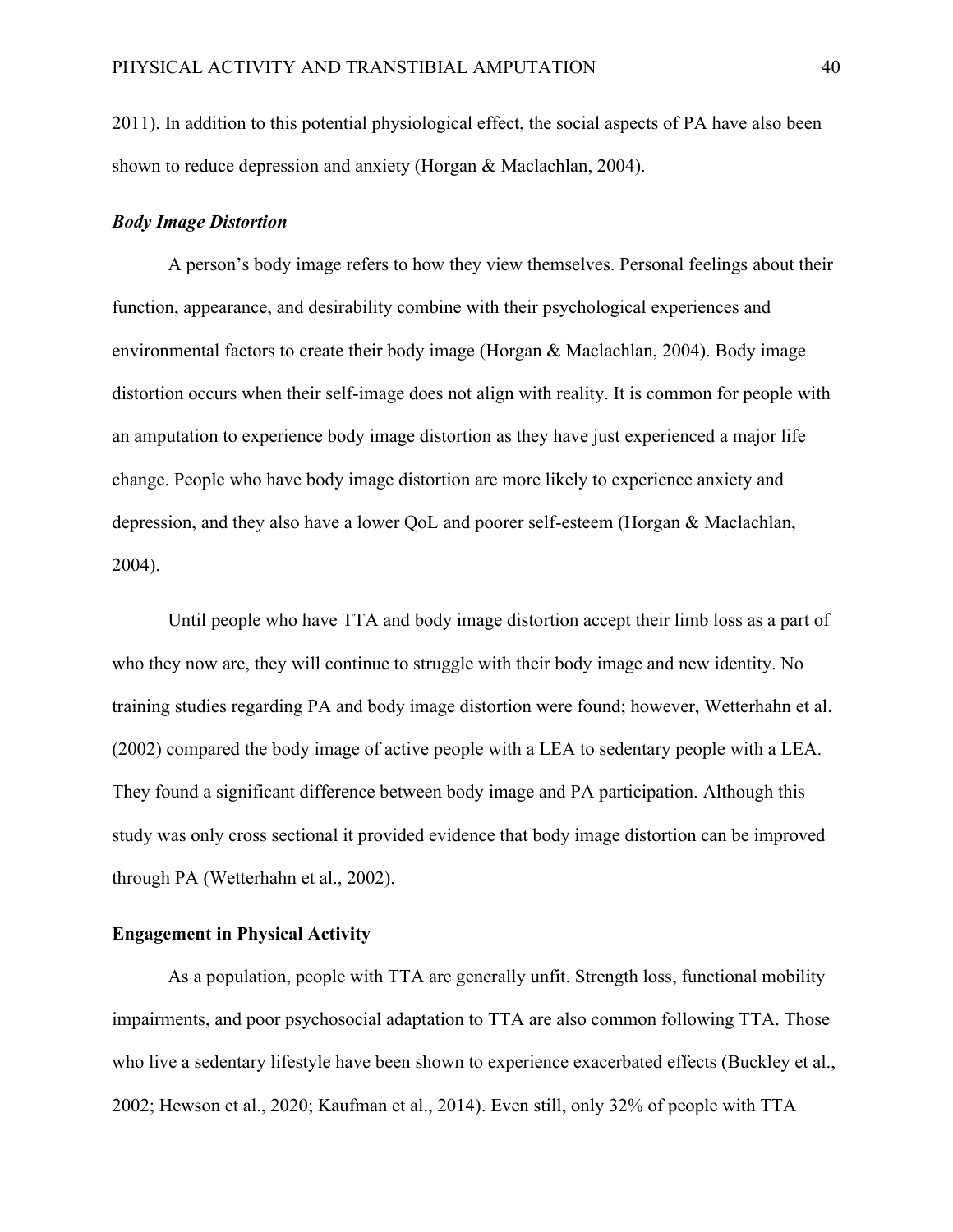participate in PA, and when they do, they rarely meet the recommended minimum requirements (Kars et al., 2009; Langford et al., 2018). Fortunately, just as a sedentary lifestyle exacerbates the effects of TTA, participating in PA has been shown to reduce them. The literature compiled for this review reveals that most of the effects of TTA are modifiable (Hewson et al., 2020). Physical activity has been documented to improve the physical effects of TTA such as impaired lower limb muscle strength, impaired balance ability, and functional mobility changes (Matjacić & Burger, 2009; Nolan, 2012). Physical activity also has a positive effect on the psychosocial effects of TTA such as impaired balance confidence, and the domains of psychosocial adaptation to amputation such as depression, anxiety, and body image issues (Hewson et al., 2020; Kaufman et al., 2014). The benefits of PA are so numerous, it has been considered one of, if not, the best thing a person can do to maximize both their life and heath span (Booth et al., 2012).

#### *Avoidance of Physical Activity*

In general, living a sedentary lifestyle shortens the lifespan, promotes sarcopenia, and the development of chronic disease; but avoiding PA, out of fear of pain, only makes matters worse (Booth et al., 2012). Most people with TTA already live with reduced lower limb strength and have chronic disease as a comorbidity (such as obesity, diabetes, or PAD; Hewson et al., 2020). Avoiding PA out of fear can further create additional negative health impacts to the already deadly effects of a sedentary lifestyle (Mathis, 2020).

No studies examining PA avoidance in populations with TTA were found but in a population with LEA, avoidance of PA was associated with pain catastrophizing and mobility apprehension. Pain catastrophizing was also the only variable related to mobility apprehension, as even pain intensity was not related to mobility apprehension (Landers et al., 2016). Pain catastrophizing refers to deeply focusing on and anticipating the feeling of pain. Typically, this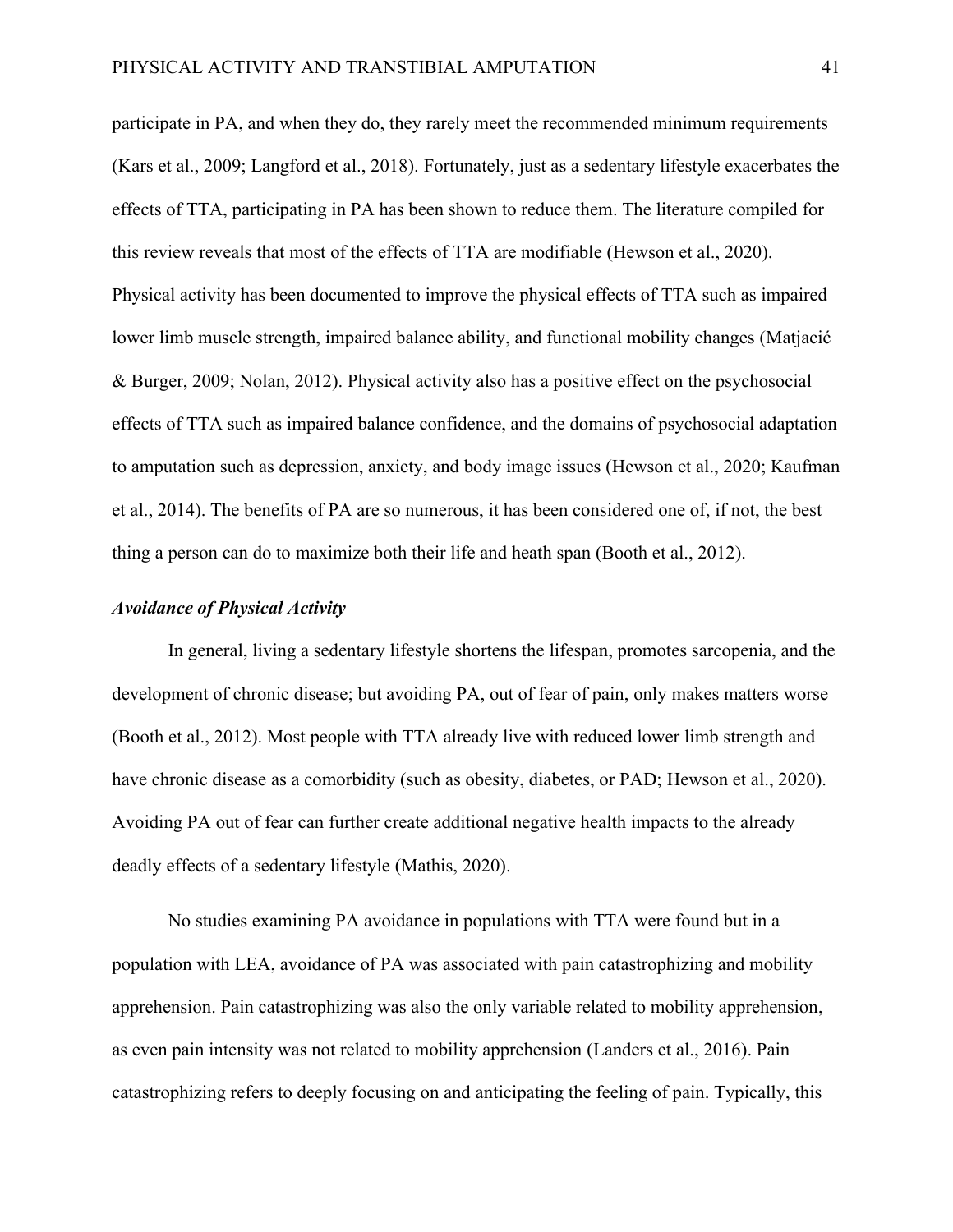involves magnifying the fear of pain and anticipating a worst-case scenario. This worst-case scenario creates fear and mobility apprehension. Mobility apprehension is a fear of movement and this fear may lead to the avoidance of movement, and then possibly into disuse, disability, and depression (Vlaeyen et al., 1995). Although pain catastrophizing is a psychosocial phenomenon, the effects can manifest physically. Pain catastrophizing leads to mobility apprehension and higher levels of pain, depression, and disability. Mobility apprehension encourages a sedentary lifestyle and exacerbation of the physical effects of TTA such as further muscular deconditioning, further balance reductions, and a higher rate of falling (Landers et al., 2016).

# **Purpose of the Research**

While a large body of literature exists highlighting the benefits of PA for people living with TTA, many people with TTA do not participate in PA. Review of the literature reveals that strength, balance, and functional mobility are impacted by TTA. These effects are not purely physical either, as TTA also effects psychosocial domains such as balance confidence, anxiety, depression, and body image. The benefits of PA are both physical and psychosocial in nature, showing a positive relationship between higher PA levels in people living with TTA and higher levels of balance confidence (Mandel et al., 2016; Miller et al., 2001). Individuals with higher balance confidence also have a greater risk of falling when compared to their less confident peers (Wong et al., 2015). It has been speculated that people living with TTA who have low balance confidence may actively avoid PA to avoid falling and the associated pain that comes with it (Mandel et al., 2016). This relationship has been detected in people with LEA avoiding stressors in general, but not in an exclusively TTA population or in the context of PA (Desmond  $\&$ MacLachlan, 2006). It is also possible that other factors related to physical and psychosocial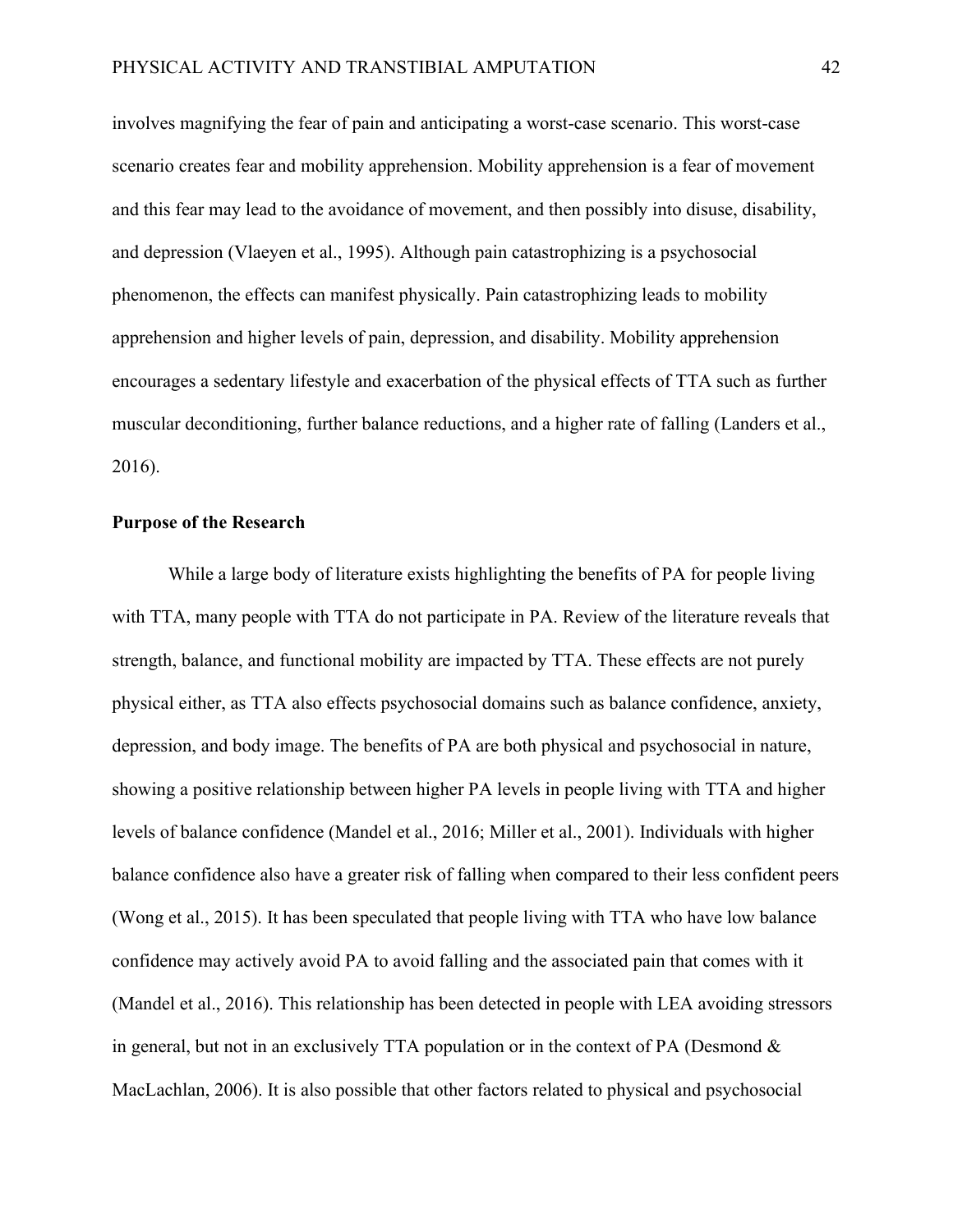adaptation to amputation such as depression, anxiety, or an overall lack of mobility are responsible for the avoidance of PA in people living with TTA.

The exercise avoidance patterns of people living with TTA has received little research and attention. As such, the purpose of this study was to explore the relationship between balance confidence and the physical and psychosocial effects of TTA and how this is related to PA participation and avoidance habits.

# **Guiding Questions**

The following questions were developed to guide this study:

- 1. Is there a relationship between balance confidence and participation in PA?
- 2. Is there a relationship between balance confidence and avoidance of PA?
- 3. Is there a relationship between the physical and psychosocial adaptation to unilateral TTA and participation in PA?
- 4. Is there a relationship between the physical and psychosocial adaptation to unilateral TTA and avoidance of PA?

This study provides researchers and healthcare providers with insight into the PA participation and avoidance habits of people with TTA and how they relate to balance confidence and the physical and psychosocial effects of TTA. To measure these constructs, several validated and reliable scales were used. To measure balance confidence, the Activities-specific Balance Confidence Scale (ABC) was used. The physical and psychosocial adaptation to TTA was measured with the Trinity Amputation and Prostheses Experiences Scale-Revised (TAPES). Participation in PA was measured using the Baecke Physical Activity Questionnaire (BAQ). And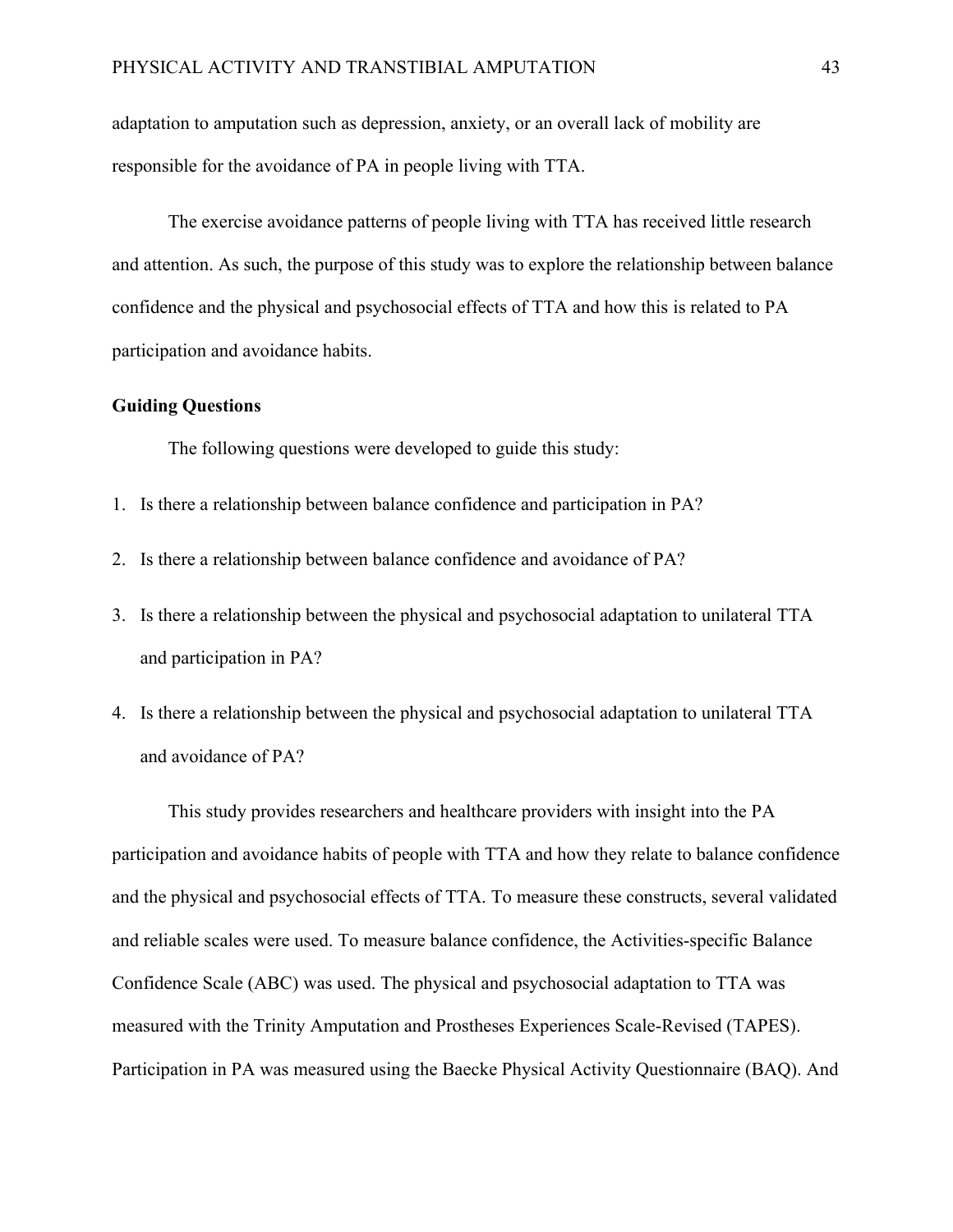avoidance of PA was measured using the Tampa Scale for Kinesiophobia (TSK). Psychometric properties of these scales are given below.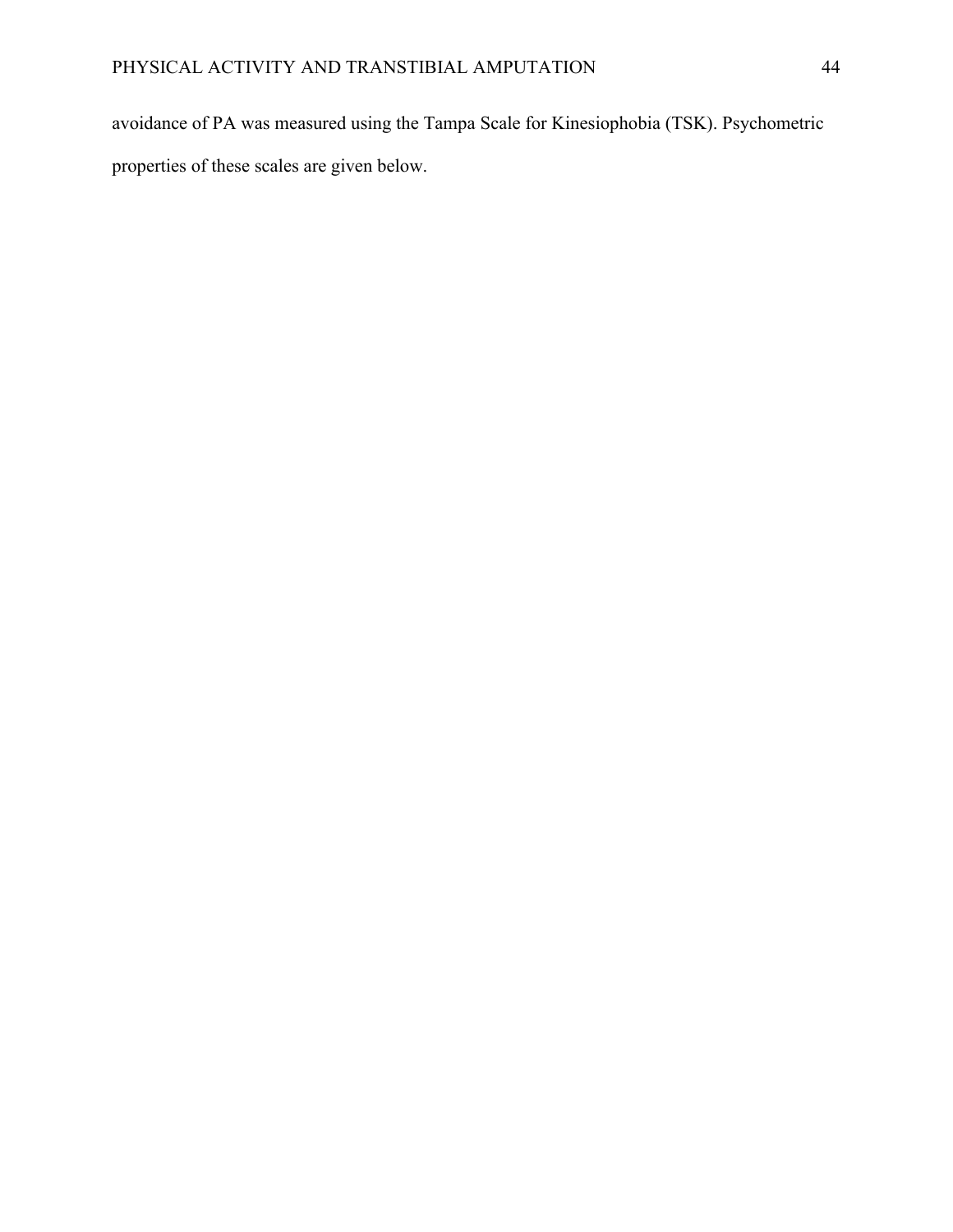# **Chapter Three: Methodology**

The purpose of this study was to explore the relationship between balance confidence and the physical and psychosocial effects of TTA and how this related to PA participation and avoidance habits. Participants completed an online survey consisting of several scales that measured physical and psychosocial adaptation to amputation, balance confidence, participation in PA, and avoidance of PA using the TAPES, the ABC, the BAQ, and the TSK scales, respectively. Statistical analyses were performed to examine the relationship among the variables of balance confidence and physical and psychosocial adaptation to TTA to the dependent variables of participation in or avoidance of PA. All procedures were approved by the Lakehead University Research Ethics Board in accordance with the Declaration of Helsinki.

# **Participants**

This study consisted of 21 participants, each participant had undergone TTA, resided in Canada, and was over the age of 18 years. Only those with unilateral TTA and had undergone amputation more than six months ago were included.

# **Psychometric Properties of Survey Instrumentation**

# *The Trinity Amputation and Prostheses Experiences Scale- Revised*

The TAPES was used to ensure the inclusion and exclusion criteria for this study were met (Appendix A). Some items on the TAPES were also used to aid the student researcher in providing more accurate insights into the relationship between people living with TTA, their PA habits, and different demographic groups.

In addition to a screening tool, the TAPES was used as an instrument to assess physical and psychosocial adaptation to TTA. The TAPES is a valid and reliable, multidimensional self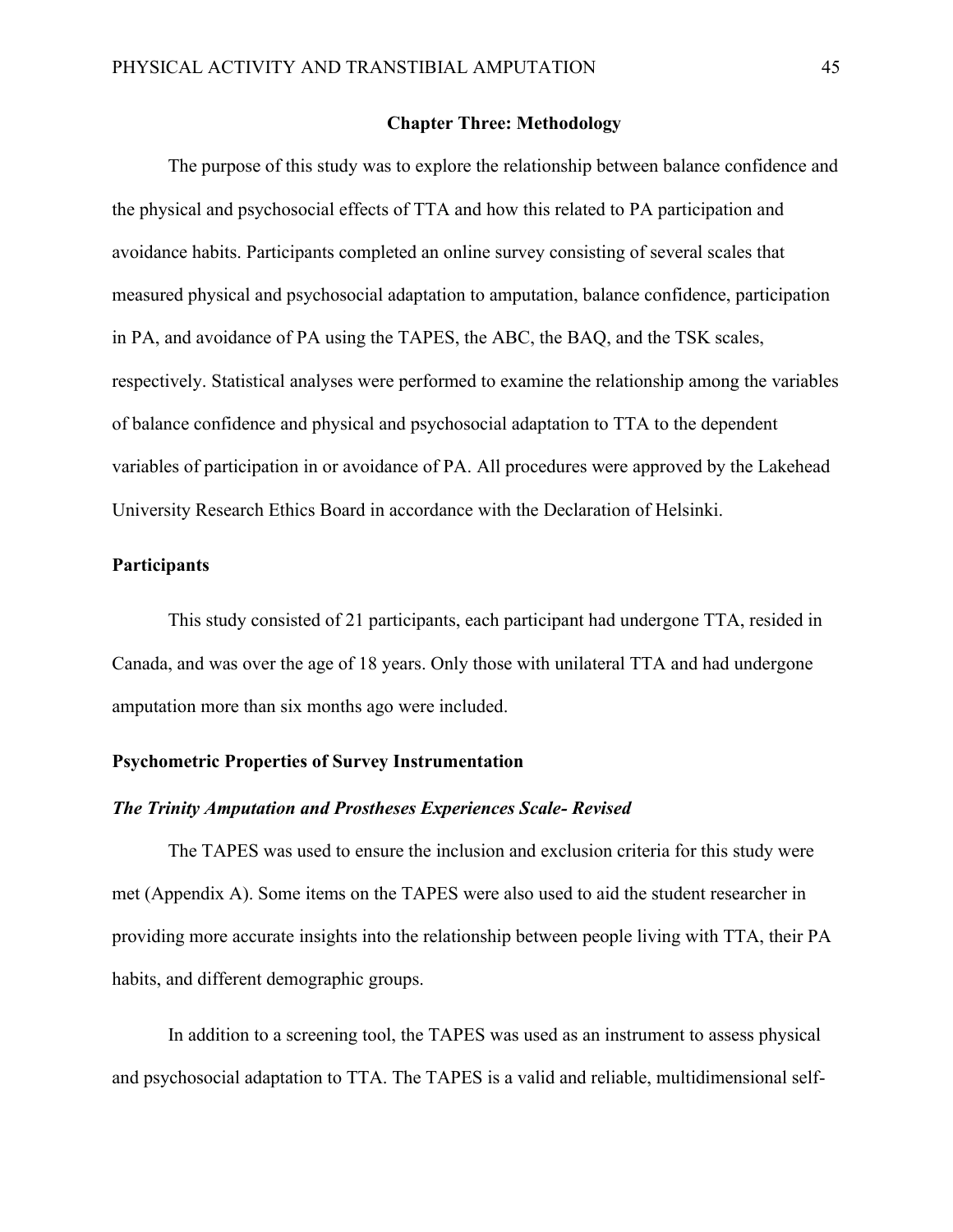report tool (Gallagher & Maclachlan, 2000). It was used to assess how TTA has affected the physical and psychosocial wellbeing of the participants. The TAPES consists of six subscales, providing six individual scores that do not aggregate to one overall score. Three psychosocial subscales consisting of five questions scored on a 5-point Likert scale (1-5) where 1 represents *strongly disagree* and 5 represents *strongly agree*. The psychosocial subscales measured general adjustment, social adjustment, and adjustment to limitation. There was an activity restriction subscale, consisting of four questions scored on a 3-point Likert scale (2-0). Two represents activity is *highly limited* and 0 represents *activity is not limited at all*. Finally there were two prostheses satisfaction subscales, functional satisfaction and aesthetic satisfaction, consisting of five questions scored on a 5-point scale (1-5). One represents *very poor* and 5 represents *very good*. Each subscale is scored separately and can be used on its own, while these six scores together represent a multidimensional assessment of a participant's physical and psychosocial adaptation to LEA (Gallagher & Maclachlan, 2000). The TAPES has been validated against the World Health Organization's QoL scales, accounting for 84% of the variance (Gallagher & Maclachlan, 2004). Construct validity has also been assessed by correlating subscale scores with QoL, body image satisfaction, anxiety, and depression. Internal consistency is acceptable with Cronbach's  $\alpha$  greater than .80 for each subscale (Luthi et al., 2020). The TAPES has also been found to be reliable with intraclass correlation coefficients (ICC) of .87, .84, and .76 reported for the functional, social, and athletic restriction subscales, respectively (Gallagher & Maclachlan, 2000). A strong relationship has been detected between other psychosocial factors (QoL, pain, body image satisfaction, anxiety, and depression) and improved adaptation to amputation (Luthi et al., 2020). The TAPES is free to access and requires no equipment to complete. In total, the TAPES consists of 64 items and can be completed in approximately 15 minutes.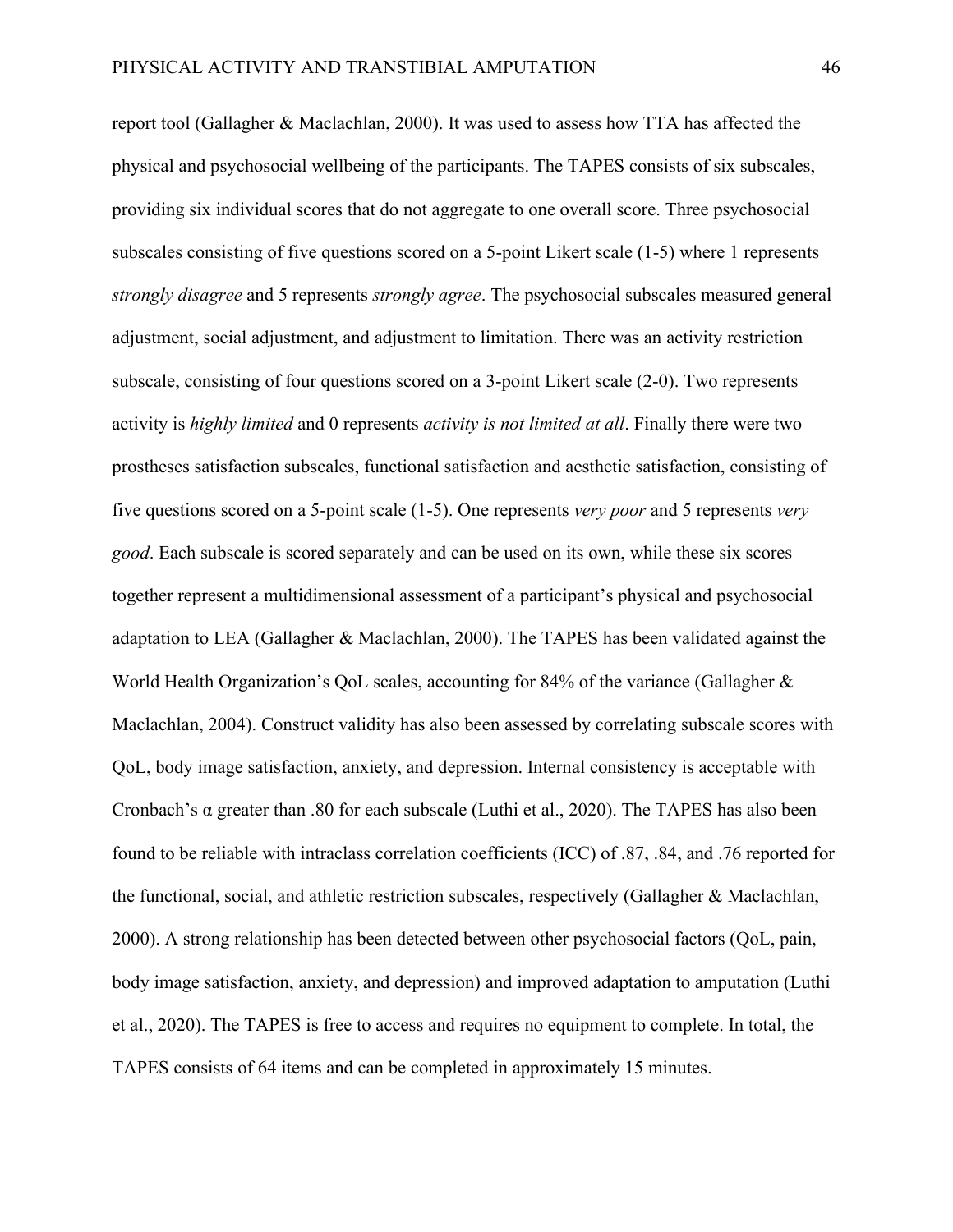# *The Activities-specific Balance Confidence Scale*

The ABC was used to assess balance confidence (Appendix B). It was developed by Powell and Myers in 1995 to provide a sensitive measure for fear of falling in elderly populations and has since been validated for use in TTA populations (Miller et al., 2003). The ABC is a 16-item list. Each item was rated from 0% to 100%, where 0% represents no confidence and 100% represents full confidence. Once complete, the scores from each question were summed and then divided by 16 to obtain the average percent score for all items. Scores lower than 50% indicated low balance confidence, scores between 50% and 80% indicated moderate balance confidence, and scores above 80% indicated high balance confidence. The ABC has been shown to have excellent validity in the TTA population, which is consistent with its validity found in other populations (Miller et al., 2003; Park et al., 2018). The ABC also has a high test-retest reliability ( $r=91$ ) and a high internal consistency measured using Cronbach's  $\alpha$ equal to .95 (Miller et al., 2003). The ABC can be completed in approximately five minutes, requires no equipment, and is free to access.

## *The Baecke Physical Activity Questionnaire*

The BAQ was used to assess the participant's PA habits over the past 12 months (Appendix C). It consists of 16 questions separated into three dimensions. The three PA dimensions include work activity, sports activity, and leisure activity. Activity levels were scored on a scale from 1 to 5. One always represents the lowest activity response. Five always represents the response with the highest activity. Individual index scores were summed to give an overall BAQ score. There is no "gold standard" self-report assessment of PA. In general, activity monitoring devices are much more accurate tools for quantifying PA than self-report (Hertogh et al., 2008). However, the BAQ has been shown to have a fair-to-moderate correlation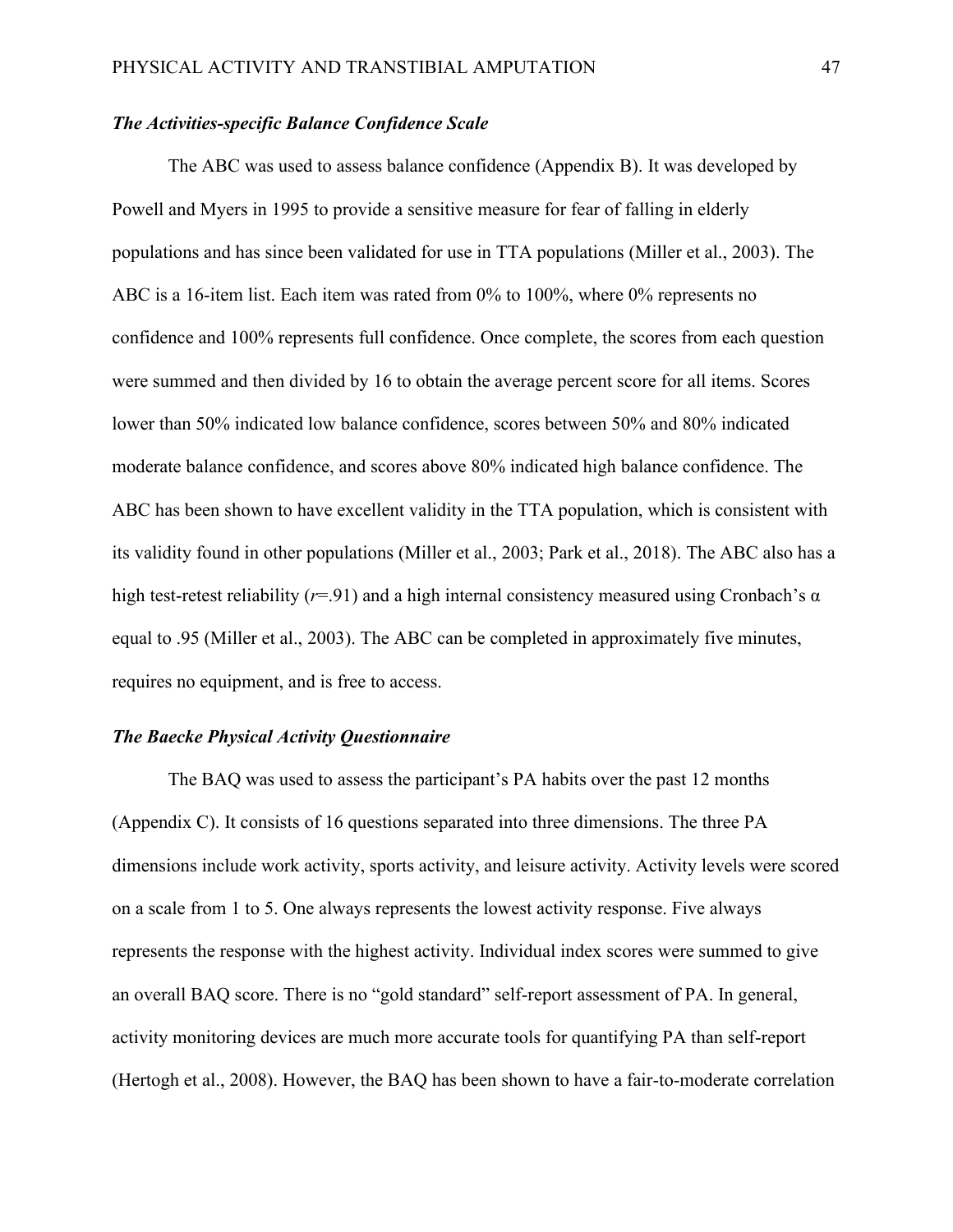with PA ratio (total energy expenditure and resting metabolic rate) at .54 in elderly populations (Hertogh et al., 2008). The BAQ has also been validated in adult women with hip disorders, showing a fair to moderate correlation with step count and excellent test-retest reliability (Ono et al., 2007). The BAQ has not previously been used in a TTA population, though it has been used in people with type 2 diabetes who have peripheral neuropathy and foot deformities (Adeniyi et al., 2015). Additionally, the BAQ has been used to help validate a continuous ambulatory activity monitor for people with LEA caused by malignancy (Van Dam et al., 2001). The BAQ can be completed in approximately 20 minutes, requires no equipment, and is free to access.

# *The Tampa Scale for Kinesiophobia*

The TSK was used to assess the participant's avoidance of exercise habits (Appendix D). Kinesiophobia is defined as excessive, irrational, and debilitating fear of physical movement and activity resulting from a feeling of vulnerability to painful injury or re-injury. The TSK consists of 17 questions. Each question is a statement regarding the individual's perceptions of exercise scored from 1 to 4 where 1 represents the participant *strongly disagrees* and 4 represents the participant *strongly agrees*. The participant's scores for each statement were then summed, with scores ranging from 17-68. Scores below 37 indicate kinesiophobia, or a fear of PA. The TSK is based on the fear avoidance model. This model attempts to explain how and why some people develop a more significant psychological effect than others, suggesting that avoidance of pain because of fear can lead to adverse physical and psychological consequences. This model has been widely used and supported (Lethem et al. 1983). The TSK has been used but not validated in TTA populations (Mathis, 2020). The TSK has been validated for other pathological populations such as chronic pain and fibromyalgia (Goubert et al., 2004). Additionally, the TSK has been shown to have high reliability and internal consistency measured using Cronbach's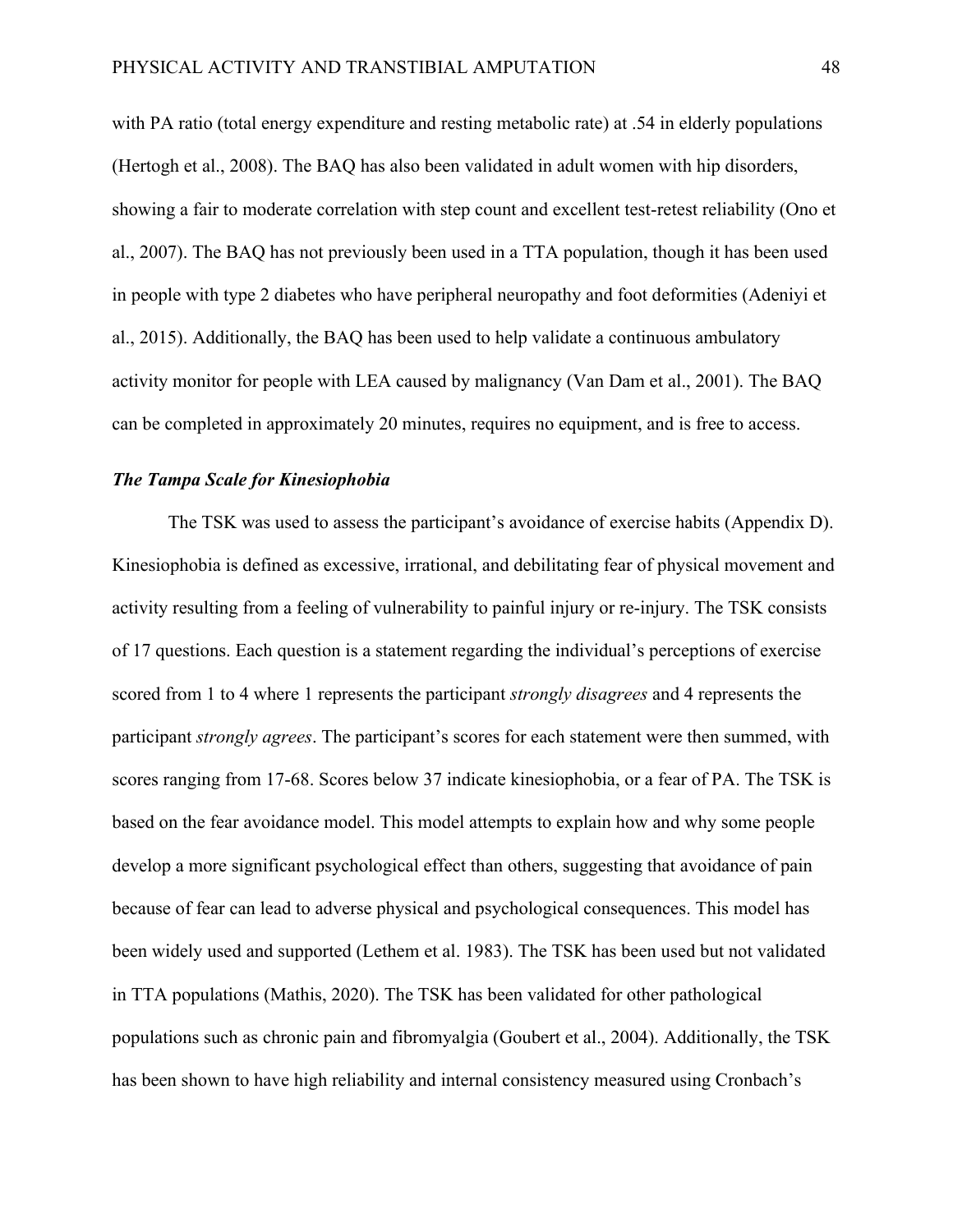$\alpha$ =.81 and ICC values=.91 (Lundberg et al., 2004). The TSK can be completed in approximately 5 minutes, requires no equipment, and is free to access.

# **Research Recruitment Procedure**

Participants were recruited for this study using indirect purposive sampling, direct convenience sampling, and snowball sampling. As the targeted population was limited to people living with TTA across Canada, indirect purposive sampling was completed through the use of gatekeepers. In total, 213 gatekeepers were identified. In this study, gatekeeper refers to the Canadian Amputee Hockey Committee, the Amputee Coalition of Toronto, the Canadian National Para Hockey team, The War Amps Canada, and 209 orthotic and prosthetic clinics across Canada. Of these 209 orthotic and prosthetic clinics, 78 were found to be closed or offered no prosthetic services. Individuals with TTA are not typically clients at orthotic clinics, therefore, these clinics were not asked to help recruit participants. The remaining 131 prosthetic clinics were contacted by the student researcher. It was requested that clinics assist in the recruitment process by hanging the recruitment poster on a display board in their waiting area, directing any potential participants to the student researcher's email and the QR code on the poster that contained the survey information. In total, 29 gatekeepers assisted with the recruitment process, resulting in 27 potential participants. Of these 27 potential participants six were deemed ineligible. In total, 21 participants completed this study (see Figure 1).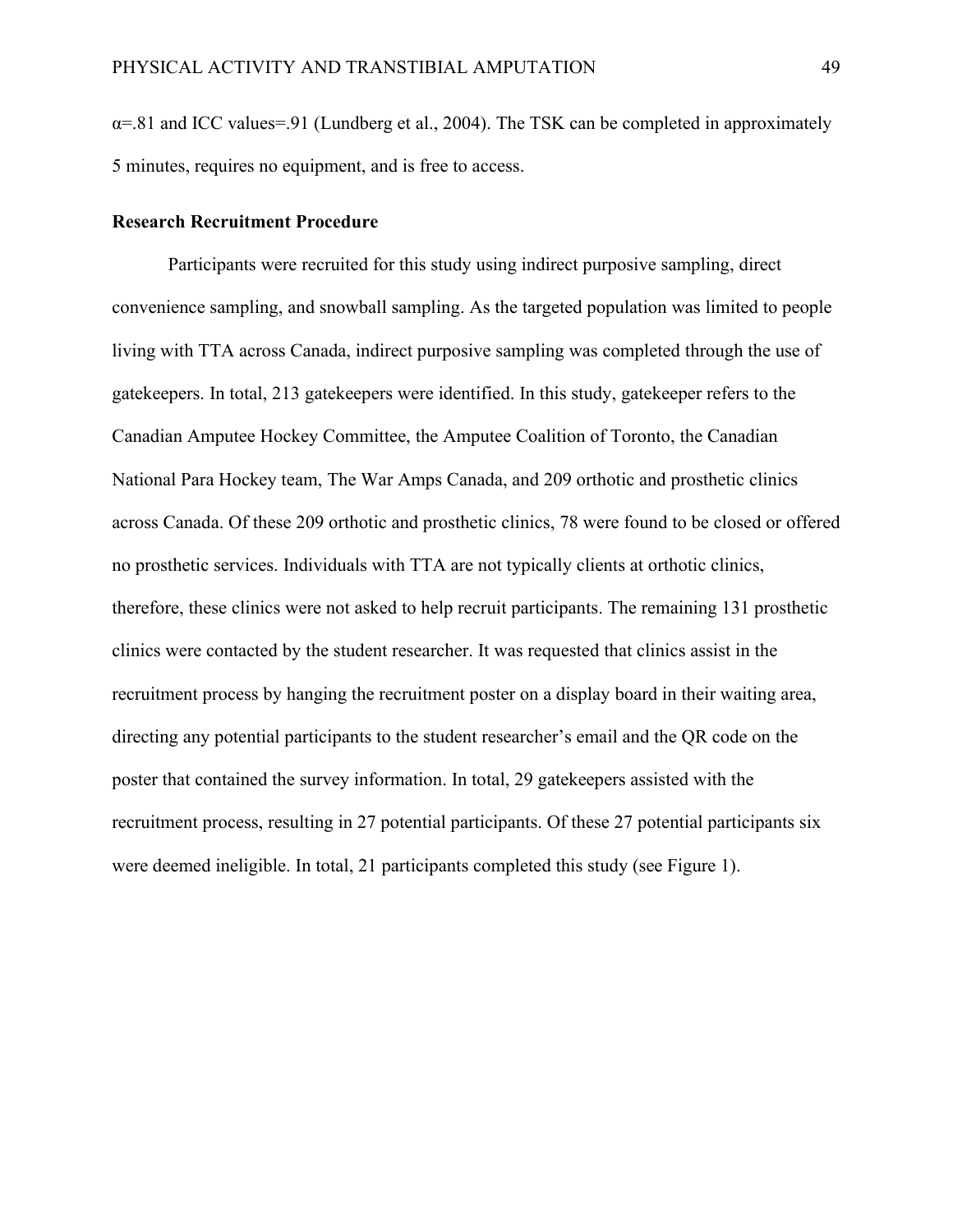

*Figure 1.* CONSORT Flow Diagram of the participant recruitment process and resultant participant inclusion.

# **Experimental Procedure**

Once ethical approval from Lakehead University was attained, participant recruitment began. Participants were sent a link to the survey, containing the participant information letter, informed consent form, and study questionnaires were sent to participants via email to assess their balance confidence, physical and psychosocial adaptation to amputation, PA participation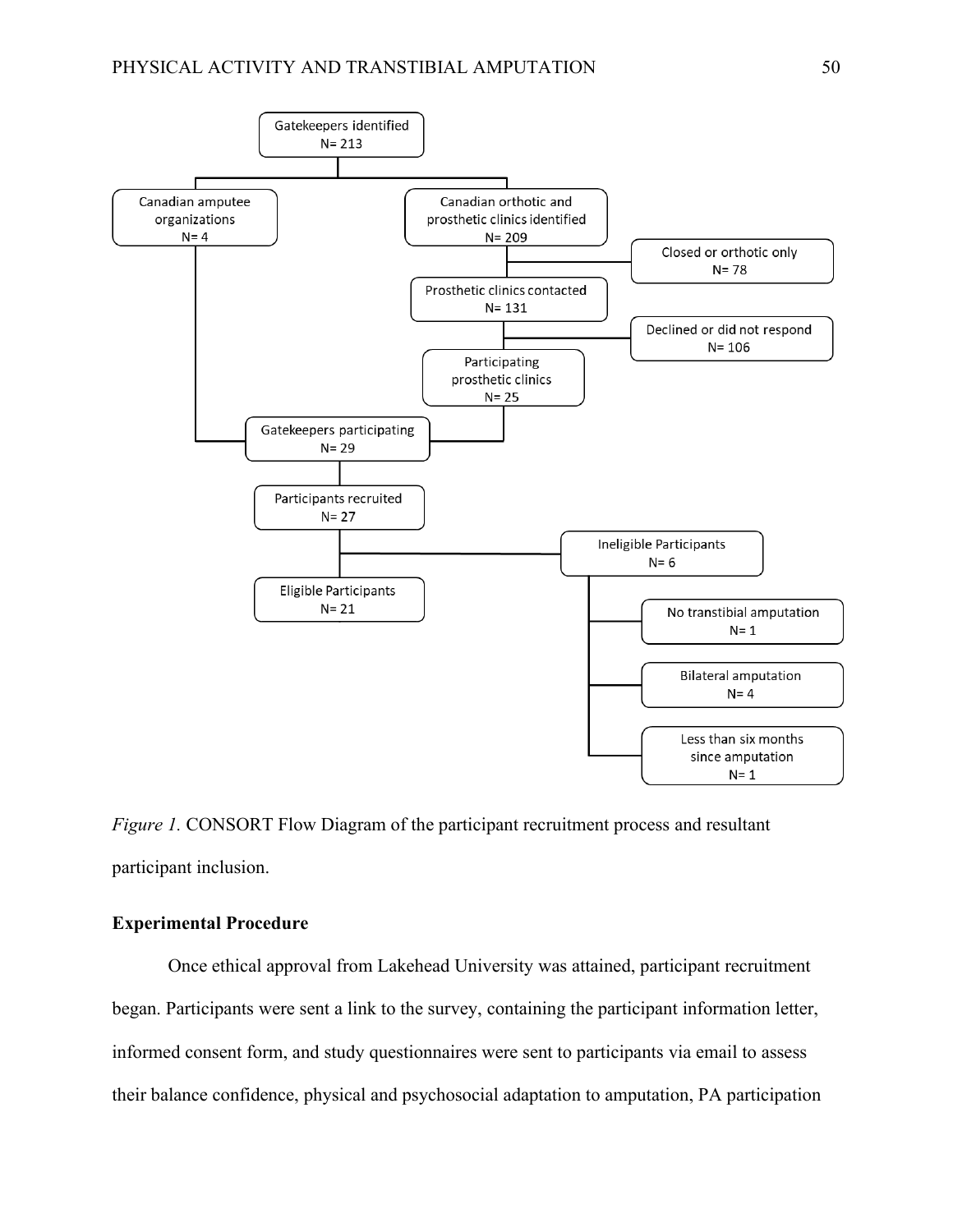habits, and PA avoidance habits. Since this study was entirely survey based, all relevant study information was sent in one package, making participation in the study more convenient for the participants. Screening questions were placed at the start of the survey in an attempt to prevent any ineligible participants from completing the survey.

Data for this study were collected in a single session. All surveys were completed using Google Forms, allowing participants to complete the survey from wherever they resided. The first page of the survey was an information sheet providing an overview of the study, followed by the informed consent form. If at any time the participant had questions that were not covered by the information sheet, they were free to contact the student researcher via email for clarification, but that did not occur in this experiment. If the participant chose to participate in the study, they filled in the online consent form and then carried on to the questionnaires for the study.

The first section of the survey was the TAPES, which collected demographic information about the participants including all relevant inclusion and exclusion criteria for this study (had undergone TTA, resided in Canada, were over the age of 18 years, did not have bilateral amputation and had not undergone TTA in the past six months). Question one from the TAPES (participant name) was removed to protect participant anonymity. Questions four (do you live in Canada?) and eight (do you have amputations on both legs?) were added to the TAPES to ensure all of the inclusion and exclusion criteria were addressed. Once the demographics section of the TAPES was completed, participants were free to complete the rest of the survey. The rest of the survey contained the remaining sections of the TAPES, followed by the ABC, the BAQ, and the TSK scales.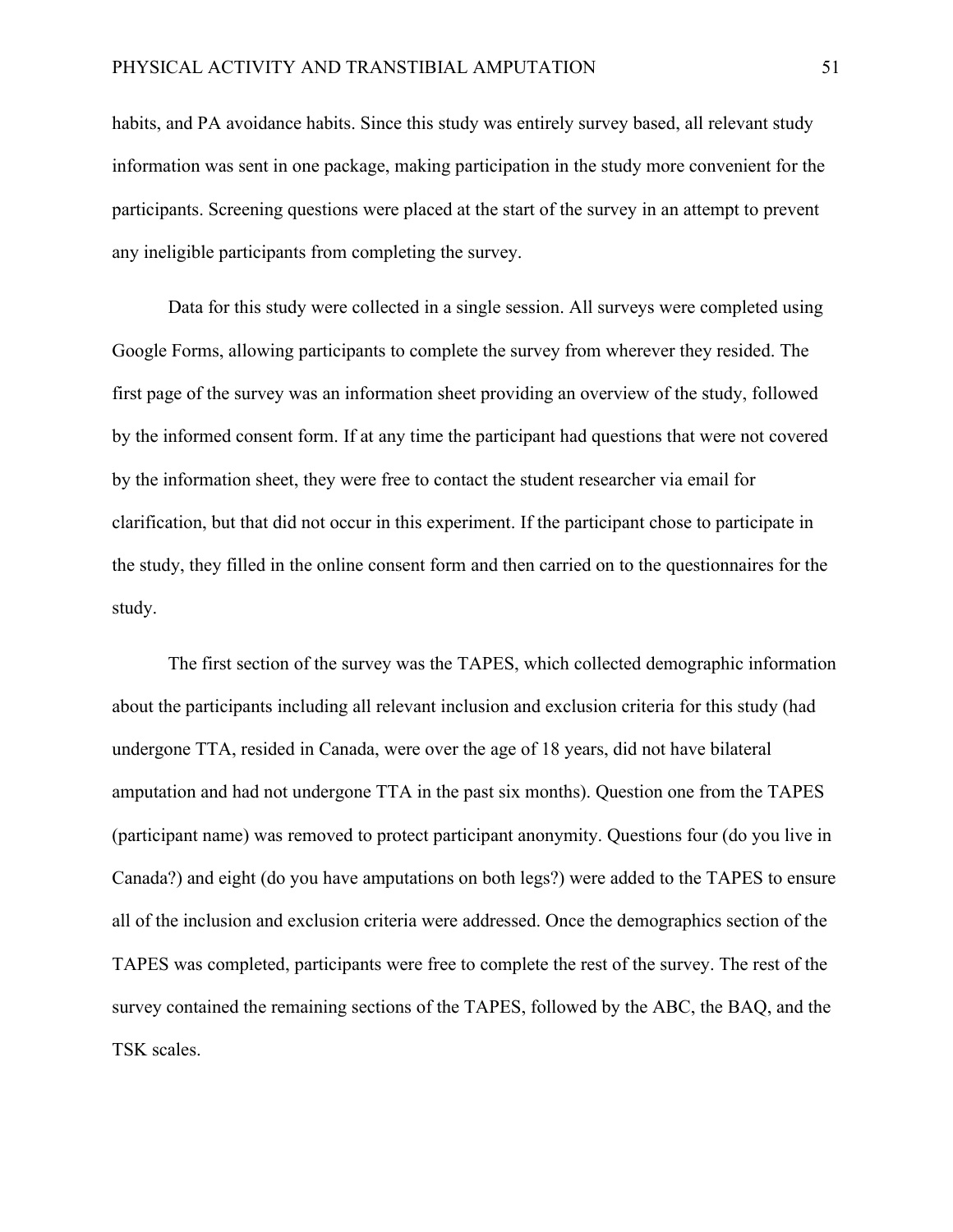#### **Statistical Analysis**

Results from each of the survey questionnaires were quantified according to the scoring criteria of the instrument. Statistical analyses were completed using commercially available software (IBM SPSS 27, Chicago, IL, USA). Descriptive statistics were also completed using the screening questions from the TAPES on age, gender, years since amputation, and etiology of amputation.

Research questions were answered using both the Pearson correlation and the Spearman rank correlation for normally and non-normally distributed data, respectively. The Spearman rank correlation is a non-parametric test that measures the association of two variables. This test does not make assumptions about the data distribution and is the appropriate correlation analysis when the variables are measured on an ordinal scale and are non-normally distributed. The Pearson correlation is a parametric test that measures the association of two variables. This test makes assumptions about the data distribution and is the appropriate correlation analysis for ordinal data when the variables are normally distributed (Field, 2009).

For the first research question, the variable balance confidence (ordinal; measured by the ABC) was compared to the variable participation in PA (ordinal; measured with the BAQ). For question two, the variable balance confidence (ordinal; measured by the ABC) was compared to the variable avoidance of PA (ordinal; measured by the TSK). For question three, the variables related to physical and psychosocial adaptation to unilateral TTA (ordinal; measured by the TAPES) were compared to the dependent variable participation in PA (ordinal; measured by the BAQ). For question four, the variables related to physical and psychosocial adaptation to unilateral TTA (ordinal; measured by the TAPES) were compared to the variable avoidance of PA (ordinal; measured by the TSK).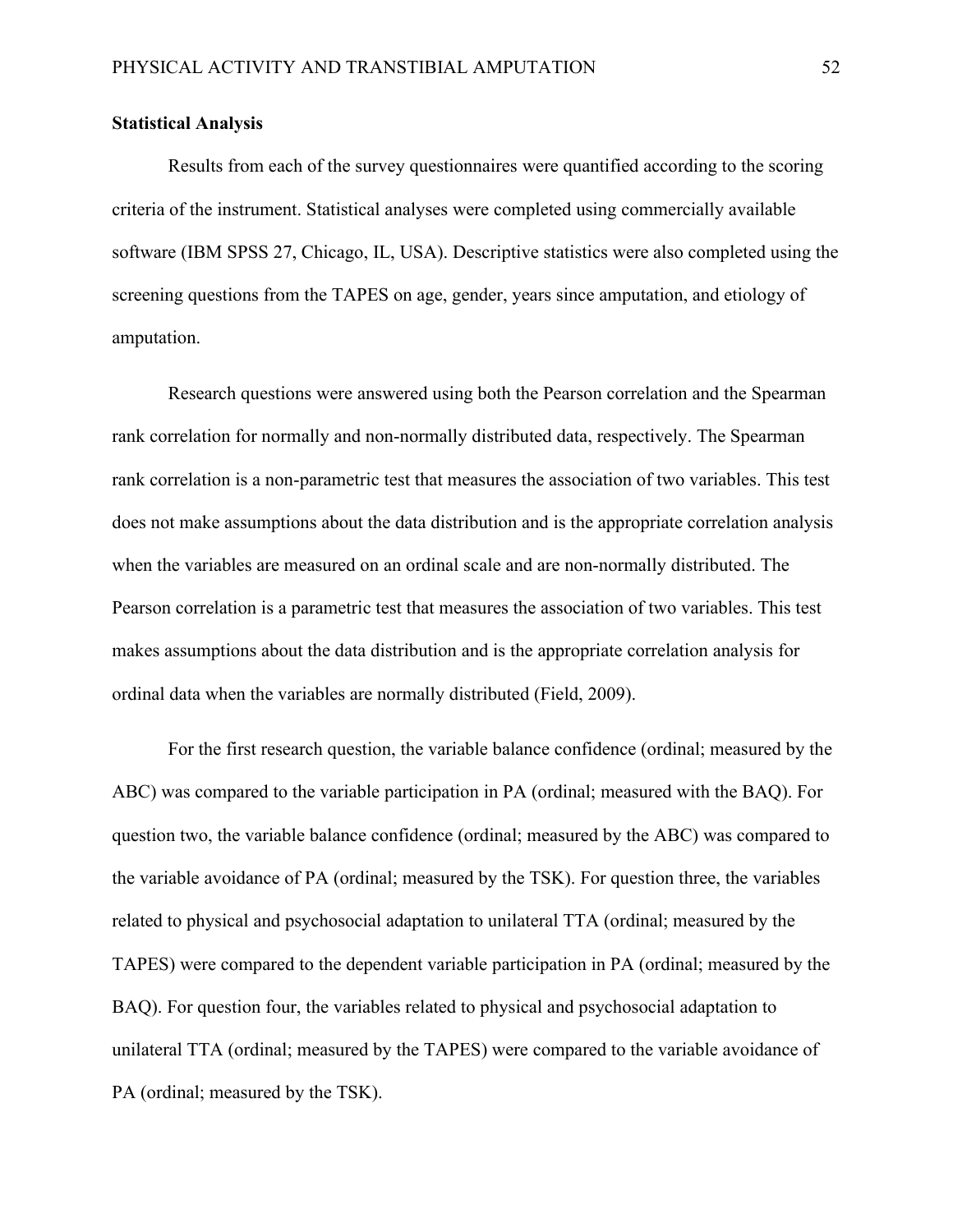Bivariate correlations were significant at α=.05. Statistical power was inferred from *r* and  $r<sub>s</sub>$  from the statistical values indicating effect sizes (Field, 2009). Results from the correlation coefficients ranging between .1 and .3 were considered a low effect size, correlations ranging from .3 to .5 were considered to be a moderate effect size, and correlations greater than .5 were considered to be a large effect size (Field, 2009). Statistical significance was accepted at *p* <.05.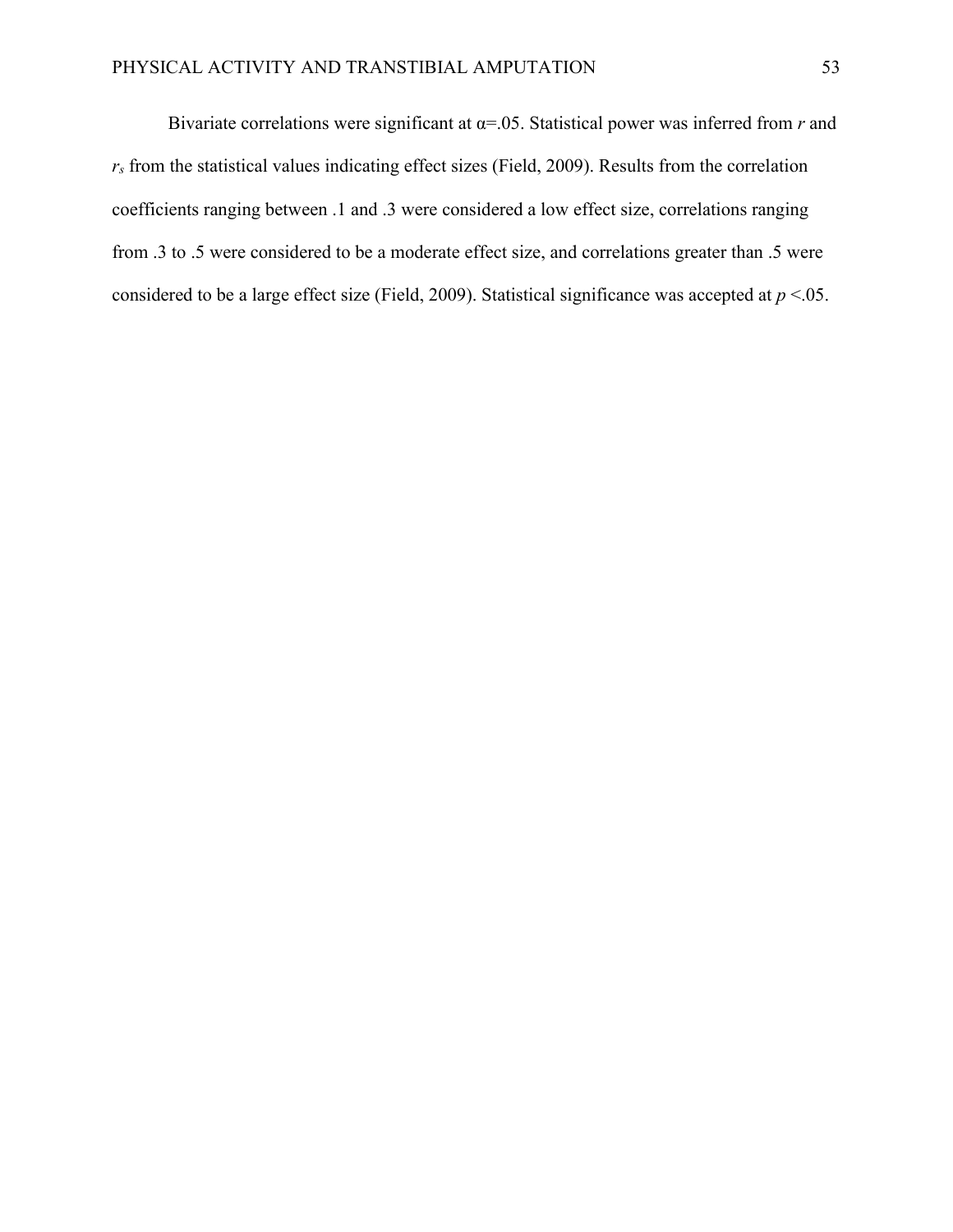# **Chapter Four: Results**

This study provided evidence of a statistically significant relationship between balance confidence and PA participation. No evidence of a relationship between balance confidence and PA avoidance habits was detected*.* The results of this study also provided evidence of multiple statistically significant relationships between the physical and psychosocial effects of TTA and PA participation and avoidance habits. Outcomes of each statistical test are detailed below.

# **Demographics**

A total of 21 participants completed this study. Demographic information for all participants is provided in Table 1.

| Table 1.                             |                                                     |
|--------------------------------------|-----------------------------------------------------|
| Participant demographic information. |                                                     |
| Gender                               | 14 male, 6 female, 1 non-binary                     |
| Ethnicity                            | 18 Caucasian, 1 Indigenous, 1 Arabic, 1 other       |
| Age (years)                          | $55.10 + (-9.45)$                                   |
| Province of Residence                | 13 Ontario, 6 Alberta, 1 British Colombia, 1 Quebec |
| Time Since Amputation (years)        | $19.68 + - 17.48$                                   |
| Cause of Amputation                  | 8 trauma, 3 cancer, 4 PAD, 4 other, 1 congenital, 1 |
|                                      | prefer not to answer                                |
| Time with Current Prothesis (years)  | $3.42 + -3.50$                                      |

# **Missing Data**

One participant did not include their age in the survey and one participant did not complete the social adjustment section of the TAPES. As a result, correlations on the variables Age and social adjustment were performed with the blank response removed. Data was reanalyzed using the sample's mean age and social adjustment values. Analysis completed using the missing data or using the mean data did not change the overall outcomes.

A total of nine participants reported themselves as retired. As a result, their responses for the work index were left blank or not considered valid. Fortunately, the sport and leisure indices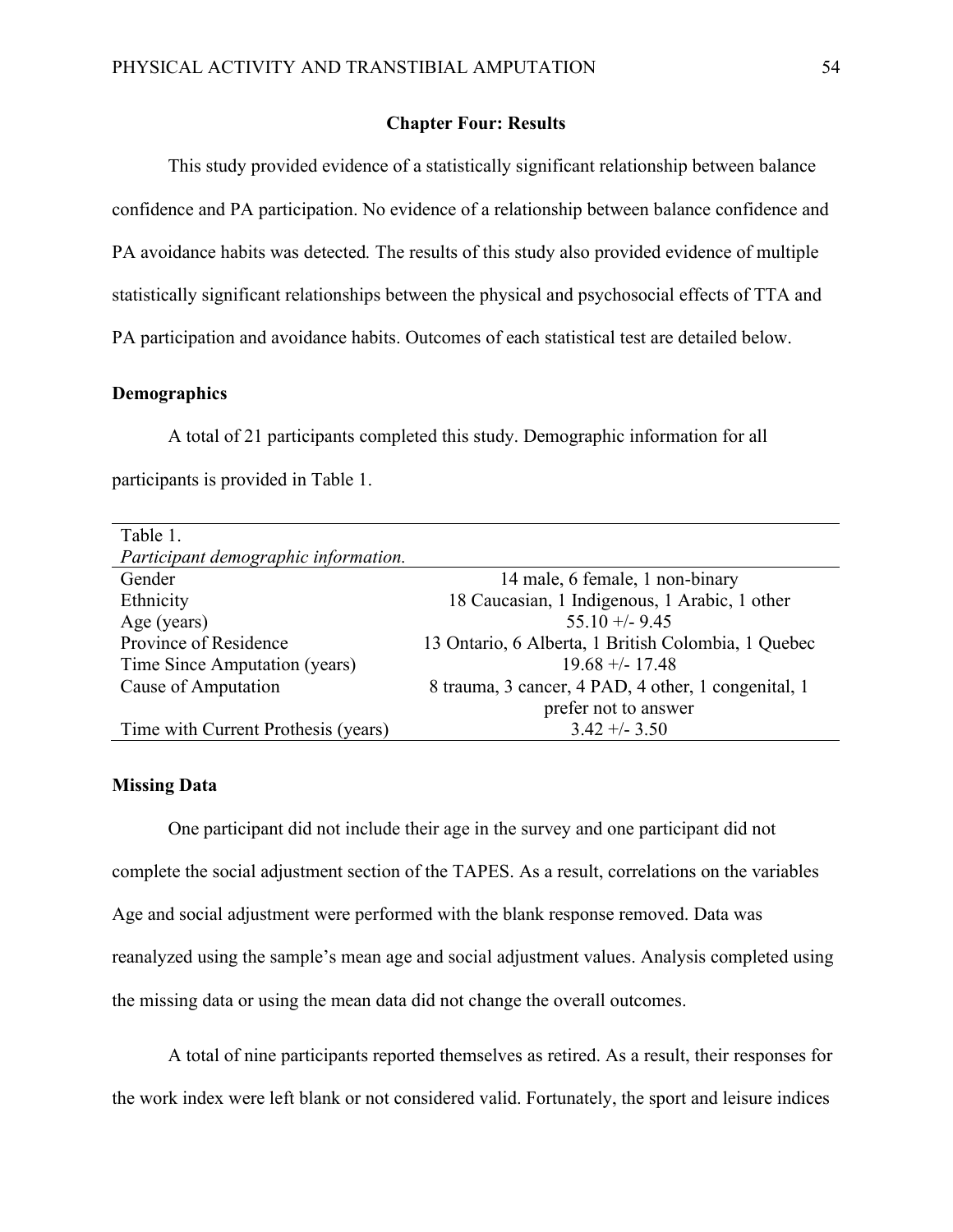are both valid tools individually and did not require a work index score to be interpreted. To account for non-working individuals the work index was removed from the data analysis (Florindo & Latorre, 2003). Overall BAQ scores were subsequently calculated with just the sport and leisure indices and were subsequently scored out of 10. As a result, correlations with overall BAQ scores did not reveal any statistically significant relationships that were not detected by correlations with the individual indices. For this reason, the indices from the BAQ were examined individually, not as an overall score.

# **Descriptive Statistics**

Mean scores, standard deviations and participant counts for the ABC, TAPES, BAQ, and TSK are presented in Table 2.

| Table 2.                                     |      |           |    |  |
|----------------------------------------------|------|-----------|----|--|
| Mean Scores for the ABC, TAPES, BAQ, and TSK |      |           |    |  |
|                                              | Mean | <b>SD</b> | N  |  |
| <b>ABC</b> Score                             | 68.3 | 25.56     | 21 |  |
| <b>TAPES Scores</b>                          |      |           |    |  |
| General Adjustment                           | 3.2  | 0.66      | 21 |  |
| Social Adjustment                            | 3.2  | 0.71      | 20 |  |
| Adjustment to Limitation                     | 2.3  | 0.94      | 21 |  |
| <b>Activity Restriction</b>                  | 1.0  | 0.59      | 21 |  |
| <b>Aesthetic Satisfaction</b>                | 2.3  | 0.68      | 21 |  |
| <b>Functional Satisfaction</b>               | 2.2  | 0.49      | 21 |  |
| <b>BAQ</b> Score                             | 4.6  | 1.49      | 21 |  |
| Sport Index                                  | 2.2  | 0.91      | 21 |  |
| Leisure Index                                | 2.4  | 0.75      | 21 |  |
| <b>TSK Score</b>                             | 38.7 | 10.92     | 21 |  |

A frequency table is presented in Table 3 which details the self-reported sports participation scores. In total, twelve of the 21 participants (57.2%) reported no participation in sport; nine of the 21 participants (42.8%) reported participating in at least one sport; and five participants (23.8%) reported participating in at least two sports. Sports active participants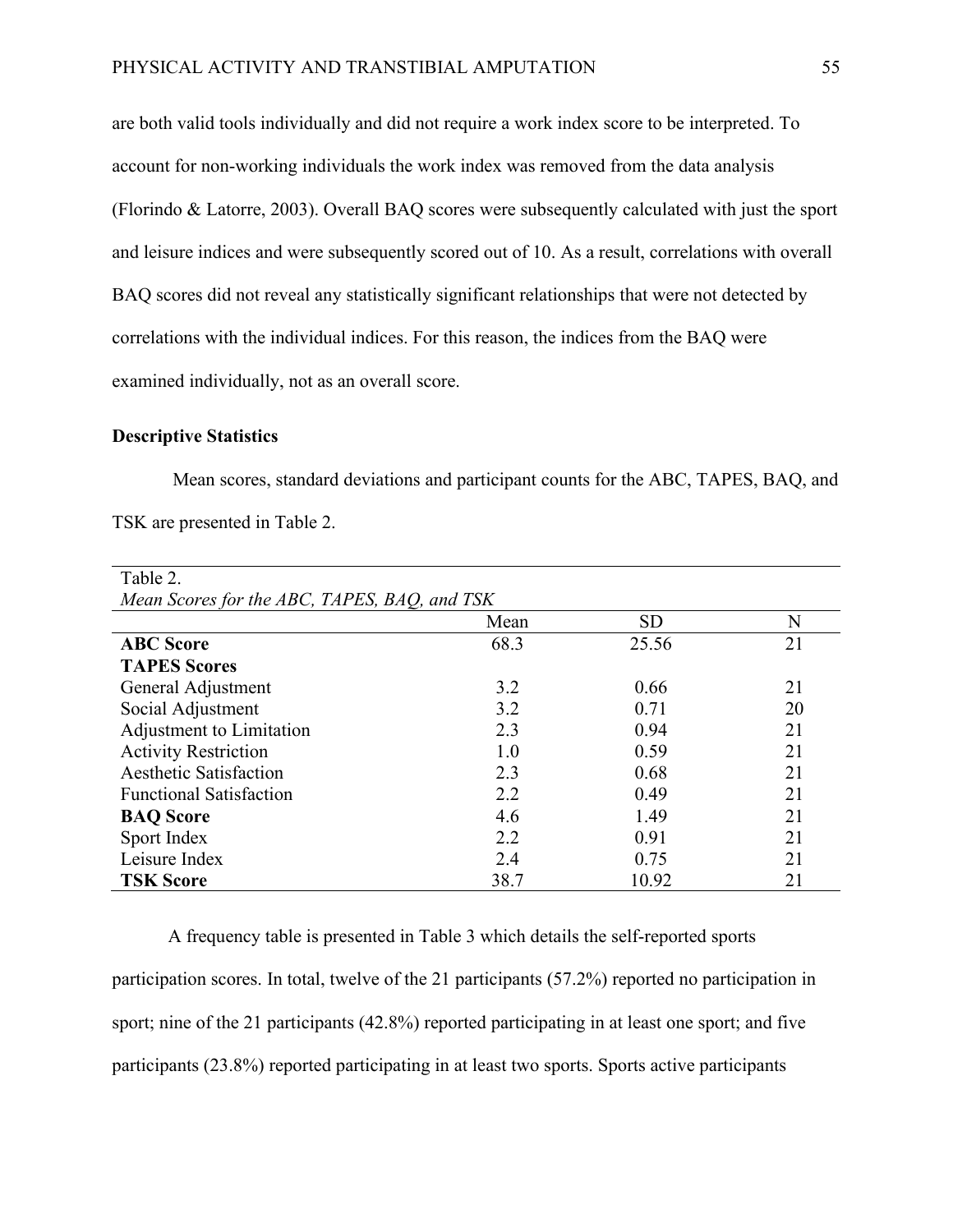engaged in an average of 10.4 (7.95) hours of sport each week and engaged in sports an average

of 9.8 (2.86) months per year.

| Table 3.                              |              |  |  |  |
|---------------------------------------|--------------|--|--|--|
| <b>Sports Participation Frequency</b> |              |  |  |  |
| Sport                                 | Participants |  |  |  |
| Trapping and skeet shooting           |              |  |  |  |
| Fishing                               |              |  |  |  |
| Tennis                                |              |  |  |  |
| Downhill Skiing                       |              |  |  |  |
| Golf                                  | 4            |  |  |  |
| Walking                               |              |  |  |  |
| Motorsports                           |              |  |  |  |
| Wheelchair Curling                    |              |  |  |  |
| Hockey                                |              |  |  |  |
| Running                               |              |  |  |  |
| CrossFit                              |              |  |  |  |

From other demographic questions (not in tabular form), most participants also reported living with some type of pain. Of the 21 total participants, 20 reported living with chronic pain. Stump pain was reported in 61.9% participants, phantom limb pain was reported in 61.9% participants, and 57.1% participants reported living with other medical problems such as friction blisters (23.8%), hip pain (14.2%), or lower back pain (14.2%). Pain levels ranged from mild to excruciating, with the average episode lasting from seconds to hours, or nonstop pain.

Normality of the data distribution from all survey instruments was assessed using the Shapiro-Wilk Test. Results are presented in Table 4. The results from the demographic information, as well as the social adjustment and aesthetic satisfaction sections from the TAPES, and the results from the ABC were not normally distributed, violating parametric assumptions. The results from the remaining TAPES items, the BAQ, and the TSK were normally distributed.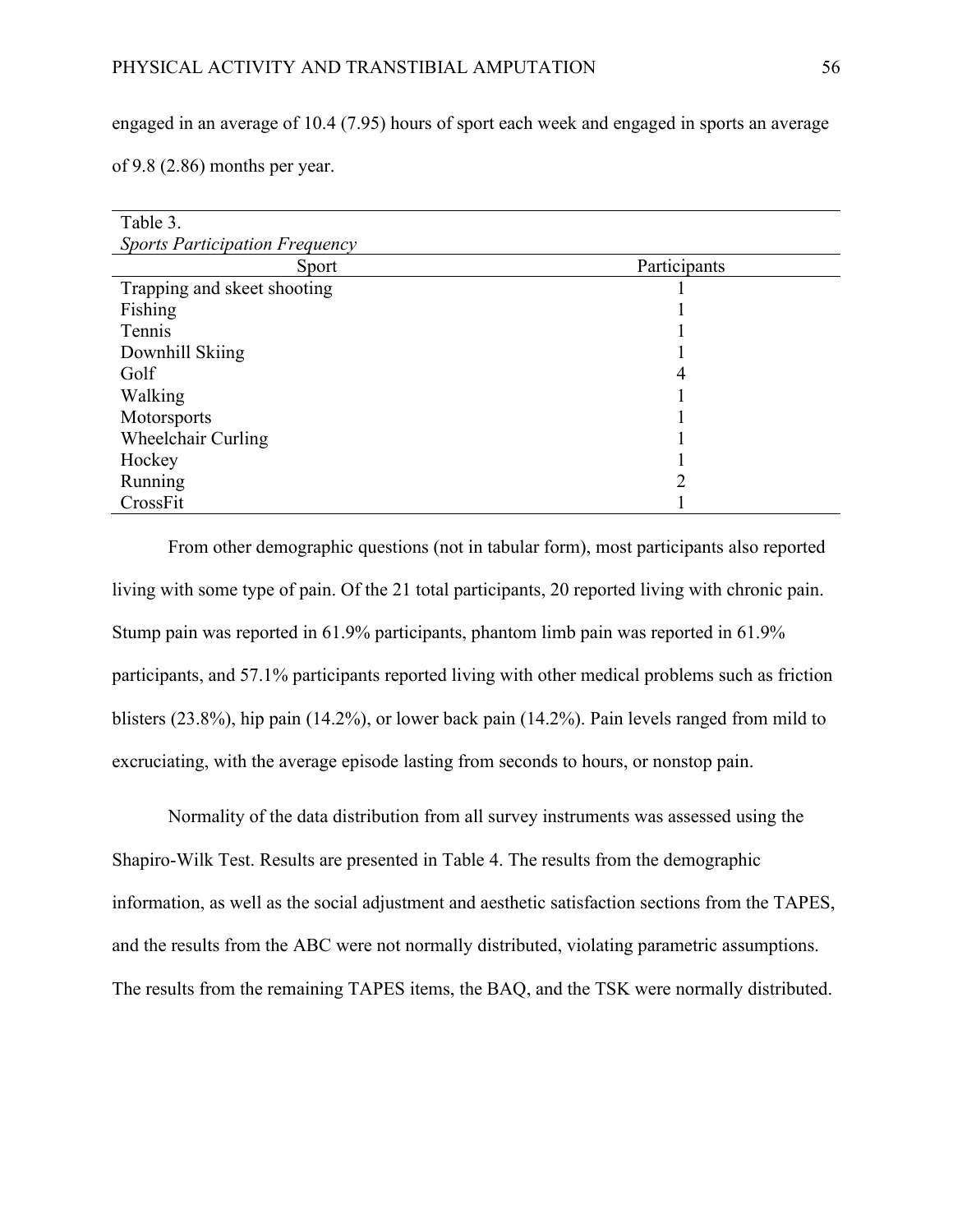# Table 4.

|                                   | N  | Statistic | p-value |
|-----------------------------------|----|-----------|---------|
| Age                               | 20 | .85       | $.005*$ |
| Gender                            | 21 | .66       | $.000*$ |
| Ethnicity                         | 21 | .43       | $.001*$ |
| Province                          | 21 | .68       | $.000*$ |
| Time Since Amputation             | 21 | .86       | $.006*$ |
| Cause of Amputation               | 21 | .84       | $.003*$ |
| Time with Current Prosthetic      | 21 | .76       | $.000*$ |
| Stump Pain                        | 21 | .62       | $.000*$ |
| Phantom Limb Pain                 | 21 | .62       | $.000*$ |
| Other Chronic Pain                | 21 | .63       | $.000*$ |
| <b>ABC</b> Score                  | 21 | .89       | $.027*$ |
| General Adjustment                | 21 | .92       | .113    |
| Social Adjustment                 | 20 | .89       | $.031*$ |
| Adjustment to Limitation          | 21 | .91       | .065    |
| <b>Activity Restriction Scale</b> | 21 | .95       | .399    |
| <b>Aesthetic Satisfaction</b>     | 21 | .85       | $.004*$ |
| <b>Functional Satisfaction</b>    | 21 | .93       | .122    |
| Sport Index                       | 21 | .95       | .273    |
| Leisure Index                     | 21 | .93       | .166    |
| <b>TSK Score</b>                  | 21 | .96       | .501    |

# *Results from the Shapiro-Wilk results.*

\*Indicates survey results are significantly different from a normal distribution.

# **Relationships Between Outcome Variables**

Correlations based on the research questions between the demographic information collected, the TAPES subscales, the ABC, the TSK, and the BAQ were completed using a Pearson correlation for normally distributed variables and a Spearman correlation for non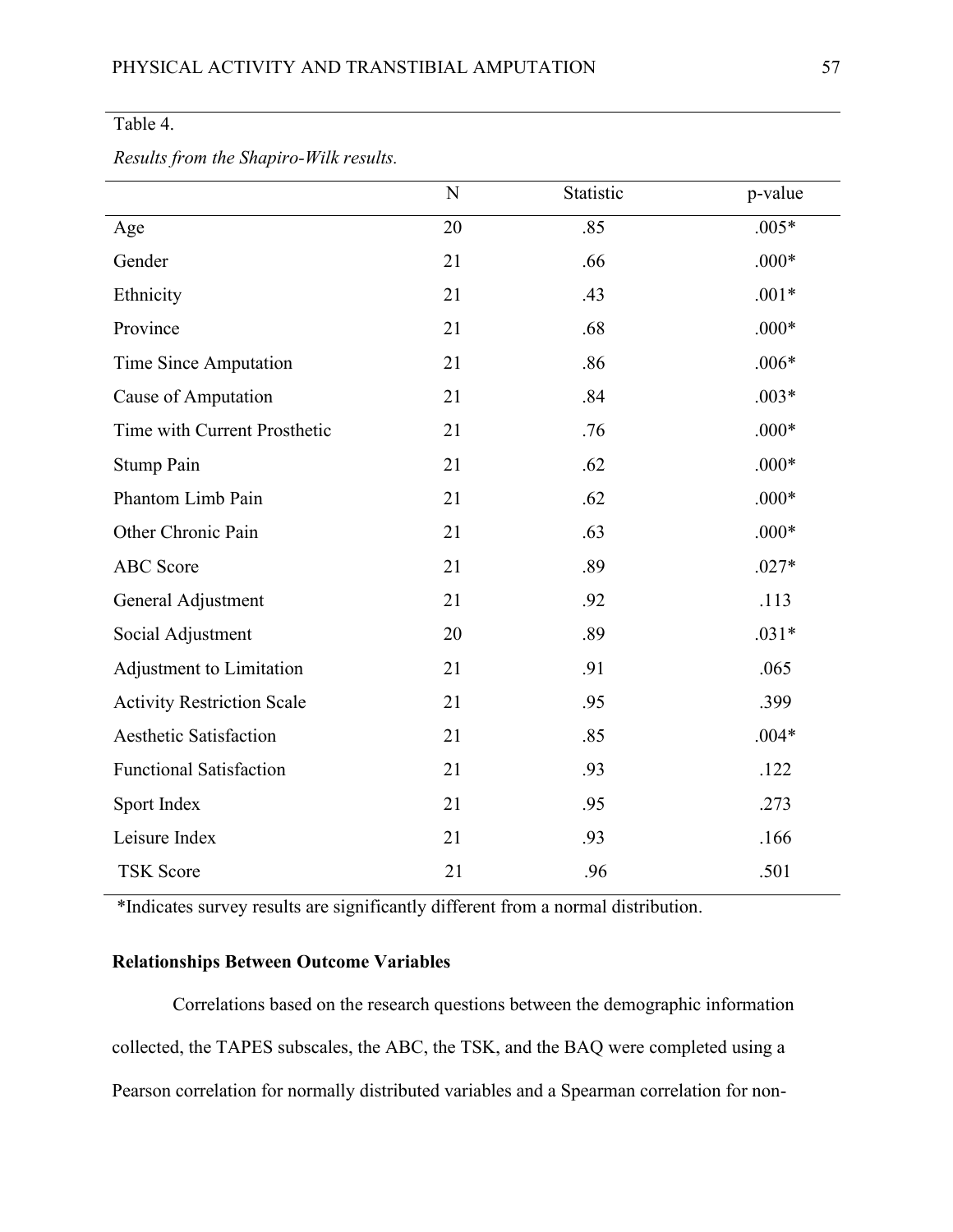normally distributed variables. Full results are presented in Appendix E. Significant results are explained in the subsequent text. Table 5 contains the results of correlational analysis between adjustment to limitation, activity restriction, and functional satisfaction with the sport index, the leisure index, and the TSK.

# *Balance Confidence*

This section answers the research questions "Is there a relationship between balance confidence and participation in PA?" and "Is there a relationship between balance confidence and avoidance of PA?".

Data collected for balance confidence revealed the mean balance confidence score was 68.3 (SD=25.56). Data collected for balance confidence were non-normally distributed, as assessed by Shapiro-Wilk's Test (*p*=.027). For this reason, a Spearman correlation was used to analyze data. The Spearman correlation found a statistically significant relationship between balance confidence and participation in PA, specifically the sport index  $(r_s=48, n=21 p=.029)$ . An *r* value of .48 indicates a positive relationship with a moderate effect size.

Data for participation in PA (the leisure and sport indices) and avoidance of PA (the TSK) were normally distributed, as assessed by Shapiro-Wilk's Test (*p* >.05) thus Pearson correlations were conducted comparing balance confidence to the sport and leisure indices. No statistically significant relationships were detected between balance confidence and the sport (*p*  >.05) or leisure indices (*p* >.05). No statistically significant relationships were found between balance confidence and the TSK using the Spearman (*p* >.05).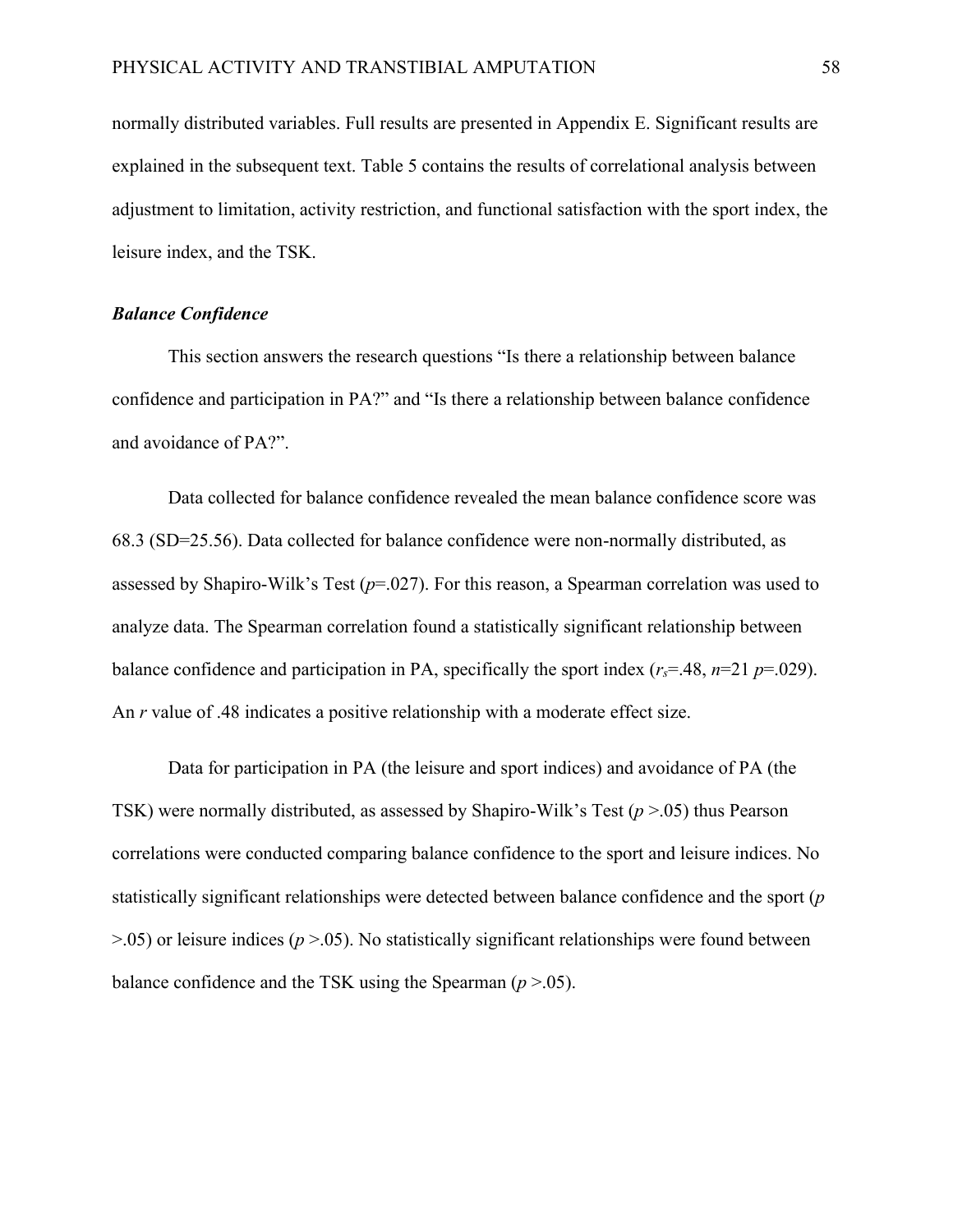# *Physical and Psychosocial Adaptation to Transtibial Amputation*

This section answers the research questions "Is there a relationship between the physical and psychosocial adaptation to unilateral TTA and participation in PA?" and "Is there a relationship between the physical and psychosocial adaptation to unilateral TTA and avoidance of PA?".

Physical and psychosocial adaptation to TTA consists of six measures including general adjustment, social adjustment, adjustment to limitation, activity restriction, aesthetic satisfaction, and functional satisfaction. Data from these measures revealed several statistically significant correlations with PA participation (the sport and leisure indices) and PA avoidance (the TSK). These correlations could be used in support of the construct validity of the TAPES in TTA populations, providing evidence for both convergent and divergent validity, however, as this was not the main intent of this study, only statistically significant correlations with other outcome measures will be discussed below.

**General Adjustment.** Data collected for general adjustment were normally distributed, as assessed by the Shapiro-Wilk's Test  $(p > .05)$ . For this reason, a Pearson correlation was conducted to compare general adjustment to and participation in PA. General adjustment showed a statistically significant correlation with the avoidance of PA (*r*=.54, *n=*21, *p*=.012). An *r* value of .54 indicates a positive relationship with a large effect size. General adjustment was not statistically significantly correlated with either of the PA measures, the sport index (*p*>.05) or the leisure index  $(p>0.05)$ .

**Social Adjustment.** Data collected for social adjustment were non-normally distributed, as assessed by the Shapiro-Wilk's Test (*p*<.01). For this reason, a Spearman correlation was used to analyze data. The Spearman correlation found a statistically significant relationship between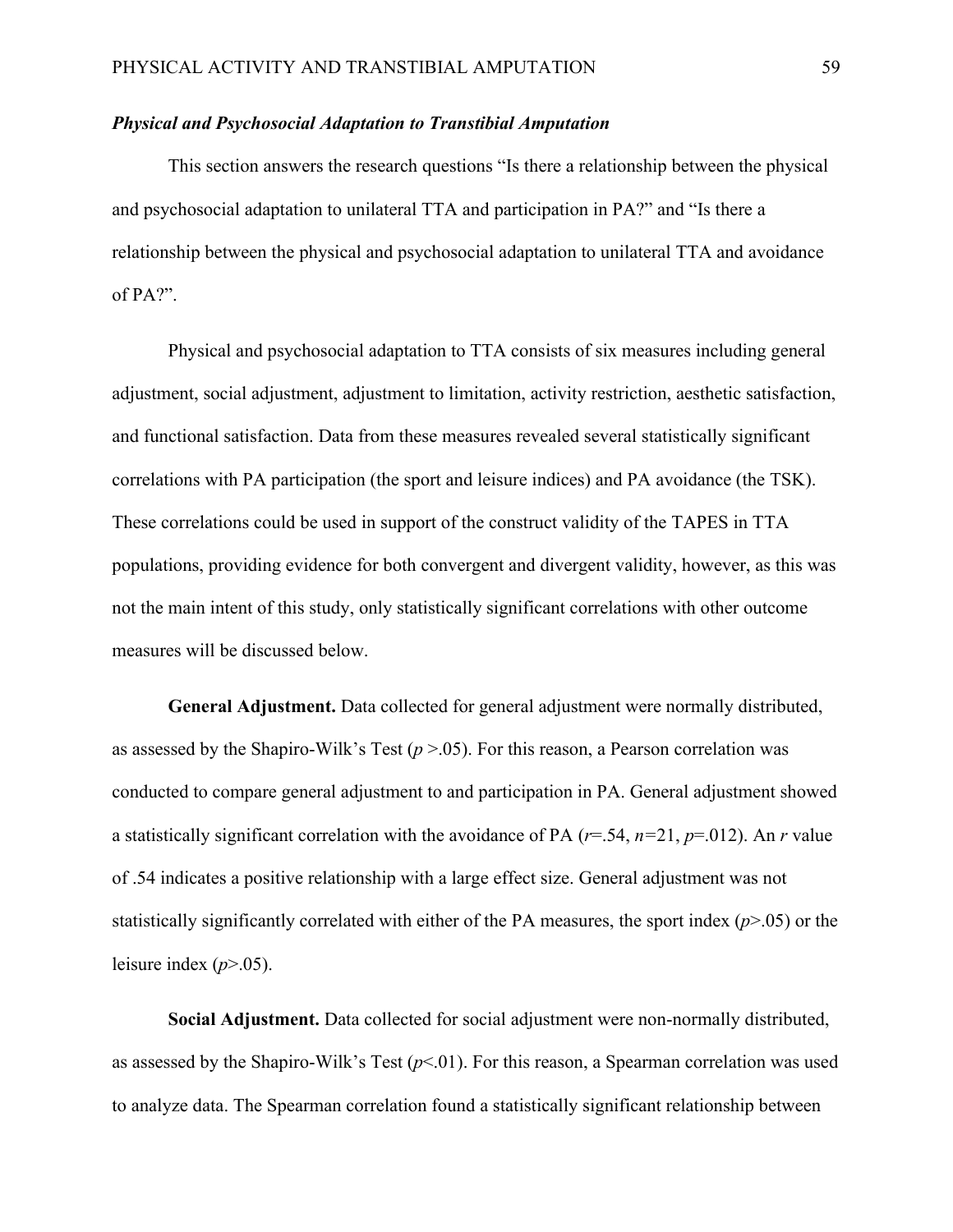social adjustment and PA participation, more specifically the sport index  $(r<sub>s</sub>=46, n=21, p=.042)$ . A  $r_s$  value of .46 indicates a positive relationship with a moderate effect size. As the sport index was normally distributed as assessed by Shapiro-Wilk's Test (*p*>.05), a Pearson correlation was also conducted. Results from the Pearson correlation also found a statistically significant relationship between social adjustment and PA participation, more specifically the sport index  $(r=48, n=21, p=.031)$ . An *r* value of .48 indicates a positive relationship with a moderate effect size. Social adjustment was not statistically significantly correlated with the leisure index (*p*>.05) or the TSK  $(p > .05)$ .

**Adjustment to Limitation.** Data collected for adjustment to limitation were normally distributed, as assessed by the Shapiro-Wilk's Test (*p*>.05). For this reason, a Pearson correlation was conducted to compare adjustment to limitation to the sport index, the leisure index, and the TSK. Adjustment to limitation had a statistically significant correlation with both PA participation measures, the sport index ( $r=.58$ ,  $n=21$ ,  $p=.005$ ), and the leisure index ( $r=.46$ ,  $n=21$ , *p*=.037). An *r* value of .58 indicates a positive relationship with a large effect size. An *r* value of .46 indicates a positive relationship with a moderate effect size. Adjustment to limitation also showed a significant correlation with the TSK  $(r=.67, n=21, p=.000)$ . An *r* value of .67 indicates a negative relationship with a large effect size.

**Activity Restriction.** Data collected for activity restriction were normally distributed, as assessed by the Shapiro-Wilk's Test  $(p>0.05)$ . For this reason, a Pearson correlation was conducted to compare activity restriction to the sport index, the leisure index, and the TSK. Activity restriction had a statistically significant correlation with both the sport index (*r*=-.70, *n*=21, *p*=.000), and the leisure index (*r*=-.64, *n*=21, *p*=. 002). An *r* value of -.70 indicates a negative relationship with a large effect size, while an *r* value of -.64 indicates a negative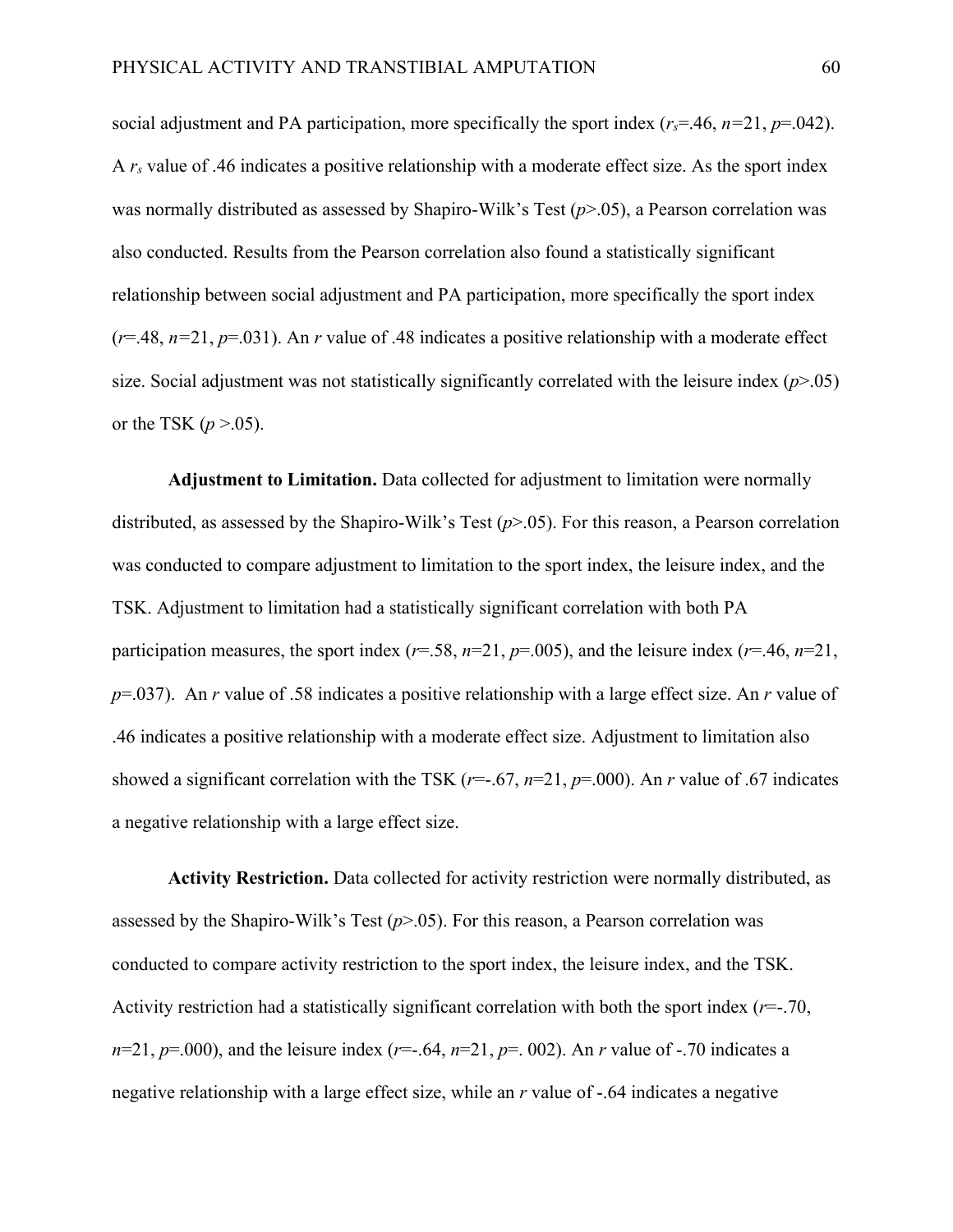relationship with a large effect size.Activity restriction was also statistically significantly correlated with the TSK  $(r=.63, n=21, p=.002)$ , indicating a positive relationship with a large effect size.

**Aesthetic Satisfaction.** Data collected for aesthetic satisfaction were non-normally distributed, as assessed by the Shapiro-Wilk's Test  $(p<01)$ . For this reason, a Spearman correlation was used to analyze the data. No statistically significant relationships between aesthetic satisfaction and PA participation or PA avoidance were detected using The Spearman correlation (*p*>.05). As data for several TAPES measures were normally distributed, a Pearson correlation was also conducted. No statistically significant relationships between aesthetic satisfaction and PA participation (the sport or leisure indices) or PA avoidance (the TSK) were detected using The Pearson correlation (*p*>.05).

**Functional Satisfaction.** Data collected for functional satisfaction were normally distributed, as assessed by the Shapiro-Wilk's Test (*p*>.05). For this reason, a Pearson correlation was conducted to compare functional satisfaction to the sport and leisure indices, as well as the TSK. Functional satisfaction revealed a statistically significant correlation with both the sport index (*r*=.66, *n*=21, *p*=.000), and the leisure index (*r*=.56, *n*=21, *p*=.009). An *r* value of .66 indicates a positive relationship with a large effect size, while an *r* value of .56 indicates a positive relationship with a large effect size. Activity restriction was also statistically significantly correlated with the TSK scale  $(r=.49, n=21, p=.024)$ . An *r* value of .49 indicates a negative relationship with a moderate to large effect size.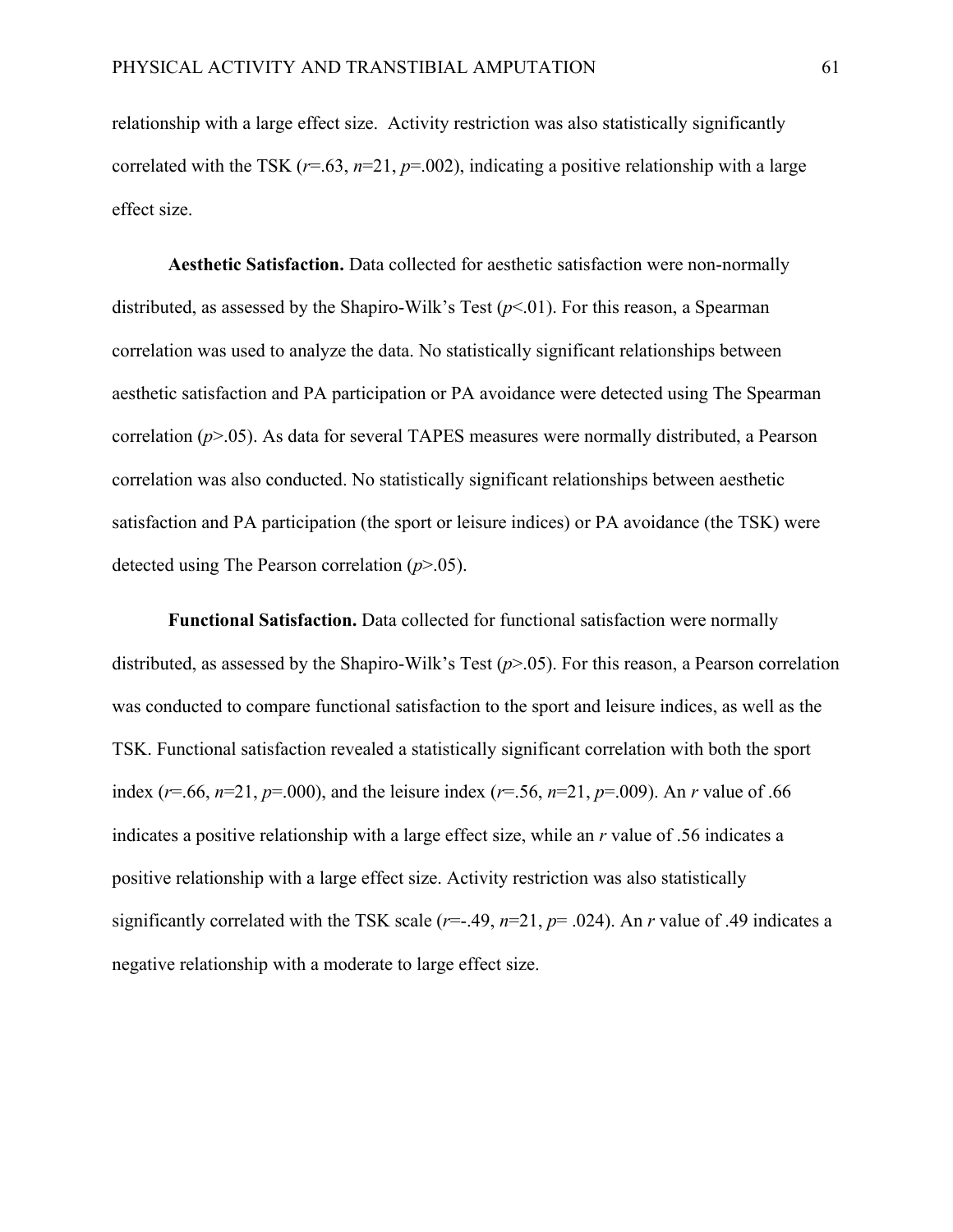| Pearson Product correlation between Adjustment to Limitation, Activity Restriction, and |                                               |                                                 |                                |  |
|-----------------------------------------------------------------------------------------|-----------------------------------------------|-------------------------------------------------|--------------------------------|--|
| Functional Satisfaction and the Sport Index, the Leisure Index, and the TSK.            |                                               |                                                 |                                |  |
|                                                                                         | Adjustment to Limitation Activity Restriction |                                                 | <b>Functional Satisfaction</b> |  |
| Sport Index                                                                             | $(r=.57, n=21, p=.007)$                       | $(r=-.67, n=21, p=.000)$                        | $(r=.60, n=21, p=.002)$        |  |
| Leisure Index                                                                           | $(r=.39, n=.21, p=.079)$                      | $(r=-.62, n=21, p=.003)$                        | $(r=.53, n=21, p=.014)$        |  |
| TSK                                                                                     | $(r = -.71, n = 21, p = .000)$                | $(r=.62, n=21, p=.002)$ $(r=.56, n=21, p=.009)$ |                                |  |

*Pearson Product correlation between Adjustment to Limitation, Activity Restriction, and* 

# **Other Significant Relationships**

Table 5.

Correlations between the variables from the TAPES subscales, the ABC, the TSK, and the BAQ and the demographic information collected were completed using a Pearson correlation for normally distributed variables and a Spearman correlation for non-normally distributed variables.

Data collected for PA participation were normally distributed, as assessed by the Shapiro-Wilk's Test ( $p > 0.05$ ). For this reason, a Pearson correlation was conducted to compare PA participation to PA avoidance, specifically the sport index showed a statistically significant correlation with the avoidance of PA ( $r=-.63$ ,  $n=21$ ,  $p=.002$ ). An  $r$  value of  $-.63$  indicates a negative relationship with a large effect size. The leisure index was not statistically significantly correlated with PA avoidance (*p*>.05).

Data collected for participant age were non-normally distributed, as assessed by the Shapiro-Wilk's Test  $(p > 0.05)$ . For this reason, a Spearman correlation was conducted to compare age with the variables from the TAPES subscales, the ABC, the TSK, the BAQ, and the demographic information. Age was not significantly correlated with any variables in this study  $(p>0.05)$ .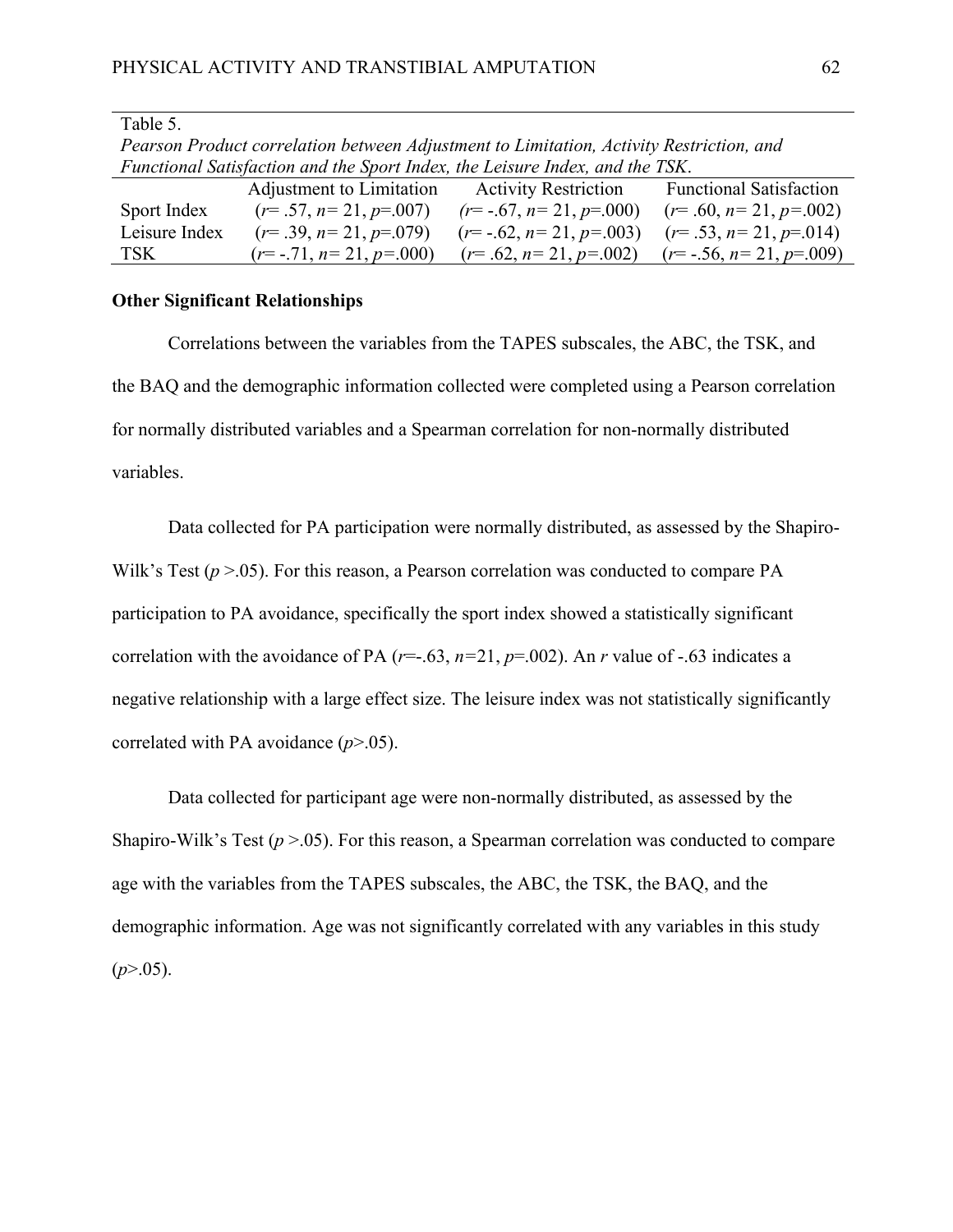#### **Chapter Five: Discussion**

The purpose of this study was to explore the relationship between balance confidence and the physical and psychosocial effects of TTA and how this related to PA participation and avoidance habits. Specifically, we were interested in determining the relationship between balance confidence and participation in PA and balance confidence and avoidance of PA. We were also interested in investigating the relationship between the physical and psychosocial adaptation to unilateral TTA and participation in or avoidance of PA.

Results from this study support previous findings, where balance confidence is related to an individual with TTA's decision to participate in PA as those with higher balance confidence were found to engage in more sport PA. Similarly, previous research has shown that a lack of balance confidence should contribute to PA avoidance habits, however, the results of this study do not support those findings as no relationship between balance confidence and PA avoidance was detected. Additionally, the results indicate that the physical and psychosocial effects of TTA are significantly related to both PA participation and avoidance habits. Specifically, individuals who feel greater activity restriction, less adjustment to their limitation, and less functional satisfaction engage in PA at lower rates and more frequently actively avoid PA. Greater social adjustment was also related to greater participation in sport. Worse general adjustment to their amputation was related to the avoidance of leisure PA. These results with respect to the research questions will be discussed in the context of the literature below. Other interesting relationships that do not pertain to our research question will also be discussed below.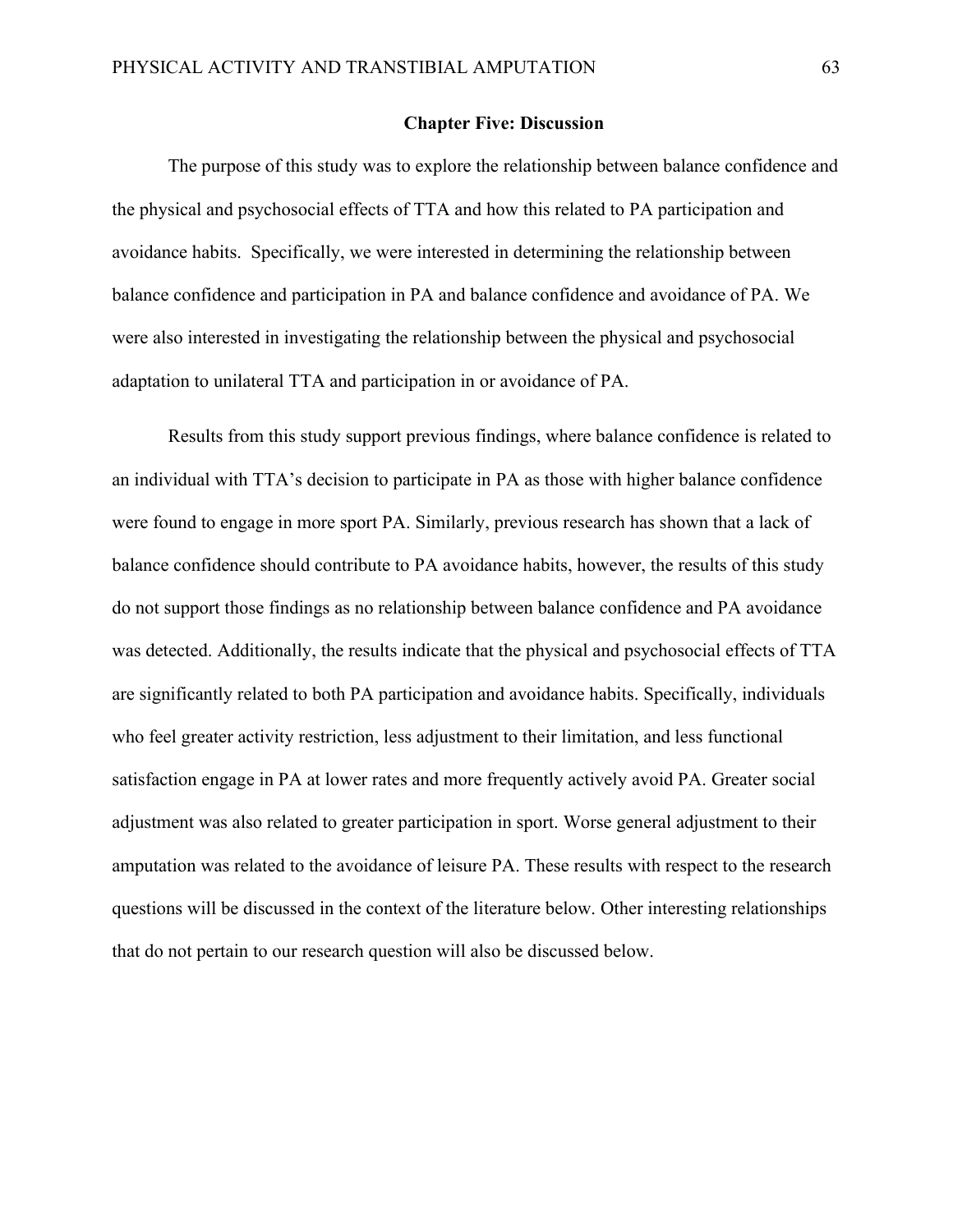## **Balance Confidence and Physical Activity Participation and Avoidance**

# *Balance Confidence and Physical Activity Participation*

A statistically significant large positive correlation was detected between balance confidence and the sport index from the BAQ meaning that those with higher balance confidence scores also seemed to have a higher rate of sports participation. These findings support the work of Mandel et al. (2016) and Miller et al. (2001) who found that balance confidence may contribute to an individual's decision to engage in PA. This finding is consistent with how active participants reported that they were. The average balance confidence score in this study was 68.3 (25.56) indicating an average of medium balance abilities for the sample. Sports active participants participated in an average of 10.4 (7.95) hours of sport each week which is over four times the national recommendation for weekly PA in Canada (Ross et al., 2020). Participants also reported engaging in sports an average of 9.8 (2.86) months per year. A potential explanation for why the sports active participants in this group were more active compared to the rest of the group, and the Canadian national recommendations, can be had by examining the gatekeepers who helped recruit participants. The national para hockey team and the Canadian Amputee Hockey Committee are both athletic organizations for individuals with disabilities. The constituency of these organizations consists of many high-performance athletes and Paralympians. Although it is impossible to determine due to the anonymity of the survey, it is likely that the high-performance nature of the members of these groups is responsible for the high rates of sport participation. These results indicate that the participants in the study who participated in sport, did so very frequently. This finding between those who participated in sport and those who did not, accentuates the relationship between balance confidence and the sport index. The intensity these sports are performed at, however, is just as important as the frequency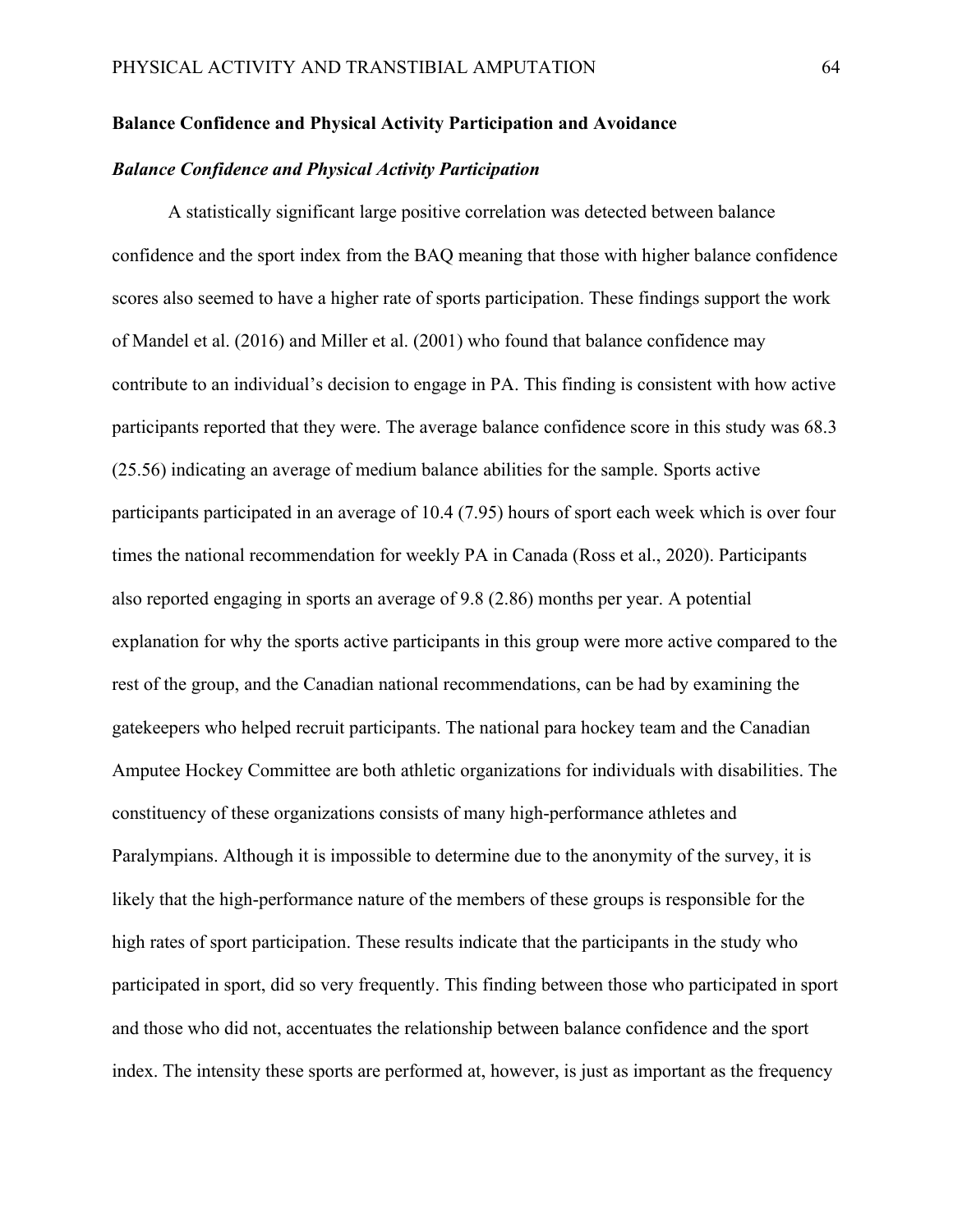of performance when examining the sports participation habits. Although the frequency of sport participation was high for the sport's active participants, the intensity was not always so. Some participants reported participating in high intensity sports such as CrossFit, downhill skiing, and hockey, however, the majority reported participating in lower intensity sports such as walking, wheelchair curling, golfing, and fishing.

No statistically significant correlation was detected between balance confidence and the leisure index. When examining the results from the Spearman correlation, a non-significant positive correlation with a moderate effect size was present (*p*=.185). Due to the lack of statistical significance, it would not be appropriate to draw conclusions from these results. These results, however, do indicate that a larger sample size could reveal a significant relationship between balance confidence and the leisure index. The lack of significant correlation between balance confidence and the leisure index can possibly be explained by examining the leisure index. Although the BAQ has been validated for populations of adult women with hip disorders, has been used with populations who have type 2 diabetes, peripheral neuropathy and foot deformities, and used to help validate a continuous ambulatory activity monitor for people with LEA caused by malignancy, the BAQ has not been previously validated for use in a TTA population (Adeniyi et al., 2015; Ono et al., 2007; Van Dam et al., 2001). As a result, it is possible that characteristics unique to the TTA population could affect leisure activity, making this index less applicable. The leisure index consists of four questions: during leisure time I watch television, during leisure time I walk, and during leisure time I cycle (never, seldom, sometimes, often and very often) and how many minutes per day do you walk and/or cycle? (<5 minutes, 5-15 minutes, 15-30 minutes, 30-45 minutes, and >45 minutes). These questions may not be appropriate for populations with TTA as only 4 to 48% of people with LEA choose to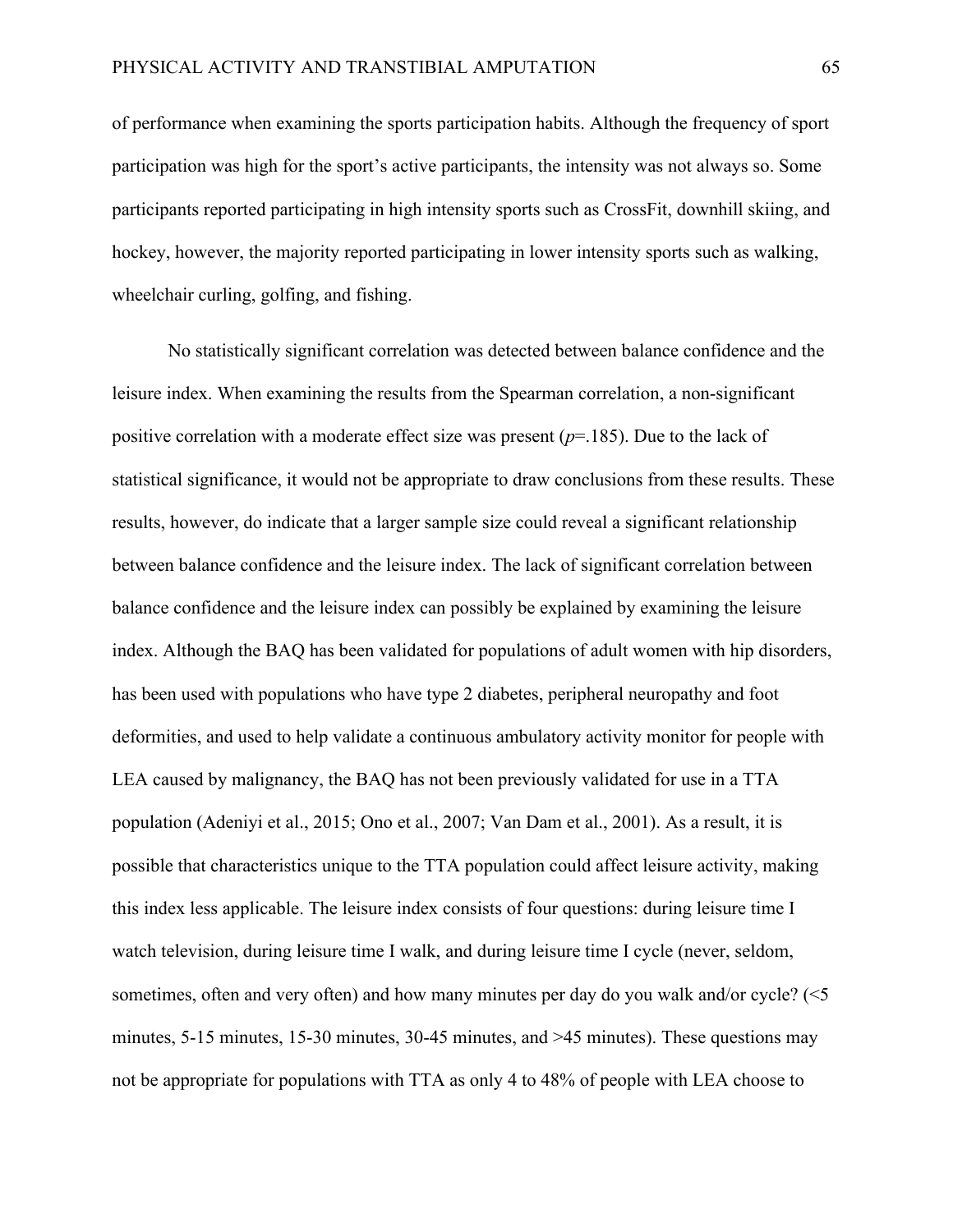cycle as a method of transportation, recreation, or sport (Poonsiri et al., 2018). When recreational cycling was examined, veterans with transfemoral and TTA participated in cycling at similar rates (11%; Littman et al., 2014). In this study, 80.9% of participants reported never cycling and the other 19.1% seldomly cycled. In addition to the low cycling rates in the TTA population, cycling for people with TTA can require specialized equipment and knowledge such as a special prosthetic foot and an appropriate crank length on the bicycle (Poonsiri et al., 2018). As this study was specific to people with TTA living in Canada, Canada's climate may have also affected cycling and leisure PA participation rates. Participation in leisure time PA in Canada has been shown to be 86% more likely in the summer than in the winter (Merchant et al., 2007). Canada's cold climate can make cycling, walking, or any form of active commute significantly more difficult to downright impossible depending on how much snow and ice the participants' region receives during the winter months.

Another potential explanation for the lack of correlation between balance confidence and the leisure index may lie in the differences between sport and leisure activities. Bragaru et al. reported that people with LEA "who are more aware of the risks (associated with PA; e.g., injuries, costs, problematic transport, etc.) than the benefits (e.g., physical and psycho-social well-being) may be more likely to be non-athletes, while the individuals with LEA who are more aware of what they may lose (e.g., physical and psychosocial well-being) if they do not participate are more likely to be athletes," (2013, p. 8). Perhaps people with TTA and high balance confidence modify their PA choices to maximize the benefits of PA while minimizing the potential consequences. Burger and Marincek (1997) found that in people younger than 51 years of age, before amputation, cycling was the most preferred leisure time activity. After amputation however, cycling fell to the tenth most preferred leisure time activity, indicating a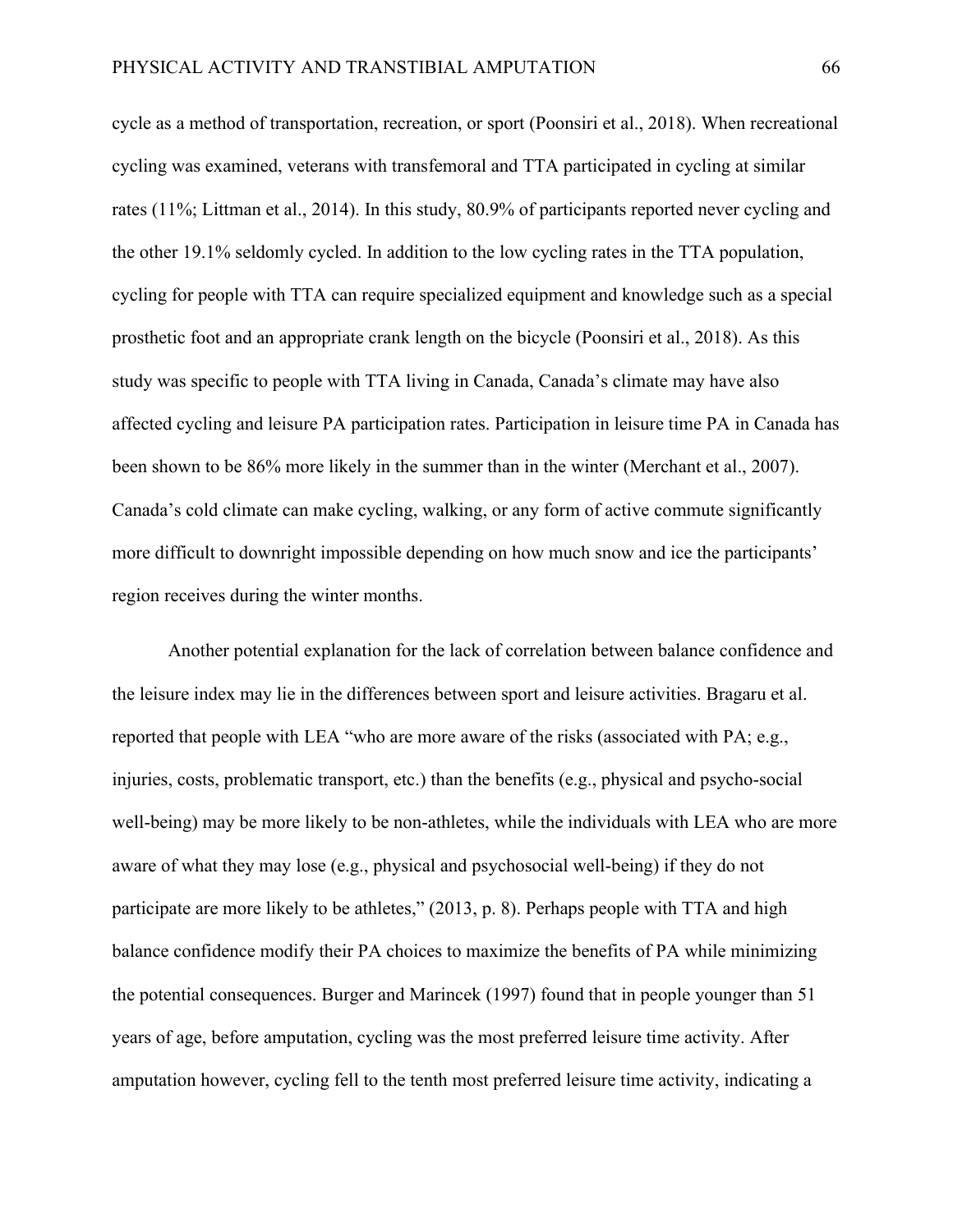significant change in leisure time activity preference (Burger & Marincek, 1997). Additionally, sports provide a host of benefits outside of the physical including fun, socialization, coaching, and a controlled environment to participate in (Bragaru et al., 2013). As a result, when selecting an activity to participate in people with TTA may be more inclined to choose a formal sport than a leisure activity if they have a high level of balance confidence. Alternatively, the mean balance confidence score was 68.3 (25.56), indicating a moderate level of balance confidence. As a result, the sample recruited for this study may have found that leisure activities were easy enough to complete regardless of balance confidence abilities.

# *Balance Confidence and Physical Activity Avoidance*

Contrary to Mandel et al.'s (2016) prediction, our data did not reveal a relationship between balance confidence and PA avoidance habits. The lack of correlation with balance confidence and PA avoidance may be due to the design of the outcome measures. The ABC measures balance confidence and balance confidence refers specifically to an individual's perceived ability not to fall during a given task (Mandel et al., 2016). The TSK alternatively, assesses kinesiophobia, a general fear of movement. This fear could be caused not just by falling, but by any pain brought on by PA. In our study, 61.9% of the participants surveyed reported experiencing stump pain and 61.9% reported experiencing phantom limb pain. In addition, 57.1% of participants reported living with other medical problems such as low back pain, friction blisters, and sore spots caused by the interaction between the residual and prosthetic limb. These other sources of pain may have influenced PA avoidance more than balance confidence and the fear of pain from falling.

Stump pain, phantom limb pain, and chronic pain in general have each been shown to impact participation in PA (Bragaru et al., 2013). Phantom and residual limb pain have also been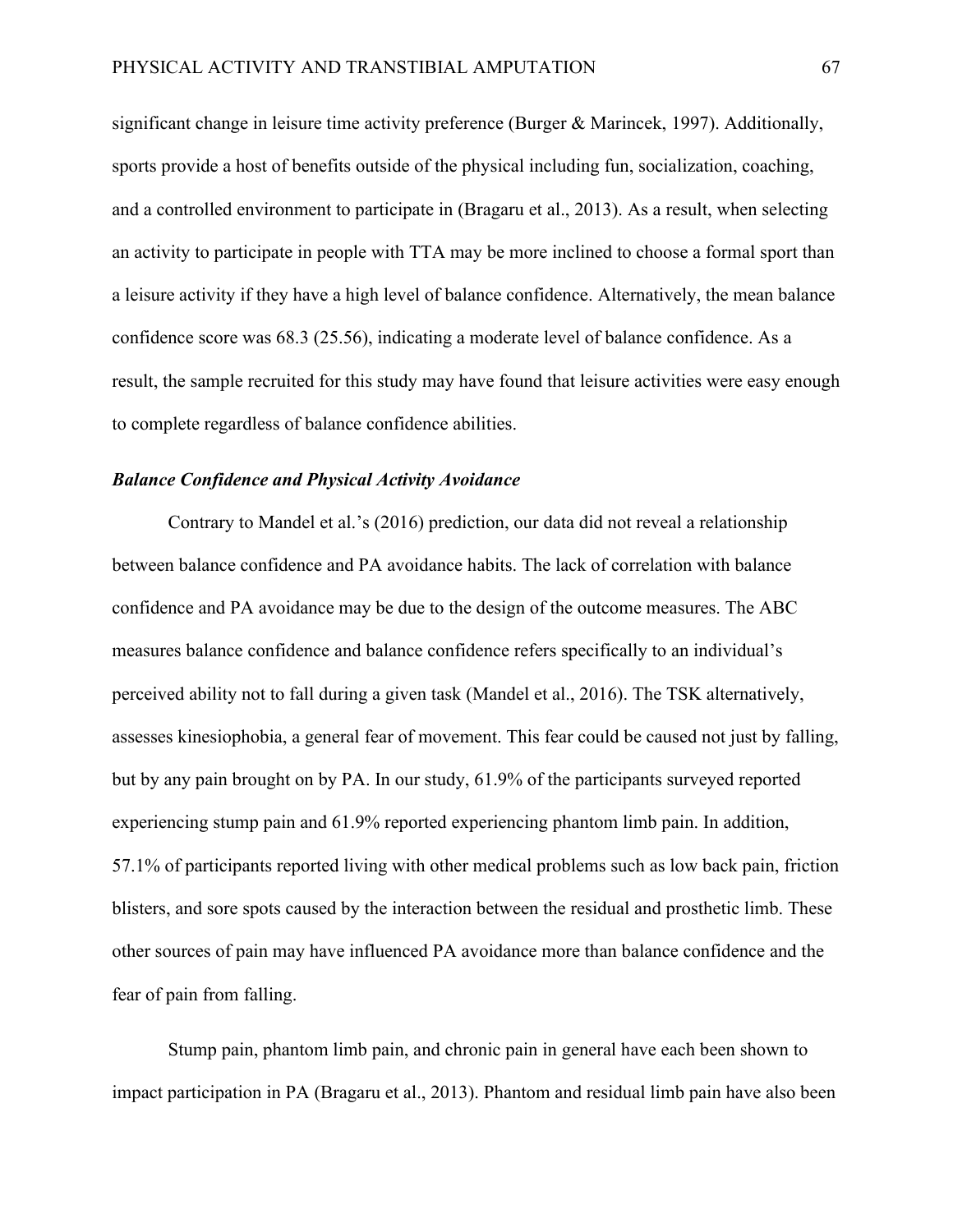shown to cause people with LEA to present with increased anxiety and depression symptoms (Bhutani et al., 2016). This is especially concerning as a moderate to large correlation was found between the cause of amputation and phantom limb pain. These findings support the work of Ephraim et al. (2003) who found that PAD related amputation resulted in phantom limb pain in 82.9% of participants. Traumatic amputation resulted in phantom limb pain in 81.2% of participants, and cancer related amputation resulted in phantom limb pain in 73.0% of participants (Ephraim et al., 2003). In comparison, only 19.7% of participants with congenital amputation experienced a phantom limb of any kind. As a result, phantom limb pain is rarely reported in people with congenital amputation (Melzack et al., 1997).

# **Physical and Psychosocial Adaptation to TTA and PA Participation and Avoidance** *Social Adjustment and Physical Activity Participation*

In terms of the social adjustment of TTA, there was a large positive statistically significant correlation between social adjustment and the sport index from the BAQ. This indicated a relationship between higher social adjustment scores and higher rates of sport participation. These findings are in line with previous research by Wadey and Day (2018). The themes revealed by Wadey and Day (2018) provided insights into the relationship between social adjustment and PA participation. Using thematic interviews, distinct PA disengagement and engagement strategies were revealed, and these themes reflected how participants presented themselves. Participants with presumably low social adjustment disengaged from PA by hiding their prosthetic limb, spending more time at home, and not engaging with the public. Alternatively, participants with presumably high social adjustment presented themselves with open and engaging body language, showing off their prosthetic, and participating in humor and group conversation (Wadey & Day, 2018). Although causality cannot be determined using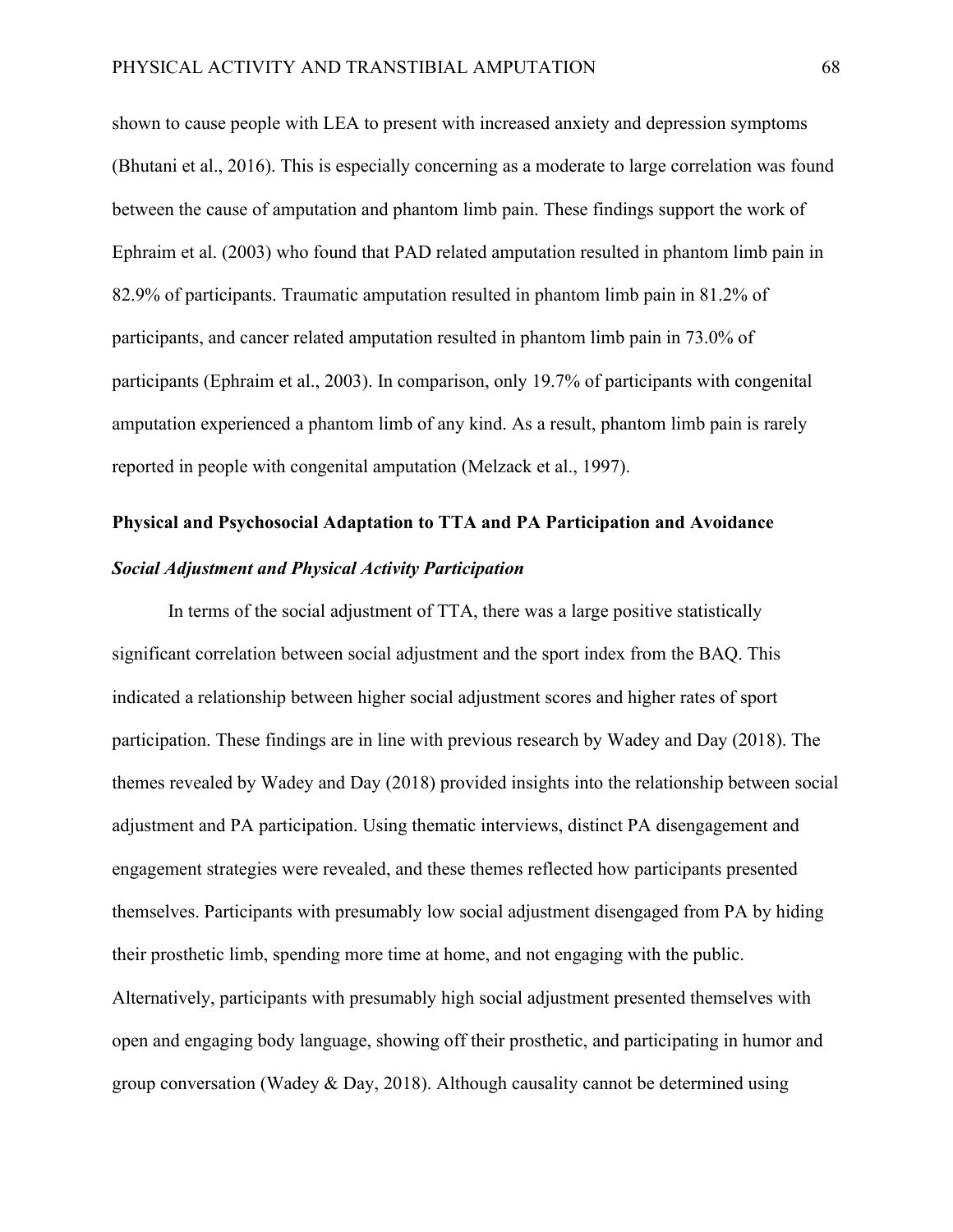correlational data, findings from our study strengthen the evidence for a relationship between social adjustment and participation in PA.

# *Adjustment to Limitation, Activity Restriction, and Functional Satisfaction*

Adjustment to limitation, activity restriction*,* and functional satisfaction were all significantly correlated with the sport index, the leisure index, and the TSK. This indicates that people with TTA who are more well-adjusted participate in higher rates of PA, while those who are less well-adjusted are more likely to actively avoid PA. The large positive relationship with adjustment to limitation and functional satisfaction between both the sport and leisure indices indicates when adjustment to limitation and functional satisfaction scores are lower, sports participation is higher. Similarly, the large negative correlation with activity restriction and the sport and leisure indices indicates low levels of PA participation when activity restriction is high and high levels of PA participation when activity restriction is low. The large negative relationship with adjustment to limitation and functional satisfaction and the TSK indicates when adjustment to limitation and functional satisfaction is lower, TSK scores are higher. These relationships were not surprising as adjustment to limitation, activity restriction*,* and functional satisfaction all showed large correlations with each other. People with TTA who felt more adjusted to their limitations, felt less restriction during activities*,* and felt overall more satisfied with the function of their prosthetic limb reported participating in sport and leisure PA more and avoiding PA less than those with worse adjustment to their limitation, greater activity restriction*,* and less functional satisfaction.

# **Other Significant Relationships and Findings**

To add confirmatory data to the validity of the TSK scale, we found that the sport index was found to be negatively correlated with the TSK while the leisure index was not correlated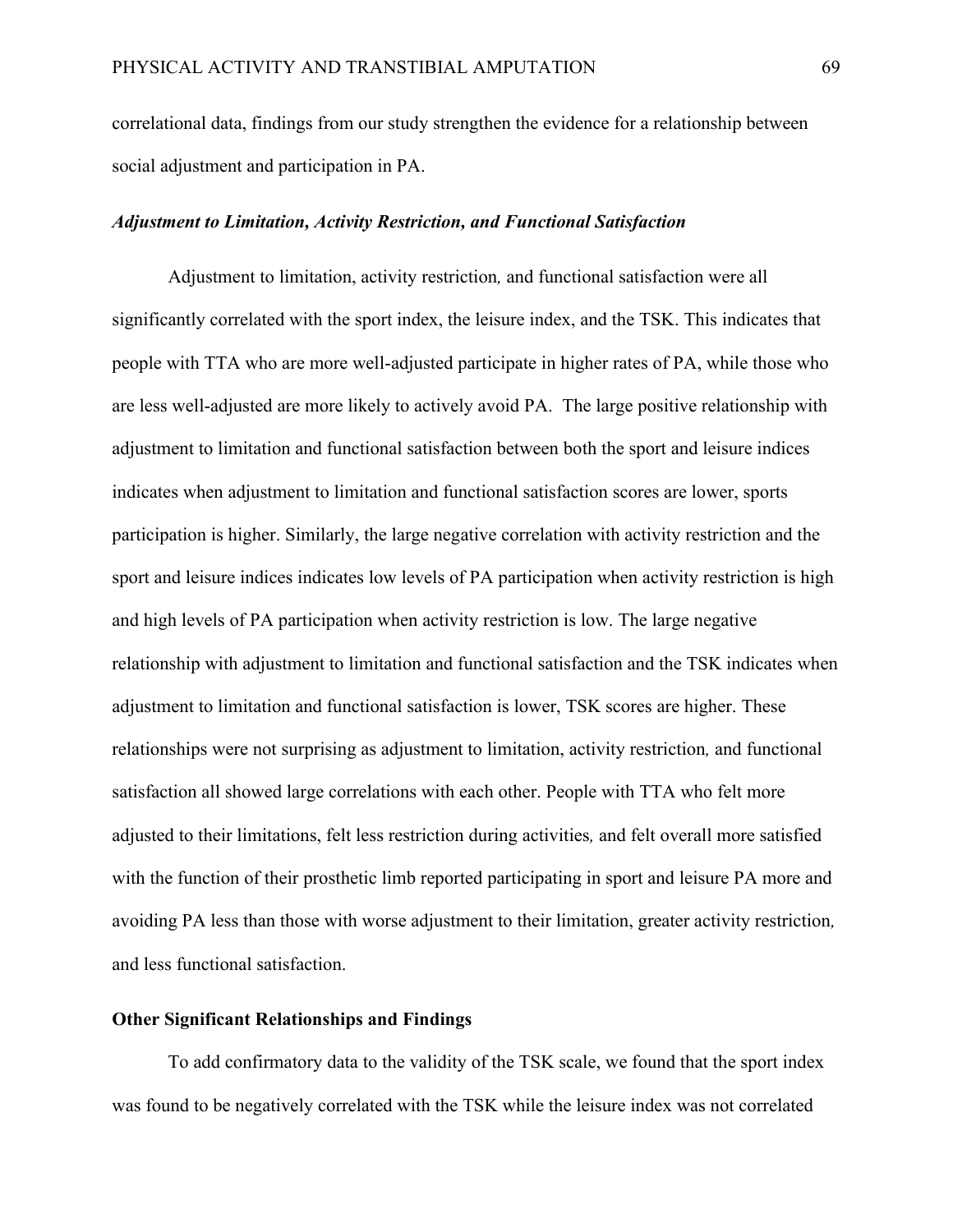with the TSK. These findings indicated individuals who participated in sports were less likely to avoid PA than those who do not participate in sport. Participation in leisure time PA was not related to the avoidance of PA. These results are in line with results from knee osteoarthritis populations, where the TSK has shown a negative correlation with PA participation (Selçuk & Karakoyun, 2020). The lack of correlation with the leisure index may be related to the leisure index of the BAQ being a poor fit for the TTA population, or leisure activities being associated with less fear of movement than sport activities.

# **Recommendations for PA engagement for those with TTA**

Based on the findings of this research project there are several recommendations that can be made for those with TTA to help them engage in PA. Significant relationships with PA participation were found with balance confidence and several factors related to adaption to TTA (social adjustment, adjustment to limitation, activity restriction, and functional satisfaction). As the goal is to increase PA participation in people with TTA, regardless of the causality of these relationships, efforts should be made to improve balance confidence and the physical and psychosocial adaptation to TTA. Previous research has shown that balance confidence can be improved by using training interventions like those used by Kaufman et al. (2014) and Liu-Ambrose et al. (2004; discussed in the Balance Confidence section of Chapter Two). Healthcare practitioners and individuals with TTA should incorporate similar training protocols as a part of the rehabilitation process to help improve their balance confidence and, in turn, their PA participation.

No previous research found during a review of the available literature examined interventions aimed at improving physical and psychosocial adaptation to TTA. Poor physical and psychosocial adaptation to TTA, however, has been associated with multiple psychosocial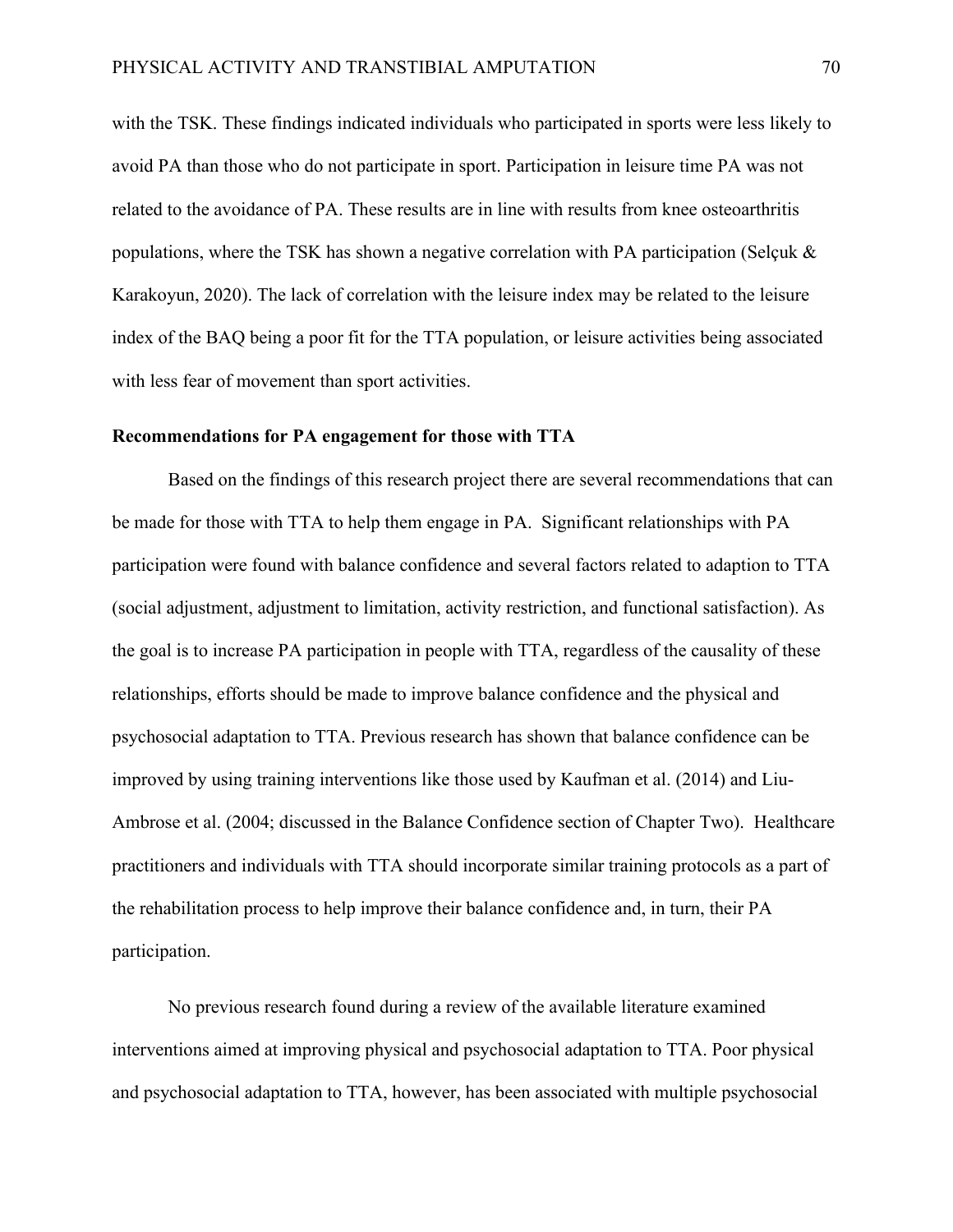domains including depression, anxiety, and body image issues (Luthi et al., 2020). Until such a time where interventions that specifically aim to improve physical and psychosocial adaptation to TTA are developed, healthcare practitioners and individuals with TTA should incorporate interventions that have been shown to improve psychosocial wellbeing in the able-bodied populations as a part of the rehabilitation process. This could contribute to increased engagement in PA for those with TTA.

## **Future Research**

As the current study was the first to examine the relationship between balance confidence and PA avoidance, more research in needed to determine if there is indeed no relationship between balance confidence and PA avoidance, or if this study did not have enough participants to create an accurate picture of these constructs and amputation in Canada. Either way, future research should recruit a larger sample size to produce more results with greater statistical power. If a large enough sample size can be recruited, designing a study that utilizes multiple regression would be ideal to help understand and identify the interconnections between people with TTA and their PA participation and avoidance habits, as well as causality in the significant relationships detected in this study.

Regardless of the causality of the relationships detected in this study higher rates of balance confidence and better physical and psychosocial adaptation to amputation scores are related to greater rates of PA participation. Lower physical and psychosocial adaptation to amputation scores are also related to greater rates of PA avoidance. Furthermore, previous research has identified several interventions that improve balance confidence and mental health. Future research should investigate how to implement these methods on a large scale in order to maximize the number of people these interventions are assisting. Future research should also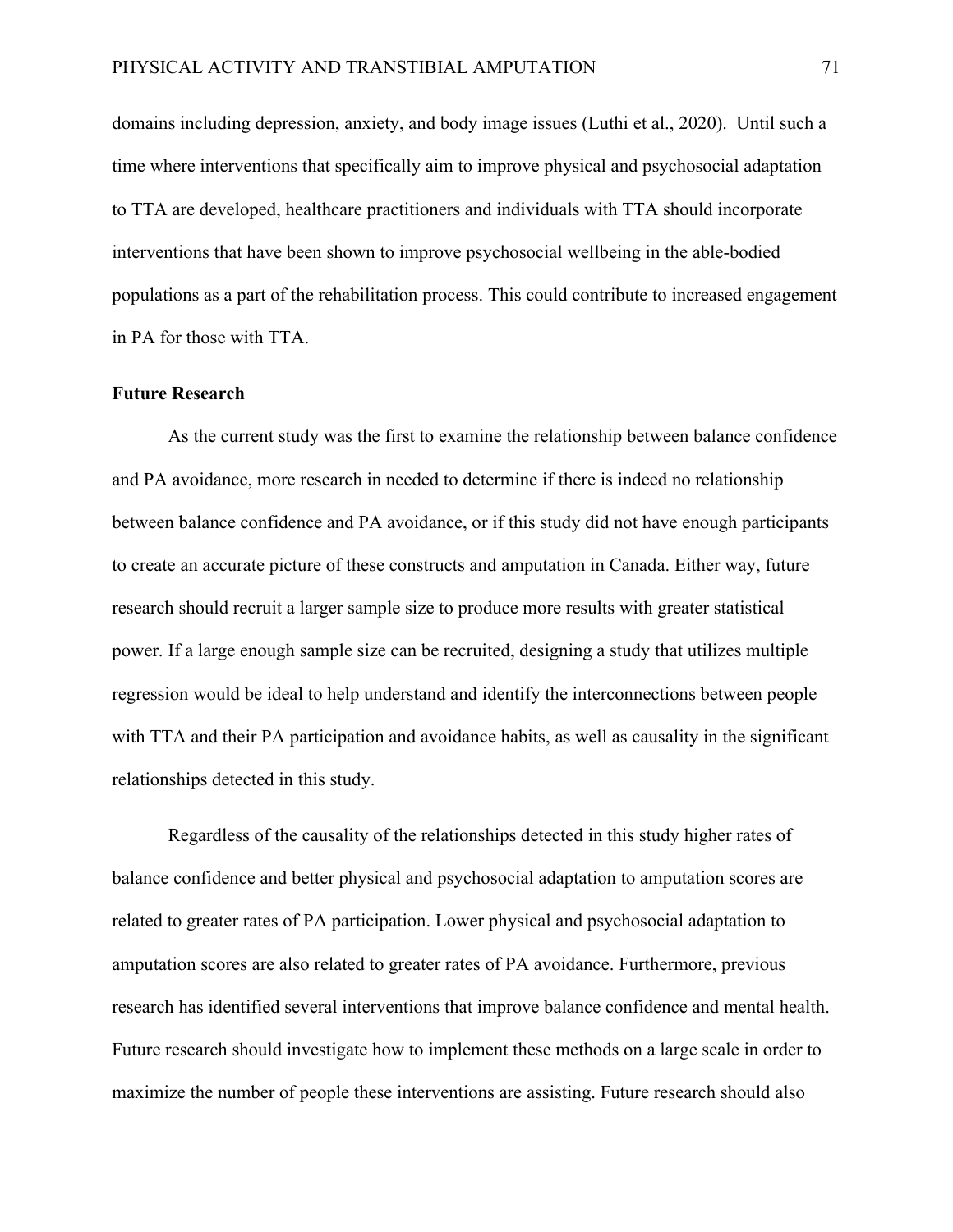examine how to improve physical and mental health, specifically in the context of physical and psychosocial adaptation to amputation.

Future research should also examine gender differences when examining PA participation and avoidance habits as women are chronically underrepresented in amputation research (Cimino et al., 2021). TTA. Factors that were not explored in this study should also be examined including the age of amputation and pre-amputation PA levels and how this relates to PA avoidance habits.

#### **Limitations to Study Design and Interpretation**

As the survey was completed anonymously, electronically, and remotely, there was no way for the student researcher to ensure all questions were entirely completed before submission. Additionally, participants were under no obligation to answer each question. If a participant chose to skip a question, they were free to do so. This resulted in missing data in the ABC section, as well as in the age and social adjustment sections of the TAPES.

All responses to the ABC were still considered valid as internal consistency is not appreciably decreased with the deletion of four or less of the 16 items (Myers et al., 1998). No ABC response contained more than four blank responses; therefore, all responses were considered valid, mitigating the impact of missing data would have had on the ABC section.

When considering the interpretation and generalizability of the results of this study, several limitations must be addressed. Firstly, difficulties in participant recruitment resulted in the sample size of this study (21) falling far below the a priori power analysis desired sample size (67). Due to the lack of sample size, any correlations where *r<*.52 did not achieve the recommended power=.8, these correlations should be interpreted with caution. The difficulties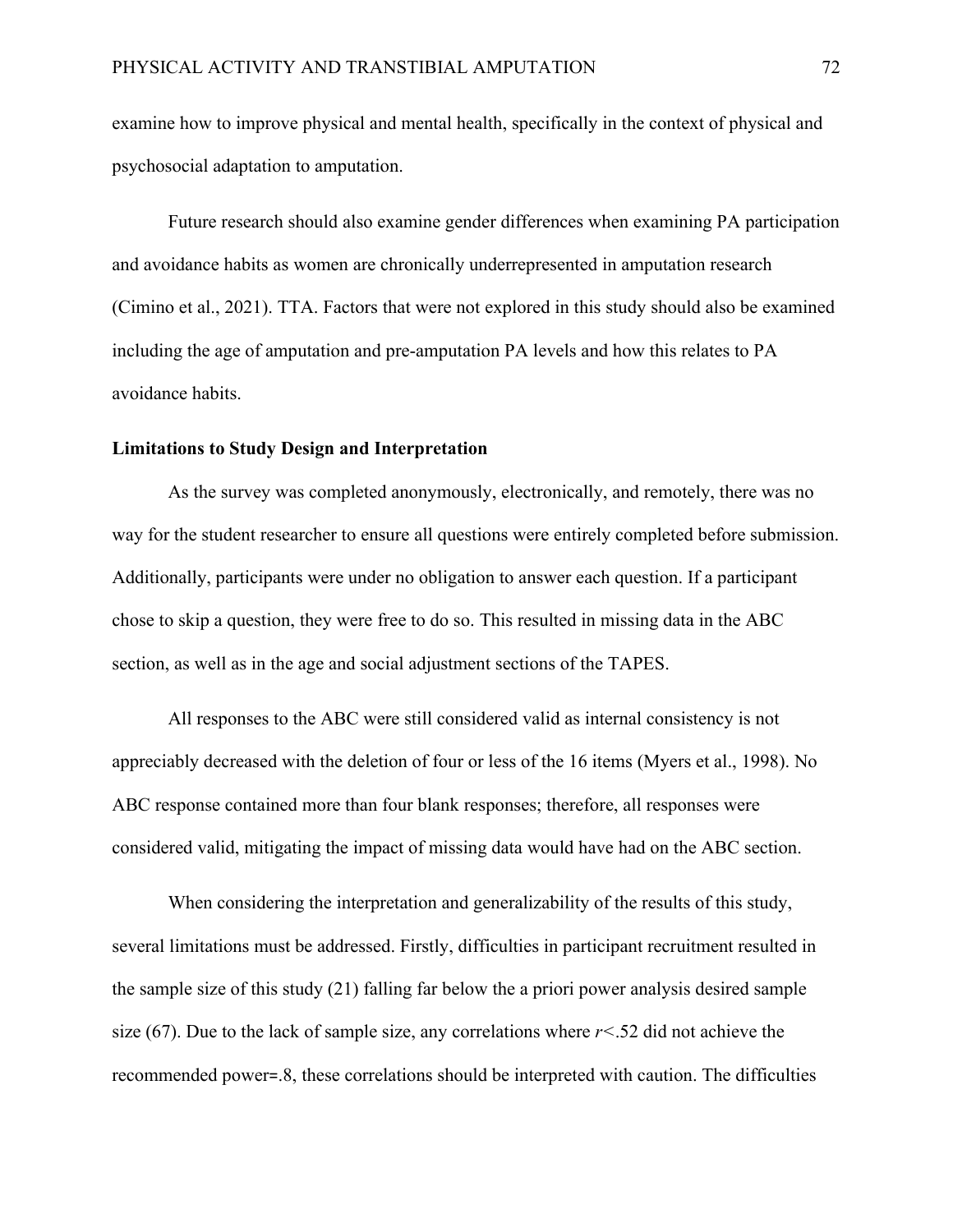with recruitment could be attributed to the COVID-19 pandemic and attempting to recruit participants electronically. The COVID-19 pandemic limited the number of patients healthcare practitioners, such as prosthetists, are seeing at their offices. The reduced number of patients visiting clinics reduced the number of potential participants that viewed the recruitment poster. A longer recruitment window could have been used to garner more participants, however previous delays related to the COVID-19 pandemic and financial constraints made this not feasible.

The COVID-19 pandemic may have also impacted PA participation rates due to the restrictions caused by the pandemic such as reduced building capacities, facility closures, and program cancelation. Additionally, the chance of contracting COVID-19 adds a psychological barrier that may reduce the chances participants would participate in PA in spite of these restrictions.

As this was an exploratory study and there were preexisting difficulties with recruiting, analysis did not control for demographic variables such as age, gender, sport participation, or cause of amputation. As a result, each of these factors could influence the outcome measures selected for the study. To mitigate the impact demographic variables had on the results, the demographic variables were examined for relationships with the variables from the TAPES, ABC, BAQ, and, TSK. Due to the limited sample size, this study did not have the required power to detect small and moderate correlations.

The statistical design of this study relied upon bivariate correlations and as such causality cannot be determined from any of the results. Another impact of the statistical design of this study is the likelihood of a type I error. This study correlated 10 variables (one from the ABC, six from the TAPES, two from the BAQ, and one from the TSK) with each other and with the 10 demographic variables collected. As the demographic variables were not controlled, correlations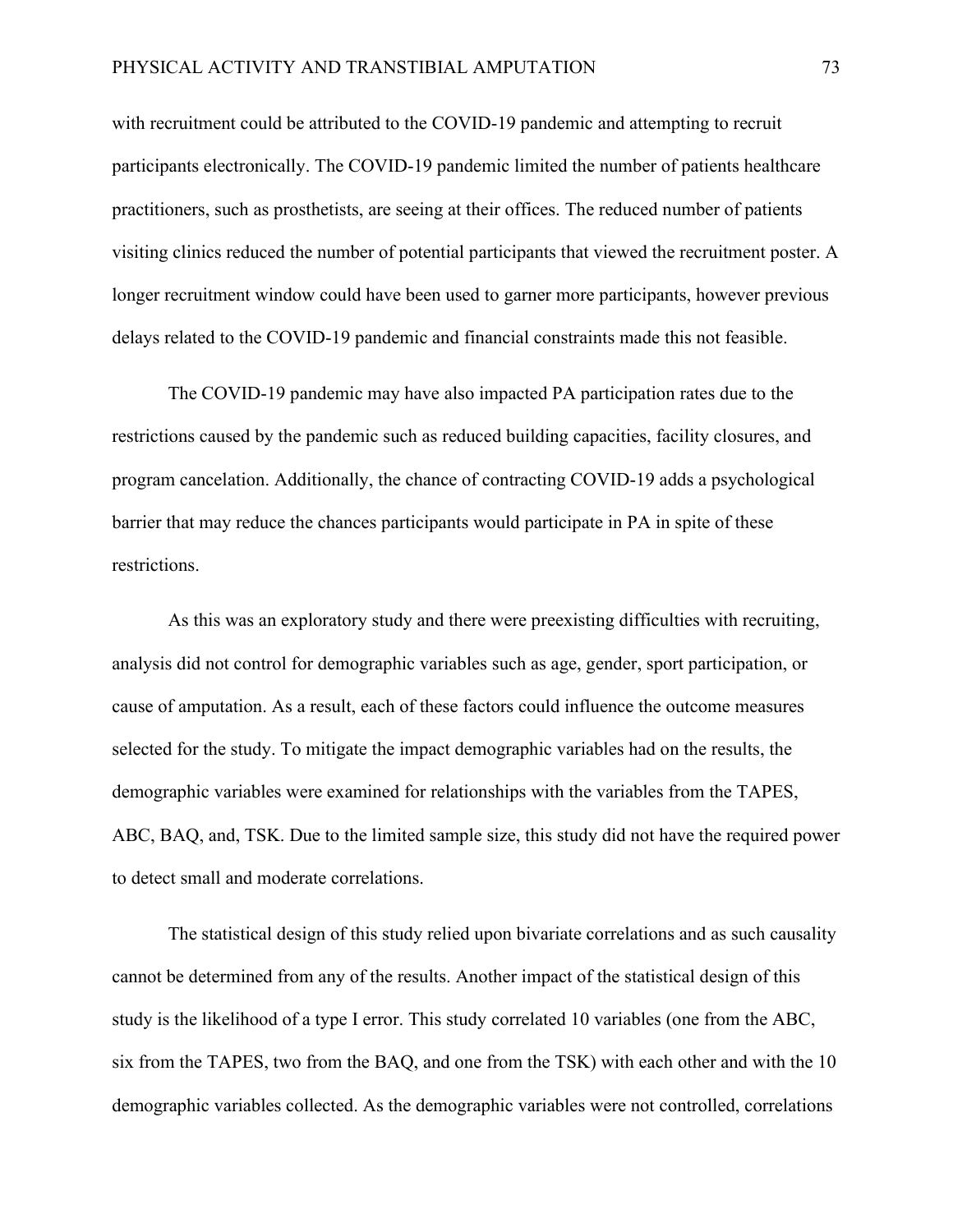between outcome measures and the demographic variables were performed to mitigate the potential impact a significant relationship between the outcome measures and the demographic variables could create. Although statistically significant results were found, they should be interpreted with caution as the chance for error is high with the high number of correlations being performed. To mitigate the impact a potential type I error may have on the results, all significant relationships discussed were supported by previous literature or the guiding question.

Finally, non-response bias is another potential limitation of this study. Non-response bias occurs when participants refuse to participate in a study or drop out early. These non-responders may be systematically different from those who choose to participate, resulting in the study portraying a non-representative sample of the actual population (Cheung et al., 2017). The amount of non-response in this study was unknown as it was impossible to determine how many potential participants chose not to participate. Fortunately, no participants dropped out once starting the study.

### **Conclusion**

The purpose of this study was to explore the relationship between balance confidence and the physical and psychosocial effects of TTA and how this related to PA participation and avoidance habits. This study built on and supported previous work examining balance confidence and PA participation in populations with TTA. This study also added to the limited literature examining PA participation and avoidance habits in people with TTA.

The results of this study were in line with previous studies, in that balance confidence was significantly related to PA participation, specifically sport. This study, however, did not support the theory that balance confidence was related to PA avoidance. Additionally, there was a relationship between the physical and psychosocial adaptation to unilateral TTA and both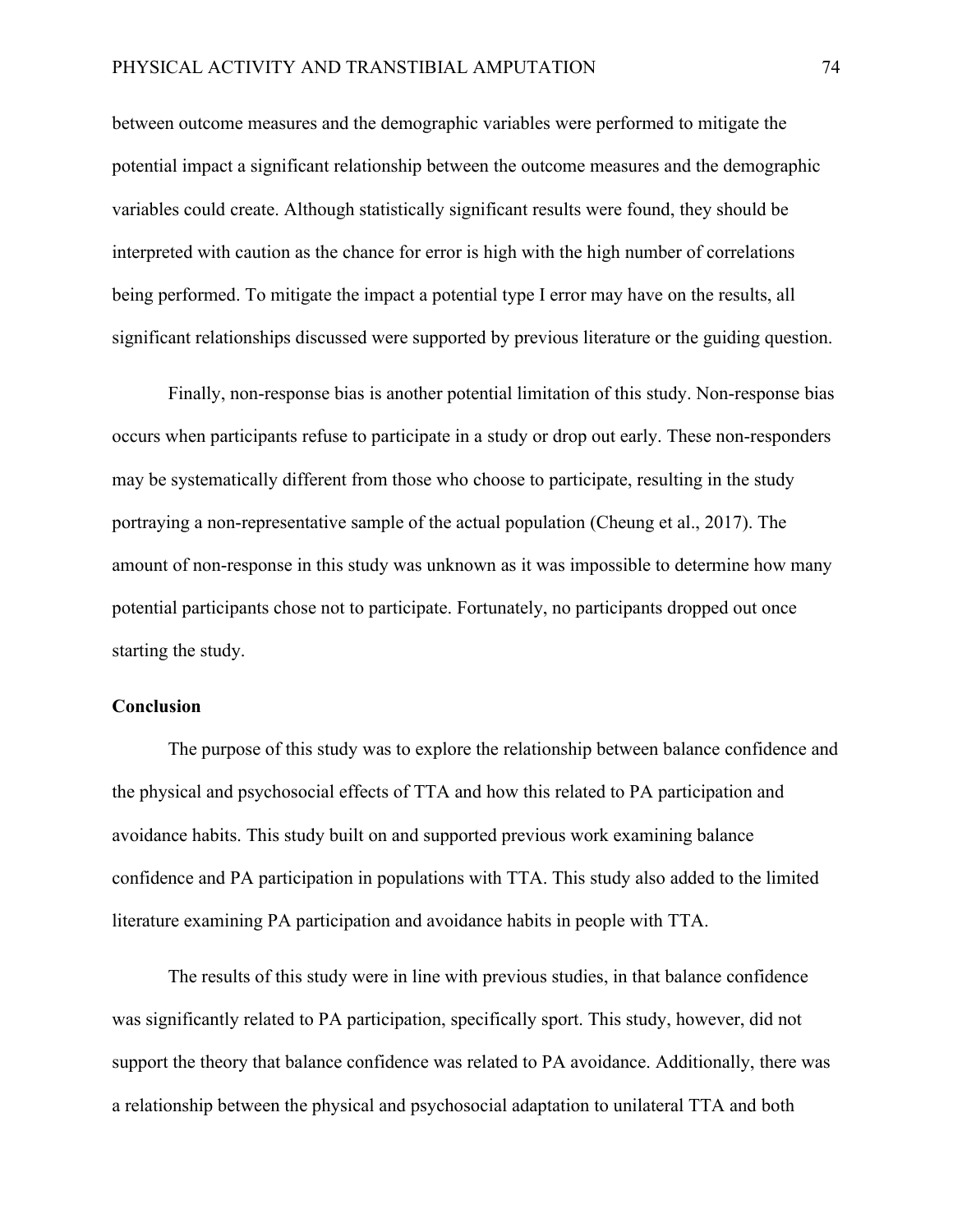participation in and avoidance of PA. These results indicate that in order to increase PA engagement and participation, healthcare practitioners should design rehabilitation programs for people with TTA that focus on balance confidence training and facilitating a positive physical and psychosocial adaptation following TTA.

TTA is a complex and life changing event and adaptation to this event is an ongoing process. Adaptations such as adjusting to the limitation, activity restriction, as well as satisfaction with the function of the prosthetic are all related to PA participation and avoidance habits. Participating in sports is also related to higher social adjustment scores. Regardless of the causality of these relationships, participating in PA, specifically sport has physical and psychosocial benefits that cannot be undervalued.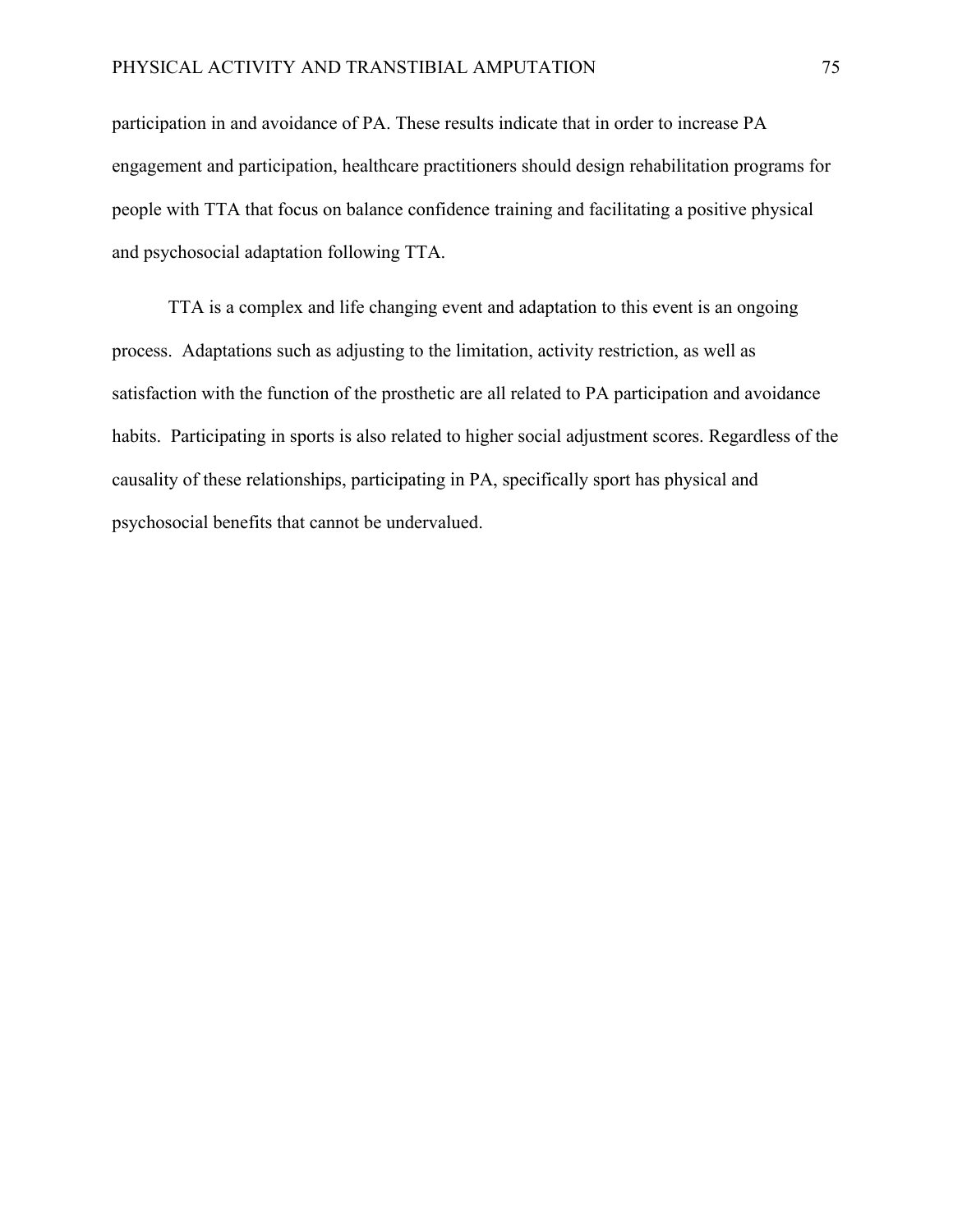#### **References**

- Adams, C. T., & Lakra, A. (2020). Below knee amputation (bka). *StatPearls Publishing*. http://www.ncbi.nlm.nih.gov/books/NBK534773/
- Akarsu, S., Tekin, L., Safaz, I., Göktepe, A. S., & Yazicioğlu, K. (2013). Quality of life and functionality after lower limb amputations: Comparison between uni- vs. bilateral amputee patients. *Prosthetics and Orthotics International*, *37*(1), 9–13. https://doi.org/10.1177/0309364612438795
- Albino, F. P., Seidel, R., Brown, B. J., Crone, C. G., & Attinger, C. E. (2014). Through knee amputation: Technique modifications and surgical outcomes. *Archives of Plastic Surgery*, *41*(5), 562–570. https://doi.org/10.5999/aps.2014.41.5.562
- Arockiaraj, J., Korula, R. J., Oommen, A. T., Devasahayam, S., Wankhar, S., Velkumar, S., & Poonnoose, P. M. (2013). Proprioceptive changes in the contralateral knee joint following anterior cruciate injury. *The Bone & Joint Journal*, *95-B*(2), 188–191. https://doi.org/10.1302/0301-620X.95B2.30566
- Asano, M., Rushton, P., Miller, W. C., & Deathe, B. A. (2008). Predictors of quality of life among individuals who have a lower limb amputation. *Prosthetics and Orthotics International*, *32*(2), 231–243. https://doi.org/10.1080/03093640802024955
- Association, A. D. (2003). Peripheral arterial disease in people with diabetes. *Diabetes Care*, *26*(12), 3333–3341. https://doi.org/10.2337/diacare.26.12.3333
- Aykut Selçuk, M., & Karakoyun, A. (2020). Is there a relationship between kinesiophobia and physical activity level in patients with knee osteoarthritis? *Pain Medicine*, *21*(12), 3458– 3469. https://doi.org/10.1093/pm/pnaa180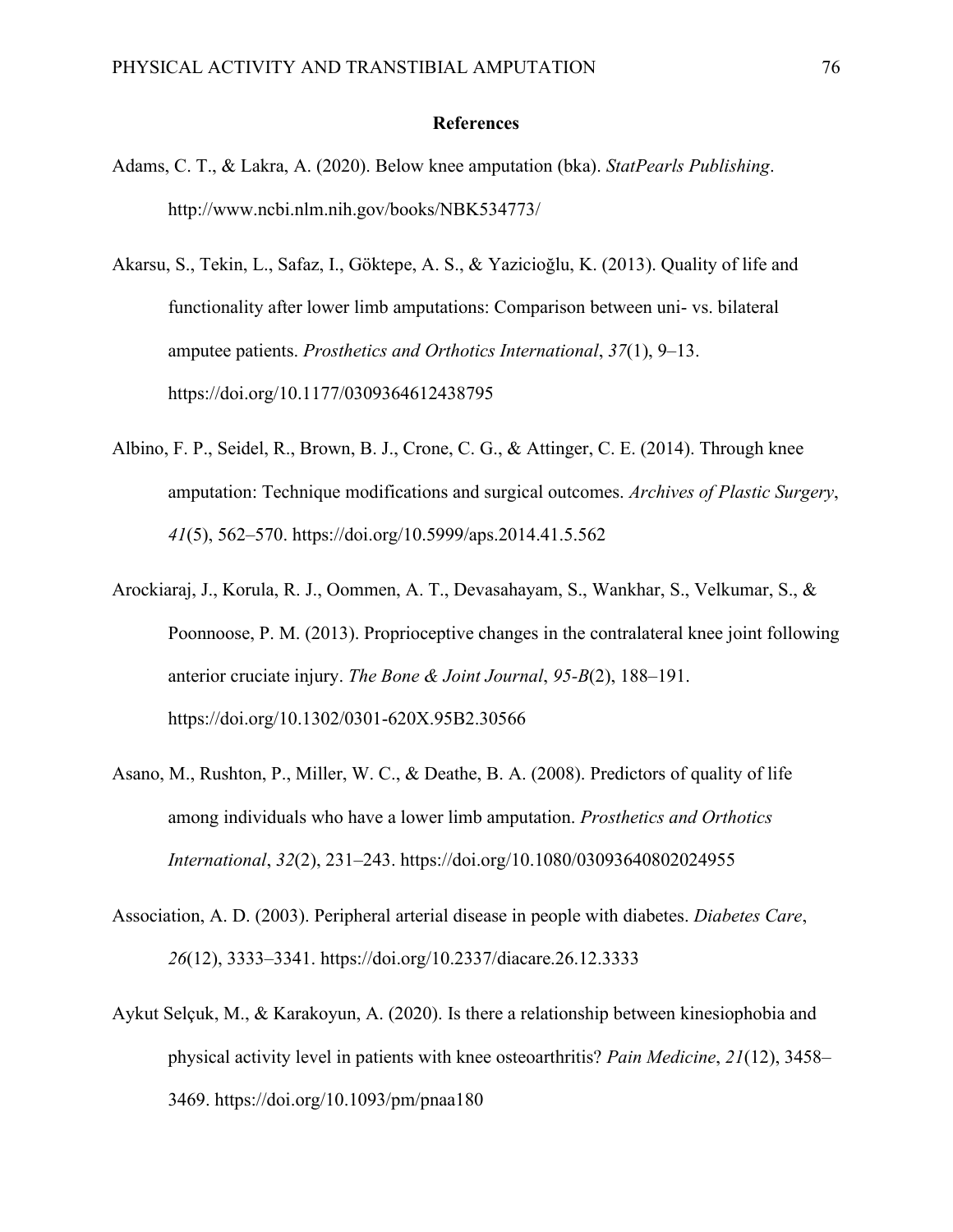- Bandura, A. (2010). Self-Efficacy. In *The Corsini Encyclopedia of Psychology* (pp. 1–3). American Cancer Society. https://doi.org/10.1002/9780470479216.corpsy0836
- Beyaert, C., Grumillier, C., Martinet, N., Paysant, J., & André, J.-M. (2008). Compensatory mechanism involving the knee joint of the intact limb during gait in unilateral belowknee amputees. *Gait & Posture*, *28*(2), 278–284. https://doi.org/10.1016/j.gaitpost.2007.12.073
- Bhutani, S., Bhutani, J., Chhabra, A., & Uppal, R. (2016). Living with amputation: Anxiety and depression correlates. *Journal of Clinical and Diagnostic Research*, *10*(9), RC09-RC12. https://doi.org/10.7860/JCDR/2016/20316.8417
- Bishop, C., Turner, A., & Read, P. (2017). Effects of inter-limb asymmetries on physical and sports performance: A systematic review. *Journal of Sports Sciences, 36*(10), 1135-1144. https://doi.org/10.1080/02640414.2017.1361894
- Blackburn, T., Guskiewicz, K. M., Petschauer, M. A., & Prentice, W. E. (2000). Balance and joint stability: The relative contributions of proprioception and muscular strength. *Journal of Sport Rehabilitation*, *9*(4), 315–328. https://doi.org/10.1123/jsr.9.4.315
- Bolger, D., Ting, L. H., & Sawers, A. (2014). Individuals with transtibial limb loss use interlimb force asymmetries to maintain multi-directional reactive balance control. *Clinical Biomechanics*, *29*(9), 1039–1047. https://doi.org/10.1016/j.clinbiomech.2014.08.007
- Booth, F. W., Roberts, C. K., & Laye, M. J. (2012). Lack of exercise is a major cause of chronic diseases. *Comprehensive Physiology*, *2*(2), 1143–1211. https://doi.org/10.1002/cphy.c110025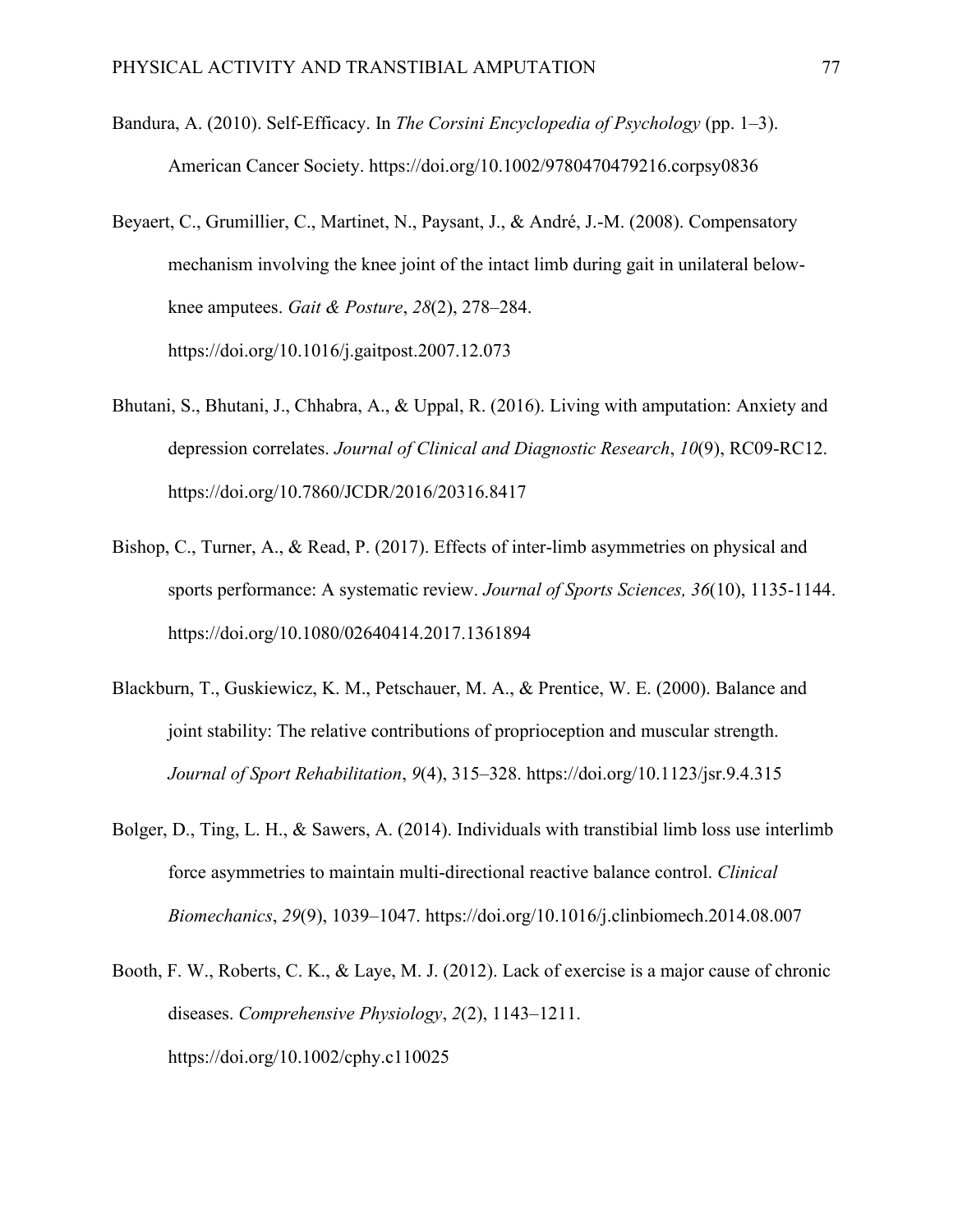Bouça-Machado, R., Maetzler, W., & Ferreira, J. J. (2018). What is functional mobility applied to Parkinson's disease? *Journal of Parkinson's Disease*, *8*(1), 121–130. https://doi.org/10.3233/JPD-171233

Boyadjiev Boyd, S. (2020). Congenital limb abnormalities—Pediatrics. *Merck Manuals Professional Edition*. https://www.merckmanuals.com/enca/professional/pediatrics/congenital-craniofacial-and-musculoskeletalabnormalities/congenital-limb-abnormalities

Bragaru, M., van Wilgen, C. P., Geertzen, J. H. B., Ruijs, S. G. J. B., Dijkstra, P. U., & Dekker, R. (2013). Barriers and facilitators of participation in sports: A qualitative study on Dutch individuals with lower limb amputation. *PLoS ONE*, *8*(3), e59881. https://doi.org/10.1371/journal.pone.0059881

- Buckley, J. G., O'Driscoll, D., & Bennett, S. J. (2002). Postural sway and active balance performance in highly active lower-limb amputees. *American Journal of Physical Medicine & Rehabilitation*, *81*(1), 13–20. https://doi.org/10.1097/00002060-200201000- 00004
- Burger, H., & Marincek, C. (1997). The life style of young persons after lower limb amputation caused by injury. *Prosthetics and Orthotics International*, *21*(1), 35–39. https://doi.org/10.3109/03093649709164528
- Buttolph, A., & Sapra, A. (2021). Gangrene. *StatPearls Publishing*. http://www.ncbi.nlm.nih.gov/books/NBK560552/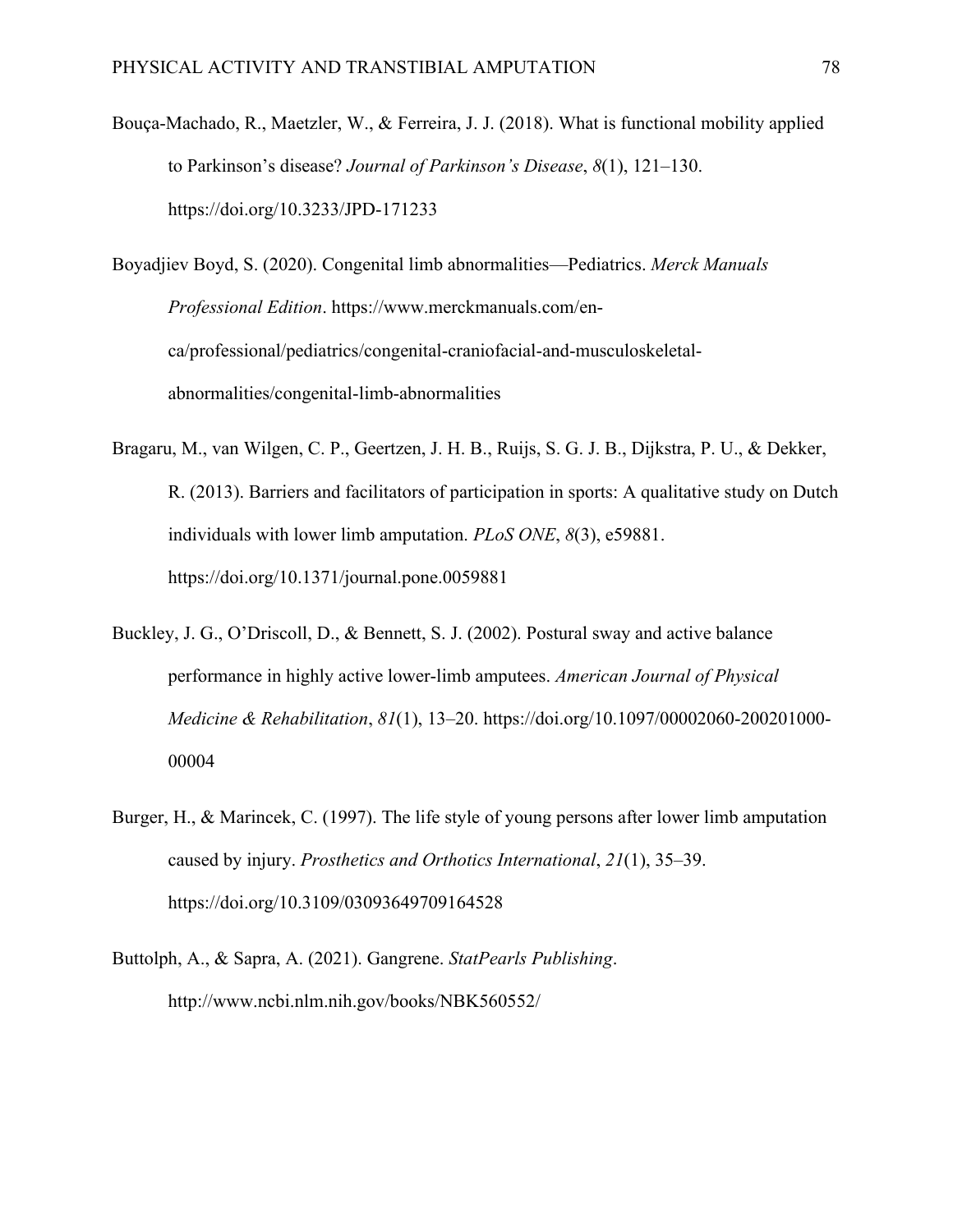- Caspersen, C. J., Powell, K. E., & Christenson, G. M. (1985). *Physical activity, exercise, and physical fitness: Definitions and distinctions for health-related research.* (Washington, D.C.: 1974), Public Health Reports, *100*(2), 126–131.
- Cheung, K. L., Ten Klooster, P. M., Smit, C., de Vries, H., & Pieterse, M. E. (2017). The impact of non-response bias due to sampling in public health studies: A comparison of voluntary versus mandatory recruitment in a Dutch national survey on adolescent health. *BMC Public Health*, *17*(1), 276. https://doi.org/10.1186/s12889-017-4189-8
- Cimino, S. R., Vijayakumar, A., MacKay, C., Mayo, A. L., Hitzig, S. L., & Guilcher, S. J. T. (2021). Sex and gender differences in quality of life and related domains for individuals with adult acquired lower-limb amputation: A scoping review. *Disability and Rehabilitation*, *0*(0), 1–27. https://doi.org/10.1080/09638288.2021.1974106
- Crozara, L. F., Marques, N. R., LaRoche, D. P., Pereira, A. J., Silva, F. C. C., Flores, R. C., & Payão, S. L. M. (2019). Hip extension power and abduction power asymmetry as independent predictors of walking speed in individuals with unilateral lower-limb amputation. *Gait & Posture*, *70*, 383–388. https://doi.org/10.1016/j.gaitpost.2019.03.033
- Desmond, D. M., & MacLachlan, M. (2006). Coping strategies as predictors of psychosocial adaptation in a sample of elderly veterans with acquired lower limb amputations. *Social Science & Medicine*, *62*(1), 208–216. https://doi.org/10.1016/j.socscimed.2005.05.011
- Dillingham, T. R., Pezzin, L. E., & MacKenzie, E. J. (2002). Limb amputation and limb deficiency: Epidemiology and recent trends in the United States. *Southern Medical Journal*, *95*(8), 875–884. https://doi.org/10.1097/00007611-200208000-00018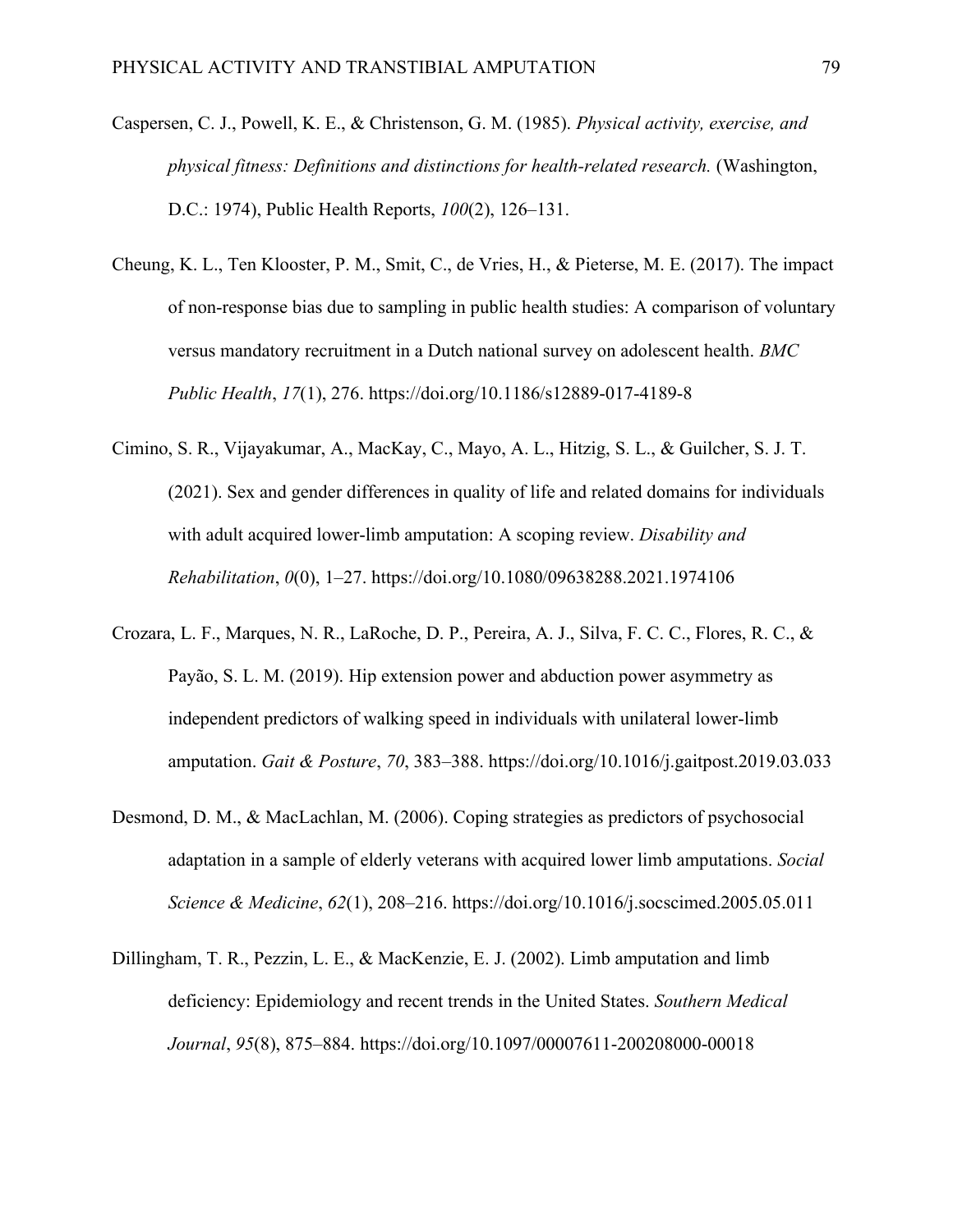- Dinas, P. C., Koutedakis, Y., & Flouris, A. D. (2011). Effects of exercise and physical activity on depression. *Irish Journal of Medical Science*, *180*(2), 319–325. https://doi.org/10.1007/s11845-010-0633-9
- Dormandy, J., Heeck, L., & Vig, S. (1999). Major amputations: Clinical patterns and predictors. *Seminars in Vascular Surgery*, *12*(2), 154–161.
- Engel, G. L. (1977). The need for a new medical model: A challenge for biomedicine. *Science (New York, N.Y.)*, *196*(4286), 129–136. https://doi.org/10.1126/science.847460
- Ephraim, P. L., Dillingham, T. R., Sector, M., Pezzin, L. E., & Mackenzie, E. J. (2003). Epidemiology of limb loss and congenital limb deficiency: A review of the literature. *Archives of Physical Medicine and Rehabilitation*, *84*(5), 747–761. https://doi.org/10.1016/s0003-9993(02)04932-8
- Esposito, E. R., Choi, H. S., Darter, B. J., & Wilken, J. M. (2017). Can real-time visual feedback during gait retraining reduce metabolic demand for individuals with transtibial amputation? *PLOS ONE*, *12*(2), e0171786. https://doi.org/10.1371/journal.pone.0171786
- Ferlinc, A., Fabiani, E., Velnar, T., & Gradisnik, L. (2019). The importance and role of proprioception in the elderly: A short review. *Materia Socio-Medica*, *31*(3), 219–221. https://doi.org/10.5455/msm.2019.31.219-221
- Florindo, A. A., & Latorre, M. do R. D. de O. (2003). Validation and reliability of the Baecke questionnaire for the evaluation of habitual physical activity in adult men. *Revista Brasileira de Medicina Do Esporte*, *9*(3), 129–135. https://doi.org/10.1590/S1517- 86922003000300002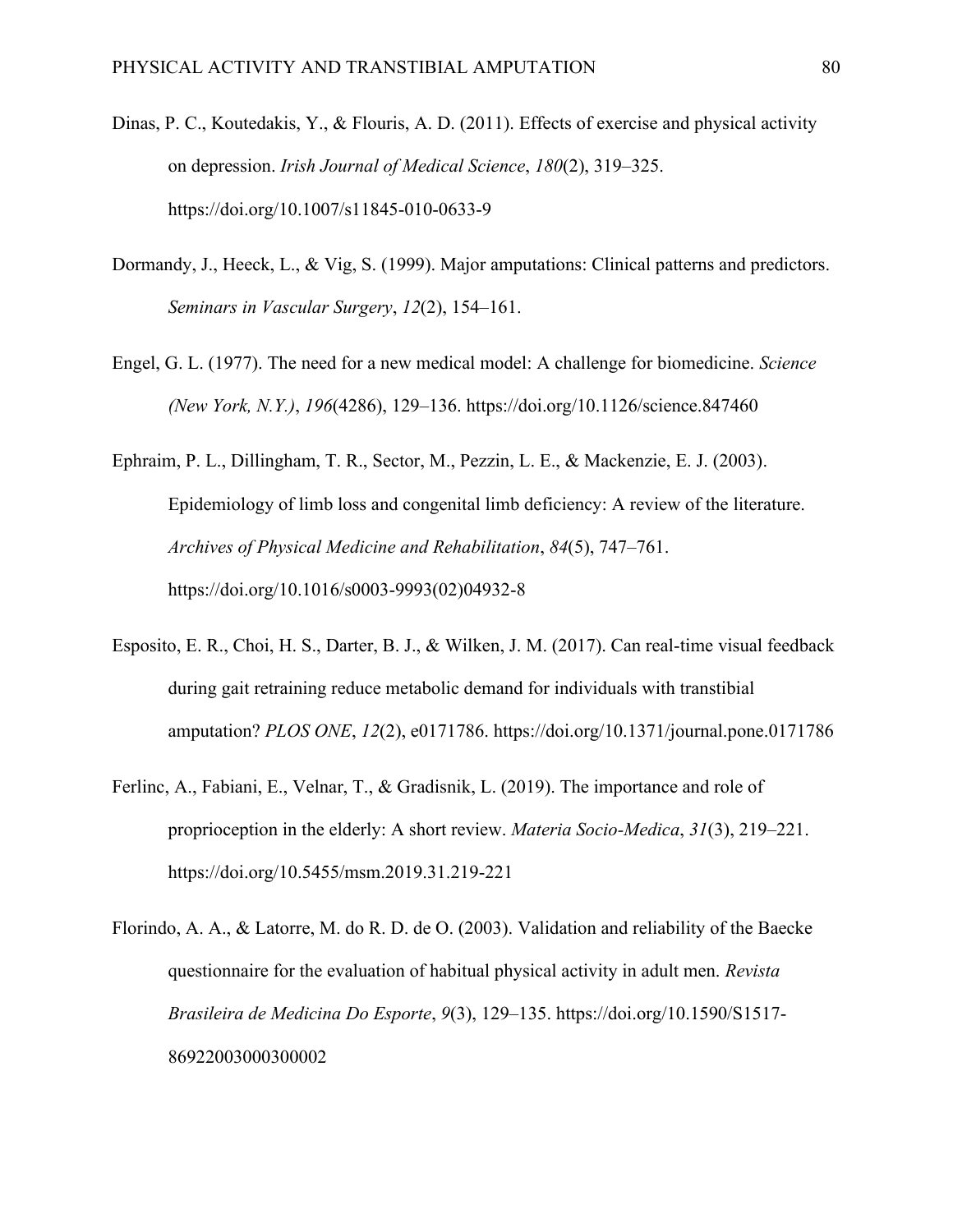- Fuchs, S., Thorwesten, L., & Niewerth, S. (1999). Proprioceptive function in knees with and without total knee arthroplasty. *American Journal of Physical Medicine & Rehabilitation*, *78*(1), 39–45. https://doi.org/10.1097/00002060-199901000-00011
- Gailey, R. S., Wenger, M. A., Raya, M., Kirk, N., Erbs, K., Spyropoulos, P., & Nash, M. S. (1994). Energy expenditure of trans-tibial amputees during ambulation at self-selected pace. *Prosthetics and Orthotics International*, *18*(2), 84–91. https://doi.org/10.3109/03093649409164389
- Gallagher, P., & Maclachlan, M. (2000). Development and psychometric evaluation of the Trinity Amputation and Prosthesis Experience Scales (TAPES). *Rehabilitation Psychology*, *45*, 130. https://doi.org/10.1037/0090-5550.45.2.130
- Gatchel, R. J., Peng, Y. B., Peters, M. L., Fuchs, P. N., & Turk, D. C. (2007). The biopsychosocial approach to chronic pain: Scientific advances and future directions. *Psychological Bulletin*, *133*(4), 581–624. https://doi.org/10.1037/0033-2909.133.4.581
- Haji Zaine, N., Hitos, K., Vicaretti, M., Fletcher, J. P., Begg, L., & Burns, J. (2016). Characteristics of non-diabetic foot ulcers in Western Sydney, Australia. *Journal of Foot and Ankle Research*, *9*(1), 6. https://doi.org/10.1186/s13047-016-0137-6
- Hertogh, E. M., Monninkhof, E. M., Schouten, E. G., Peeters, P. H., & Schuit, A. J. (2008). Validity of the Modified Baecke Questionnaire: Comparison with energy expenditure according to the doubly labeled water method. *The International Journal of Behavioral Nutrition and Physical Activity*, *5*, 30. https://doi.org/10.1186/1479-5868-5-30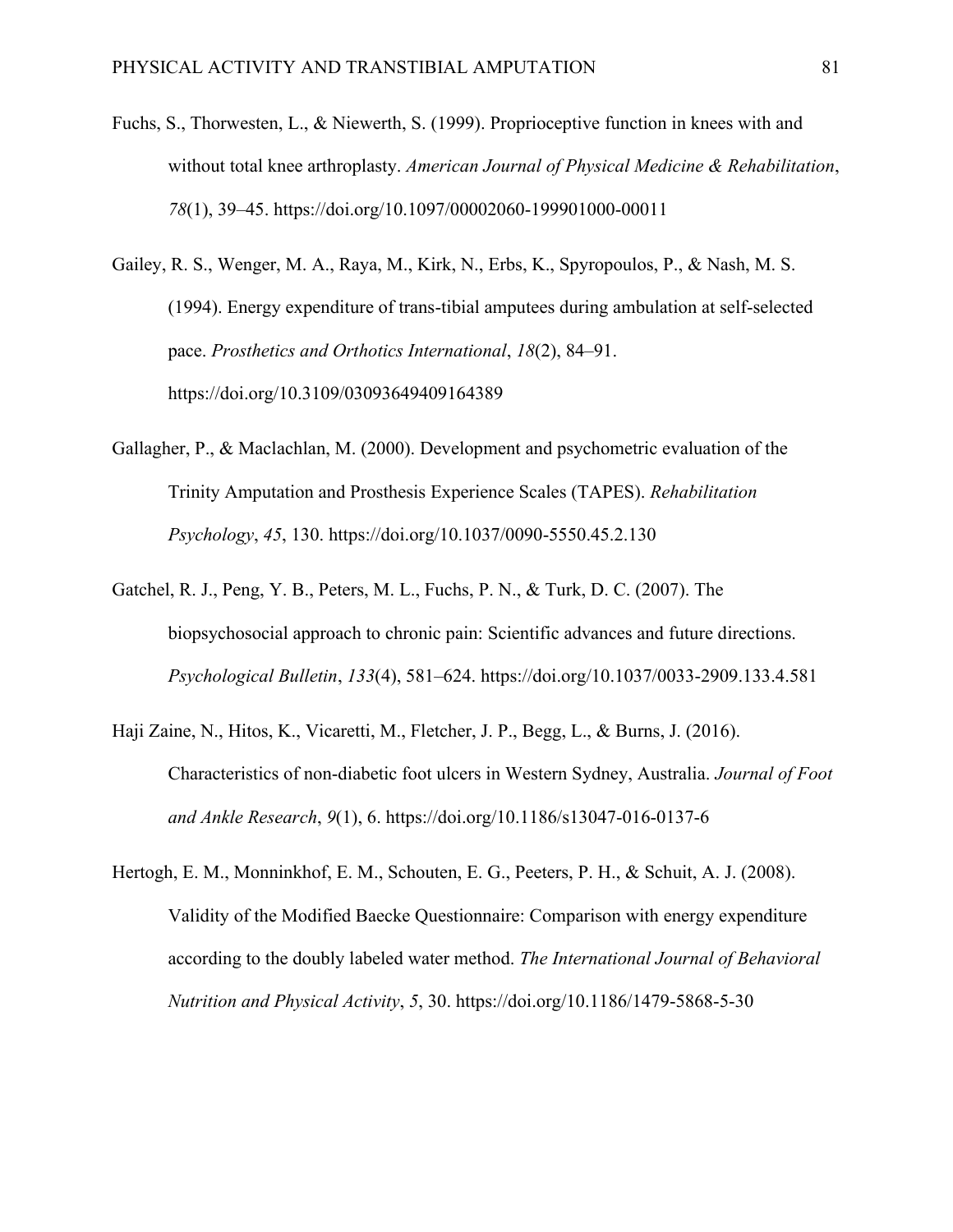- Hewson, A., Dent, S., & Sawers, A. (2020). Strength deficits in lower limb prosthesis users: A scoping review. *Prosthetics and Orthotics International*, *44*(5), 323–340. https://doi.org/10.1177/0309364620930176
- Highsmith, M. J., Andrews, C. R., Millman, C., Fuller, A., Kahle, J. T., Klenow, T. D., Lewis, K. L., Bradley, R. C., & Orriola, J. J. (2016). Gait training interventions for lower extremity amputees: A systematic literature review. *Technology and Innovation*, *18*(2–3), 99–113. https://doi.org/10.21300/18.2-3.2016.99
- Horgan, O., & Maclachlan, M. (2004). Psychosocial adjustment to lower-limb amputation: A review. *Disability and Rehabilitation*, *26*, 837–850. https://doi.org/10.1080/09638280410001708869
- Houdijk, H., Pollmann, E., Groenewold, M., Wiggerts, H., & Polomski, W. (2009). The energy cost for the step-to-step transition in amputee walking. *Gait & Posture*, *30*(1), 35–40. https://doi.org/10.1016/j.gaitpost.2009.02.009
- Imam, B., Miller, W. C., Finlayson, H. C., Eng, J. J., & Jarus, T. (2017). Incidence of lower limb amputation in Canada. *Canadian Journal of Public Health*, *108*(4), 374–380. https://doi.org/10.17269/CJPH.108.6093
- Jones, M. E., Bashford, G. M., & Mann, J. M. (1997). Weight bearing and velocity in trans-tibial and trans-femoral amputees. *Prosthetics and Orthotics International*, *21*(3), 183–186. https://doi.org/10.3109/03093649709164553
- Jorge, M. (2020). *Etiology of Amputation*, In K. K. Chui, M. "Millee" Jorge, S.-C. Yen, & M. M. Lusardi (Eds.), *Orthotics and Prosthetics in Rehabilitation* (Chui, K. K., Jorge, M., Yen,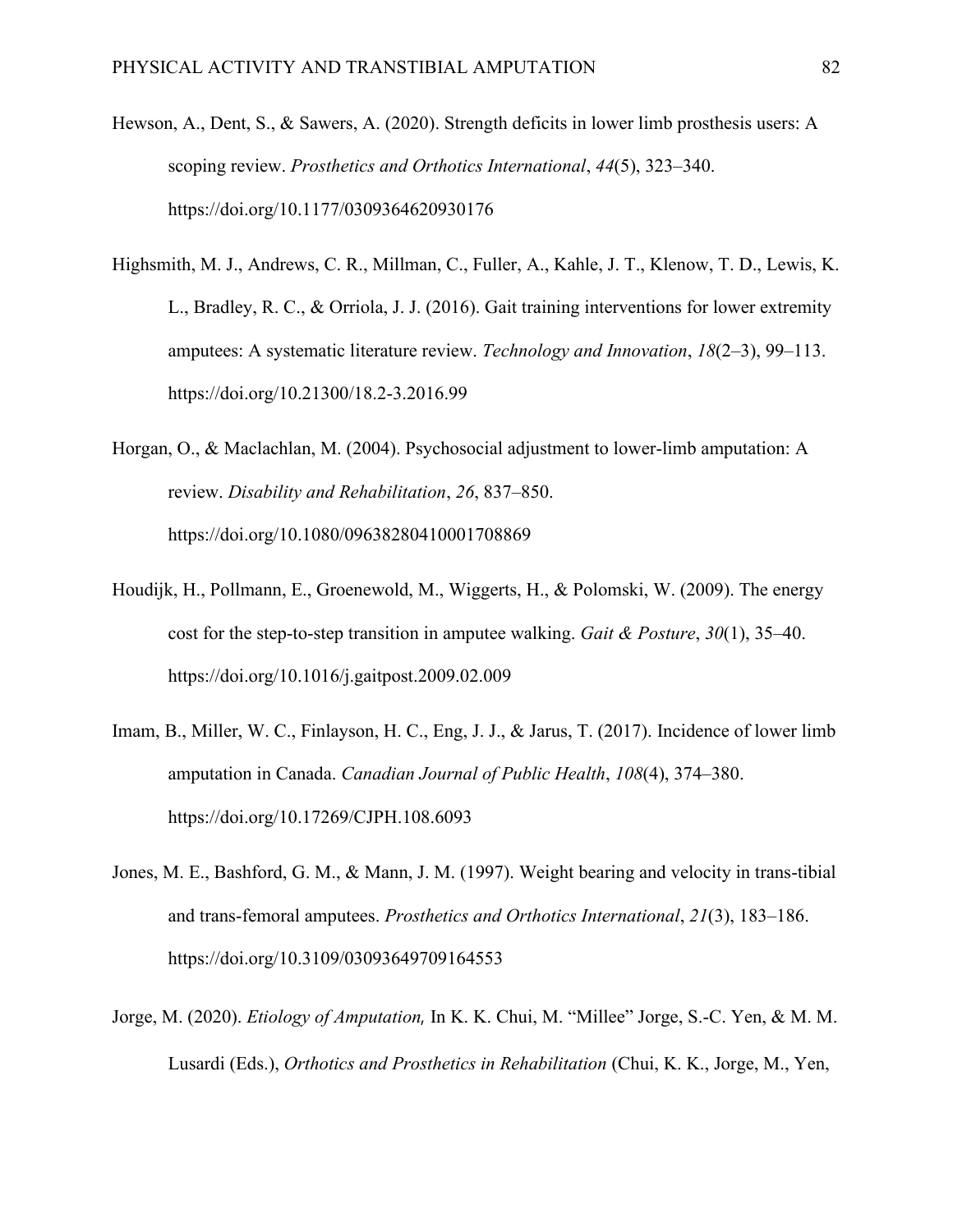S. C., Lusardi, M. M., 4<sup>th</sup> ed.) Elsevier. (pp. 432–445). https://doi.org/10.1016/B978-0-323-60913-5.00017-9

- Karmarkar, A. M., Graham, J. E., Reistetter, T. A., Kumar, A., Mix, J. M., Niewczyk, P., Granger, C. V., & Ottenbacher, K. J. (2014). Association between functional severity and amputation type with rehabilitation outcomes in patients with lower limb amputation. *Rehabilitation Research and Practice*, https://doi.org/10.1155/2014/961798
- Kars, C., Hofman, M., Geertzen, J. H. B., Pepping, G.-J., & Dekker, R. (2009). Participation in sports by lower limb amputees in the province of Drenthe, the Netherlands. *Prosthetics and Orthotics International*, *33*(4), 356–367. https://doi.org/10.3109/03093640902984579
- Kaufman, K. R., Wyatt, M. P., Sessoms, P. H., & Grabiner, M. D. (2014). Task-specific fall prevention training is effective for warfighters with transtibial amputations. *Clinical Orthopaedics and Related Research*, *472*(10), 3076–3084. https://doi.org/10.1007/s11999-014-3664-0
- Kavounoudias, A., Roll, R., & Roll, J.-P. (2001). Foot sole and ankle muscle inputs contribute jointly to human erect posture regulation. *The Journal of Physiology*, *532*(3), 869–878. https://doi.org/10.1111/j.1469-7793.2001.0869e.x
- Kavounoudias, A., Tremblay, C., Gravel, D., Iancu, A., & Forget, R. (2005). Bilateral changes in somatosensory sensibility after unilateral below-knee amputation. *Archives of Physical Medicine and Rehabilitation*, *86*(4), 633–640. https://doi.org/10.1016/j.apmr.2004.10.030
- Kim, J., Major, M. J., Hafner, B., & Sawers, A. (2019). Frequency and circumstances of falls reported by ambulatory unilateral lower limb prosthesis users: A secondary analysis. *PM*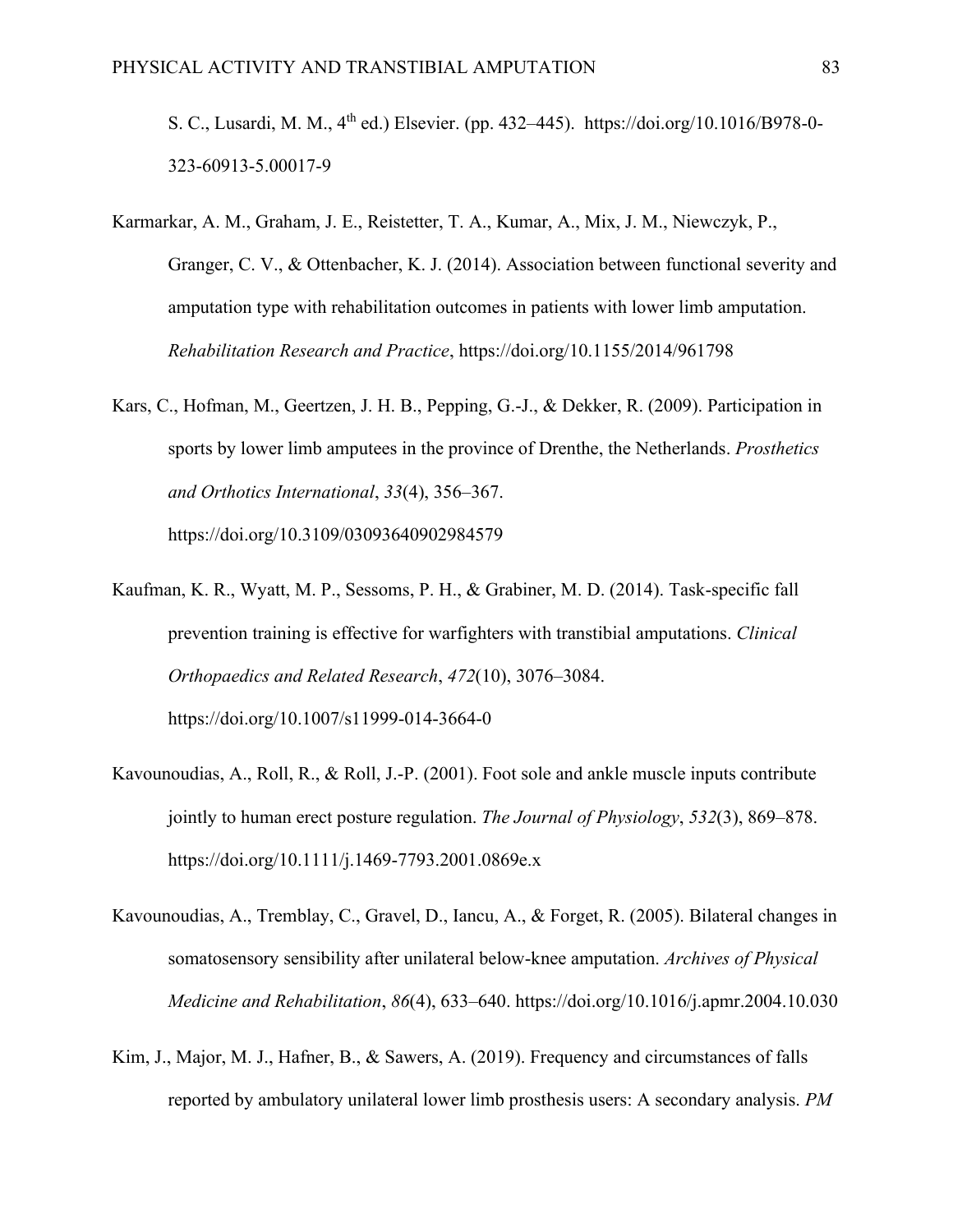*& R: The Journal of Injury, Function, and Rehabilitation*, *11*(4), 344–353. https://doi.org/10.1016/j.pmrj.2018.08.385

- Landers, M. R., Oscar, S., Sasaoka, J., & Vaughn, K. (2016). Balance confidence and fear of falling avoidance behavior are most predictive of falling in older adults: Prospective analysis. *Physical Therapy*, *96*(4), 433–442. https://doi.org/10.2522/ptj.20150184
- Langford, J., Dillon, M. P., Granger, C. L., & Barr, C. (2018). Physical activity participation amongst individuals with lower limb amputation. *Disability and Rehabilitation*, *41*(9), 1063–1070. https://doi.org/10.1080/09638288.2017.1422031
- Levin, S. R., Arinze, N., & Siracuse, J. J. (2020). Lower extremity critical limb ischemia: A review of clinical features and management. *Trends in Cardiovascular Medicine*, *30*(3), 125–130. https://doi.org/10.1016/j.tcm.2019.04.002
- Liao, K. I., & Skinner, H. B. (1995). Knee joint proprioception in below-knee amputees. *The American Journal of Knee Surgery*, *8*(3), 105–109.
- Littman, A. J., Boyko, E. J., Thompson, M. L., Haselkorn, J. K., Sangeorzan, B. J., & Arterburn, D. E. (2014). Physical activity barriers and enablers in older Veterans with lower-limb amputation. *Journal of Rehabilitation Research and Development*, *51*(6), 895–906. https://doi.org/10.1682/JRRD.2013.06.0152
- Liu-Ambrose, T., Khan, K. M., Eng, J. J., Lord, S., & McKay, H. (2004). Balance confidence improves with resistance or agility training: Increase is not correlated with objective changes in fall risk and physical abilities. *Gerontology*, *50*(6), 373–382. https://doi.org/10.1159/000080175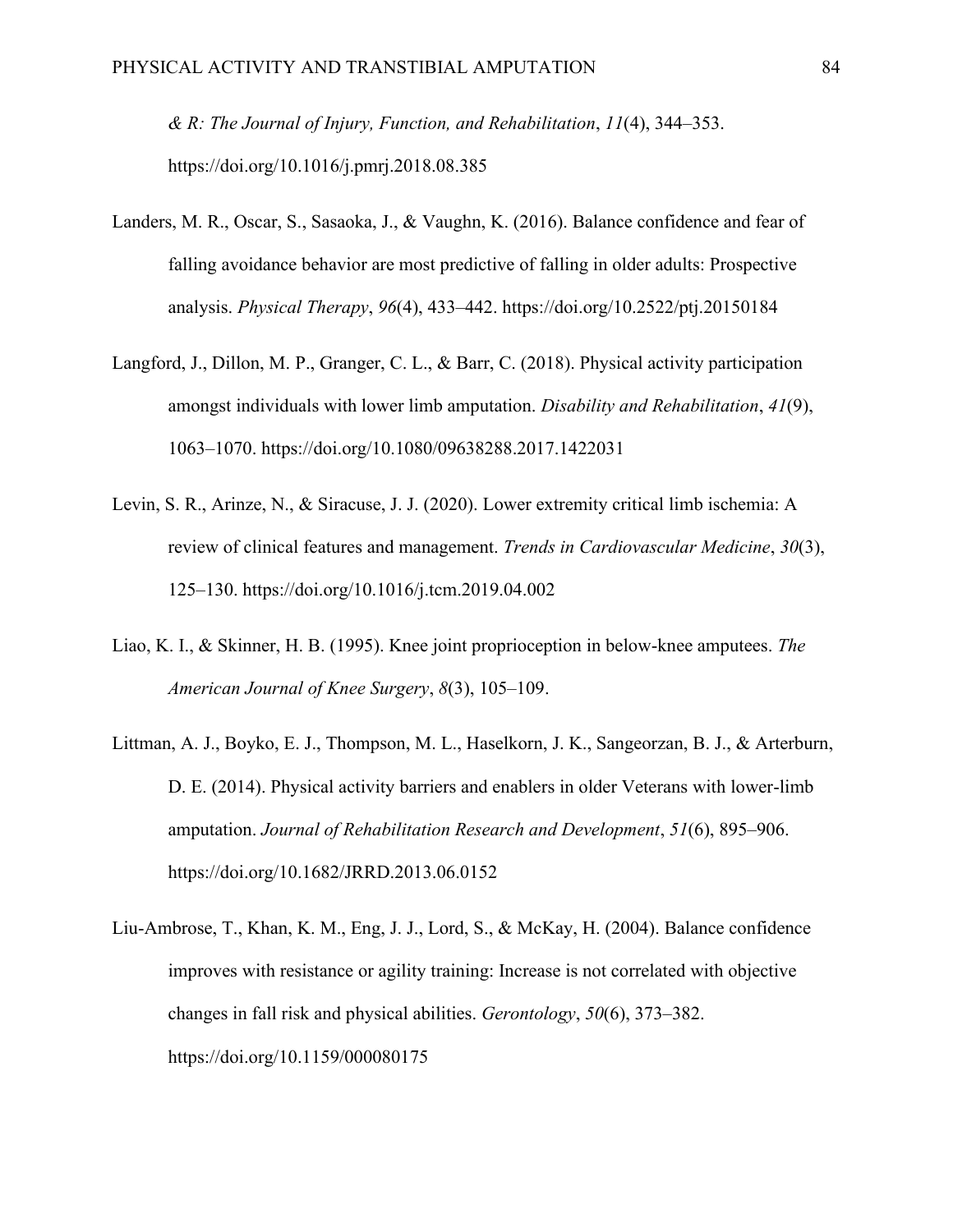- Luthi, F., Praz, C., Léger, B., Vouilloz, A., Favre, C., Loiret, I., Paysant, J., Martinet, N., Lacraz, A., Suva, D., Lambert, J., Borens, O., Karatzios, C., & Vuistiner, P. (2020). Crosscultural adaptation and measurement properties of the French version of the Trinity Amputation and Prosthesis Experience Scales—Revised (TAPES-R). *PLoS ONE*, *15*(2), e0229084. https://doi.org/10.1371/journal.pone.0229084
- Mandel, A., MScOT, Paul, K., MScOT, Paner, R., Devlin, M., Dilkas, S., & Pauley, T. (2016). Balance confidence and activity of community-dwelling patients with transtibial amputation. *Journal of Rehabilitation Research and Development*, *53*(5), 551–560. https://doi.org/10.1682/JRRD.2015.03.0044
- Mathis, S. L. (2020). Factors associated with mobility apprehension in persons with lower limb amputation. *Prosthetics & Orthotics International*, *44*(4), 208–214. https://doi.org/10.1177/0309364620915017
- Matjacić, Z., & Burger, H. (2009). Dynamic balance training during standing in people with trans‐tibial amputation: A pilot study. *Prosthetics and Orthotics International*. https://www.tandfonline.com/doi/abs/10.1080/03093640308726684

McCarter, T. (2008). Depression overview. *American Health & Drug Benefits*, *1*(3), 44–51.

- McCarthy, M. L., MacKenzie, E. J., Edwin, D., Bosse, M. J., & al, et. (2003). Psychological distress associated with severe lower-limb injury. *Journal of Bone and Joint Surgery, American Volume*, *85*(9), 1689–1697.
- McLaughlin, K. A. (2011). The public health impact of major depression: A call for interdisciplinary prevention efforts. *Prevention Science: The Official Journal of the*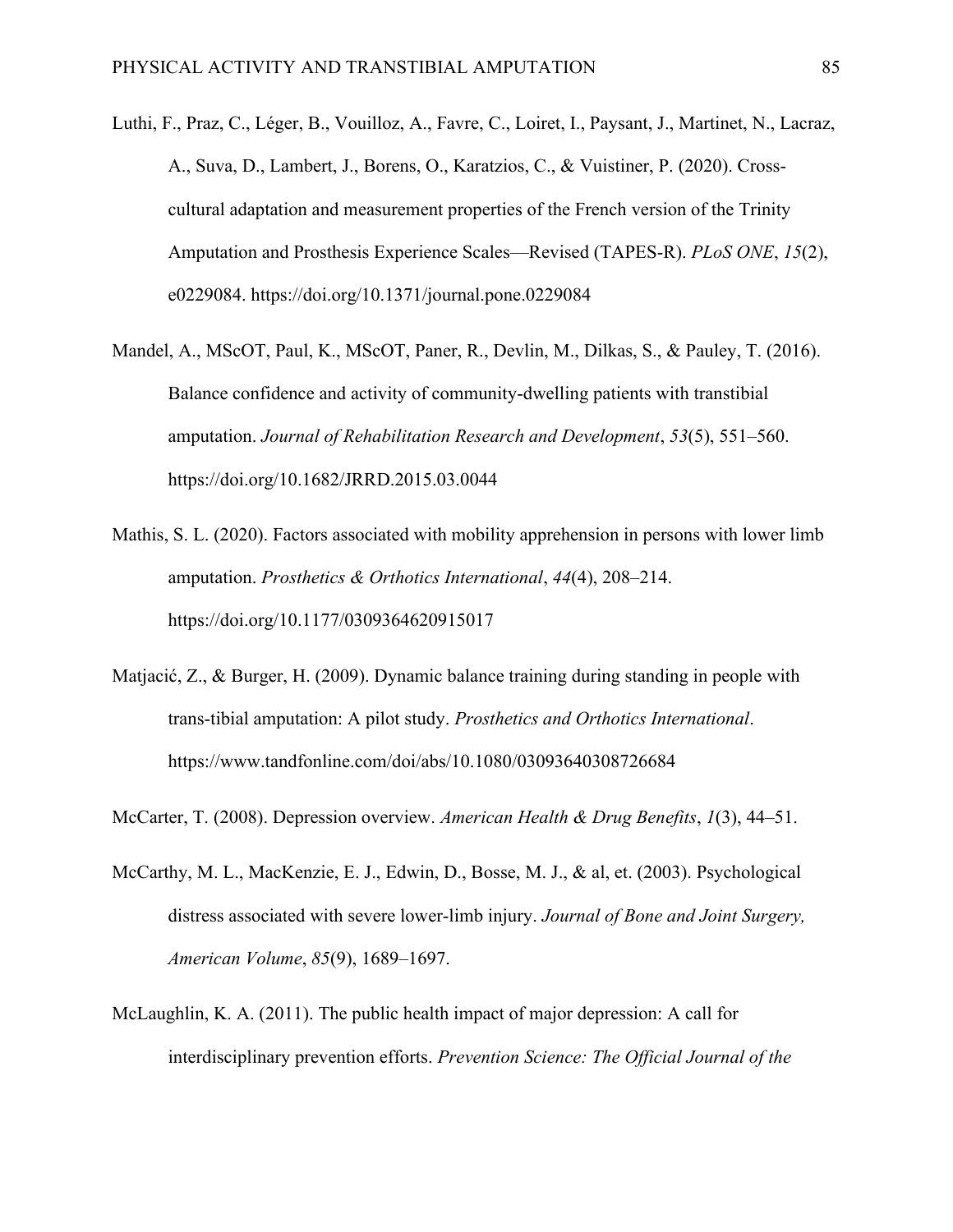*Society for Prevention Research*, *12*(4), 361–371. https://doi.org/10.1007/s11121-011- 0231-8

- Melzack, R., Israel, R., Lacroix, R., & Schultz, G. (1997). Phantom limbs in people with congenital limb deficiency or amputation in early childhood. *Brain: A Journal of Neurology*, *120 ( Pt 9)*, 1603–1620. https://doi.org/10.1093/brain/120.9.1603
- Merchant, A. T., Dehghan, M., & Akhtar-Danesh, N. (2007). Seasonal variation in leisure-time physical activity among Canadians. *Canadian Journal of Public Health, 98*(3), 203–208.
- Middleton, A., Fulk, G. D., Beets, M. W., Herter, T. M., & Fritz, S. L. (2016). Self-Selected walking speed is predictive of daily ambulatory activity in older adults. *Journal of Aging and Physical Activity*, *24*(2), 214–222. https://doi.org/10.1123/japa.2015-0104
- Miller, W. C., Deathe, A. B., & Speechley, M. (2003). Psychometric properties of the Activitiesspecific Balance Confidence Scale among individuals with a lower-limb amputation. *Archives of Physical Medicine and Rehabilitation*, *84*(5), 656–661. https://doi.org/10.1016/s0003-9993(02)04807-4
- Miller, W. C., Deathe, A. B., Speechley, M., & Koval, J. (2001). The influence of falling, fear of falling, and balance confidence on prosthetic mobility and social activity among individuals with a lower extremity amputation. *Archives of Physical Medicine and Rehabilitation*, *82*(9), 1238–1244. https://doi.org/10.1053/apmr.2001.25079
- Miura, K., Ishibashi, Y., Tsuda, E., Okamura, Y., Otsuka, H., & Toh, S. (2004). The effect of local and general fatigue on knee proprioception. *Arthroscopy: The Journal of Arthroscopic & Related Surgery*, *20*(4), 414–418. https://doi.org/10.1016/j.arthro.2004.01.007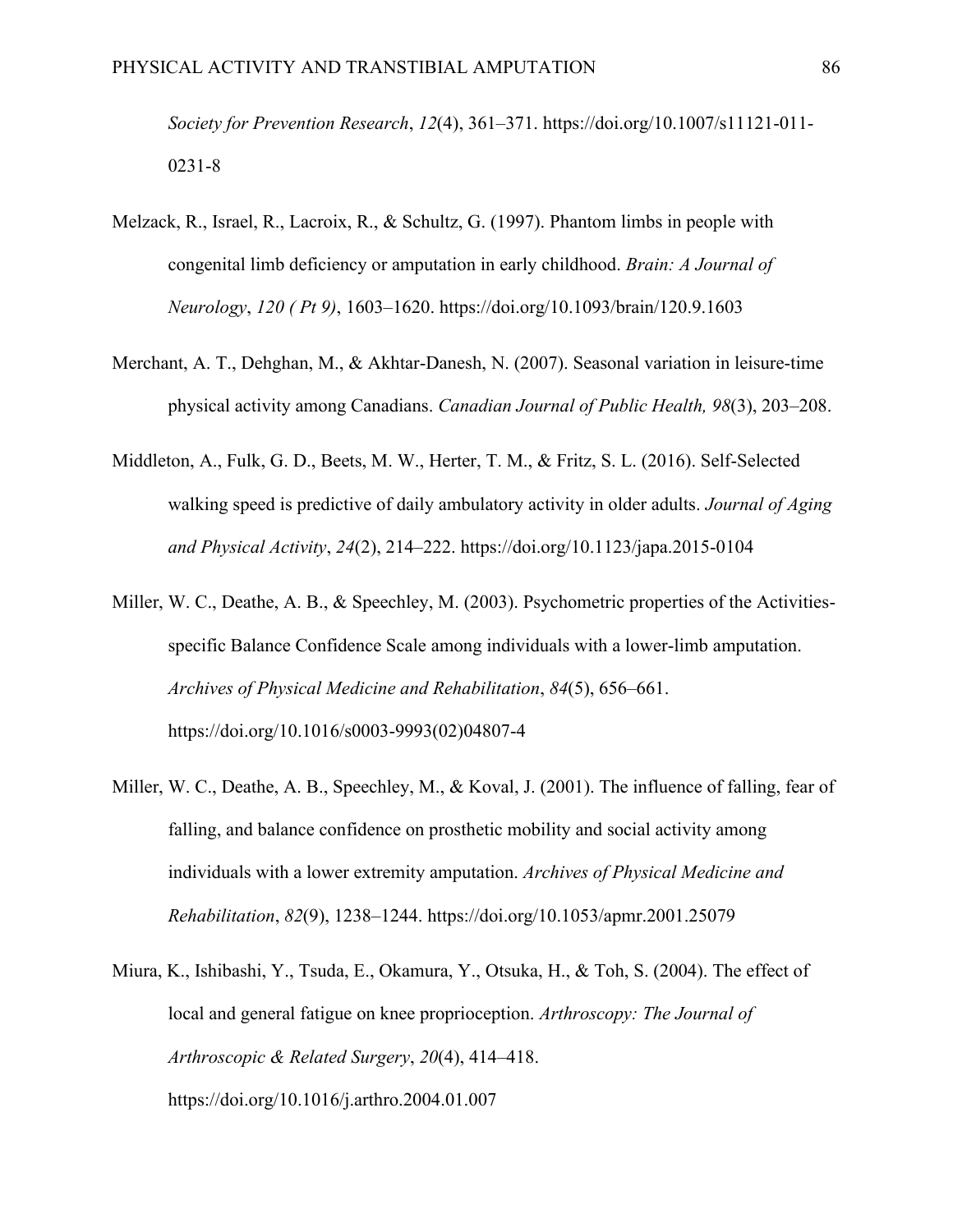- Morris, D. R., Rodriguez, A. J., Moxon, J. V., Cunningham, M. A., McDermott, M. M., Myers, J., Leeper, N. J., Jones, R. E., & Golledge, J. (2014). Association of lower extremity performance with cardiovascular and all-cause mortality in patients with peripheral artery disease: A systematic review and meta-analysis. *Journal of the American Heart Association*, *3*(4). https://doi.org/10.1161/JAHA.114.001105
- Moxey, P. W., Gogalniceanu, P., Hinchliffe, R. J., Loftus, I. M., Jones, K. J., Thompson, M. M., & Holt, P. J. (2011). Lower extremity amputations—A review of global variability in incidence. *Diabetic Medicine*, *28*(10), 1144–1153. https://doi.org/10.1111/j.1464- 5491.2011.03279.x
- Myers, A. M., Fletcher, P. C., Myers, A. H., & Sherk, W. (1998). Discriminative and evaluative properties of the Activities-specific Balance Confidence (ABC) scale. *The Journals of Gerontology Series A: Biological Sciences and Medical Sciences*, *53A*(4), M287–M294. https://doi.org/10.1093/gerona/53A.4.M287
- Myers, M., & Chauvin, B. J. (2020). Above the knee amputations. *StatPearls Publishing*. http://www.ncbi.nlm.nih.gov/books/NBK544350/
- Nadollek, H., Brauer, S., & Isles, R. (2002). Outcomes after trans-tibial amputation: The relationship between quiet stance ability, strength of hip abductor muscles and gait. *Physiotherapy Research International*, *7*(4), 203–214. https://doi.org/10.1002/pri.260
- Nolan, L. (2009). Lower limb strength in sports-active transtibial amputees. *Prosthetics and Orthotics International*, *33*(3), 230–241.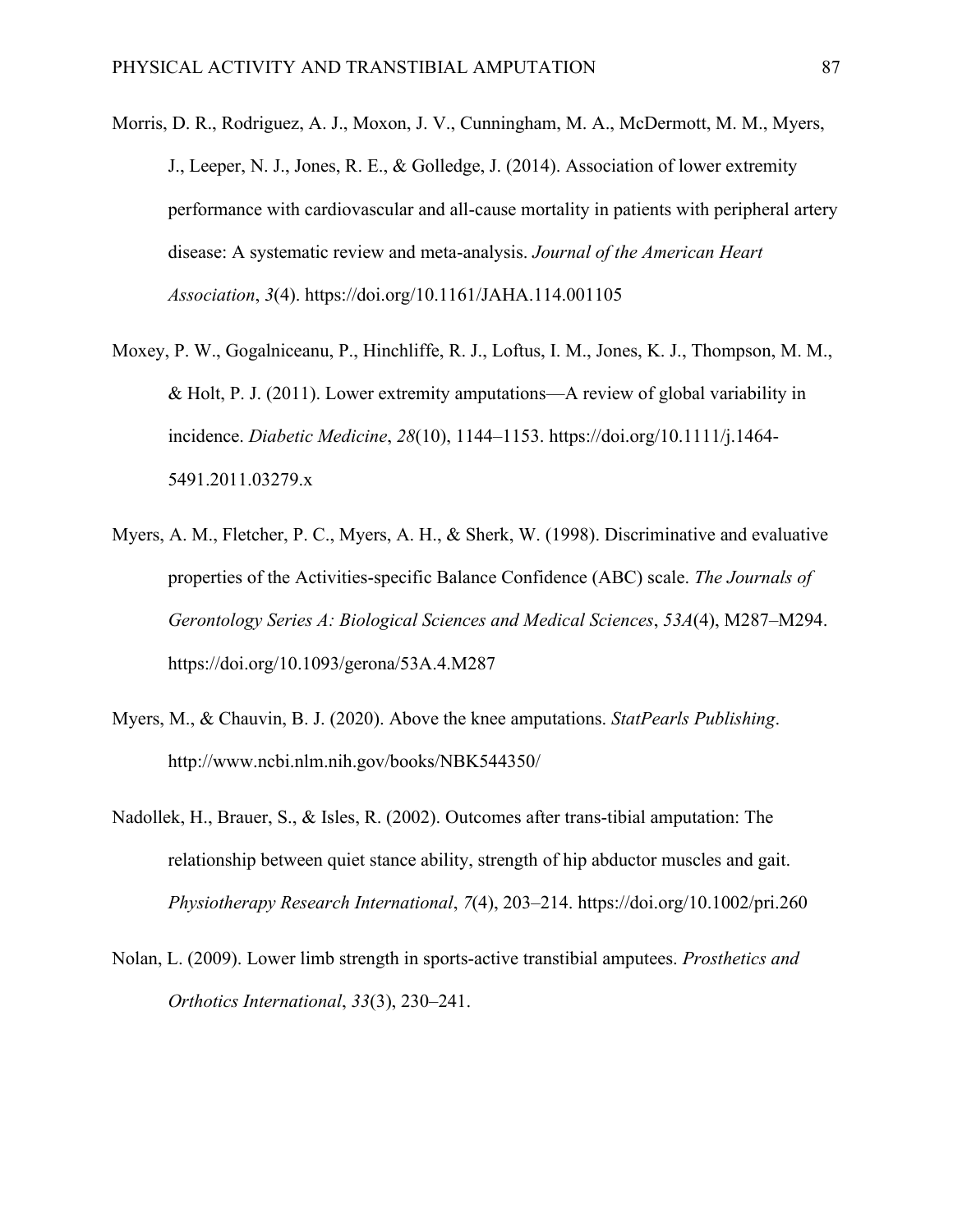- Nolan, L. (2012). A training programme to improve hip strength in persons with lower limb amputation. *Journal of Rehabilitation Medicine*, *44*(3), 241–248. https://doi.org/10.2340/16501977-0921
- Park, E.-Y., Lee, Y.-J., & Choi, Y.-I. (2018). The sensitivity and specificity of the Falls Efficacy Scale and the Activities-specific Balance Confidence Scale for hemiplegic stroke patients. *Journal of Physical Therapy Science*, *30*(6), 741–743. https://doi.org/10.1589/jpts.28.741
- Pollock, A. S., Durward, B. R., Rowe, P. J., & Paul, J. P. (2000). What is balance? *Clinical Rehabilitation*, *14*(4), 402–406. http://dx.doi.org.ezproxy.lakeheadu.ca/10.1191/0269215500cr342oa
- Poonsiri, J., Dekker, R., Dijkstra, P., Hijmans, J., & Geertzen, J. (2018). Bicycling participation in people with a lower limb amputation: A scoping review. *BMC Musculoskeletal Disorders*, *19*. https://doi.org/10.1186/s12891-018-2313-2
- Randolph, M. G., Elbaum, L., Wen, P.-S., Brunt, D., Larsen, J., Kulwicki, A., & De la Rosa, M. (2014). Functional and psychosocial status of Haitians who became users of lower extremity prostheses as a result of the 2010 earthquake. *Journal of Prosthetics and Orthotics: JPO*, *26*(4), 177–182.
- Raya, M. A., Gailey, R. S., Fiebert, I. M., & Roach, K. E. (2010). Impairment variables predicting activity limitation in individuals with lower limb amputation. *Prosthetics and Orthotics International*, *34*(1), 73–84. https://doi.org/10.3109/03093640903585008
- Ross, R., Chaput, J.-P., Giangregorio, L. M., Janssen, I., Saunders, T. J., Kho, M. E., Poitras, V. J., Tomasone, J. R., El-Kotob, R., McLaughlin, E. C., Duggan, M., Carrier, J., Carson,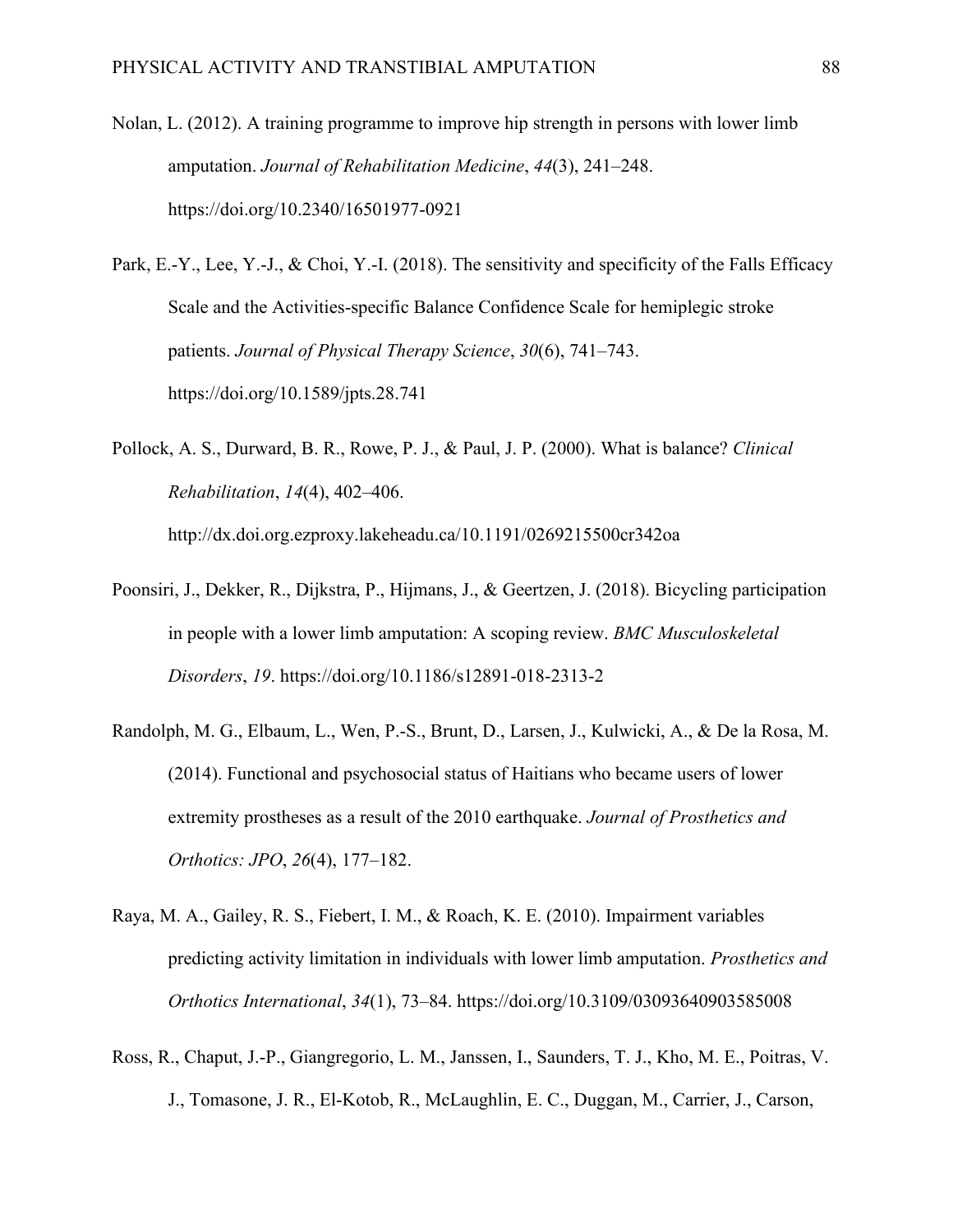V., Chastin, S. F., Latimer-Cheung, A. E., Chulak-Bozzer, T., Faulkner, G., Flood, S. M., Gazendam, M. K., … Tremblay, M. S. (2020). Canadian 24-Hour movement guidelines for adults aged 18-64 years and adults aged 65 years or older: An integration of physical activity, sedentary behaviour, and sleep. *Applied Physiology, Nutrition, and Metabolism = Physiologie Appliquee, Nutrition Et Metabolisme*, *45*(10), S57–S102. https://doi.org/10.1139/apnm-2020-0467

- Samson, M. M., Crowe, A., de Vreede, P. L., Dessens, J. A., Duursma, S. A., & Verhaar, H. J. (2001). Differences in gait parameters at a preferred walking speed in healthy subjects due to age, height and body weight. *Aging (Milan, Italy)*, *13*(1), 16–21. https://doi.org/10.1007/BF03351489
- Schmalz, T., Blumentritt, S., & Jarasch, R. (2002). Energy expenditure and biomechanical characteristics of lower limb amputee gait: The influence of prosthetic alignment and different prosthetic components. *Gait & Posture*, *16*(3), 255–263. https://doi.org/10.1016/S0966-6362(02)00008-5
- Schmidt, R. F., & Willis, W. D. (Eds.). (2007). Proprioception. In *Encyclopedia of Pain* (pp. 1992–1992). Springer. https://doi.org/10.1007/978-3-540-29805-2\_3565
- Serizawa, F., Sasaki, S., Fujishima, S., Akamatsu, D., Goto, H., & Amada, N. (2016). Mortality rates and walking ability transition after lower limb major amputation in hemodialysis patients. *Journal of Vascular Surgery*, *64*(4), 1018–1025. https://doi.org/10.1016/j.jvs.2016.03.452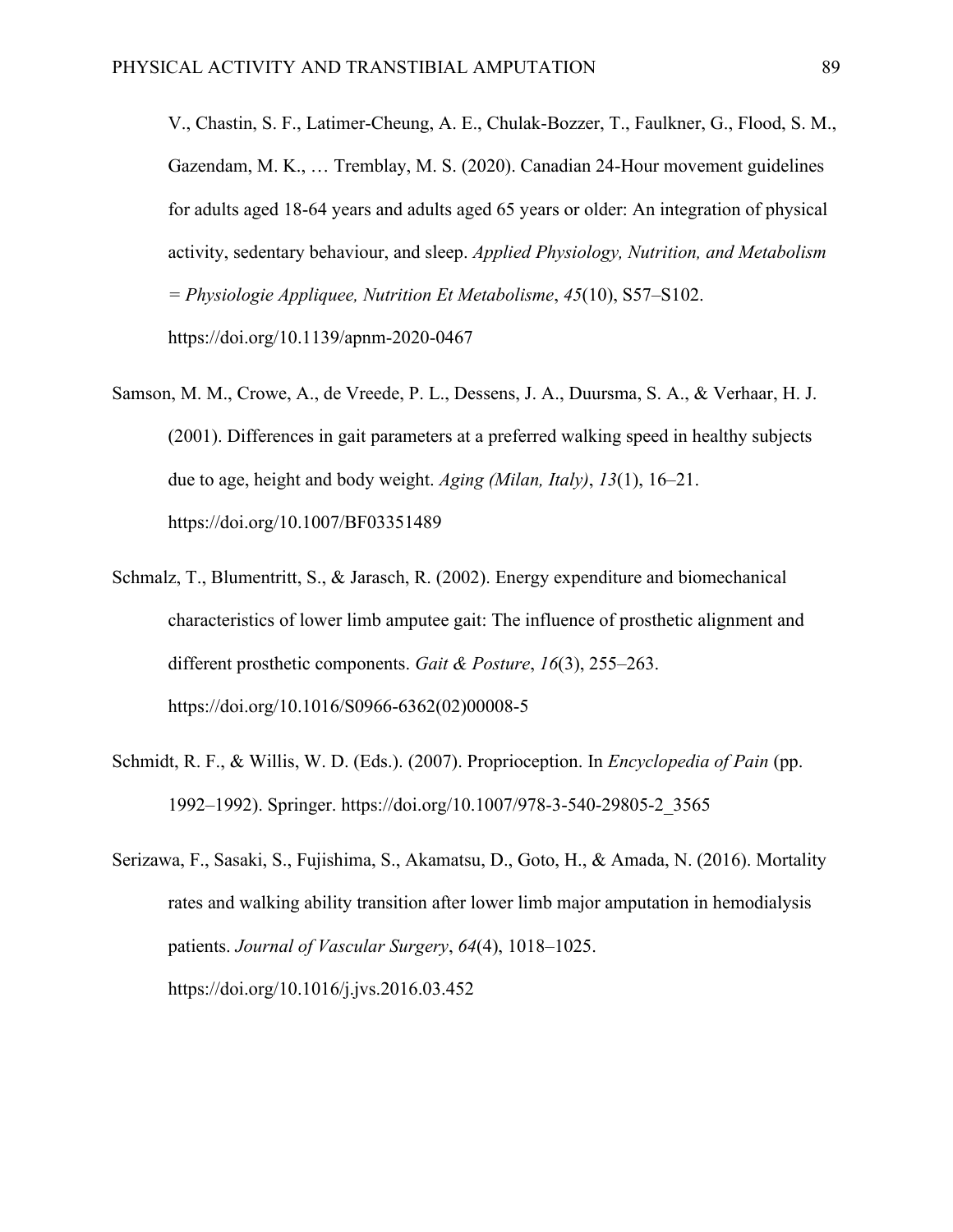- Seth, M., & Lamberg, E. (2017). Standing balance in people with trans-tibial amputation due to vascular causes: A literature review. *Prosthetics and Orthotics International*, *41*(4), 345– 355. https://doi.org/10.1177/0309364616683819
- Simoneau, G. G., Derr, J. A., Ulbrecht, J. S., Becker, M. B., & Cavanagh, P. R. (1996). Diabetic sensory neuropathy effect on ankle joint movement perception. *Archives of Physical Medicine and Rehabilitation*, *77*(5), 453–460. https://doi.org/10.1016/S0003- 9993(96)90033-7
- Stutts, L. A., Bills, S. E., Erwin, S. R., & Good, J. J. (2015). Coping and posttraumatic growth in women with limb amputations. *Psychology, Health & Medicine*, *20*(6), 742–752. https://doi.org/10.1080/13548506.2015.1009379
- Substance Abuse and Mental Health Services Administration. (2016). *Impact of the DSM-IV to DSM-5 hanges on the National Survey on Drug Use and Health*. Substance Abuse and Mental Health Services Administration (US). http://www.ncbi.nlm.nih.gov/books/NBK519697/
- Suchomel, T. J., Nimphius, S., Bellon, C. R., & Stone, M. H. (2018). The importance of muscular strength: Training considerations. *Sports Medicine*, *48*(4), 765–785. https://doi.org/10.1007/s40279-018-0862-z
- Thiruvoipati, T., Kielhorn, C. E., & Armstrong, E. J. (2015). Peripheral artery disease in patients with diabetes: Epidemiology, mechanisms, and outcomes. *World Journal of Diabetes*, *6*(7), 961–969. https://doi.org/10.4239/wjd.v6.i7.961
- Tiller, J. W. G. (2013). Depression and anxiety. *The Medical Journal of Australia*, *199*(S6), S28- 31. https://doi.org/10.5694/mja12.10628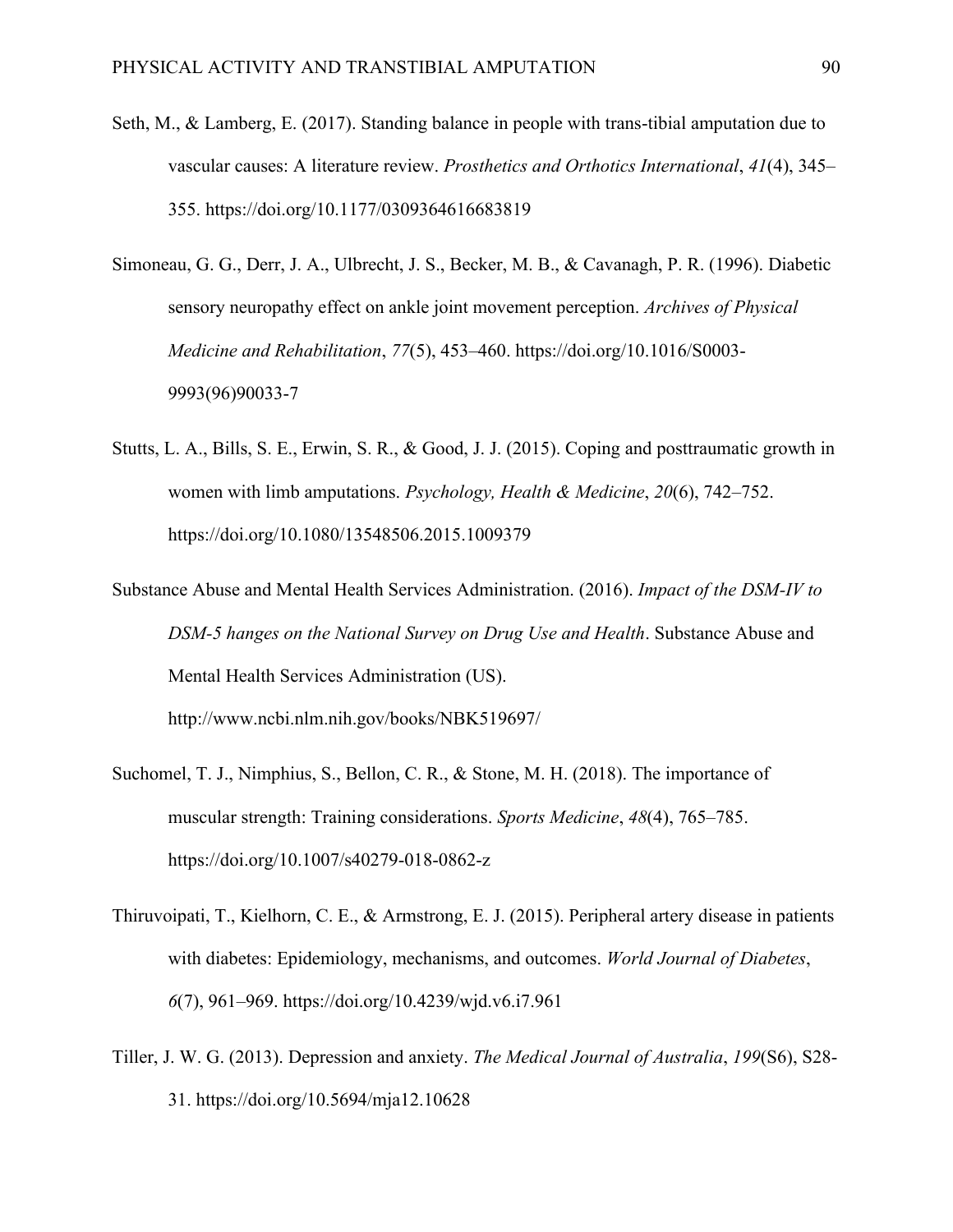- Tintle, L. S. M., Keeling, C. J. J., Shawen, L. S. B., Forsberg, L. J. A., & Potter, M. B. K. (2010). Traumatic and trauma-related amputations: Part I: General principles and lowerextremity amputations. *JBJS*, *92*(17), 2852–2868. https://doi.org/10.2106/JBJS.J.00257
- Van Dam, M., Kok, G., Munneke, M., Vogelaar, F., Vlieland, T. P. M., & Taminiau, A. (2001). Measuring physical activity in patients after surgery for a malignant tumour in the leg. The reliability and validity of a continuous ambulatory activity monitor. *The Journal of Bone and Joint Surgery. British Volume*, *83*, 1015–1019. https://doi.org/10.1302/0301- 620X.83B7.0831015
- Varma, P., Stineman, M. G., & Dillingham, T. R. (2014). Epidemiology of limb loss. *Physical Medicine and Rehabilitation Clinics of North America*, *25*(1), 1–8. https://doi.org/10.1016/j.pmr.2013.09.001
- Vlaeyen, J. W. S., Kole-Snijders, A. M. J., Boeren, R. G. B., & van Eek, H. (1995). Fear of movement/(re)injury in chronic low back pain and its relation to behavioral performance. *Pain*, *62*(3), 363–372. https://doi.org/10.1016/0304-3959(94)00279-N
- Volaklis, K. A., Halle, M., & Meisinger, C. (2015). Muscular strength as a strong predictor of mortality: A narrative review. *European Journal of Internal Medicine*, *26*(5), 303–310. https://doi.org/10.1016/j.ejim.2015.04.013
- Volaklis, K., Mamadjanov, T., Meisinger, C., & Linseisen, J. (2019). Association between muscular strength and depressive symptoms. *Wiener Klinische Wochenschrift*, *131*(11), 255–264. https://doi.org/10.1007/s00508-019-1491-8
- Vrieling, A. H., van Keeken, H. G., Schoppen, T., Hof, A. L., Otten, B., Halbertsma, J. P. K., & Postema, K. (2009). Gait adjustments in obstacle crossing, gait initiation and gait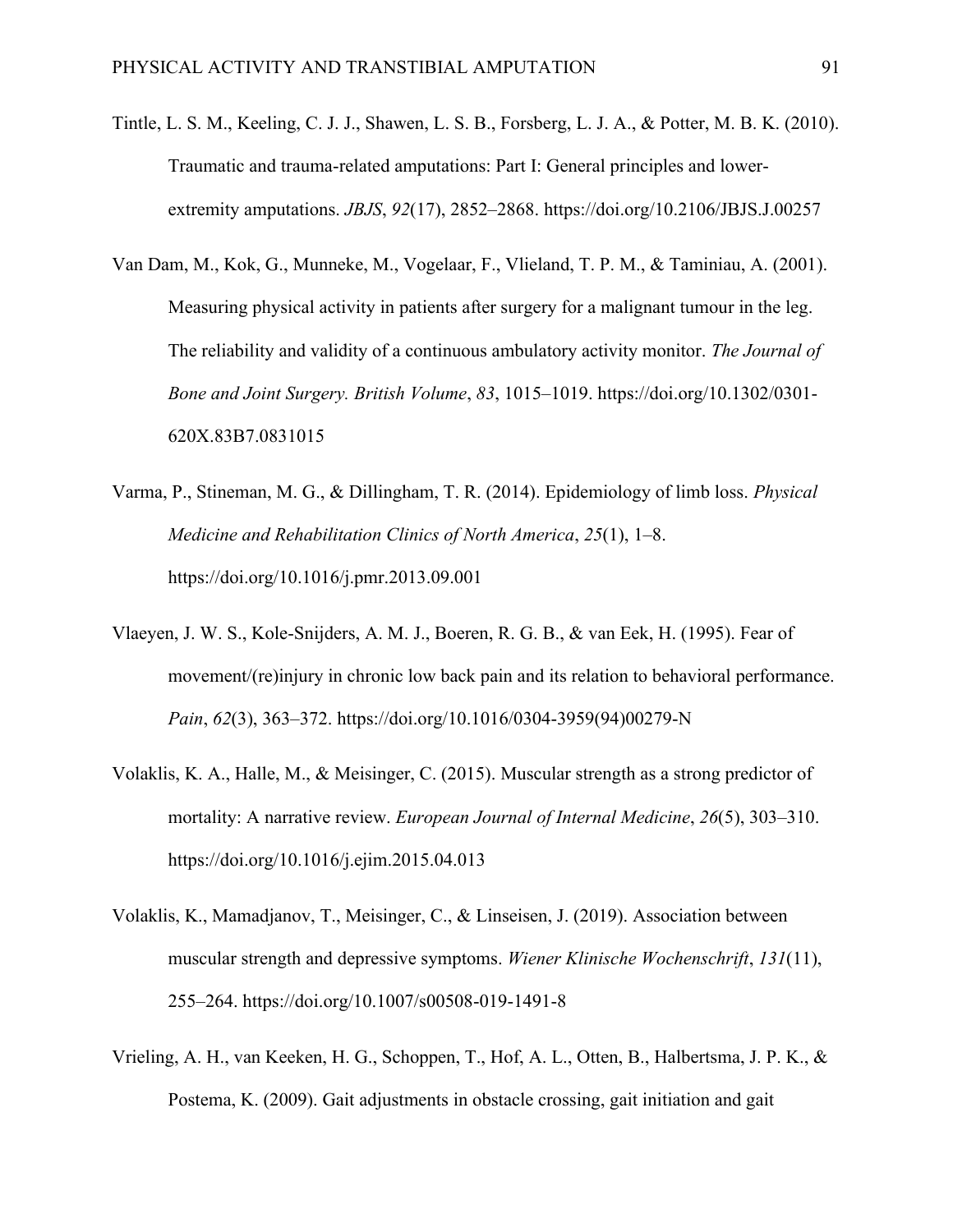termination after a recent lower limb amputation. *Clinical Rehabilitation*, *23*(7), 659– 671. https://doi.org/10.1177/0269215509102947

- Wadey, R., & Day, M. (2018). A longitudinal examination of leisure time physical activity following amputation in England. *Psychology of Sport and Exercise*, *37*, 251–261. https://doi.org/10.1016/j.psychsport.2017.11.005
- Ward, K. H., & Meyers, M. C. (1995). Exercise performance of lower-extremity amputees. *Sports Medicine*, *20*(4), 207–214. https://doi.org/10.2165/00007256-199520040-00001
- Watkins, P. J. (2003) ABC of diabetes: The diabetic foot. *British Medical Journal, 326*(7396), 977–979. doi:10.1136/bmj.326.7396.977
- Weber, D. (2016). Differences in physical aging measured by walking speed: Evidence from the English Longitudinal Study of Ageing. *BMC Geriatrics*, *16*. https://doi.org/10.1186/s12877-016-0201-x
- Wetterhahn, K., Hanson, C., & Levy, C. (2002). Effect of participation in physical Aativity on body image of amputees. *American Journal of Physical Medicine & Rehabilitation / Association of Academic Physiatrists*, *81*, 194–201. https://doi.org/10.1097/00002060- 200203000-00007
- Whayne, T. F. (2011). Atherosclerosis: Current status of prevention and treatment. *The International Journal of Angiology: Official Publication of the International College of Angiology, Inc*, *20*(4), 213–222. https://doi.org/10.1055/s-0031-1295520
- Wong, C. K., Chen, C. C., Blackwell, W. M., Rahal, R. T., & Benoy, S. A. (2015). Balance ability measured with the Berg balance scale: A determinant of fall history in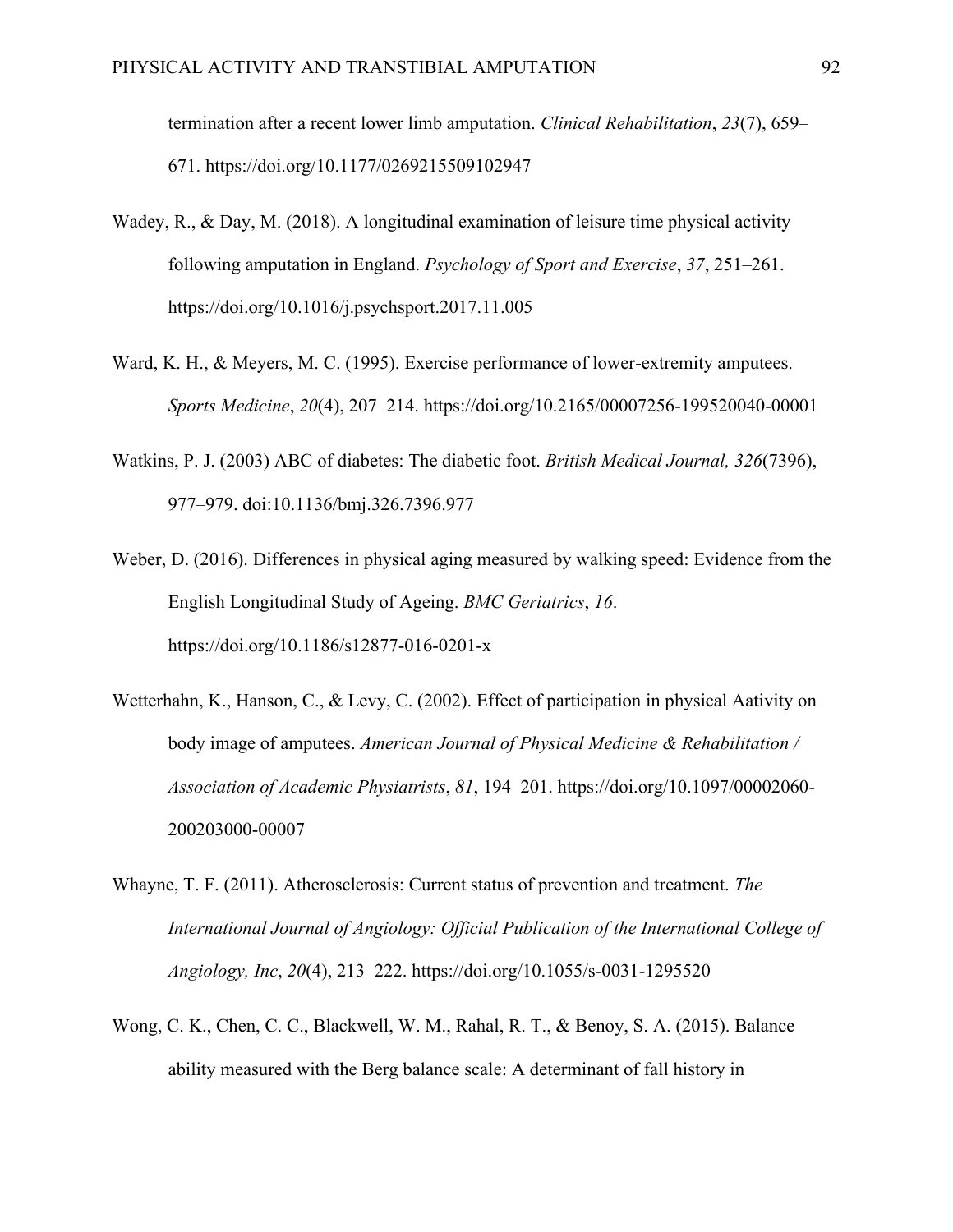community-dwelling adults with leg amputation. *Journal of Rehabilitation Medicine*,

*47*(1), 80–86. https://doi.org/10.2340/16501977-1882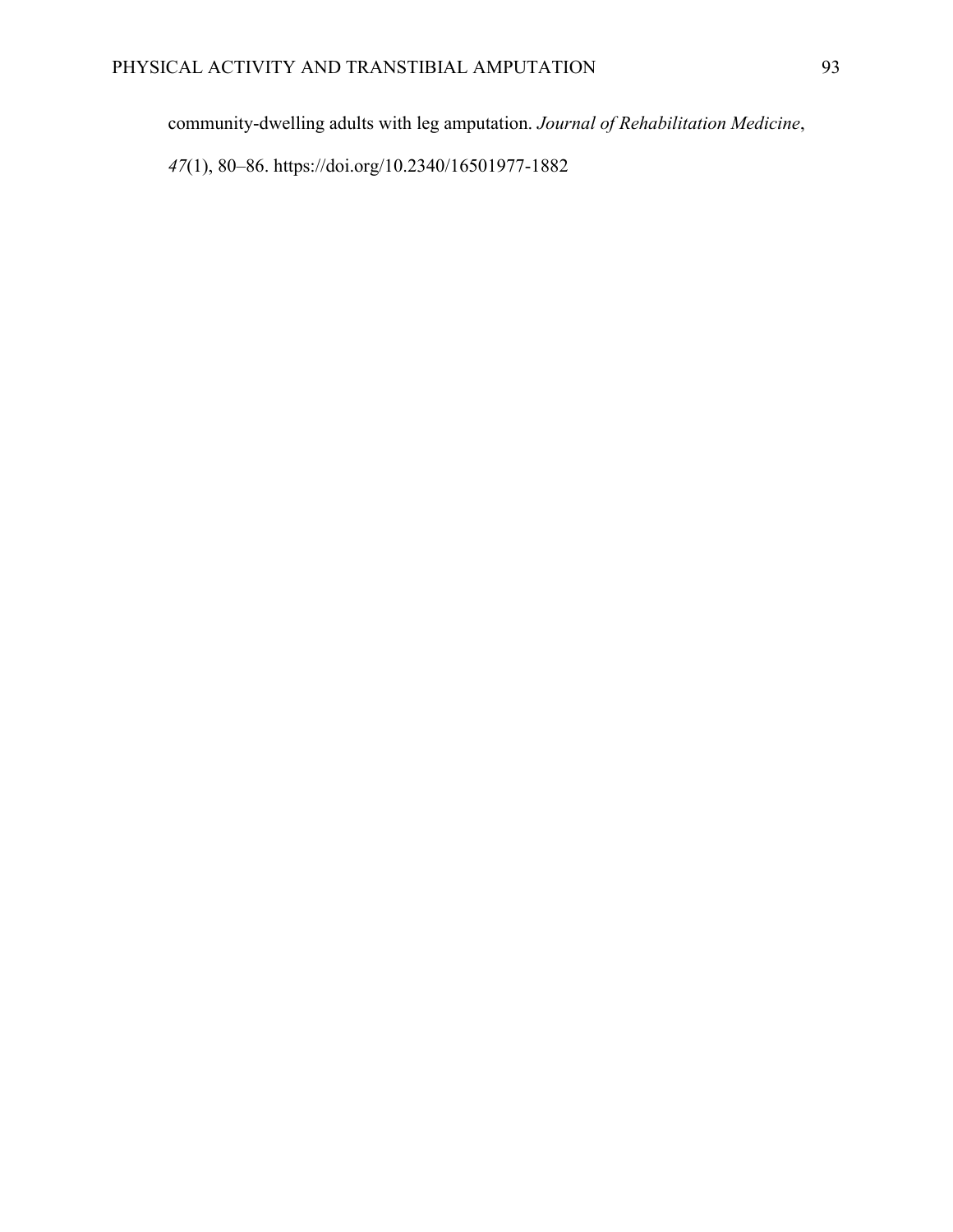### **Appendix A**

The Trinity Amputation and Prosthesis Experience Scales- R (TAPES)

This is a questionnaire designed to investigate different aspects of having a prosthesis. Please answer every item as honestly as you can. There are no right or wrong answers. Your responses will remain confidential.

### **Section 1- Part 1**

Below are written a series of statements concerning the wearing of a prosthesis. Please read through each statement carefully. Then select the box beside the most appropriate statement, which shows how strongly you agree or disagree with it.

I have adjusted to having a prosthesis

- Strongly Disagree
- Disagree
- Agree
- Strongly Agree
- Not Applicable

As time goes by, I accept my prosthesis more

- Strongly Disagree
- Disagree
- Agree
- Strongly Agree

I feel that I have dealt successfully with this trauma in my life

- Strongly Disagree
- Disagree
- Agree
- Strongly Agree
- Not Applicable

Although I have a prosthesis, my life is full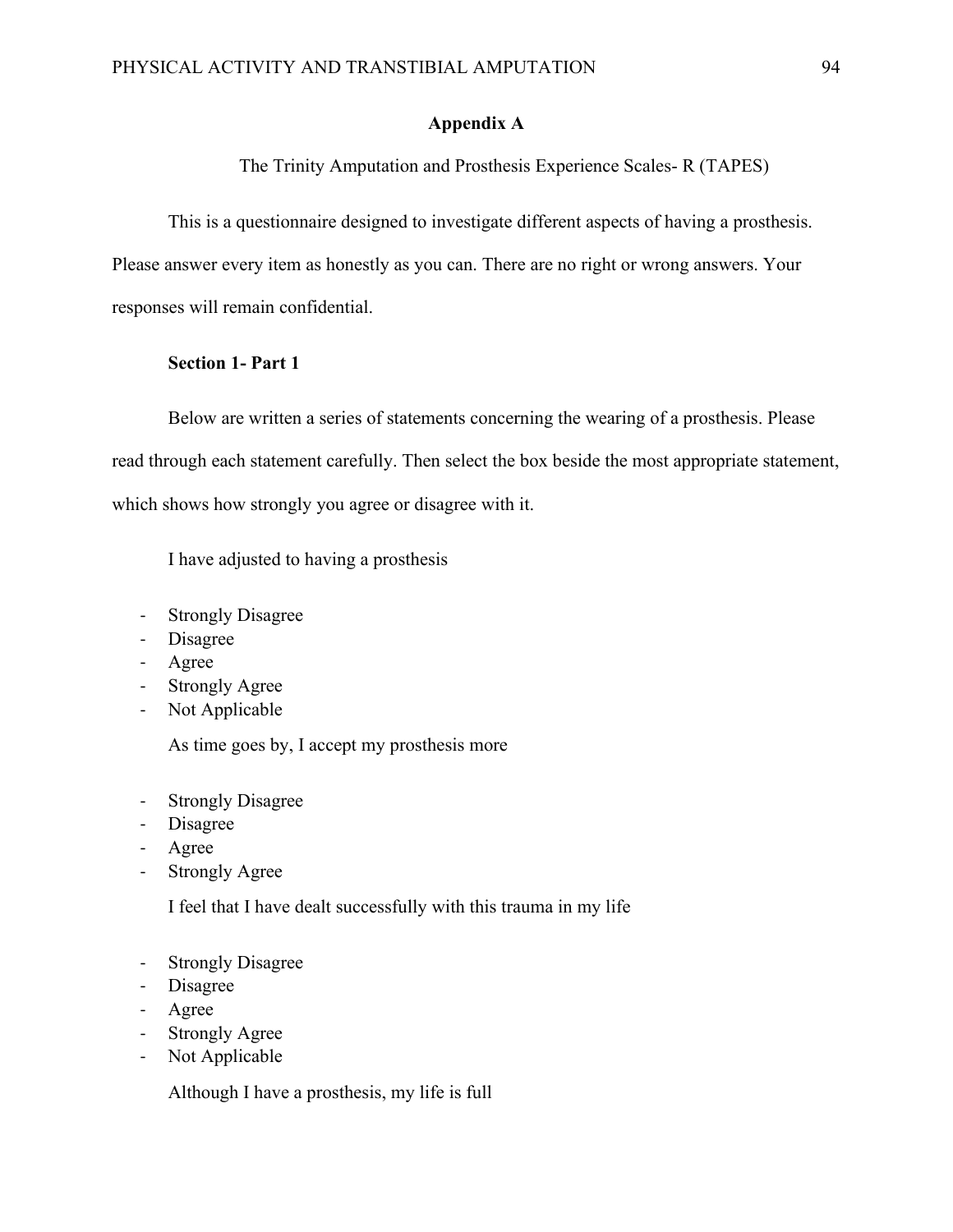- Strongly Disagree
- Disagree
- Agree
- Strongly Agree
- Not Applicable

I have gotten used to wearing a prosthesis

- Strongly Disagree
- Disagree
- Agree
- Strongly Agree
- Not Applicable

I don't care if somebody looks at my prosthesis

- Strongly Disagree
- Disagree
- Agree
- Strongly Agree
- Not Applicable

I find it easy to talk about my prosthesis

- Strongly Disagree
- Disagree
- Agree
- Strongly Agree
- Not Applicable

I don't mind people asking about my prosthesis

- Strongly Disagree
- Disagree
- Agree
- Strongly Agree
- Not Applicable

I find it easy to talk about my limb loss in conversation

- Strongly Disagree
- Disagree
- Agree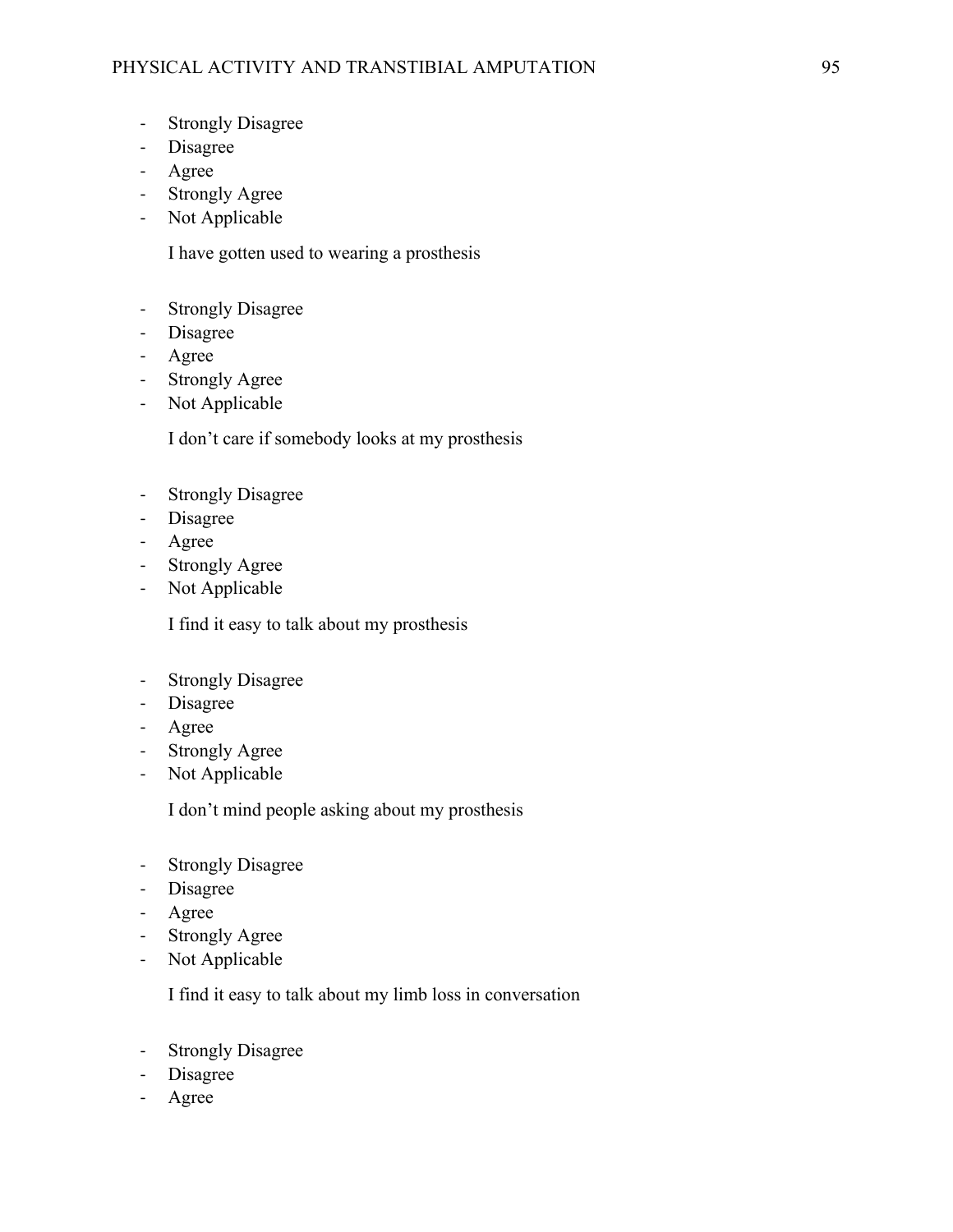- Strongly Agree
- Not Applicable

I don't care if somebody notices that I am limping

- Strongly Disagree
- Disagree
- Agree
- Strongly Agree
- Not Applicable

A prosthesis interferes with the ability to do my work

- Strongly Disagree
- Disagree
- Agree
- Strongly Agree
- Not Applicable

Having a prosthesis makes me more dependent on others than I would like to be

- Strongly Disagree
- Disagree
- Agree
- Strongly Agree
- Not Applicable

Having a prosthesis limits the kind of work that I can do

- Strongly Disagree
- Disagree
- Agree
- Strongly Agree
- Not Applicable

Being an amputee means that I can't do what I want to do

- Strongly Disagree
- Disagree
- Agree
- Strongly Agree
- Not Applicable

Having a prosthesis limits the amount of work that I can do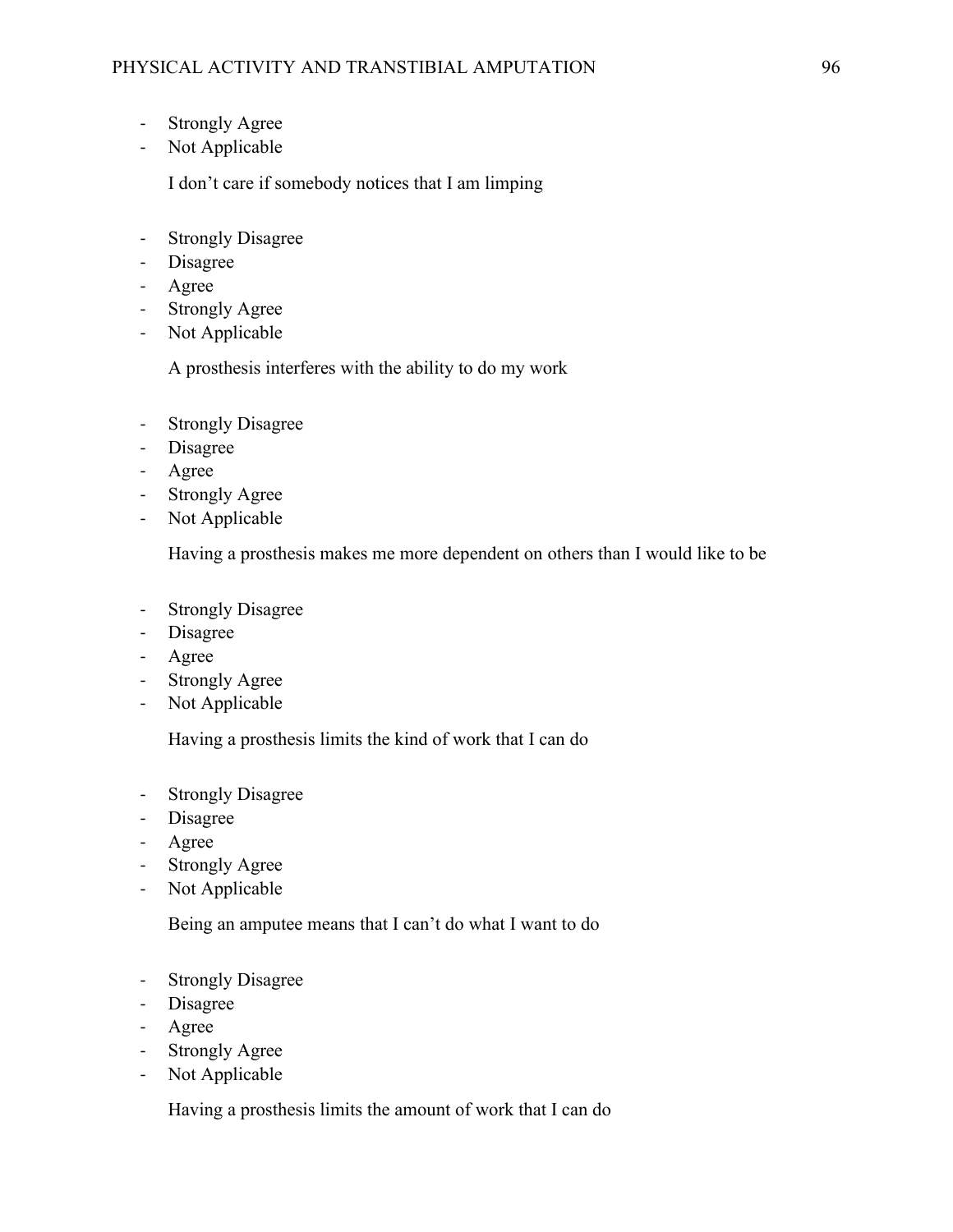- Strongly Disagree
- Disagree
- Agree
- Strongly Agree
- Not Applicable

### **Section 1- Part 2**

The following questions are about activities you might do during a typical day. Does having a prosthesis limit you in these activities? If so, how much? Please select the appropriate box.

The following questions are about activities you might do during a typical day.

Does having a prosthesis limit you in these activities? If so, how much? Please select the appropriate box.

Vigorous activities, such as running, lifting heavy objects, or participating in strenuous

sports

- Yes, limited a lot
- Limited a little
- No, not limited at all
	- Climbing several flights of stair
- Yes, limited a lot
- Limited a little
- No, not limited at all

Running for a bus

- Yes, limited a lot
- Limited a little
- No, not limited at all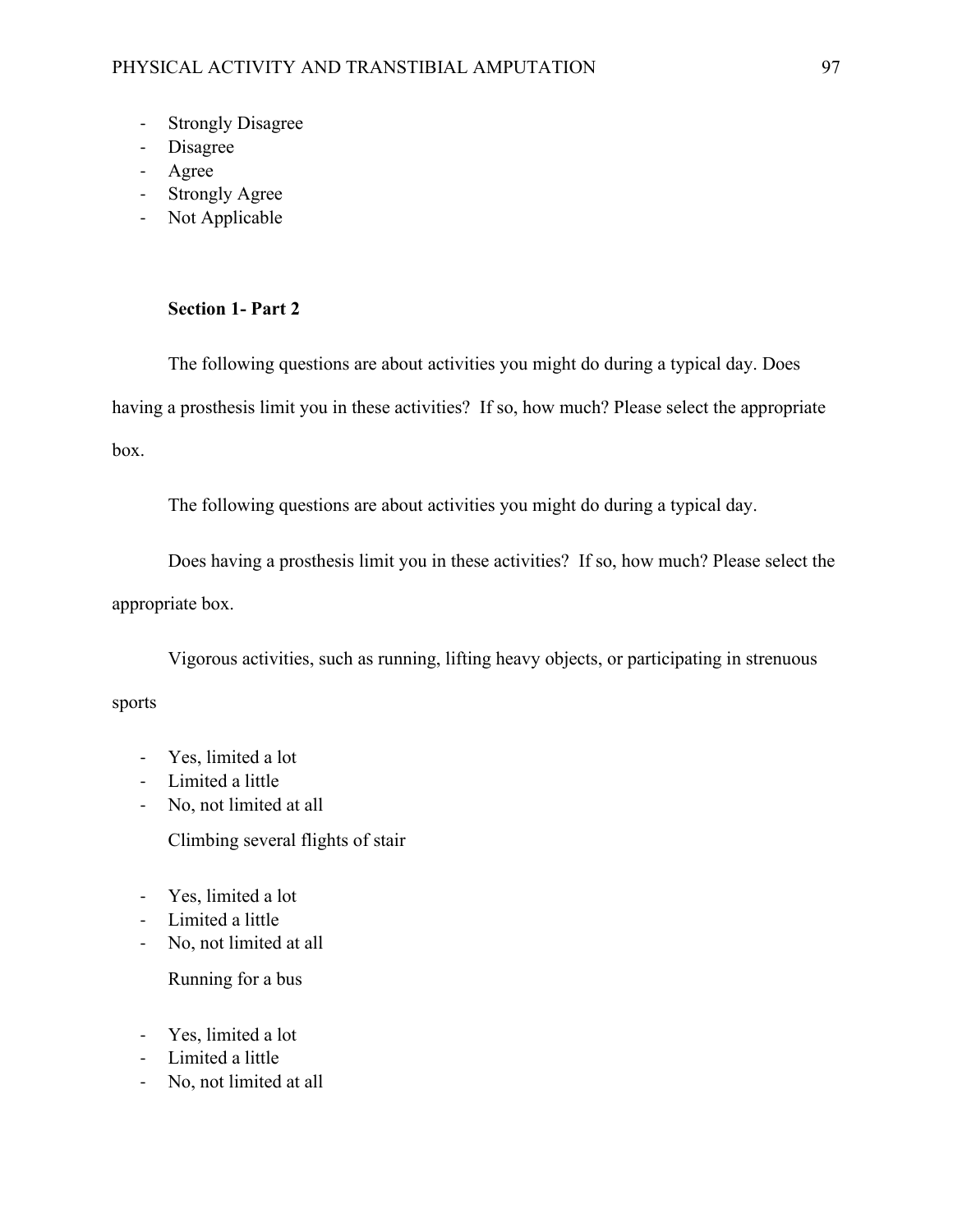Sports and recreation

- Yes, limited a lot
- Limited a little
- No, not limited at all

Climbing one flight of stairs

- Yes, limited a lot
- Limited a little
- No, not limited at all

Walking more than a mile

- Yes, limited a lot
- Limited a little
- No, not limited at all

Walking half a mile

- Yes, limited a lot
- Limited a little
- No, not limited at all

Walking 100 metres

- Yes, limited a lot
- Limited a little
- No, not limited at all

Working on hobbies

- Yes, limited a lot
- Limited a little
- No, not limited at all

Going to work

- Yes, limited a lot
- Limited a little
- No, not limited at all
- Not Applicable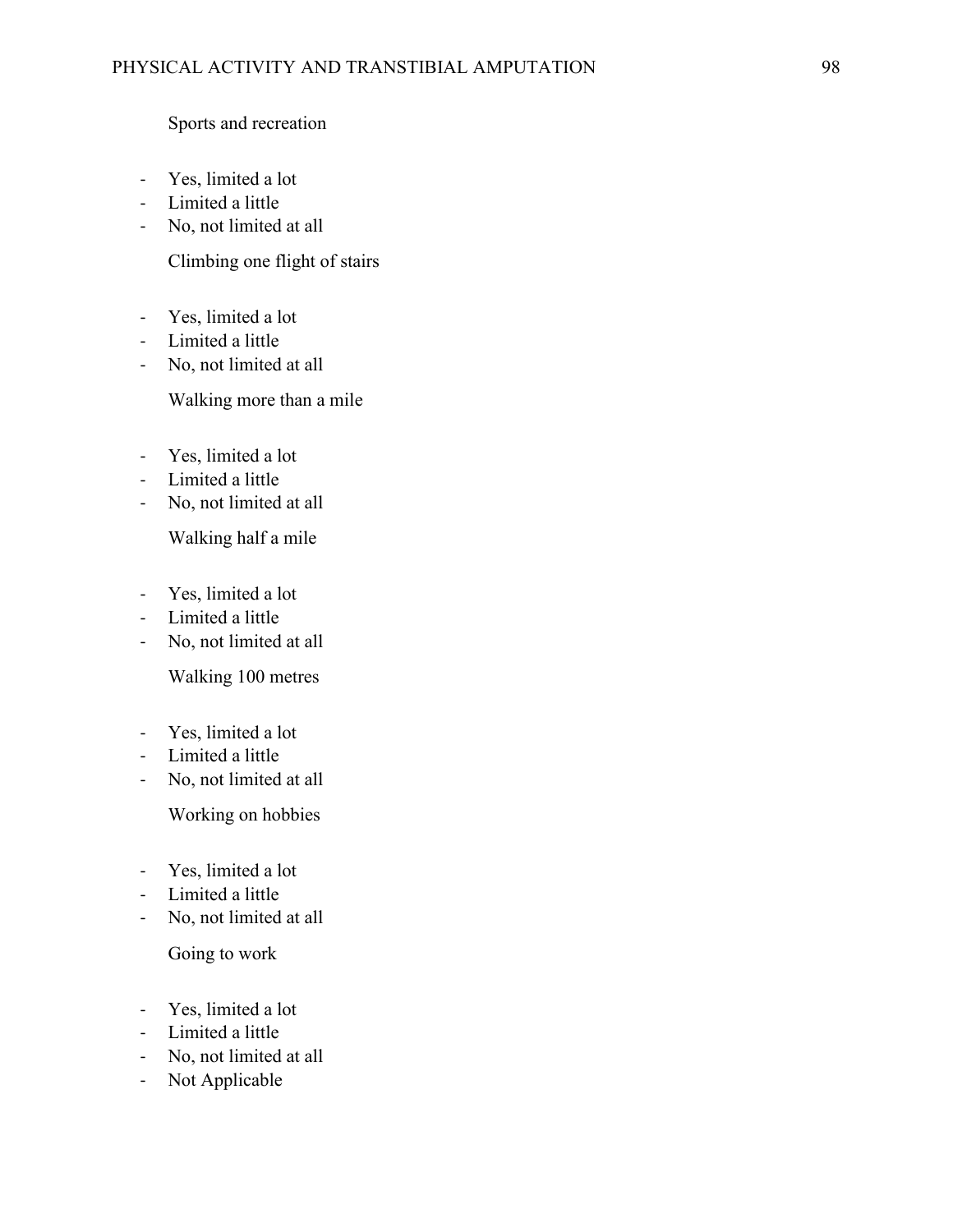## **Section 1- Part 3**

Please tick the box that represents the extent to which you are satisfied or dissatisfied with each of the different aspects of your prosthesis:

Color

- Not Satisfied
- Satisfied
- Very Satisfied

Shape

- Not Satisfied
- Satisfied
- Very Satisfied

Appearance

- Not Satisfied
- Satisfied
- Very Satisfied

Weight

- Not Satisfied
- Satisfied
- Very Satisfied

Usefulness

- Not Satisfied
- Satisfied
- Very Satisfied

Reliability

- Not Satisfied
- Satisfied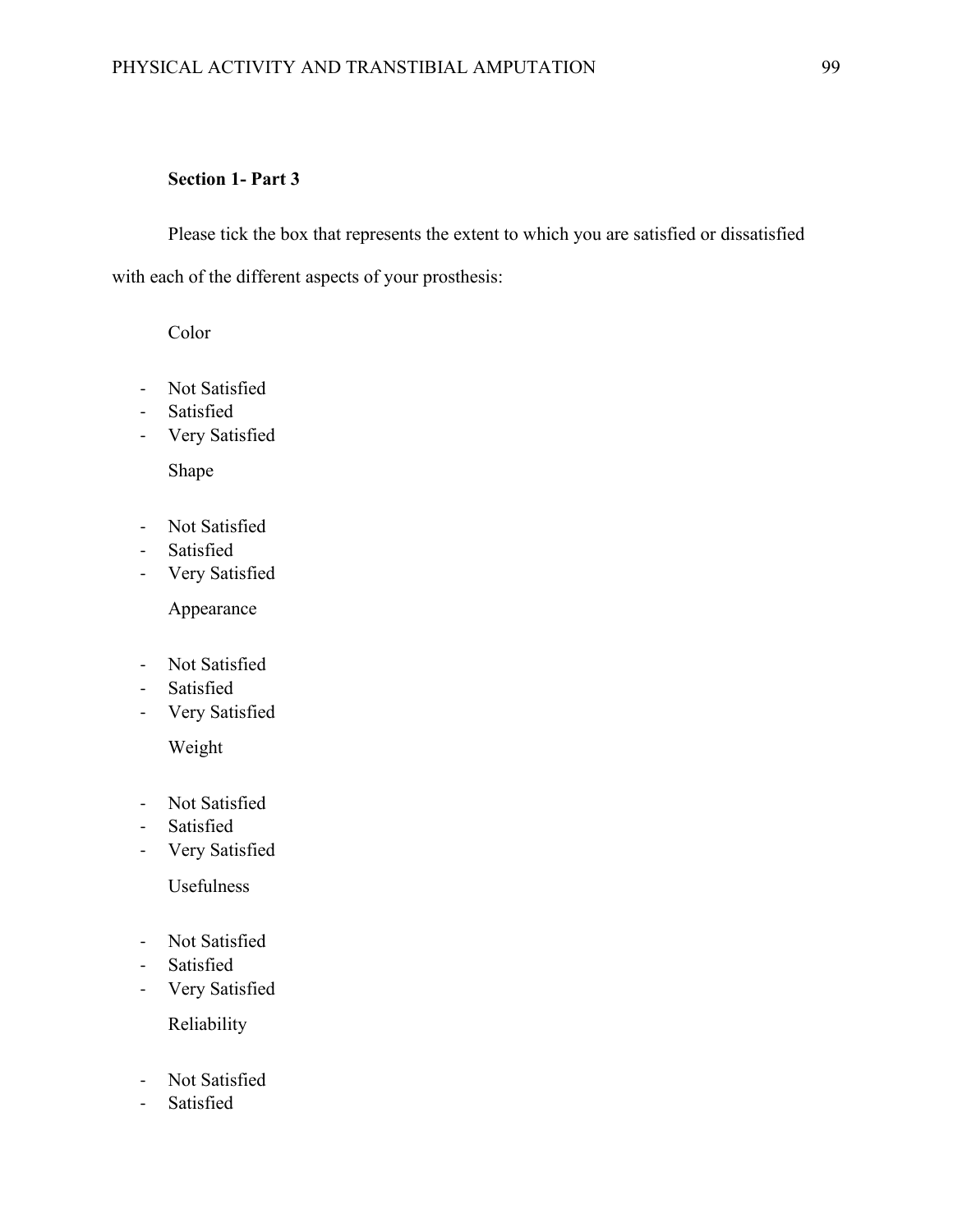- Very Satisfied

Fit

- Not Satisfied
- Satisfied
- Very Satisfied

Comfort

- Not Satisfied
- Satisfied
- Very Satisfied

Please select the number (0-10) that best describes how satisfied you are with your

prosthesis?

Not at all Satisfied 1 2 3 4 5 6 7 8 9 10 Very Satisfied

# **Section 2- Part 1**

For the following questions, please select the appropriate boxes

1) On average, how many hours a day do you wear your prosthesis?

2) In general, would you say your health is:

- Very Poor

- Poor

- Fair

- Good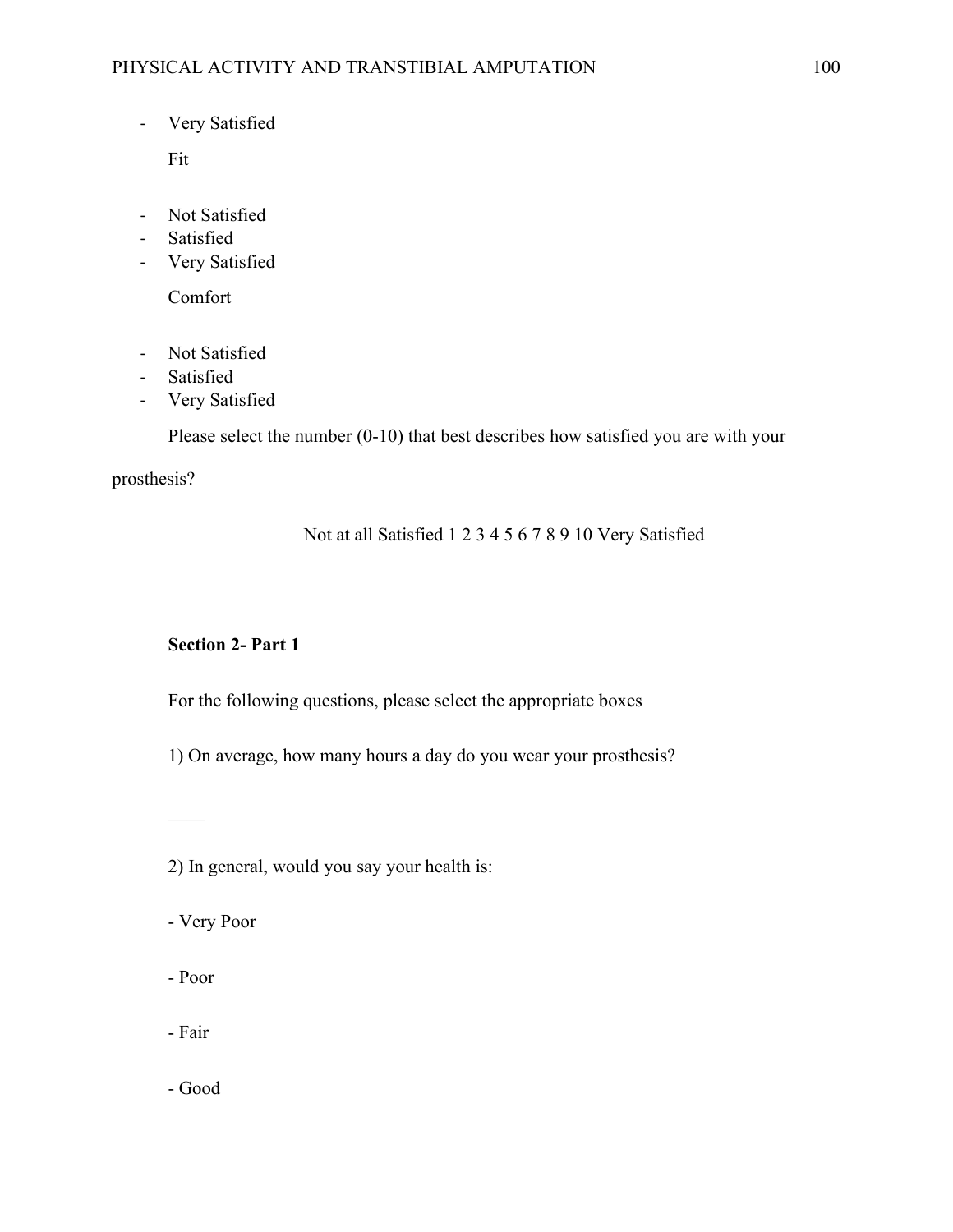- Very Good

3) In general, would you say your physical capabilities are:

- Very Poor

- Poor

- Fair

- Good

- Very Good

4 a) Do you experience residual limb (stump) pain (pain in the remaining part of your amputated limb)?

No (If no, skip to question 5)

Yes (If yes, answer part (b), (c), (d) and (e))

Question 4: Continued

b) During the last week, how many times have you experienced stump pain?

c) How long, on average, did each episode of pain last?

d) Please indicate, the average level of stump pain experienced during the last week on the scale below by ticking the appropriate box: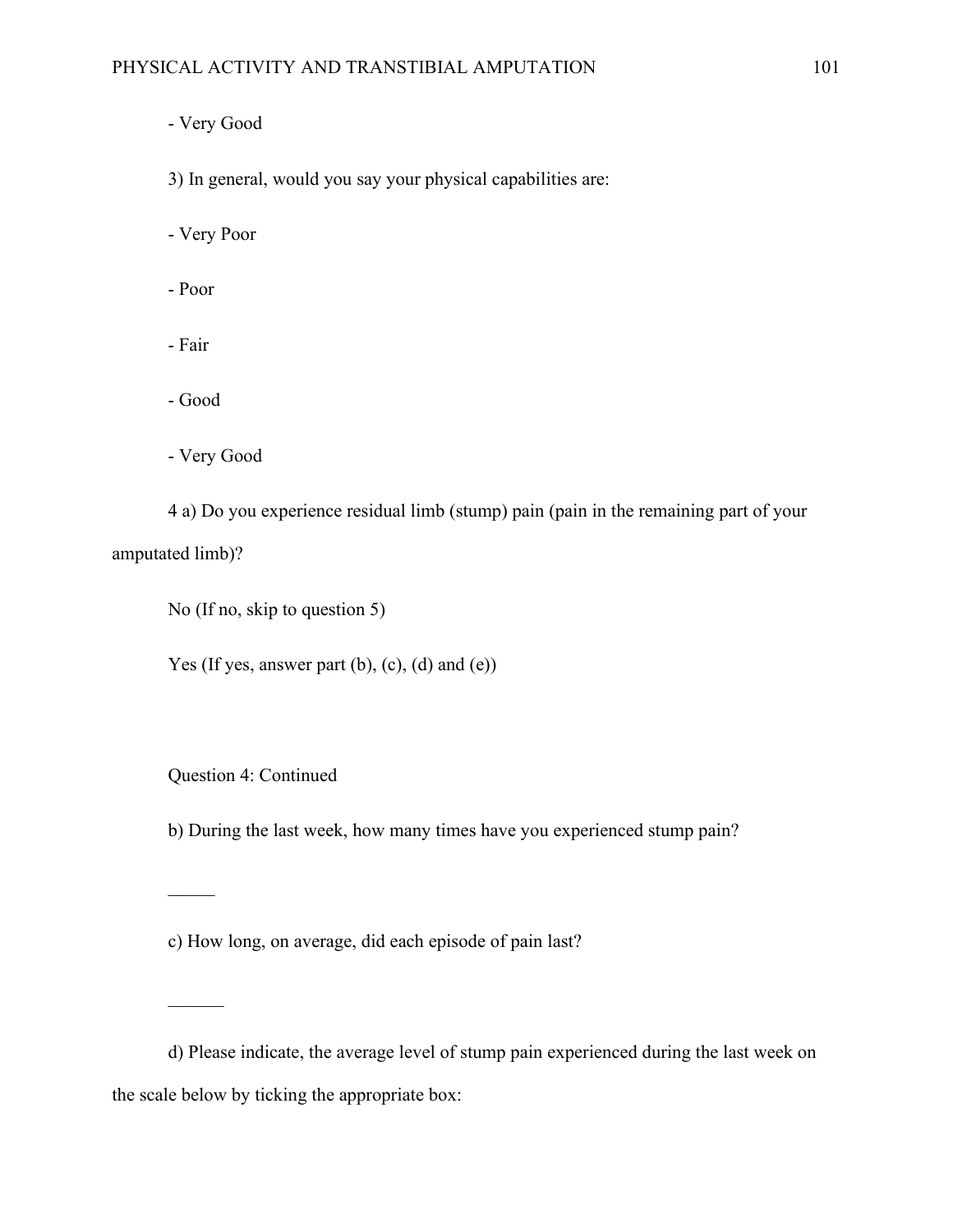## Mild 1 2 3 4 5 Excruciating

e) How much did stump pain interfere with your normal lifestyle (eg. work, social and family activities) during the last week?

Not at All 1 2 3 4 5 A Lot

5 a) Do you experience phantom limb pain (pain in the part of the limb which was amputated)?

No (If no, skip to question 6)

Yes (If yes, answer part  $(b)$ ,  $(c)$ ,  $(d)$  and  $(e)$ )

b) During the last week, how many times have you experienced phantom limb pain?

c) How long, on average, did each episode of pain last?

d) Please indicate, the average level of stump pain experienced during the last week on the scale below by ticking the appropriate box:

### Mild 1 2 3 4 5 Excruciating

e) How much did stump pain interfere with your normal lifestyle (eg. work, social and family activities) during the last week?

#### Not at All 1 2 3 4 5 A Lot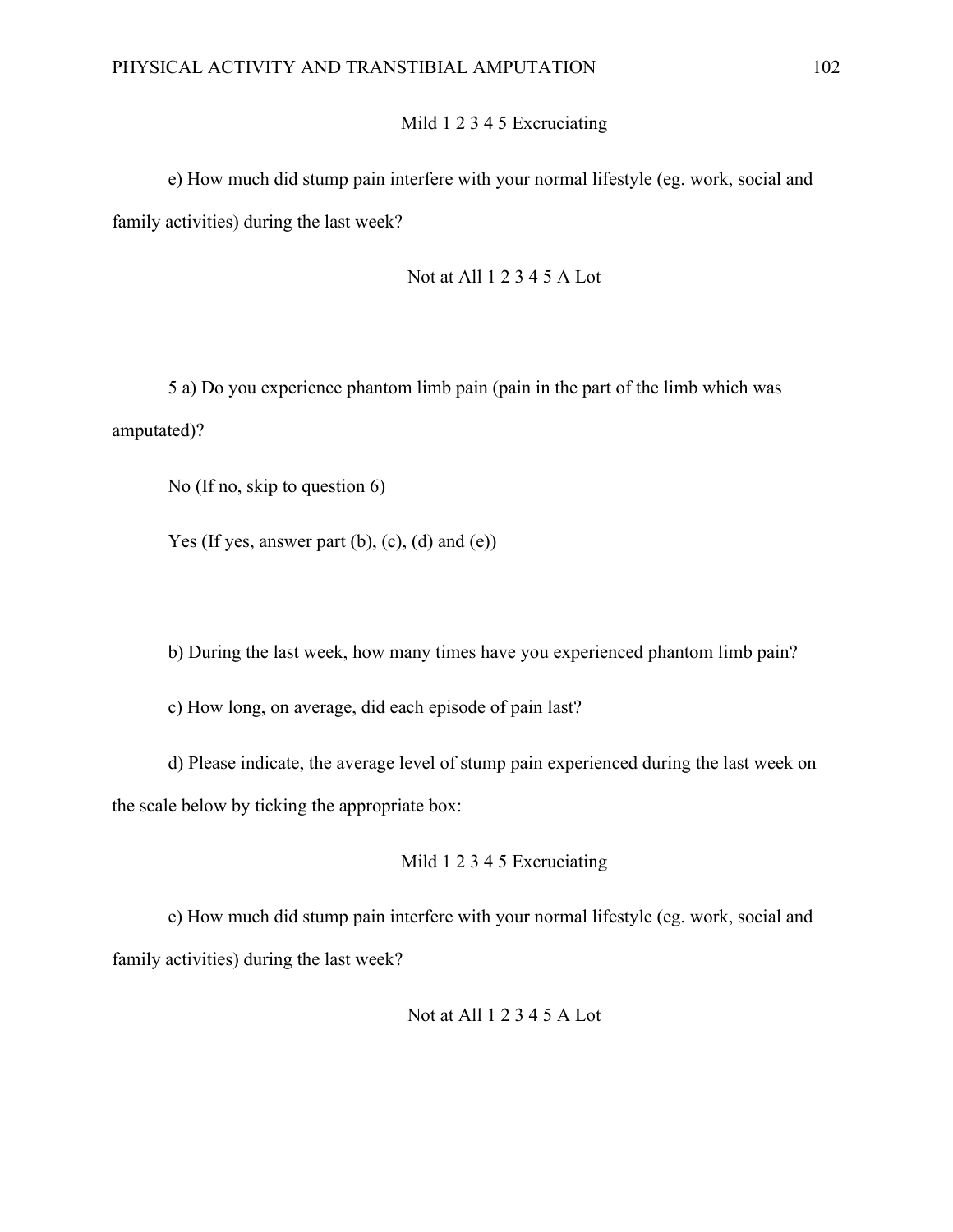6 a) Do you experience any other medical problems apart from stump pain or phantom limb pain?

No (skip the rest of question 6)

Yes (If yes, answer part  $(b)$ ,  $(c)$ ,  $(d)$  and  $(e)$ ,  $(f)$ , and  $(g)$ )

b) Please specify what problems you experience

c) During the last week, how many times have you suffered from these medical problems?

d) How long, on average, did each problem last?

e) Please indicate the level of pain experienced as a result of these problems during the last week on the scale below by ticking the appropriate box:

Mild 1 2 3 4 5 Excruciating

f) How much did these medical problems interfere with your normal lifestyle (eg. work, social and family activities) during the last week?

Not at All 1 2 3 4 5 A Lot

g) Do you experience any other pain that you have not previously mentioned? If yes, please specify

Did you complete this questionnaire on your own or with assistance?

- On your own
- With assistance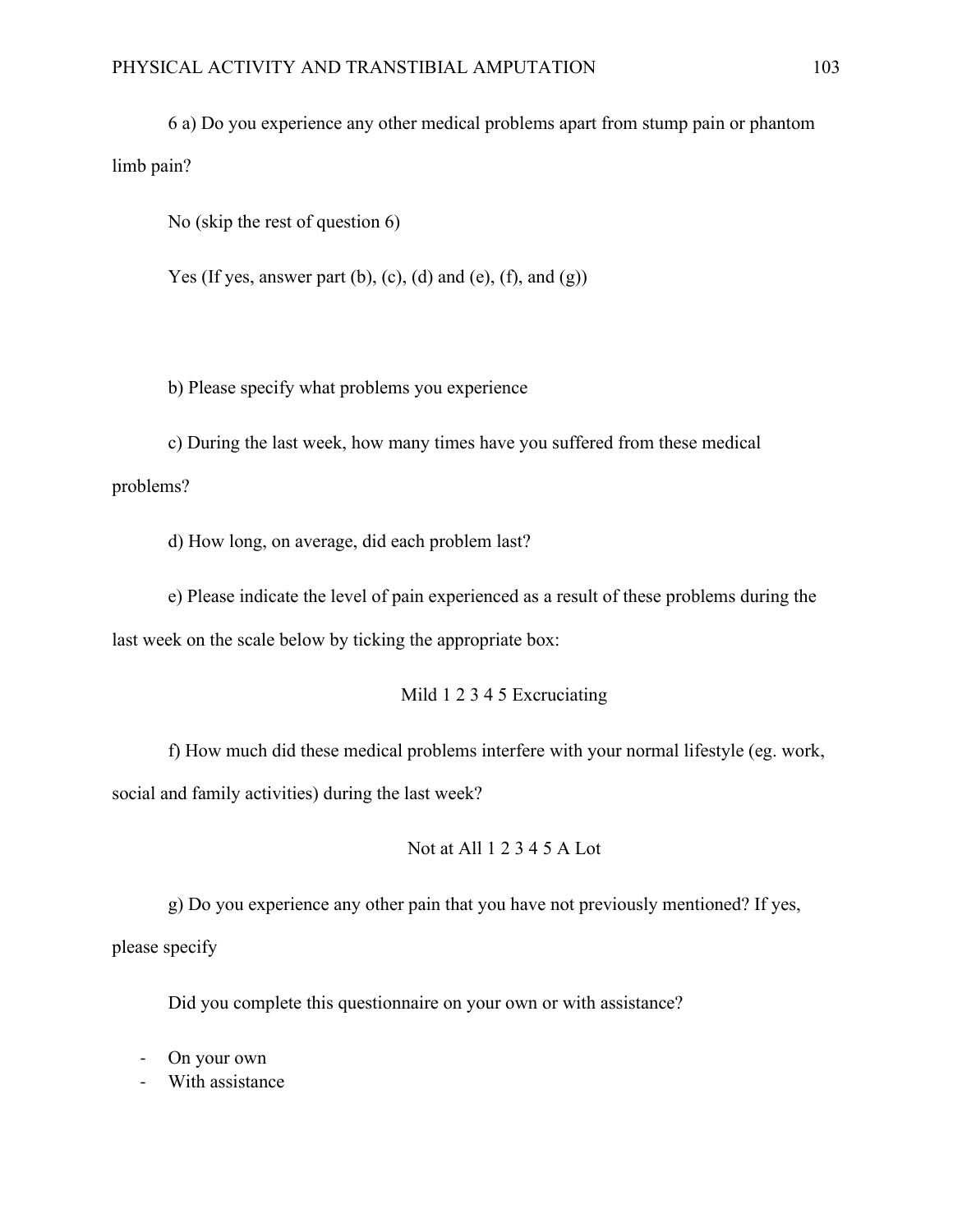#### **Appendix B**

The Activities-Specific Balance Confidence Questionnaire

For each of the following activities, please indicate your level of confidence in doing the activity without losing your balance or becoming unsteady from choosing one of the percentage points on the scale from 0% to 100%. If you do not currently do the activity in question, try and imagine how confident you would be if you had to do the activity. If you normally use a walking aid to do the activity or hold on to someone, rate your confidence as if you were using these supports.

How confident are you that you will not lose your balance or become unsteady when you:

Walk around the house?

Walk up or down the stairs?

Bend over and pick up a slipper from the floor at the front of a cupboard?

Reach for a small tin of food from a shelf at eye level?

Stand on your tip toes and reach for something above your head?

Stand on a chair and reach for something?

Sweep the floor?

Walk outside the house to a parked car?

Get into or out of a car?

Walk across a car park to the shops?

Walk up or down a ramp?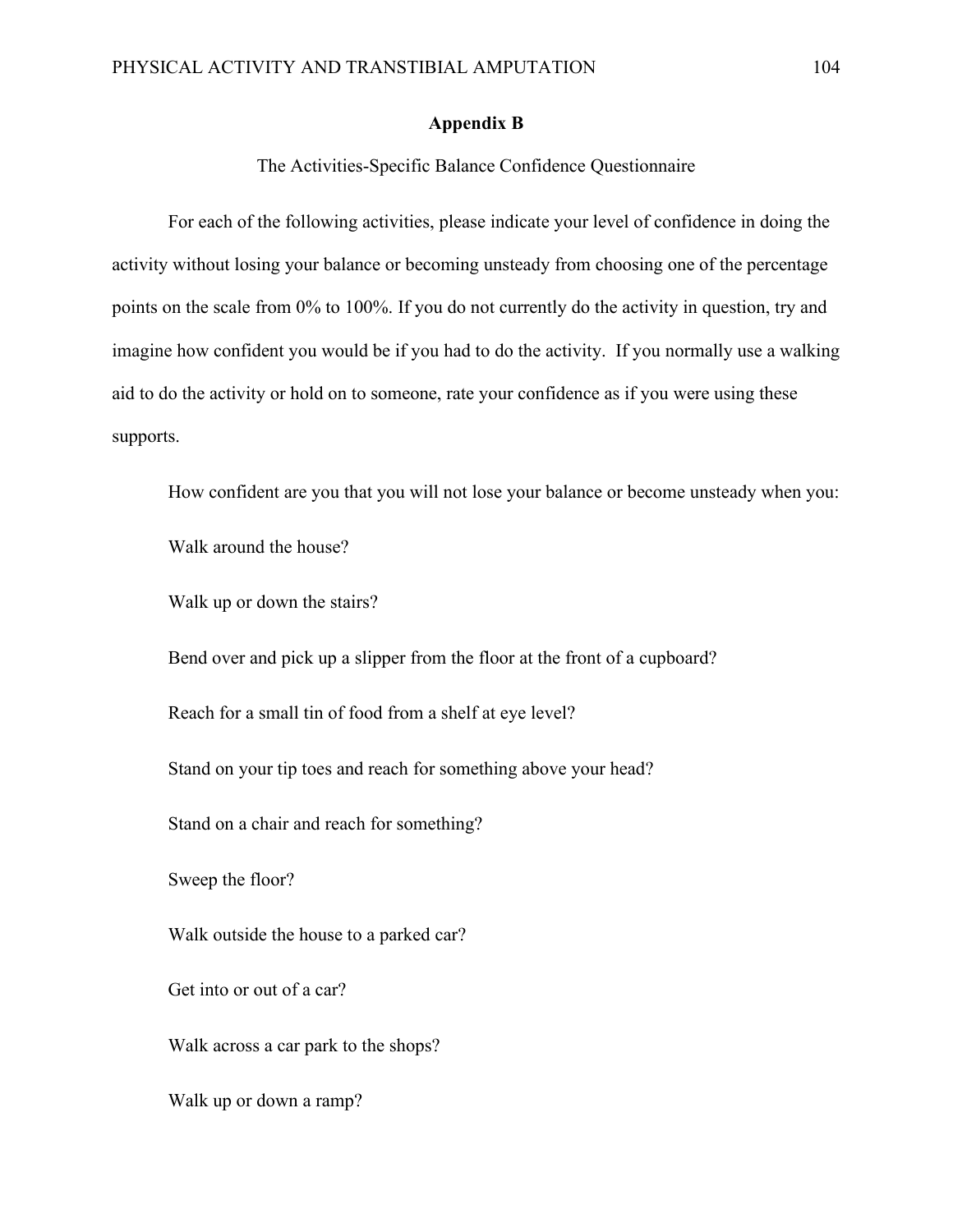Walk in a crowded shopping center where people walk past you quickly?

Are bumped into by people as you walk through the shopping center?

Step onto or off an escalator while holding onto the handrail?

Step onto or off an escalator while holding onto parcels such that you cannot hold onto the handrail?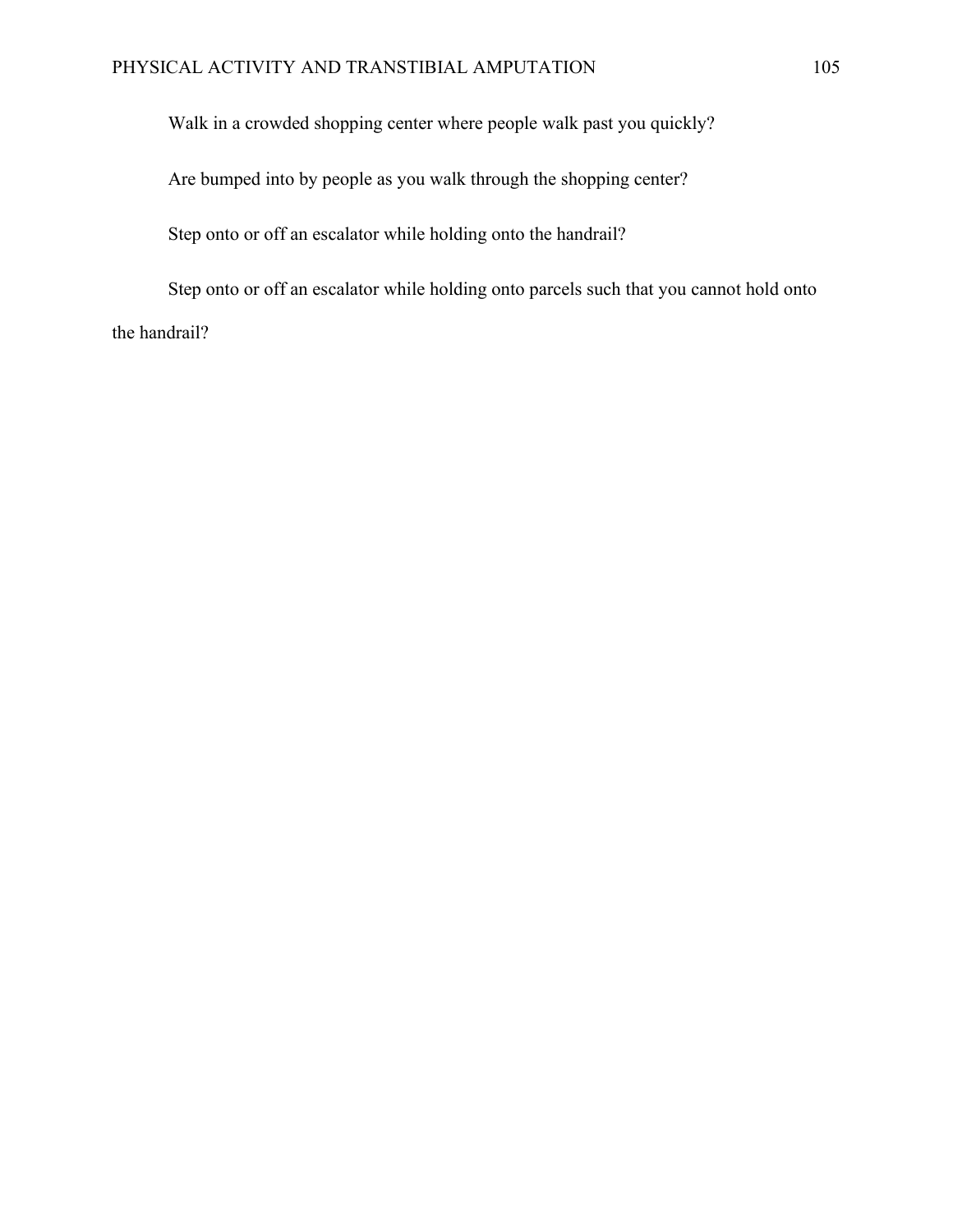# **Appendix C**

# The Baecke Questionnaire

## **The Baecke Questionnaire- Work Index**

For this questionnaire activities are scored from 1 to 5. A score of 5 always indicates the highest activity response and a score of always 1 indicates the least activity response. The section is designed to collect data about your physical activity habits during your work time.

What is your main occupation?

At work I sit:

|                             | Never 1 2 3 4 5 Always     |
|-----------------------------|----------------------------|
| At work I stand:            |                            |
|                             | Never 1 2 3 4 5 Always     |
| At work I walk:             |                            |
|                             | Never 1 2 3 4 5 Always     |
| At work I lift heavy loads: |                            |
|                             | Never 1 2 3 4 5 Always     |
| After working I am tired:   |                            |
|                             | Never 1 2 3 4 5 Very Often |
| At work I sweat:            |                            |
|                             | Never 1 2 3 4 5 Very Often |

In comparison to others my own age I think my work is physically:

Much lighter 1 2 3 4 5 Much heavier

# **Baecke Questionnaire- Leisure Index**

The section is designed to collect data about your physical activity habits during your leisure time.

During leisure time I watch television:

Never 1 2 3 4 5 Very Often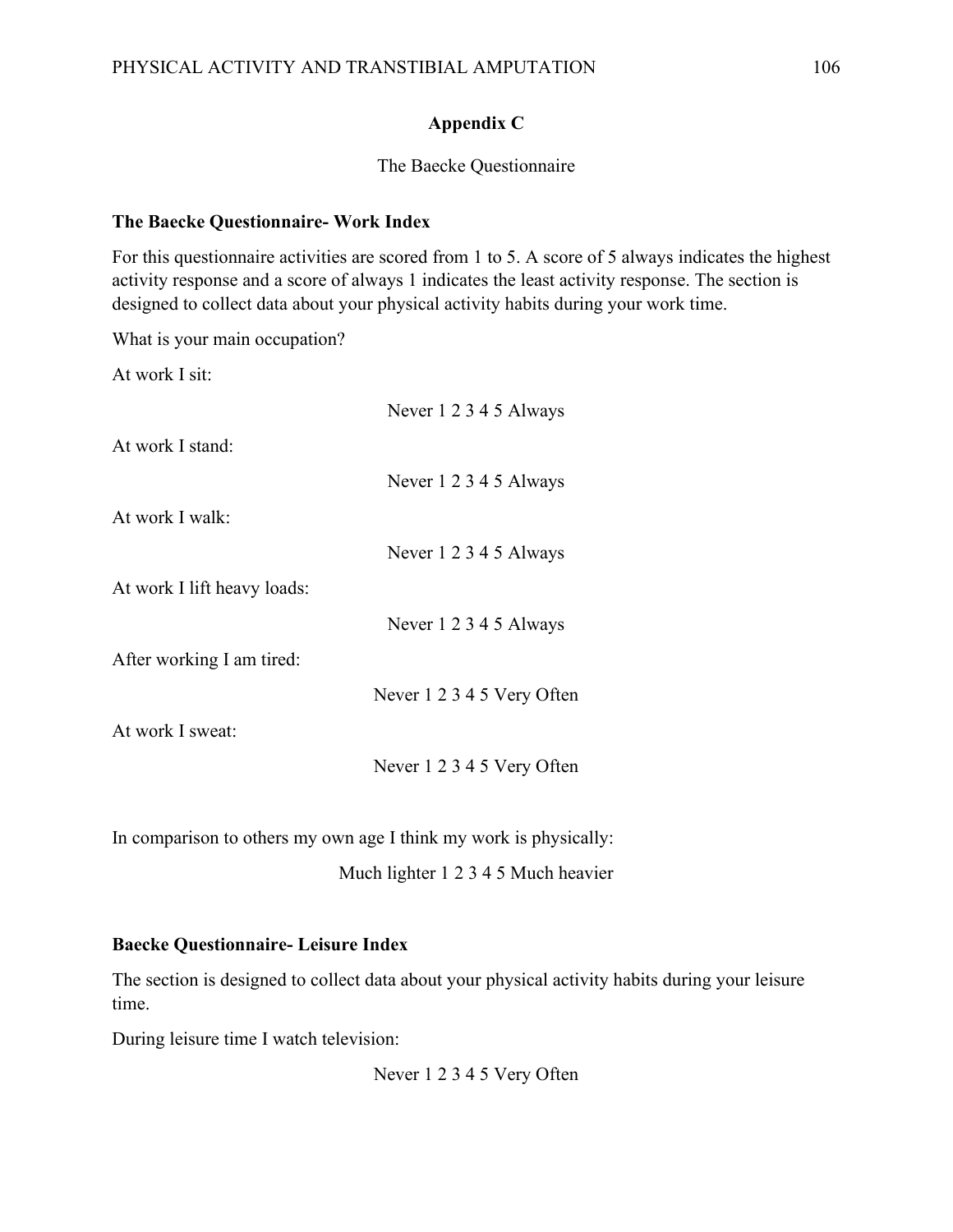During leisure time I walk:

Never 1 2 3 4 5 Very Often

During leisure time I cycle:

Never 1 2 3 4 5 Very Often

How many minutes do you walk and/or cycle per day to and from work, school, and shopping?

<5 minutes

5-15 minutes

15-30 minutes

30-45 minutes

>45 minutes

### **Baecke Questionnaire- Sport Index**

The section is designed to collect data about your physical activity habits while playing sports.

Do you play sports? \*

Yes

No

In comparison with others of my own age I think my physical activity during leisure time is:

Much less 1 2 3 4 5 Much more

During leisure time I sweat:

Never 1 2 3 4 5 Very Often

During leisure time I play sport:

Never 1 2 3 4 5 Very Often

### **Primary Sport**

This section of the study has been designed to collect data about your most frequently played sport.

What sport do you play most frequently?

How many hours do you play a week?

How many months do you play in a year?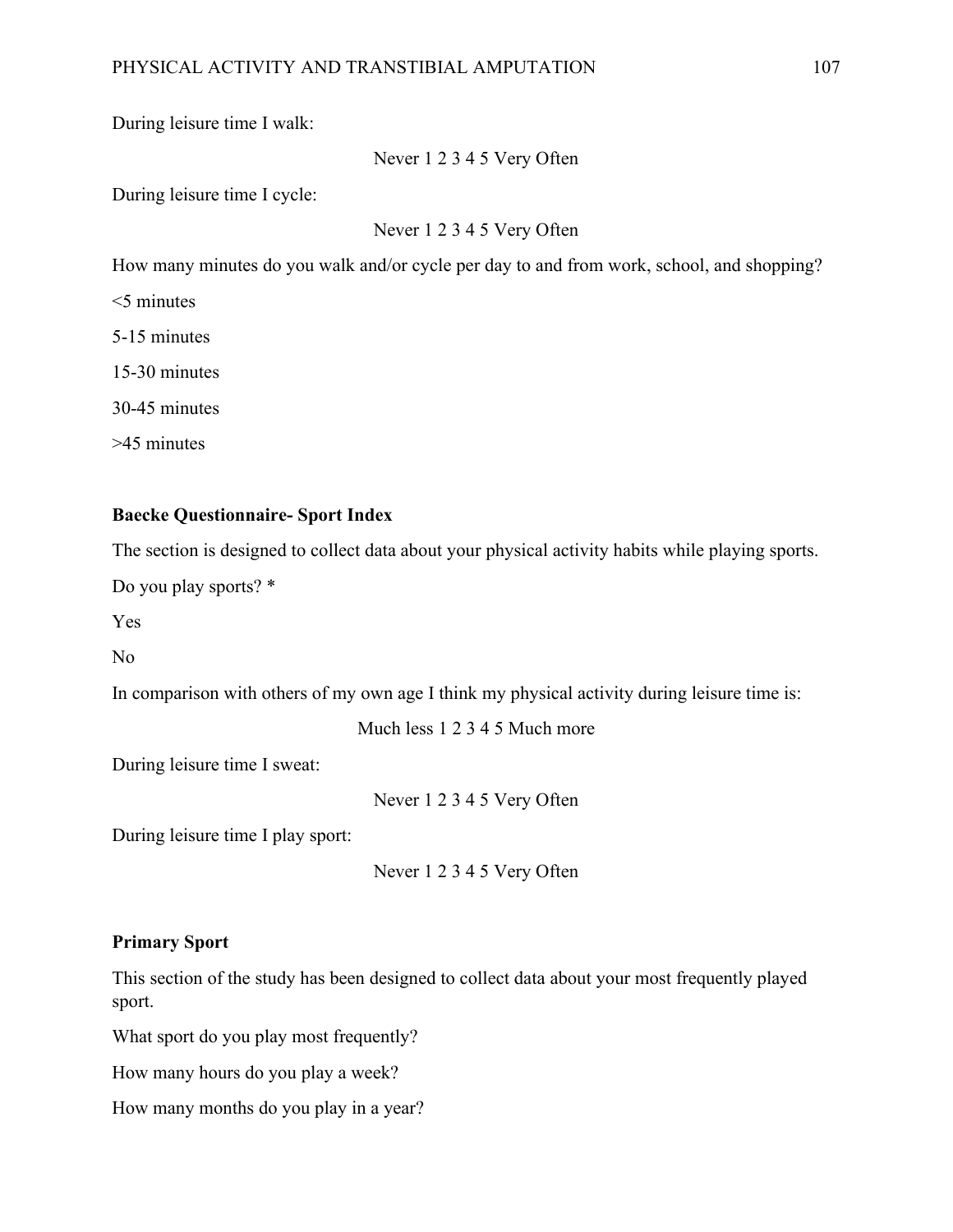Do you play a second sport? \*

- Yes

- No

### **Second Sport**

This section of the study has been designed to collect data about your second sport.

What sport do you play second most frequently?

How many hours do you play a week?

How many months do you play in a year?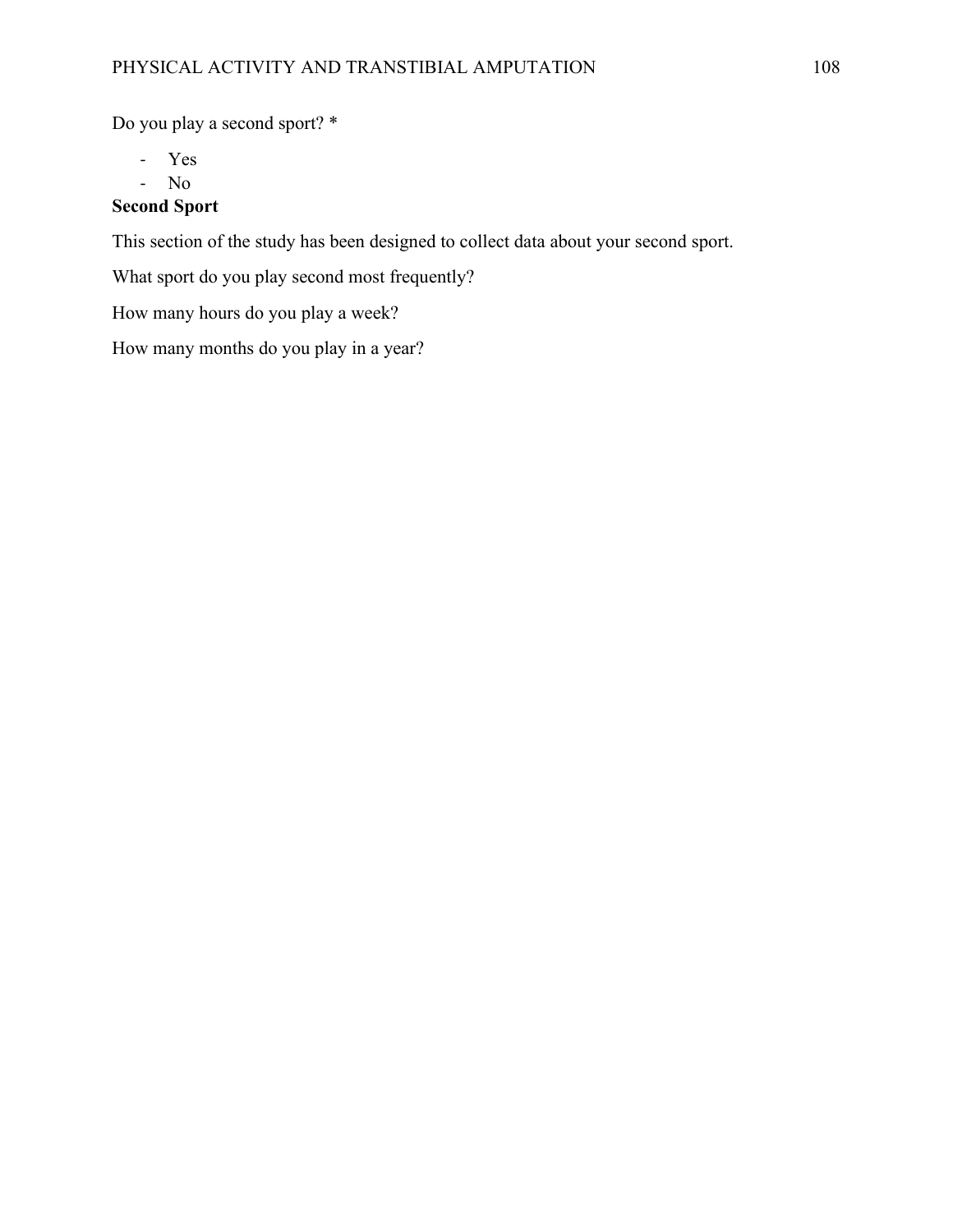#### **Appendix D**

The Tampa Scale for Kinesiophobia

I'm afraid that I might injury myself if I exercise:

Strongly disagree 1 2 3 4 Strongly agree

If I were to try to overcome it, my pain would increase:

Strongly disagree 1 2 3 4 Strongly agree

My body is telling me I have something dangerously wrong:

Strongly disagree 1 2 3 4 Strongly agree

My pain would probably be relieved if I were to exercise:

Strongly disagree 1 2 3 4 Strongly agree

People aren't taking my medical condition seriously enough:

Strongly disagree 1 2 3 4 Strongly agree

My accident has put my body at risk for the rest of my life:

Strongly disagree 1 2 3 4 Strongly agree

Pain always means I have injured my body:

Strongly disagree 1 2 3 4 Strongly agree

Just because something aggravates my pain does not mean it is dangerous:

Strongly disagree 1 2 3 4 Strongly agree

I am afraid that I might injure myself accidentally:

Strongly disagree 1 2 3 4 Strongly agree

Simply being careful that I do not make any unnecessary movements is the safest thing I can do to prevent my pain from worsening:

Strongly disagree 1 2 3 4 Strongly agree

I wouldn't have this much pain if there weren't something potentially dangerous going on in my body:

Strongly disagree 1 2 3 4 Strongly agree

Although my condition is painful, I would be better off if I were physically active:

Strongly disagree 1 2 3 4 Strongly agree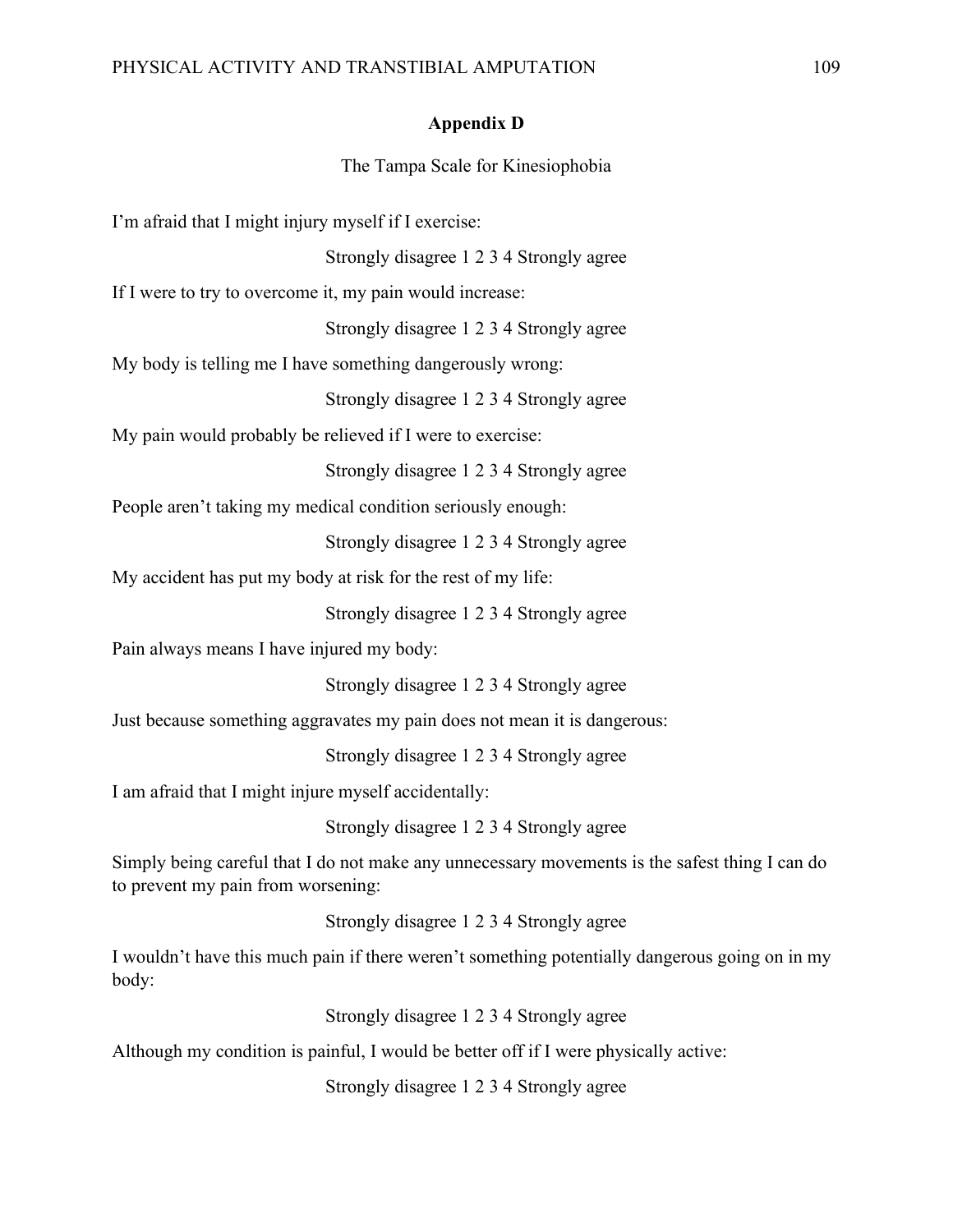Pain lets me know when to stop exercising so that I don't injure myself:

## Strongly disagree 1 2 3 4 Strongly agree

It's really not safe for a person with a condition like mine to be physically active:

Strongly disagree 1 2 3 4 Strongly agree

I can't do all the things normal people do because it's too easy for me to get injured:

Strongly disagree 1 2 3 4 Strongly agree

Even though something is causing me a lot of pain, I don't think it's actually dangerous:

Strongly disagree 1 2 3 4 Strongly agree

No one should have to exercise when he/she is in pain:

Strongly disagree 1 2 3 4 Strongly agree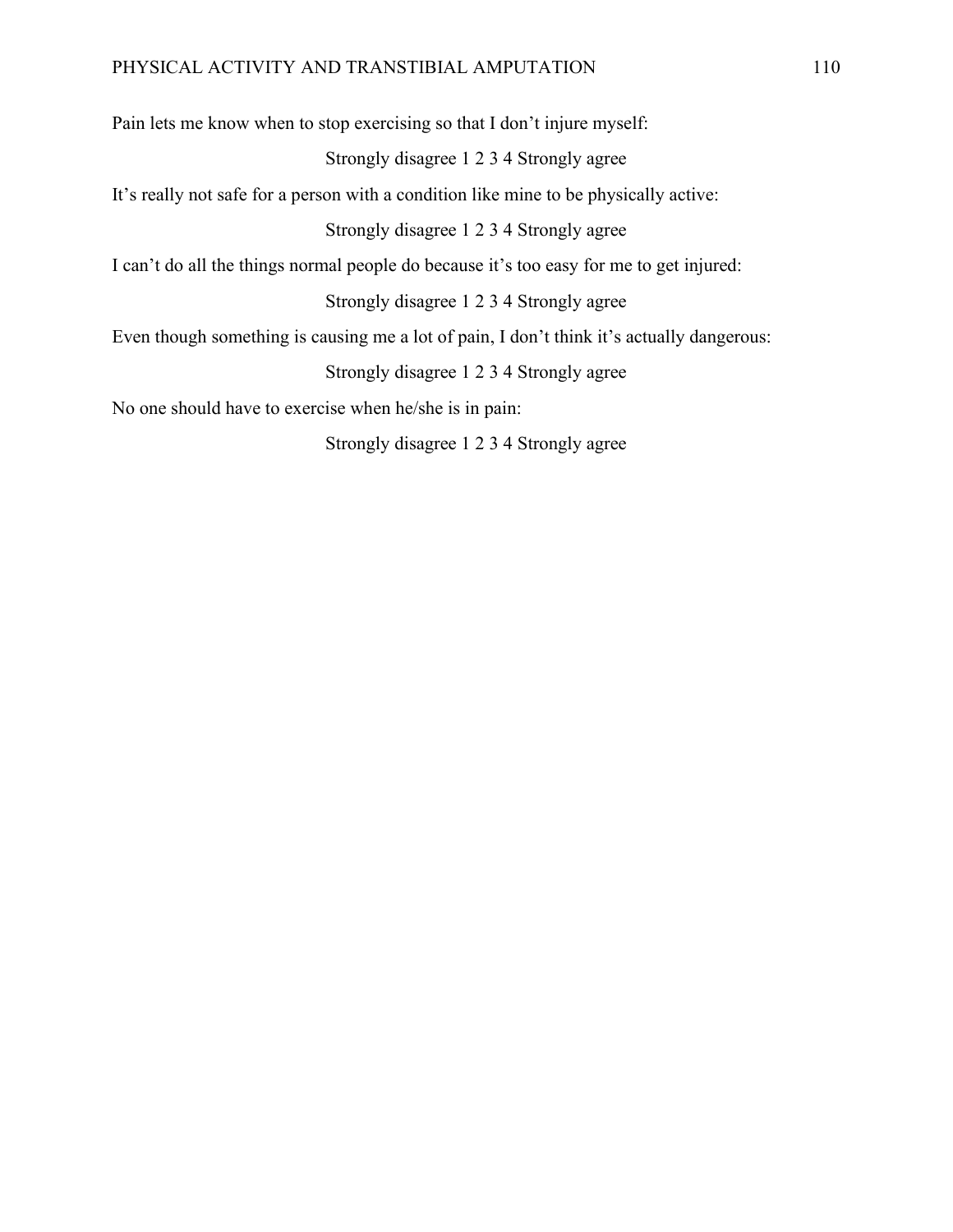# **Appendix E**

# All correlations between outcome variables performed

| Table 6.<br>Pearson Product correlation results for intercorrelations between outcome measures. |        |         |        |         |                     |        |         |         |         |        |
|-------------------------------------------------------------------------------------------------|--------|---------|--------|---------|---------------------|--------|---------|---------|---------|--------|
| Measure                                                                                         |        | $2**$   | 3      | $4**$   | $5**$               | 6      | $7**$   | $8**$   | $9**$   | $10**$ |
| 1. ABC Score                                                                                    | 1.00   |         |        |         |                     |        |         |         |         |        |
|                                                                                                 | --     |         |        |         |                     |        |         |         |         |        |
| <b>TAPES Scores</b>                                                                             |        |         |        |         |                     |        |         |         |         |        |
| 2. General Adjustment**                                                                         | .16    | 1.00    |        |         |                     |        |         |         |         |        |
|                                                                                                 | .489   | --      |        |         |                     |        |         |         |         |        |
| 3. Social Adjustment                                                                            | .17    | .06     | 1.00   |         |                     |        |         |         |         |        |
|                                                                                                 | .483   | .804    | --     |         |                     |        |         |         |         |        |
| 4. Adjustment to Limitation**                                                                   | .13    | $.69*$  | .41    | 1.00    |                     |        |         |         |         |        |
|                                                                                                 | .568   | .000    | .073   |         |                     |        |         |         |         |        |
| 5. Activity Restriction **                                                                      | $-.29$ | $-.65*$ | $-.44$ | $-.83*$ | 1.00                |        |         |         |         |        |
|                                                                                                 | .207   | .002    | .053   | .000    |                     |        |         |         |         |        |
| 6. Aesthetic Satisfaction                                                                       | .10    | .36     | $.65*$ | $.50*$  | $-.55$ <sup>*</sup> | 1.00   |         |         |         |        |
|                                                                                                 | .656   | .114    | .002   | .023    | .009                |        |         |         |         |        |
| 7. Functional Satisfaction**                                                                    | .13    | $.52*$  | .42    | $.54*$  | $-.74$ <sup>*</sup> | $.54*$ | 1.00    |         |         |        |
|                                                                                                 | .569   | .016    | .065   | .012    | .000                | .011   | --      |         |         |        |
| <b>BAQ Scores</b>                                                                               |        |         |        |         |                     |        |         |         |         |        |
| 8. Sport Index**                                                                                | .33    | .34     | $.48*$ | $.58*$  | $-.70*$             | .31    | $.66*$  | 1.00    |         |        |
|                                                                                                 | .143   | .138    | .031   | .005    | .000                | .165   | .001    | --      |         |        |
| 9. Leisure Index**                                                                              | .18    | .26     | .26    | $.46*$  | $-.64*$             | .21    | $.56*$  | $.61*$  | 1.00    |        |
|                                                                                                 | .434   | .247    | .272   | .037    | .002                | .355   | .009    | .004    | $-$     |        |
| 10. TSK Score**                                                                                 | $-.10$ | $-.54*$ | $-.22$ | $-.67*$ | $.63*$              | $-.27$ | $-.49*$ | $-.63*$ | $-0.40$ | 1.00   |
|                                                                                                 | .657   | .012    | .342   | .001    | .002                | .231   | .024    | .002    | .070    | --     |

*Note*. Values are listed for each variable as effect size (*r*; top) and significance (*p;* bottom).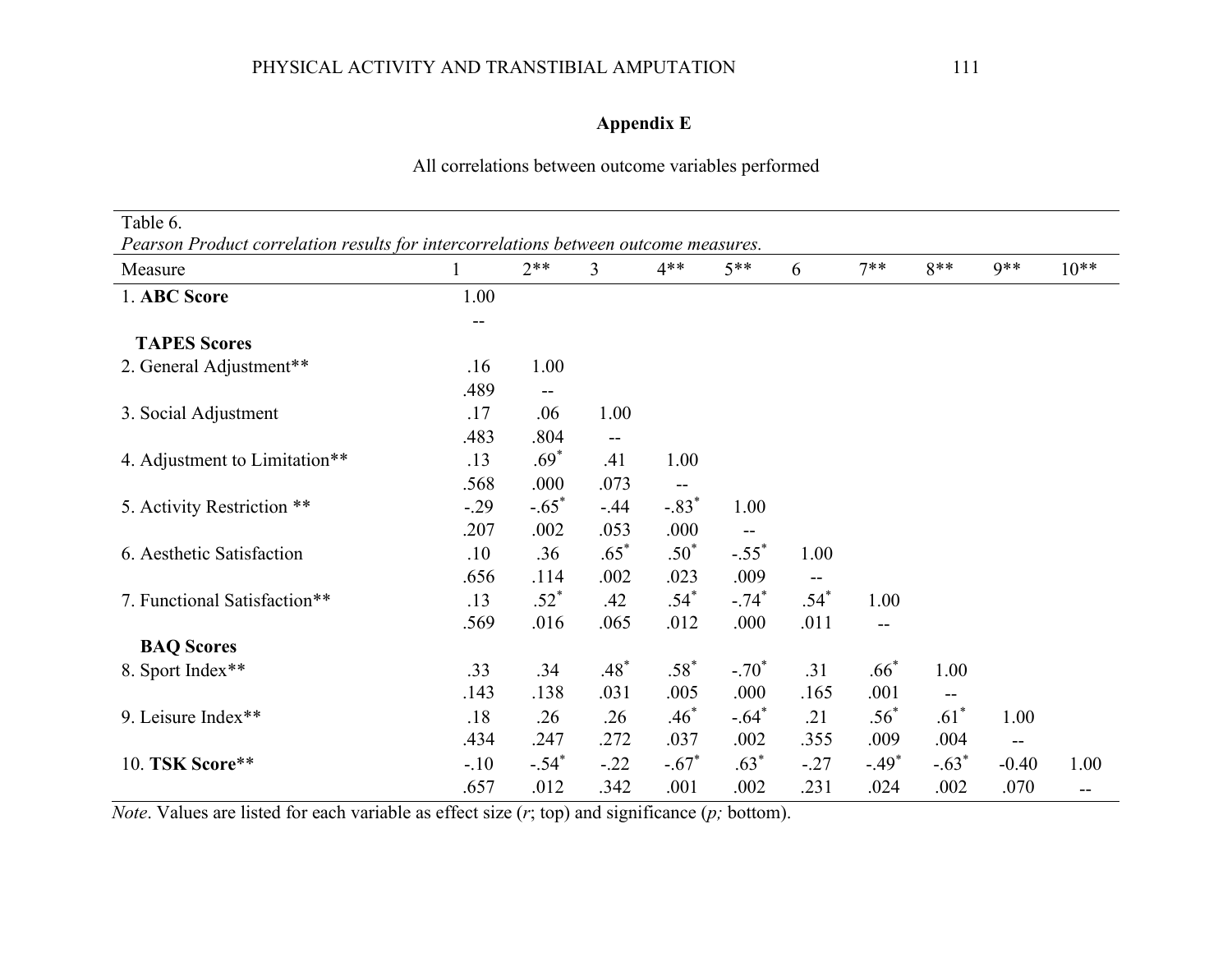| Table 7.<br>Spearman correlation results for intercorrelations between outcome measures. |        |         |        |                     |         |        |         |         |        |        |
|------------------------------------------------------------------------------------------|--------|---------|--------|---------------------|---------|--------|---------|---------|--------|--------|
| Measure                                                                                  |        | $2**$   | 3      | $4**$               | $5**$   | 6      | $7**$   | $8**$   | $9**$  | $10**$ |
| 1. ABC Score                                                                             | 1.00   |         |        |                     |         |        |         |         |        |        |
|                                                                                          |        |         |        |                     |         |        |         |         |        |        |
| <b>TAPES Scores</b>                                                                      |        |         |        |                     |         |        |         |         |        |        |
| 2. General Adjustment**                                                                  | .23    | 1.00    |        |                     |         |        |         |         |        |        |
|                                                                                          | .323   |         |        |                     |         |        |         |         |        |        |
| 3. Social Adjustment                                                                     | .33    | .13     | 1.00   |                     |         |        |         |         |        |        |
|                                                                                          | .154   | .584    |        |                     |         |        |         |         |        |        |
| 4. Adjustment to Limitation**                                                            | .38    | $.72*$  | .30    | 1.00                |         |        |         |         |        |        |
|                                                                                          | .093   | .000    | .204   |                     |         |        |         |         |        |        |
| 5. Activity Restriction **                                                               | $-.41$ | $-.68*$ | $-.41$ | $-.80*$             | 1.00    |        |         |         |        |        |
|                                                                                          | .068   | .001    | .076   | .000                |         |        |         |         |        |        |
| 6. Aesthetic Satisfaction                                                                | .26    | .40     | $.58*$ | $.44*$              | $-.59*$ | 1.00   |         |         |        |        |
|                                                                                          | .249   | .071    | .007   | .045                | .005    |        |         |         |        |        |
| 7. Functional Satisfaction**                                                             | .26    | $.54*$  | .39    | $.50*$              | $-.74*$ | $.59*$ | 1.00    |         |        |        |
|                                                                                          | .255   | .011    | .090   | .021                | .000    | .005   | --      |         |        |        |
| <b>BAQ Scores</b>                                                                        |        |         |        |                     |         |        |         |         |        |        |
| 8. Sport Index**                                                                         | $.48*$ | .25     | $.46*$ | $.57*$              | $-.67*$ | .32    | $.65*$  | 1.00    |        |        |
|                                                                                          | .029   | .281    | .042   | .007                | .000    | .156   | .002    |         |        |        |
| 9. Leisure Index**                                                                       | .30    | .23     | .32    | .39                 | $-.62*$ | .24    | $.53*$  | $.64*$  | 1.00   |        |
|                                                                                          | .185   | .325    | .172   | .079                | .003    | .293   | .014    | .002    | $- -$  |        |
| 10. TSK Score**                                                                          | $-.33$ | $-.50*$ | $-.20$ | $-.71$ <sup>*</sup> | $.62*$  | $-.36$ | $-.56*$ | $-.47*$ | $-.32$ | 1.00   |
|                                                                                          | .141   | .021    | .402   | .000                | .003    | .110   | .009    | .031    | .162   | --     |

\*Indicates a significant relationship \*\*Indicates values were normally distributed

*Note*. Values are listed for each variable as effect size (*rs*; top) and significance (*p;* bottom).

\*Indicates a significant relationship \*\*Indicates values were non-normally distributed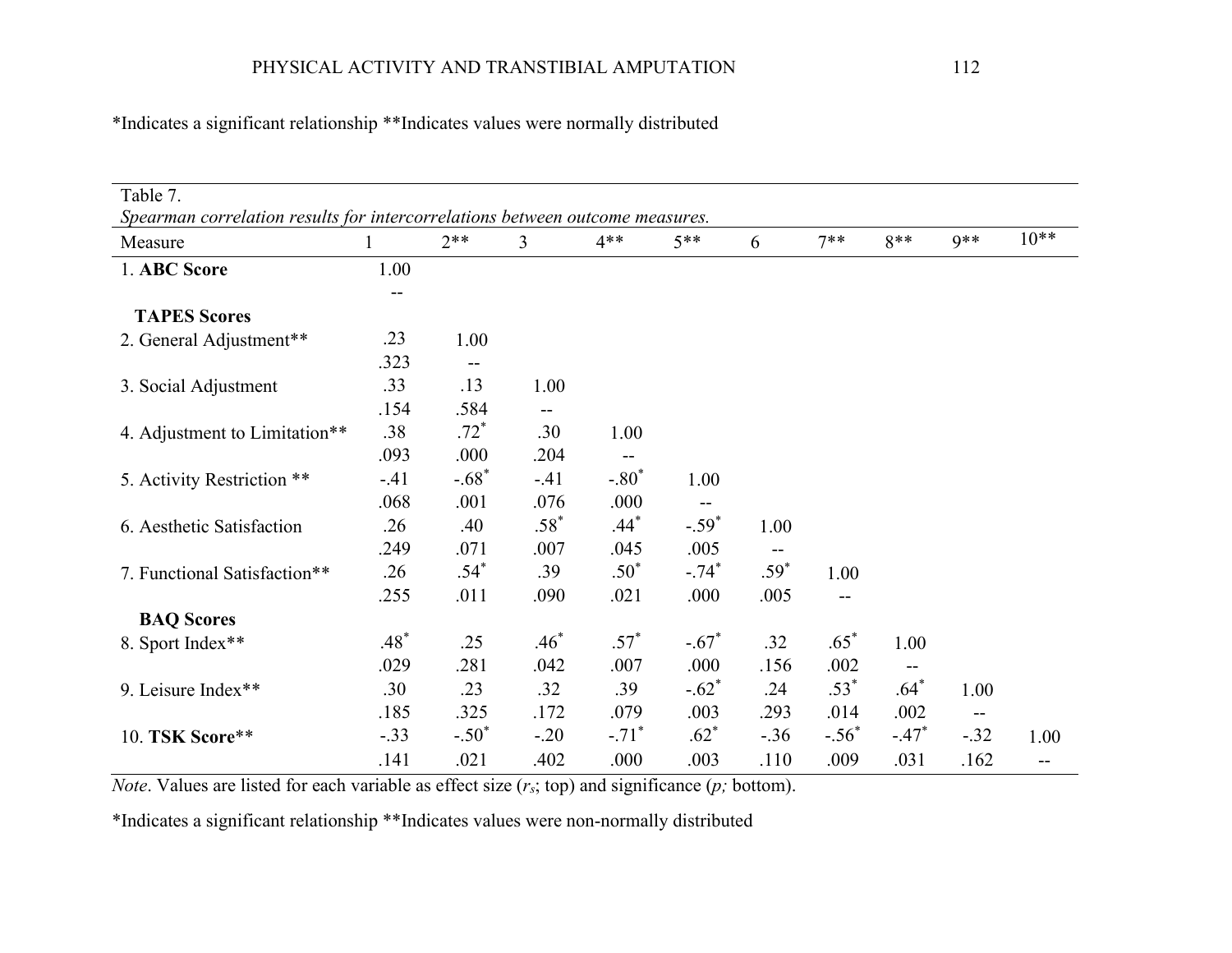| Table 8.                                                                            |        |                     |                   |        |                                               |          |                |      |                          |      |  |
|-------------------------------------------------------------------------------------|--------|---------------------|-------------------|--------|-----------------------------------------------|----------|----------------|------|--------------------------|------|--|
| Spearman correlation results for intercorrelations between demographic information. |        |                     |                   |        |                                               |          |                |      |                          |      |  |
|                                                                                     |        | 2                   | 3                 | 4      | 5                                             | 6        | $\overline{7}$ | 8    | 9                        | 10   |  |
| 1. Gender                                                                           | 1.00   |                     |                   |        |                                               | 0.39     | $-0.06$        |      |                          |      |  |
|                                                                                     | --     |                     |                   |        |                                               | 0.08     | 0.79           |      |                          |      |  |
| 2. Ethnicity                                                                        | $-.28$ | 1.00                |                   |        |                                               | $-.453*$ | 0.16           |      |                          |      |  |
|                                                                                     | .211   | $\mathbf{u}$        |                   |        |                                               | 0.04     | 0.48           |      |                          |      |  |
| $3. \text{Age}$                                                                     | $-.09$ | $-.24$              | 1.00              |        |                                               | 0.05     | 0.01           |      |                          |      |  |
|                                                                                     | .720   | .310                | $\qquad \qquad -$ |        |                                               | 0.85     | 0.95           |      |                          |      |  |
| 4. Province                                                                         | $-.04$ | .16                 | $-.30$            | 1.00   |                                               | 0.29     | 0.01           |      |                          |      |  |
|                                                                                     | .853   | .492                | .196              | --     |                                               | 0.21     | 0.98           |      |                          |      |  |
| 5. Time Since Amputation                                                            | $-.32$ | .32                 | $-.06$            | $-.02$ | 1.00                                          | $-.473*$ | $.574***$      |      |                          |      |  |
|                                                                                     | .158   | .155                | .808              | .930   | $\mathord{\hspace{1pt}\text{--}\hspace{1pt}}$ | 0.03     | 0.01           |      |                          |      |  |
| 6. Cause of Amputation                                                              | .39    | $-.45$ <sup>*</sup> | .05               | .29    | $-.47*$                                       | 1.00     | 0.08           |      |                          |      |  |
|                                                                                     | .078   | .039                | .848              | .206   | .030                                          | $- -$    | 0.74           |      |                          |      |  |
| 7. Time with Current Prosthetic                                                     | $-.06$ | .16                 | .01               | .01    | $.57*$                                        | .08      | 1.00           |      |                          |      |  |
|                                                                                     | .793   | .485                | .954              | .980   | .007                                          | .741     | --             |      |                          |      |  |
| 8. Stump Pain                                                                       | .16    | $-.24$              | .25               | $-.11$ | .19                                           | .02      | .23            | 1.00 |                          |      |  |
|                                                                                     | .497   | .296                | .295              | .626   | .399                                          | .942     | .319           | --   |                          |      |  |
| 9. Phantom Limb Pain                                                                | $-.11$ | .32                 | $-.11$            | $-.36$ | .34                                           | $-.43*$  | $-.04$         | .19  | 1.00                     |      |  |
|                                                                                     | .642   | .159                | .646              | .112   | .131                                          | .048     | .861           | .404 | $\overline{\phantom{m}}$ |      |  |
| 10. Other Chronic Pain                                                              | .41    | $-.22$              | .33               | .31    | $-.22$                                        | .43      | $-.10$         | .11  | $-.28$                   | 1.00 |  |
|                                                                                     | .062   | .334                | .157              | .166   | .332                                          | .053     | .653           | .625 | .214                     | --   |  |

*Note*. Values are listed for each variable as effect size (*rs*; top) and significance (*p;* bottom). All results from the demographic information were non-normally distributed.

\*Indicates a significant relationship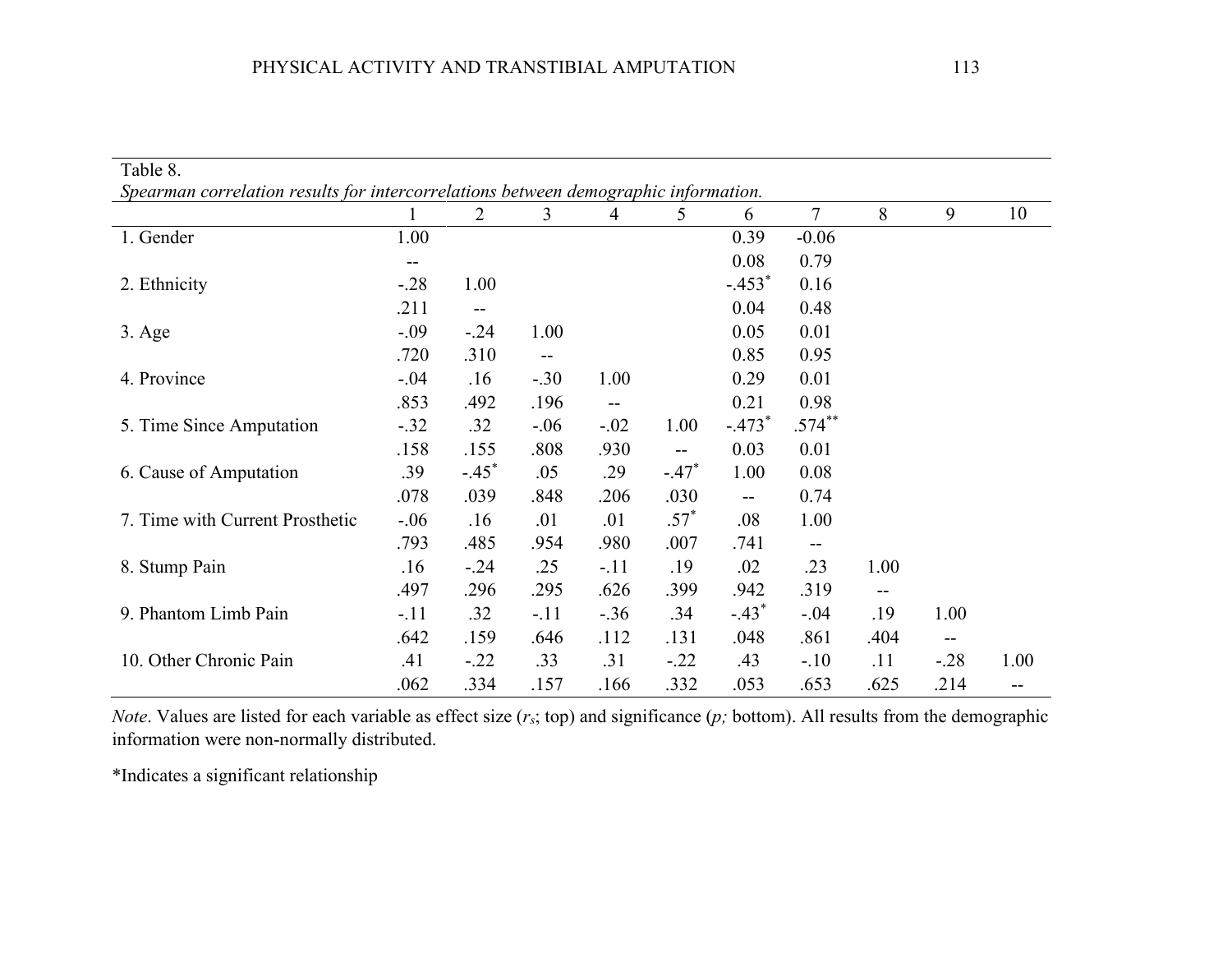#### PHYSICAL ACTIVITY AND TRANSTIBIAL AMPUTATION 114

| able |  |  |
|------|--|--|
|      |  |  |

*Pearson Product correlation results for correlations between outcome measures and demographic information.*

|                     |        |           |        |          | Time with  |            |            |         |           |              |  |
|---------------------|--------|-----------|--------|----------|------------|------------|------------|---------|-----------|--------------|--|
|                     | Gender | Ethnicity | Age    | Province | Time Since | Cause of   | Current    | Stump   | Phantom   | Other        |  |
|                     |        |           |        |          | Amputation | Amputation | Prosthetic | Pain    | Limb Pain | Chronic Pain |  |
| <b>ABC</b> Score    | $-.23$ | .03       | $-.06$ | $-.13$   | $-.03$     | .15        | .29        | $-.17$  | $-.47*$   | $-.31$       |  |
|                     | .307   | .886      | .789   | .583     | .901       | .514       | .197       | .469    | .034      | .177         |  |
| <b>TAPES Scores</b> |        |           |        |          |            |            |            |         |           |              |  |
| General             | $-.18$ | .19       | $-.15$ | $-.57*$  | .00        | $-.05$     | $-.05$     | $-.14$  | .11       | $-.25$       |  |
| Adjustment**        | .425   | .421      | .519   | .007     | .997       | .820       | .816       | .556    | .646      | .272         |  |
| Social              | $-.06$ | .23       | $-16$  | .36      | $-.20$     | $-.02$     | .21        | $-.30$  | $-.16$    | .28          |  |
| Adjustment          | .786   | .330      | .524   | .125     | .393       | .931       | .377       | .193    | .493      | .227         |  |
| Adjustment to       | $-.36$ | .41       | $-.03$ | $-.27$   | .15        | $-.21$     | .16        | $-.46*$ | .16       | $-.22$       |  |
| Limitation**        | .107   | .064      | .903   | .240     | .514       | .371       | .493       | .035    | .487      | .349         |  |
| Activity            | .27    | $-.27$    | $-.02$ | .43      | .14        | .03        | $-.02$     | $.54*$  | $-.09$    | .20          |  |
| Restriction **      | .245   | .237      | .929   | .051     | .549       | .887       | .945       | .011    | .713      | .386         |  |
| Aesthetic           | $-.16$ | .23       | $-.42$ | .07      | .02        | .03        | .20        | $-.07$  | .13       | .00.         |  |
| Satisfaction        | .480   | .307      | .063   | .778     | .920       | .901       | .387       | .764    | .586      | .988         |  |
| Functional          | $-.35$ | .27       | .08    | $-.36$   | $-.04$     | $-.18$     | $-.06$     | $-.45*$ | .29       | $-.17$       |  |
| Satisfaction**      | .120   | .233      | .732   | .108     | .856       | .435       | .794       | .042    | .200      | .470         |  |
| <b>BAQ Scores</b>   |        |           |        |          |            |            |            |         |           |              |  |
| Sport Index**       | $-.08$ | .29       | $-.02$ | $-.25$   | $-.18$     | $-.10$     | .03        | $-.70*$ | $-12$     | $-.09$       |  |
|                     | .715   | .208      | .950   | .284     | .442       | .676       | .897       | .000    | .600      | .688         |  |
| Leisure             | $-.39$ | .22       | .40    | $-.32$   | $-.11$     | .01        | $-.10$     | $-.31$  | .06       | $-.13$       |  |
| Index**             | .083   | .332      | .080   | .162     | .639       | .958       | .651       | .169    | .807      | .566         |  |
|                     | .280   | .207      | .416   | .172     | .480       | .820       | .881       | .005    | .845      | .592         |  |
| TSK Score**         | .03    | $-.18$    | .06    | $.46*$   | .09        | .06        | $-.11$     | $.54*$  | .12       | .22          |  |
|                     | .902   | .432      | .790   | .036     | .684       | .793       | .625       | .012    | .596      | .345         |  |

*Note*. Values are listed for each variable as effect size (*r*; top) and significance (*p;* bottom). All results from the demographic information were non-normally distributed.

\*Indicates a significant relationship \*\*Indicates values were normally distributed